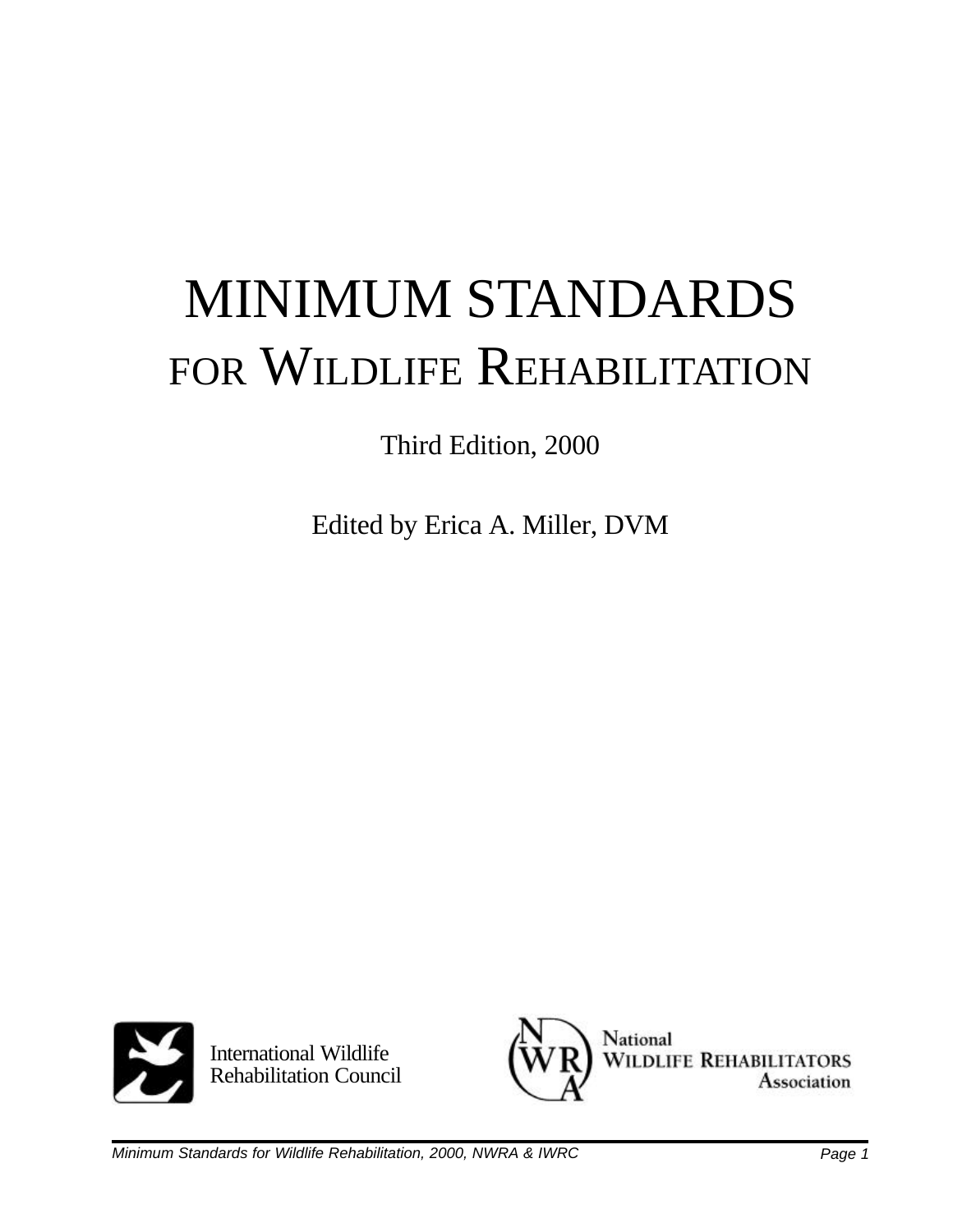#### Copyright© 2000 by

#### **National Wildlife Rehabilitators Association and International Wildlife Rehabilitation Council**

All rights reserved *Individual pages or sections (not to exceed 5 pages) of this work may be quoted or copied*

*for purposes of research or rehabilitation as long as attribution is displayed, clearly showing footers and page numbers*

Preferred citation:

#### **Miller, E.A., editor. 2000.** *Minimum Standards for Wildlife Rehabilitation, 3rd edition.* **National Wildlife Rehabilitators Association, St. Cloud, MN. 77 pages.**

First Edition published 1989 Second Edition published 1993 Third Edition published 2000

ISBN 1-931439-00-1

4437 Central Place Suite B-4 14 North 7th Avenue Suisun, CA 94585-1633 USA St. Cloud, MN 56303-4766 USA (707) 864-1761 (320) 259-4086 iwrc@inreach.com nwra@cloudnet.com www.iwrc-online.org www.nwrawildlife.org

International Wildlife Rehabilitation Council National Wildlife Rehabilitators Association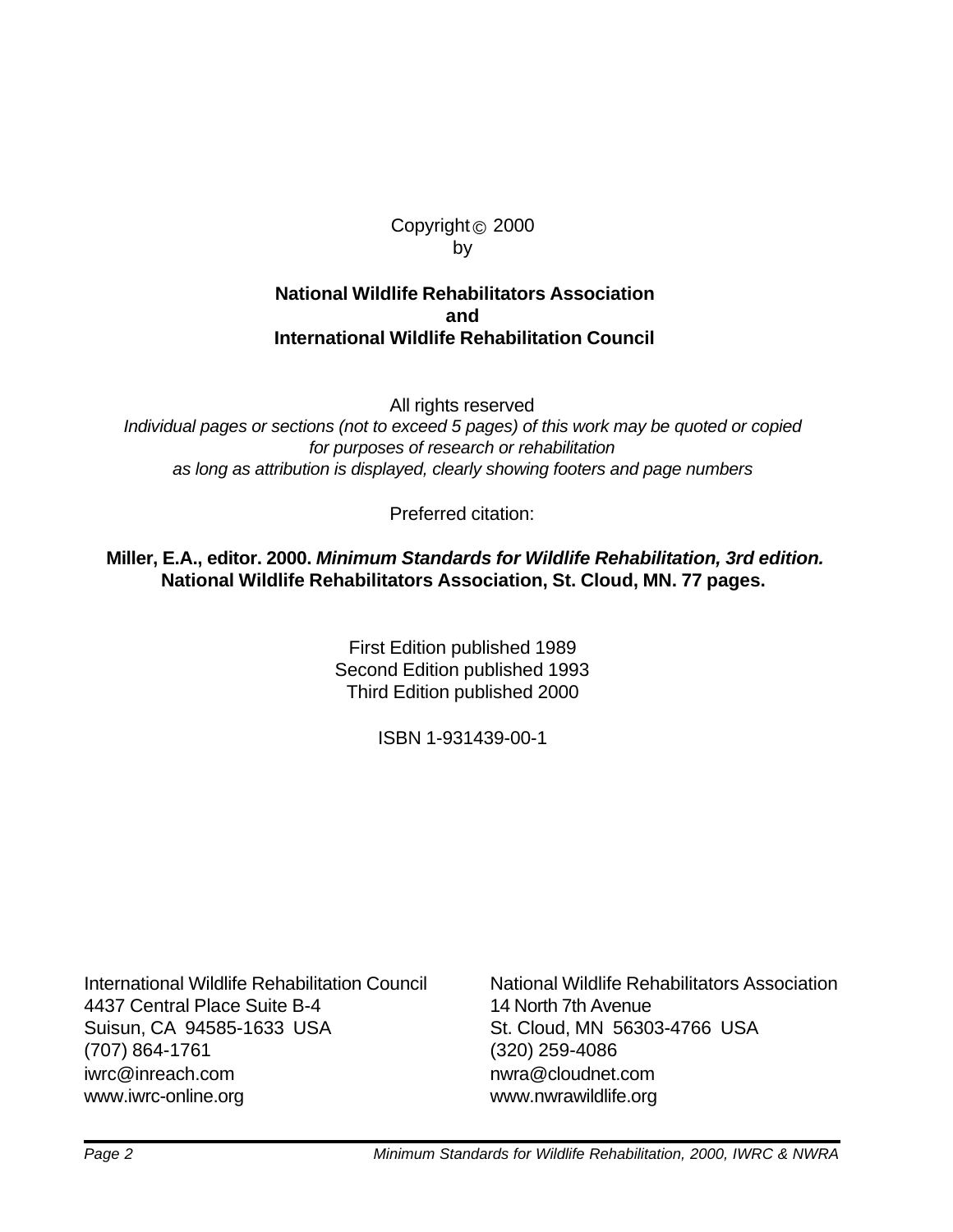# **ACKNOWLEDGMENTS**

The wildlife rehabilitators listed below have designed the various sections of this document. Their task was to compose a document and then reach a consensus with colleagues and the Boards of Directors of the National Wildlife Rehabilitators Association and International Wildlife Rehabilitation Council. This was no small task, and we thank them for their many efforts. Special thanks to the chairs of the Standards Committees, Erica Miller (NWRA) and Robyn Graboski (IWRC), as well as Marnie Allbritten, Lisa Borgia, Sue Coulson, Lessie Davis, Bea Orendorff, Louise Shimmel, and Elaine Thrune, whose editing helped make the document clear and understandable. Typesetting and layout was done by John Frink and Erica Miller.

The concept of standards for wildlife rehabilitation and much of the original work was accomplished in the early 1980s by: Pat Adams, Curt Clumpner, Betsy Crozer, Mary Forness, Lynne Frink, Pixie and Robert Goodrich, Michelle Green, IWRC Board of Directors 1982 & 1983, Susan Kelly, John Mulder, Carol Odel, Vaughan Pratt, Basil Tangredi, Kris Thorne-Bolduc, Jan White, and Linda Wolf.

The third edition of *Minimum Standards for Wildlife Rehabilitation* has resulted from the suggestions and contributions of many wildlife rehabilitators via letters, phone calls, e-mail messages, and conversations at national and regional conferences. Significant contributions were made by the following individuals: Wendy Aeschliman, Lori Arent, Ann Bradshaw, Susan Barnard, Allan & Shirley Casey, Curt Clumpner, Michael Cox, Lessie Davis, Marge Gibson, Robyn Graboski, Deirdre Goodfriend, Frank Gould, Sandy Heyn, Patrice Klein, Amanda Lollar, Daniel Ludwig, Bea Orendorff, Clyde Peeling, Mike Pratt, Louise Shimmel, Barbara Suto, Florina Tseng and Regina Whitman.

A special note of gratitude goes to Marlys Bulander of the U.S. Fish & Wildlife Service Migratory Bird Permit Office for reviewing this document.

The National Wildlife Rehabilitators Association would like to acknowledge the generous support of the Kenneth A. Scott Charitable Trust, a KeyBank Trust. The Trust's grant provided support funding for publication of the third edition of *Minimum Standards for Wildlife Rehabilitation.*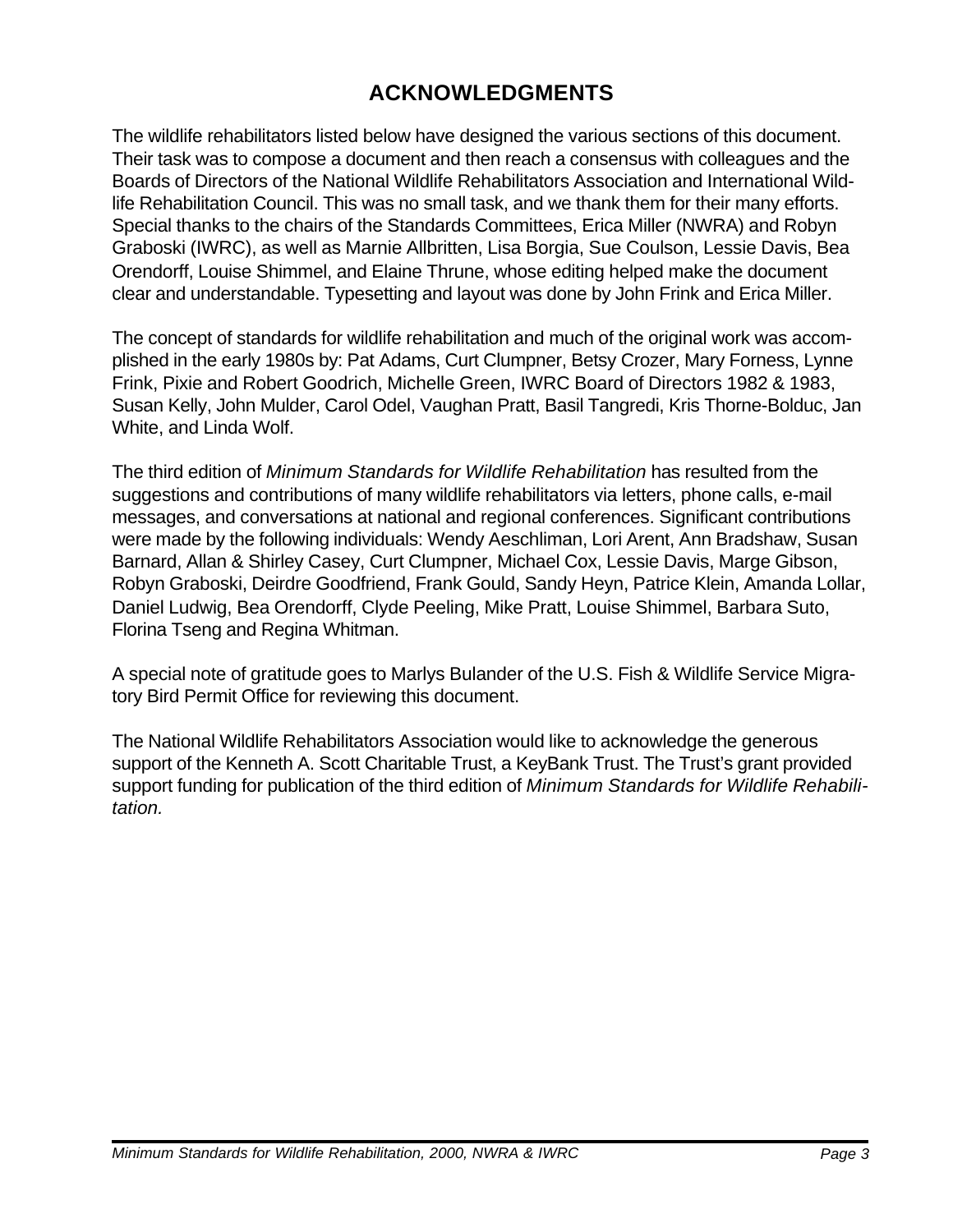# **Table of Contents**

| Chapter 1 - MINIMUM STANDARDS FOR REHABILITATION PROCESS 10 |  |
|-------------------------------------------------------------|--|
|                                                             |  |
|                                                             |  |
|                                                             |  |
|                                                             |  |
|                                                             |  |
|                                                             |  |
|                                                             |  |
|                                                             |  |
|                                                             |  |
|                                                             |  |
|                                                             |  |
|                                                             |  |
|                                                             |  |
|                                                             |  |
|                                                             |  |
|                                                             |  |
|                                                             |  |
|                                                             |  |
|                                                             |  |
|                                                             |  |
|                                                             |  |
|                                                             |  |
|                                                             |  |
|                                                             |  |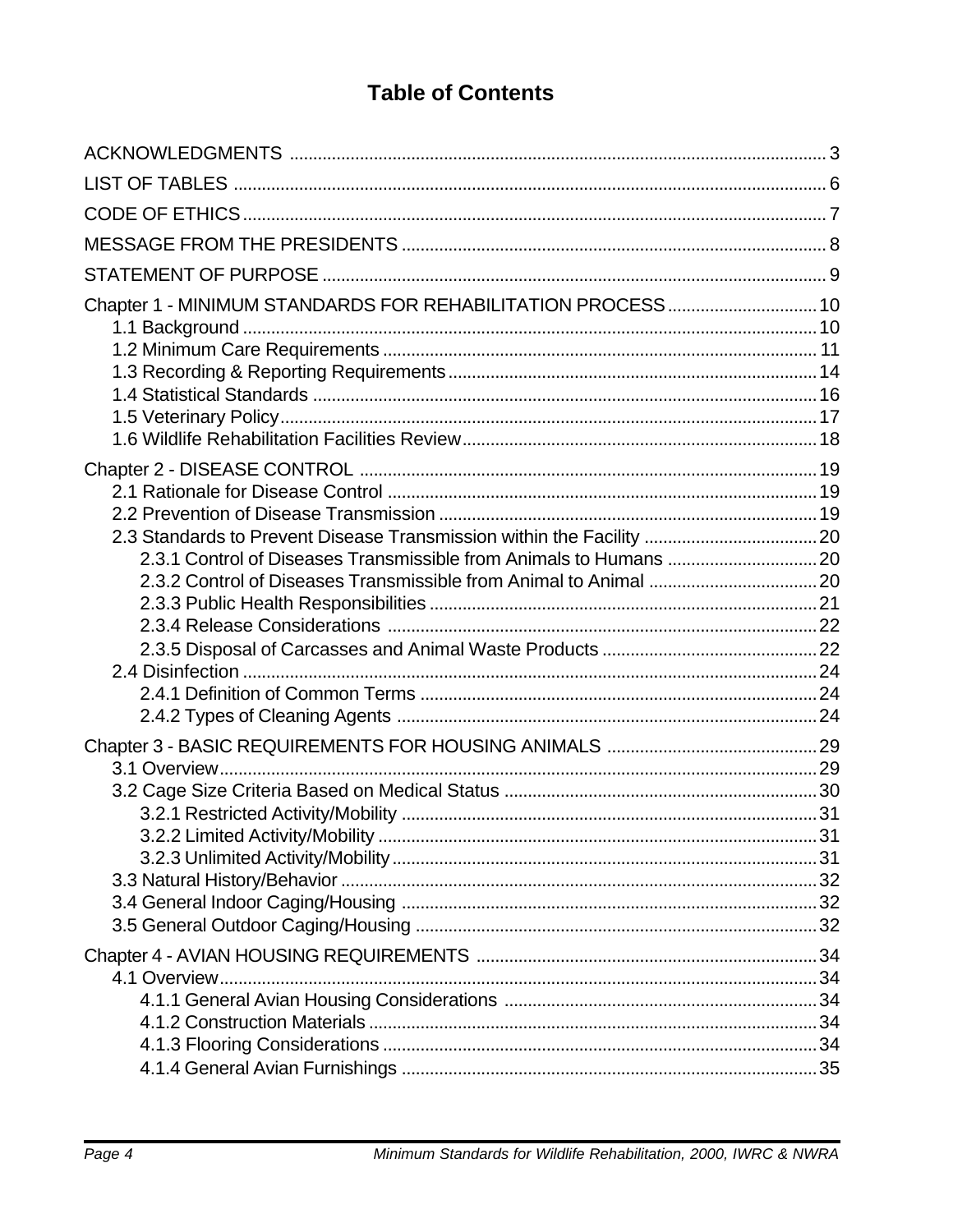| 7.2 Minimum Standards for Release of Wildlife Following Rehabilitation 59 |  |
|---------------------------------------------------------------------------|--|
|                                                                           |  |
|                                                                           |  |
|                                                                           |  |
|                                                                           |  |
|                                                                           |  |
|                                                                           |  |
|                                                                           |  |
|                                                                           |  |
|                                                                           |  |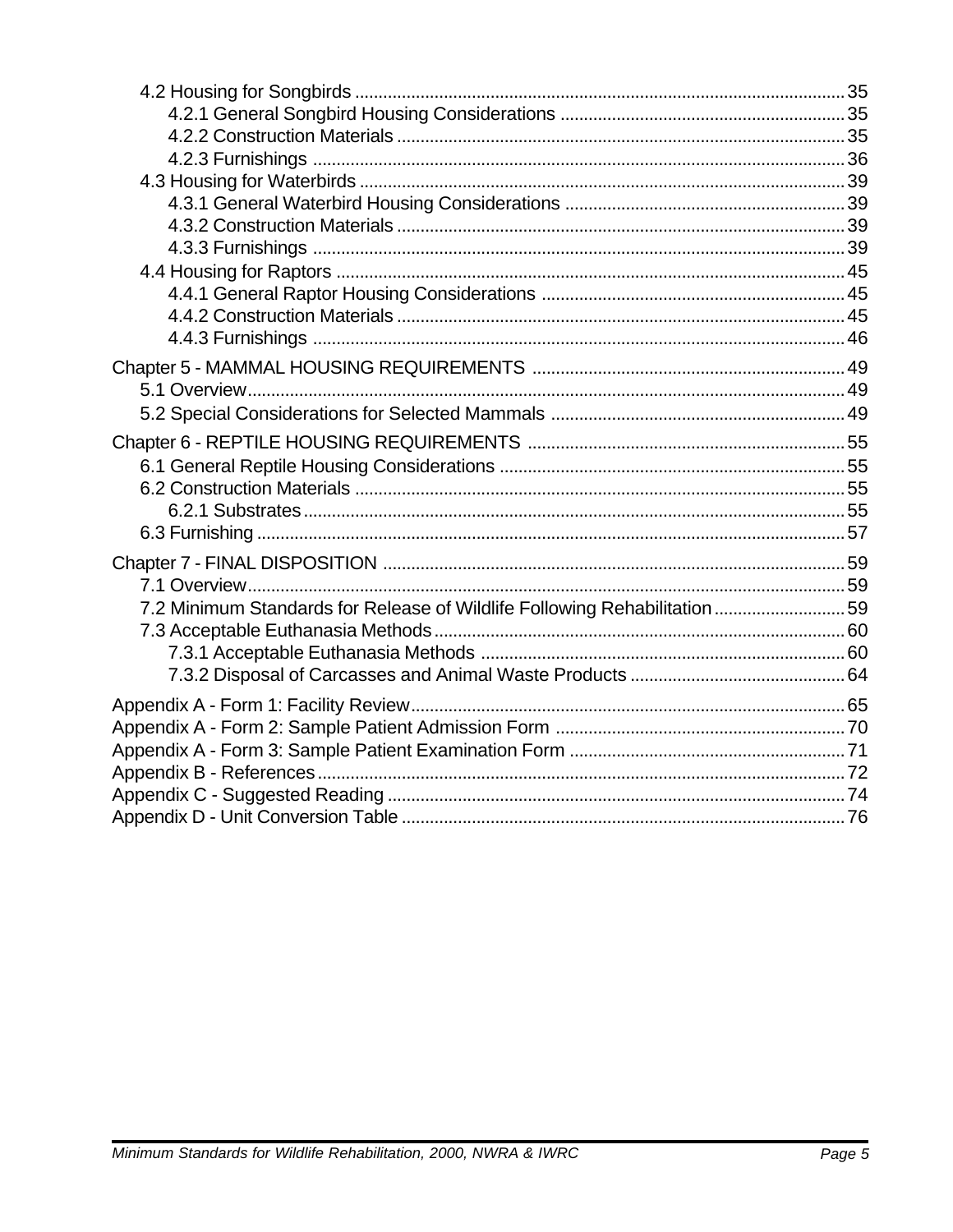# **LIST OF TABLES**

| TABLE | TITLE                                                                                          | <b>PAGE</b>     |
|-------|------------------------------------------------------------------------------------------------|-----------------|
| 1     | Outline of the Rehabilitation Process - Minimum Care<br>Guidelines for Wildlife Rehabilitation | 12 <sup>2</sup> |
| 2     | <b>Properties of Disinfectants</b>                                                             | 28              |
| 3     | Songbird Cage Dimensions (+ misc. avian species)                                               | 37              |
| 4     | <b>Waterbird Cage Dimensions</b>                                                               | 41              |
| 5     | <b>Raptor Cage Dimensions</b>                                                                  | 47              |
| 6     | <b>Mammal Cage Dimensions</b>                                                                  | 53              |
|       | <b>Reptile Cage Dimensions</b>                                                                 | 58              |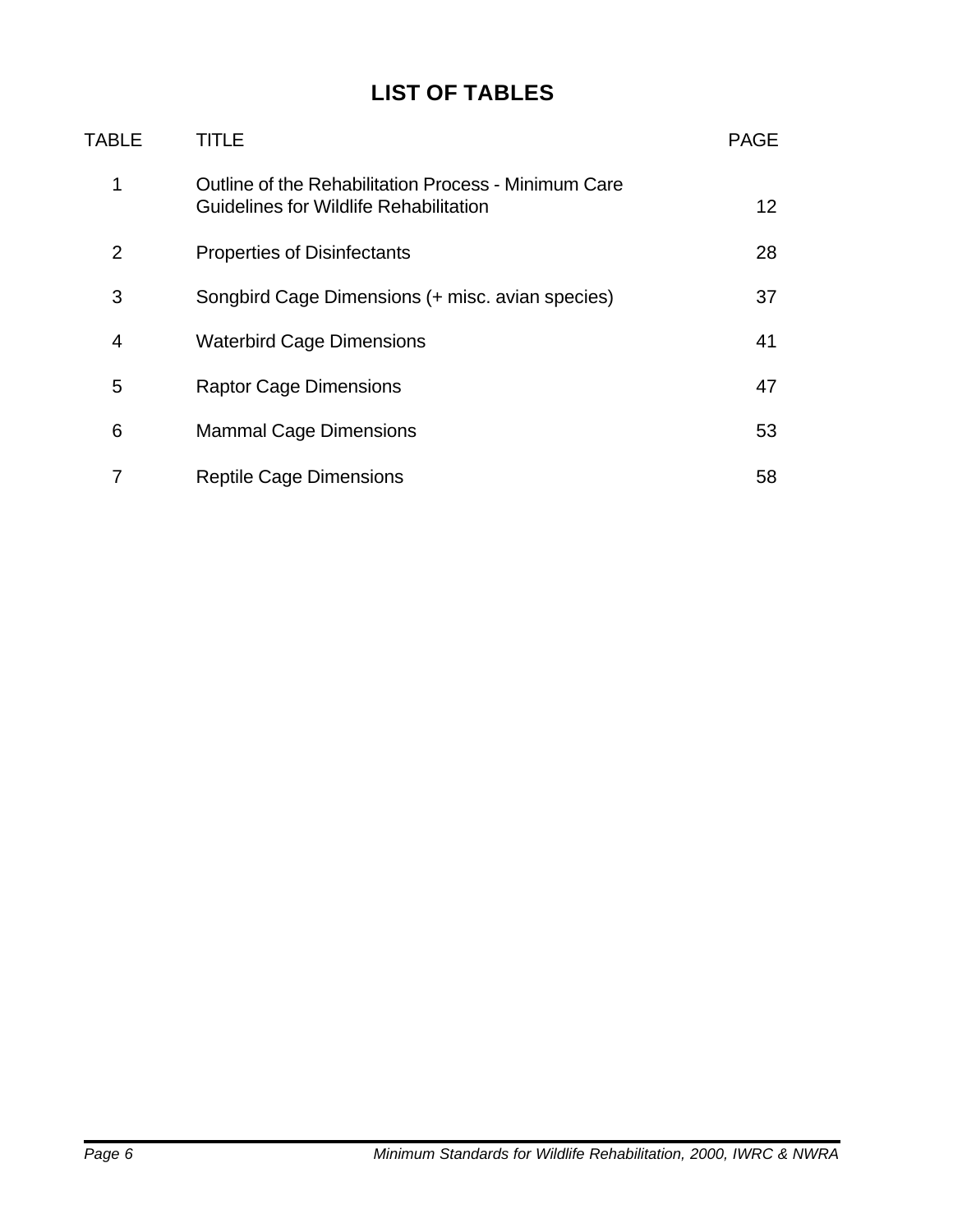# **CODE OF ETHICS**

#### A Wildlife Rehabilitator's Code of Ethics

- 1. A wildlife rehabilitator should strive to achieve high standards of animal care through knowledge and an understanding of the field. Continuing efforts must be made to keep informed of current rehabilitation information, methods, and regulations.
- 2. A wildlife rehabilitator should be responsible, conscientious, and dedicated, and should continuously work toward improving the quality of care given to wild animals undergoing rehabilitation.
- 3. A wildlife rehabilitator must abide by local, state, provincial and federal laws concerning wildlife, wildlife rehabilitation, and associated activities.
- 4. A wildlife rehabilitator should establish safe work habits and conditions, abiding by current health and safety practices at all times.
- 5. A wildlife rehabilitator should acknowledge limitations and enlist the assistance of a veterinarian or other trained professional when appropriate.
- 6. A wildlife rehabilitator should respect other rehabilitators and persons in related fields, sharing skills and knowledge in the spirit of cooperation for the welfare of the animals.
- 7. A wildlife rehabilitator should place optimum animal care above personal gain.
- 8. A wildlife rehabilitator should strive to provide professional and humane care in all phases of wildlife rehabilitation, respecting the wildness and maintaining the dignity of each animal in life and in death. Releasable animals should be maintained in a wild condition and released as soon as appropriate. Non-releasable animals which are inappropriate for education, foster-parenting, or captive breeding have a right to euthanasia.
- 9. A wildlife rehabilitator should encourage community support and involvement through volunteer training and public education. The common goal should be to promote a responsible concern for living beings and the welfare of the environment.
- 10. A wildlife rehabilitator should work on the basis of sound ecological principles, incorporating appropriate conservation ethics and an attitude of stewardship.
- 11. A wildlife rehabilitator should conduct all business and activities in a professional manner, with honesty, integrity, compassion, and commitment, realizing that an individual's conduct reflects on the entire field of wildlife rehabilitation.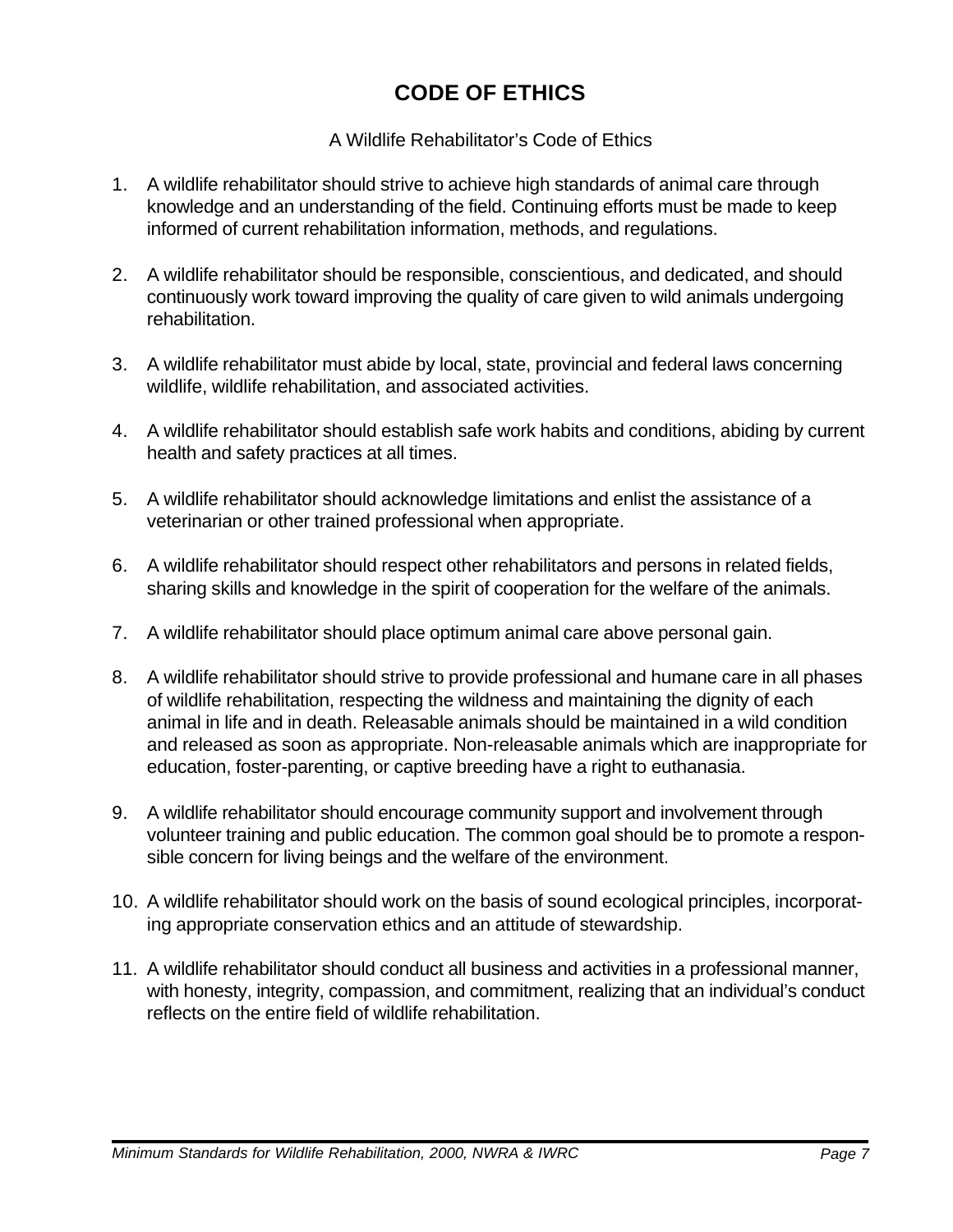# **MESSAGE FROM THE PRESIDENTS**

Fellow Wildlife Rehabilitators,

We are pleased to offer to you this revised and updated *Minimum Standards for Wildlife Rehabilitation*. This is a cooperative effort that represents the most current knowledge, expertise and techniques in our field. It is a reflection of what we have learned collectively, and have successfully applied during the last three decades. These *Minimum Standards* are based on accepted norms in biology, medicine, behavior, natural history, and, of course, wildlife rehabilitation. The information pertains to all who rehabilitate wildlife, regardless of numbers and types of wildlife cared for, budget size, number of paid or volunteer staff, and size and location of activity.

This book is a foundation upon which each wildlife rehabilitator can build an appropriate and effective practice. The goal is to give each animal the best chance of post-release survival in its natural place in the wild. Wildlife rehabilitators should combine information from *Minimum Standards*, current publications, wildlife veterinarians, experienced mentors, and personal experience, along with common sense and good judgment to make the best decisions for each individual animal. All rehabilitators are encouraged to improve upon these standards as they strive to provide the best possible care.

Although this edition is our current foundation, we recognize that as we learn more about housing sizes and materials, nutrition, species behavior, and other aspects of wildlife rehabilitation and medicine, we will certainly improve our methods. Future editions will incorporate the advancements we make.

This document has been designed BY wildlife rehabilitators FOR wildlife rehabilitators. We understand that some wildlife agencies have chosen to use all or parts of our *Minimum Standards* in their permitting or licensing processes. We encourage such use but stress that the information must be kept in context and used to improve the rehabilitative care of wildlife. Our intent is not to exclude, but to include and encourage rehabilitators as they strive to improve.

Our Wildlife Rehabilitator's Code of Ethics is a part of these *Minimum Standards* and is based on the principles of honesty, integrity, responsibility, and treating others as we would have them treat us. The Code of Ethics provides basic rules of conduct for each of us to incorporate into our practice. The resulting self-respect, peer respect, and community respect and credibility will increase our effectiveness in animal care, networking, fund-raising, volunteer management, educational efforts, and all aspects of wildlife rehabilitation. Ethical and professional conduct by each wildlife rehabilitator will also contribute significantly to the credibility of our field as a whole, which, in turn, will benefit all of us.

We are proud of this collaborative effort! We encourage all wildlife rehabilitators to actively use this document to help improve the care, treatment, and successful release of wildlife.

Elaine M. Thrune

Elaine M. Thrune, President

degan 8. Gebore

National Wildlife Rehabilitators Association International Wildlife Rehabilitation Council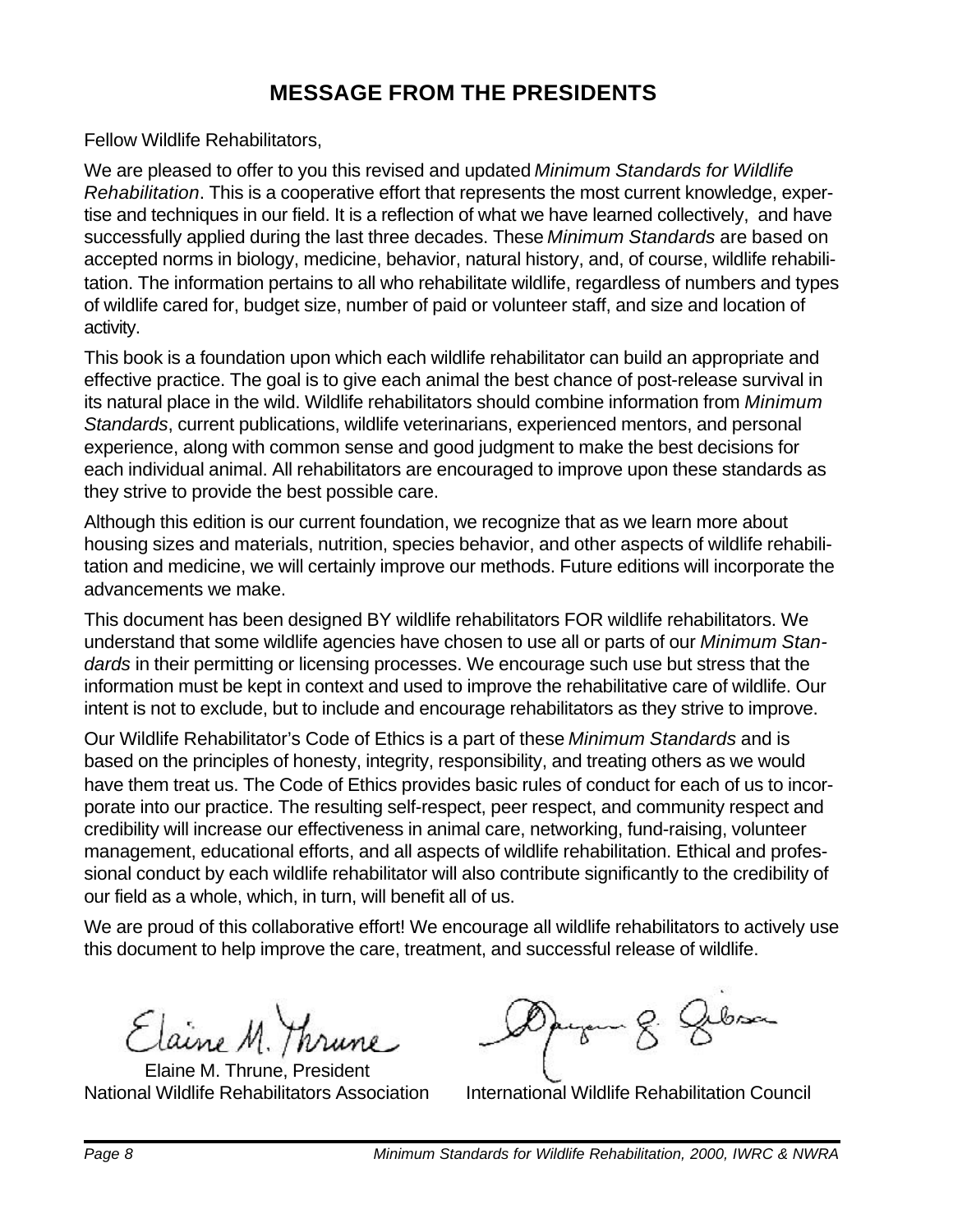# **STATEMENT OF PURPOSE**

The *Minimum Standards for Wildlife Rehabilitation (Minimum Standards)* is a document created by and for wildlife rehabilitators. This document is intended to help increase the number of rehabilitated wildlife that are successfully returned to wild populations by providing: a) standards and guidelines for care; b) a mechanism for self-evaluation; and c) recommendations and information regarding wildlife care. All rehabilitators are encouraged to explore and understand the principles underlying these standards, and to apply them in the everyday care of wild animals.

This document is not intended to be an enforcement program. Each state or province may or may not have its own requirements for rehabilitation activities and facilities. Permit requirements vary and are not necessarily related to this document. Some state and provincial agencies, however, use this document when establishing permit programs. The U.S. Fish and Wildlife Service uses the information contained in this document as part of the Standard Conditions attached to rehabilitation permits for migratory birds and endangered species.

The *Minimum Standards* is not a static textbook, but a living document that changes constantly as the field of wildlife rehabilitation grows and improves, and as the needs of individual animals demand. The procedures and cage sizes described herein have been developed by experienced wildlife rehabilitators, and are considered to be **MINIMUM** standards - i.e., more detailed procedures or larger cages are certainly acceptable and encouraged! Because wildlife patients undergoing rehabilitation are individuals, each with different injuries and unique behaviors, recommended cage sizes and techniques may not apply to every case. The wildlife rehabilitator is encouraged to alter techniques for housing, pre-release conditioning and other aspects of the rehabilitation process, so long as basic natural history, comfort, and hygiene needs are met. Cage dimensions can be modified to accommodate special needs of the facility, animal or new advancements in the field.

These *Minimum Standards* do **NOT** apply to animals kept beyond the normal scope of wildlife rehabilitation. Animals that are kept for educational, display, or captive breeding purposes have different housing requirements based on the needs of the individual. Those specific needs are not addressed in this document.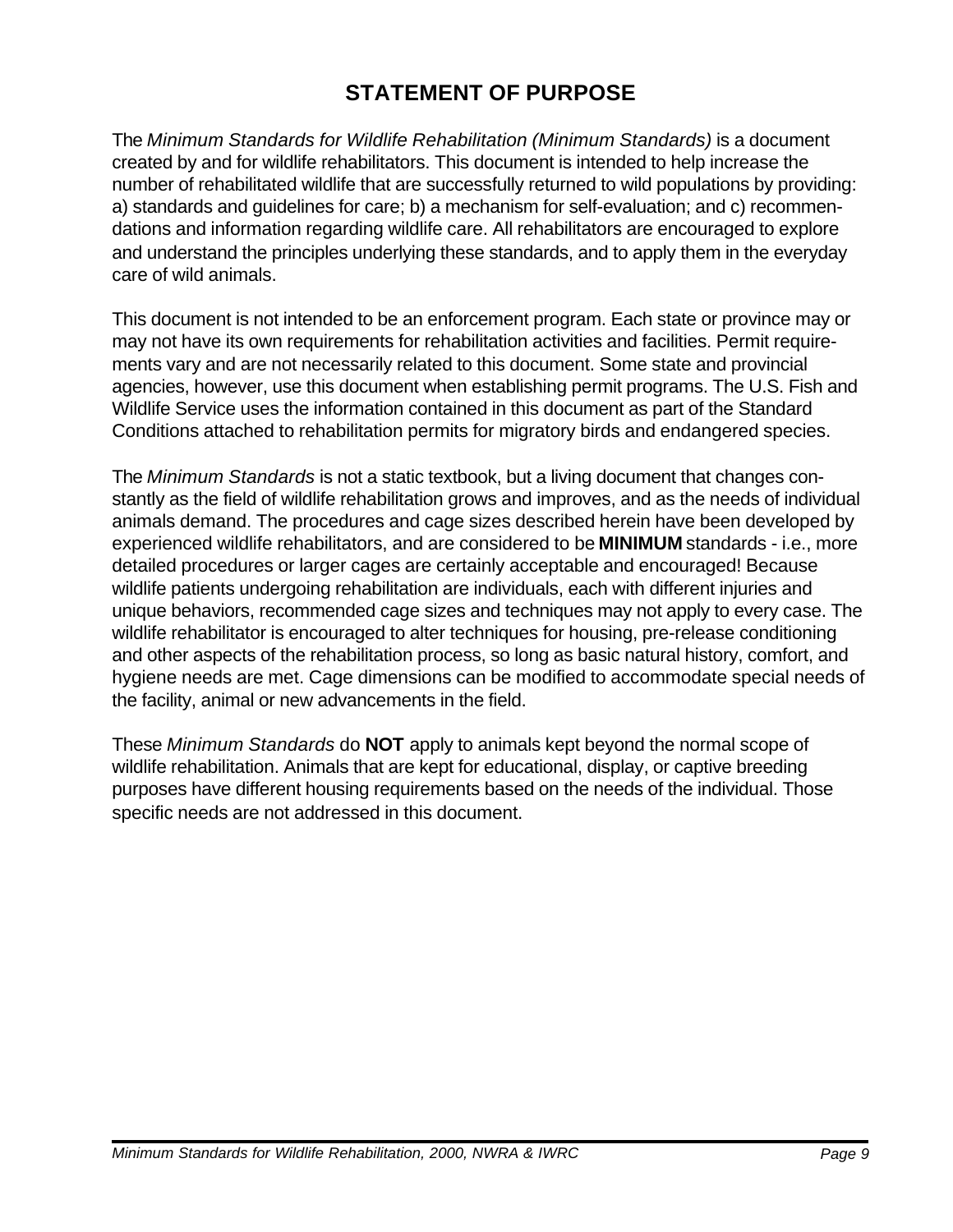# **Chapter 1 - MINIMUM STANDARDS FOR REHABILITATION PROCESS**

*Minimum Standards for Wildlife Rehabilitation* is a joint effort of the National Wildlife Rehabilitators Association (NWRA) and the International Wildlife Rehabilitation Council (IWRC). The objectives of this document are to establish professional standards for wildlife rehabilitation, to encourage the development of improved wildlife rehabilitation programs, and to improve care for all wild animals in rehabilitation.

Complying with *Minimum Standards* requires self-examination by the rehabilitator. Improvements in care and treatment protocols can be made and better facilities can be planned for using the information set forth in this publication. These minimum standards have been formulated by committee members, with extensive input from IWRC and NWRA members, and approved by the board of directors of both of these wildlife rehabilitation organizations.

This document has been designed to accommodate both the individual rehabilitator and the rehabilitation organization.

# **1.1 Background**

The need for minimum standards for wildlife rehabilitation only became apparent in the past 15 years or so. Wildlife rehabilitation on the other hand, in one form or another, has existed for many years; it has ranged from the good-hearted individuals who first applied improvised methods for returning injured or orphaned wildlife to their native habitat, to the dedicated individuals and institutions that today continue this tradition with the increased knowledge, resources and support that results from decades of collective experience. Organized wildlife care programs originated as an outgrowth of nature and science centers and humane societies in response to public concern for injured wildlife. Some of these programs are now over thirty years old.

The field of wildlife rehabilitation experienced rapid growth beginning in the early 1970s as people became more environmentally aware of the limits of our natural resources. Oil spills triggered large scale attempts to save thousands of oiled water birds and helped raise the consciousness of industry, government and the public about the multiple hazards faced by wildlife. Programs were organized to address the impacts of human populations on native wildlife. Most of these efforts were accomplished with few funds, volunteer assistance, preexisting facilities, and without government support.

In the early 1980s, financial support for these endeavors came mainly from private sources and, in a small part, from government sources. The numbers of paid staff positions began to increase as newly established organizations developed fund-raising abilities and benefitted from the support of the public. During the 1980s and 1990s, there was an increase in the development of entirely new wildlife care facilities to replace the makeshift facilities used in the 1970s.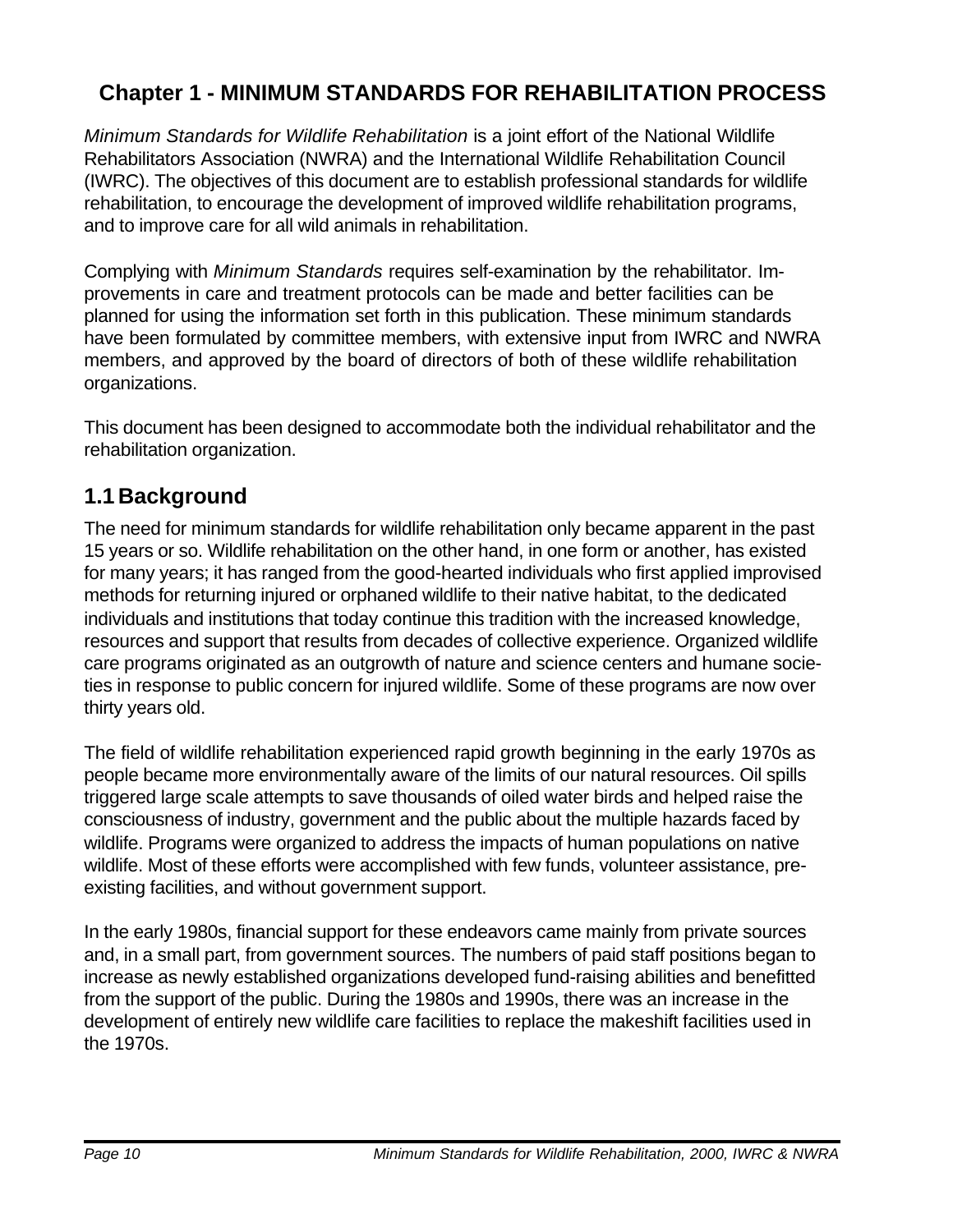Concurrent with these growth trends in the field, the Boards of Directors of the NWRA and the IWRC saw a need to establish basic minimum standards for both the individual rehabilitator and rehabilitation centers. This was partly due to the difference in willingness among participants to continually upgrade their programs, a step deemed necessary in a field with rapidly changing information and techniques.

# **1.2 Minimum Care Requirements**

This chapter of the *Minimum Standards* walks the wildlife rehabilitator through a series of steps specifically designed to increase the chance of a successful release. The information in this first chapter will orient the rehabilitator to basic protocols and familiarize her/him to the information in the following chapters.

The goal of this chapter is to provide a blueprint for successful rehabilitation and guide the rehabilitator through the care and clinical protocols. An example of an information form is found in Appendix A. Using forms ensures that vital information is gathered for each patient. Written records are important in measuring how rehabilitation affects wildlife; therefore, a section describing statistical standards is provided. Many rehabilitation permits require a cooperating veterinarian as a condition for legitimate operation of a wildlife care facility (of any size), and a veterinary policy is provided to clarify how this relationship is intended to work. A facilities review checklist at the end of this chapter is a useful self-evaluation tool.

Minimum standards for wildlife rehabilitation apply not only to the facilities used for rehabilitation, but to all aspects of the work involved. The outline in Table 1 is meant to serve both as guidance for the rehabilitator, and as an explanation of the rehabilitation process for the nonrehabilitator.

Various steps of the process will change from one patient to another, depending on the species, the condition of the individual animal, and other conditions specific to that case. In all cases, additional steps may certainly be added; however, the rehabilitator should try to include these basic steps for each patient. The order of the steps taken and the specifics involved in each step (for example, the type and quantity of fluids) will depend on each animal, its condition, and the materials and experience available to the rehabilitator. The initial treatment will vary the most, depending again on the nature of the injury, the individual animal, the overall condition of the animal, and the materials and experience available to the rehabilitator.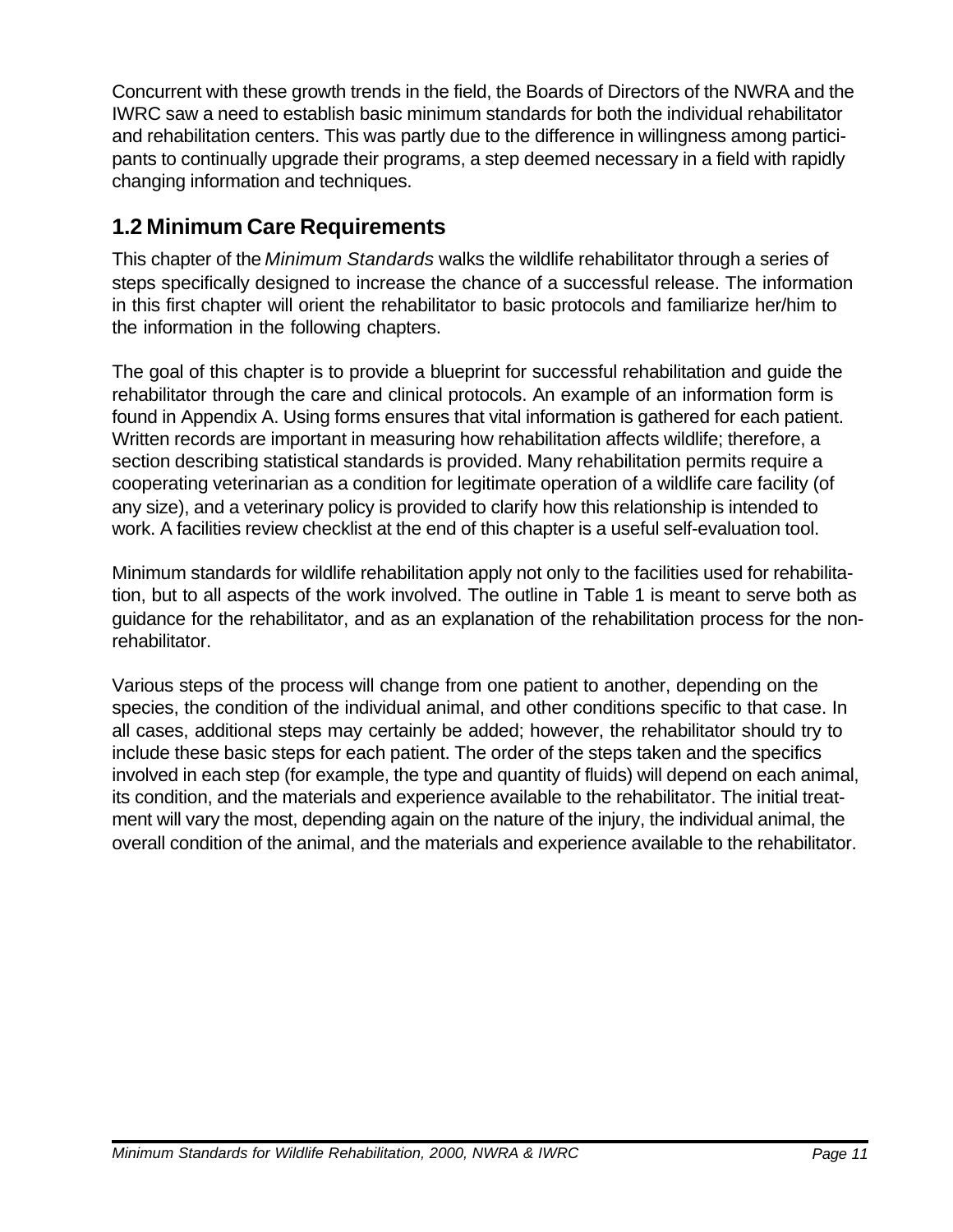### **Table 1: Chronologic Outline of the Rehabilitation Process - Minimum Care Procedures For Wildlife Rehabilitation**

- 1) Admission of the animal
	- a) Gather history from the person presenting the animal
	- b) Record all information (see Form 2, Appendix A)
	- c) Provide relevant educational material to the presenter
- 2) Stabilization of the animal
	- a) Evaluate the animal quickly when transferring to a holding pen/cage/etc.
	- b) Examine for critical conditions and administer emergency care as needed
	- c) Provide warmth (unless hyperthermic)
	- d) Provide quiet rest space
	- e) Prepare materials needed for exam
- 3) Initial Examination
	- a) Weight
	- b) Temperature (as able)
	- c) Visual exam
	- d) Palpate limbs
	- e) Examine orifices
	- f) Assess nutritional status and condition
- 4) Initial Treatment
	- a) Provide fluids
	- b) Clean and treat any wounds
	- c) Stabilize fractures
	- d) Administer medications (antibiotics, steroids, etc.)
	- e) Provide appropriate, palatable nutrition for species and status
	- f) Conduct or schedule any ancillary diagnostics (radiographs, bloodwork, fecals, etc.) and any additional treatments (surgeries, follow-up wrap changes, etc.)
- 5) Intensive Rehabilitation
	- a) Monitor weight
	- b) Provide ongoing, appropriate nutrition
	- c) Treat medical problems as needed
	- d) Provide comfortable, appropriate housing and habitat, minimize interaction with human activity
- 6) Intermediate Rehabilitation (restricted activity)
	- a) Monitor weight
	- b) Provide ongoing, appropriate nutrition
	- c) Treat medical problems as needed (should be minimal)
	- d) Provide comfortable, appropriate housing and habitat with mental stimulation, minimize interaction with human activity
	- e) Provide manual physical therapy as needed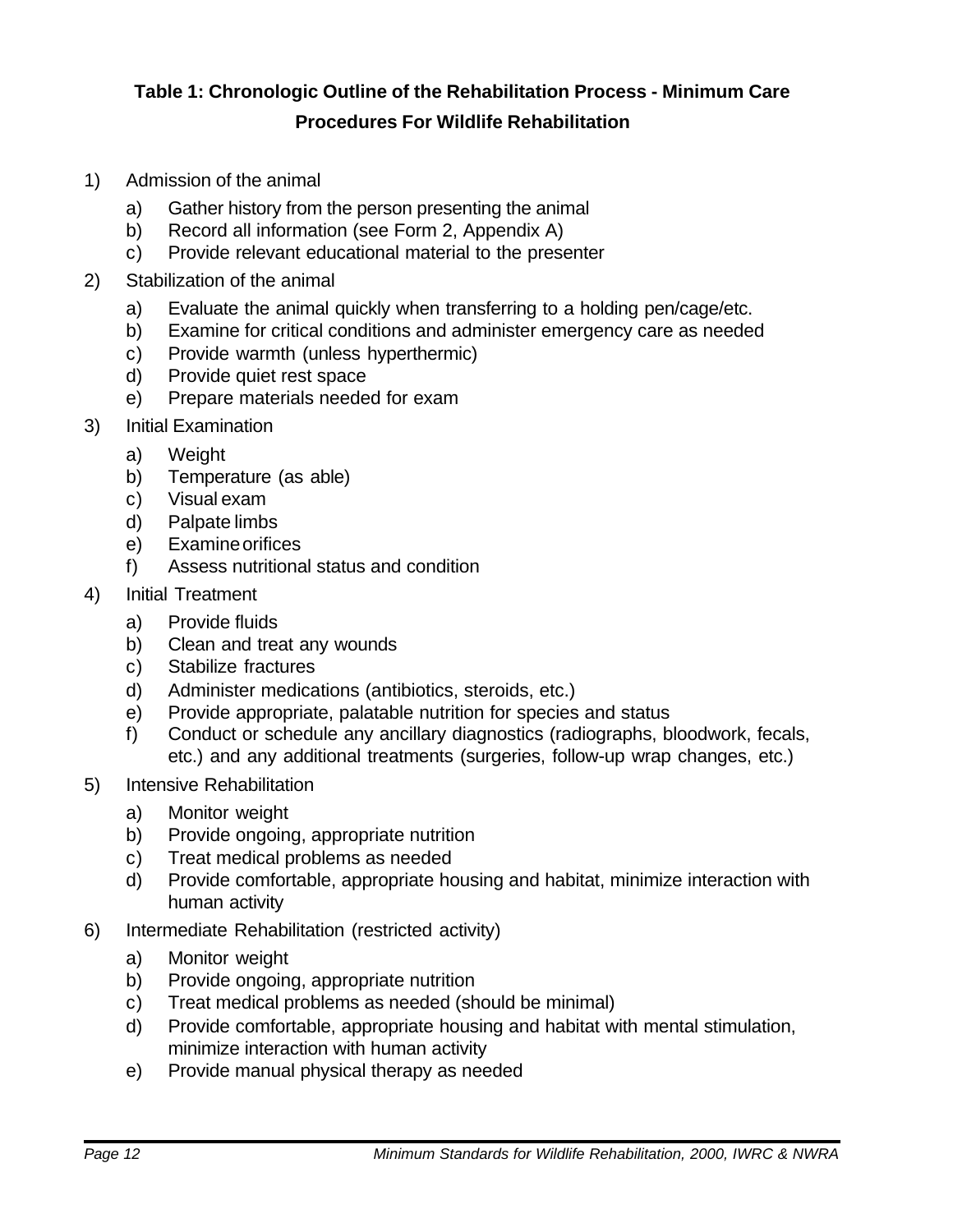- 7) Pre-Release Conditioning (unlimited activity)
	- a) Provide larger, outdoor housing
	- b) Monitor weight and general condition
	- c) Provide ongoing, appropriate nutrition, introducing a more natural diet
	- d) Treat any primary or secondary medical problems as needed (should be minimal)
	- e) Exercise daily, as appropriate for that species
- 8) Release Evaluation (some exceptions for each category)
	- a) Ability to self-feed (perhaps catch live prey)
	- b) Normal mobility and function, reasonable level of physical fitness and stamina necessary for foraging, breeding, or territory defense behavior if predicted
	- c) No evidence of disease
	- d) Normal weight for that species/sex/season
	- e) Normal blood values (where appropriate/feasible and known)
	- f) Suitable release sites available (see Section 7.2)
	- g) Normal behavior (the animal exhibits reasonable responses to human activity, exhibits normal socialization with both same and other species)
- 9) Release
	- a) Provide proper/safe transportation
	- b) Choose appropriate season/time of year (migration, breeding season, etc.)
	- c) Choose appropriate time of day
	- d) Provide food if appropriate
	- e) Monitor post-release if possible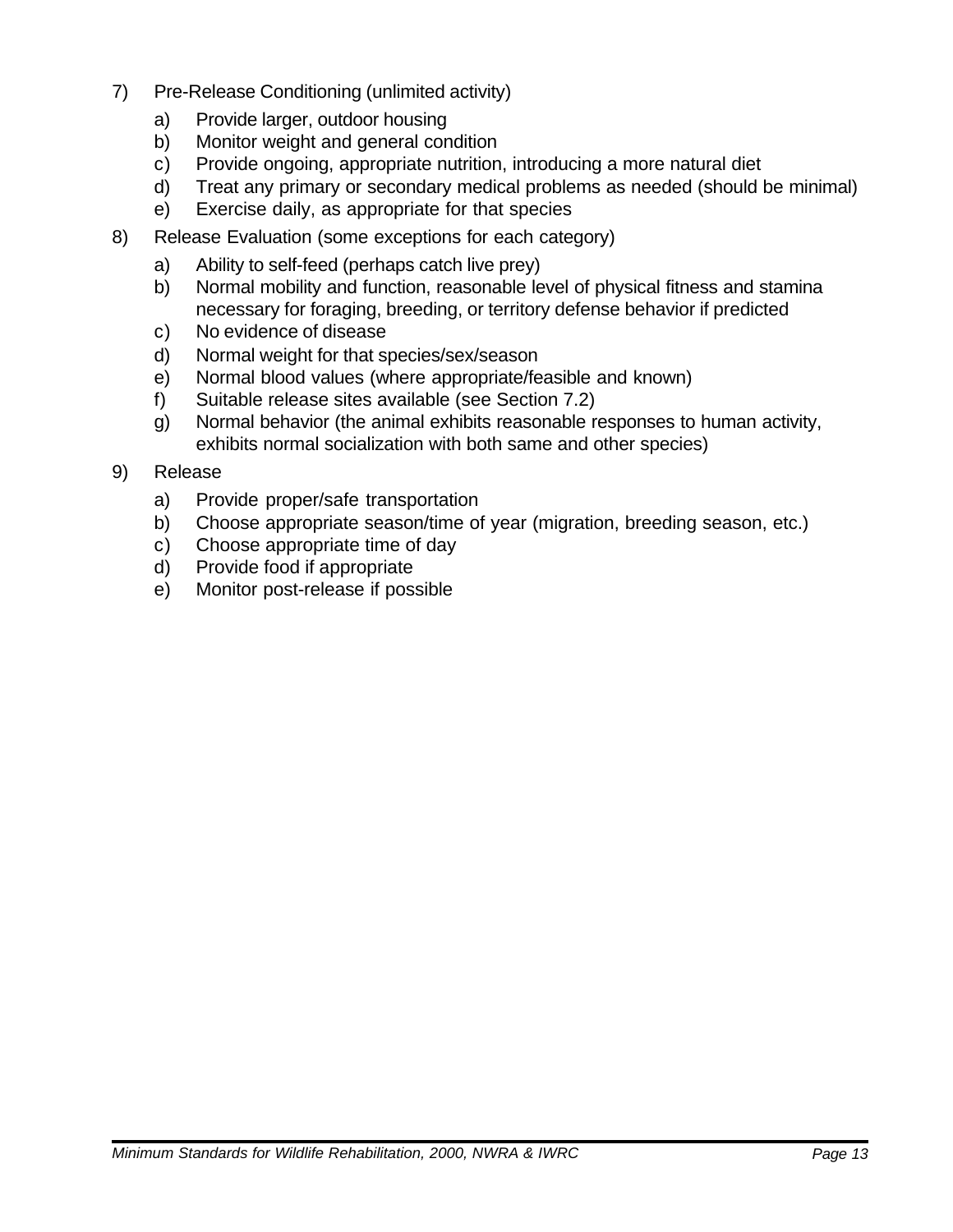# **1.3 Recording & Reporting Requirements**

Records are a vital part of any rehabilitation program, and are particularly important when an individual or an organization is trying to learn from previous work in an effort to improve the care given to wildlife. Record keeping has been placed in two categories: required information and recommended information. Records should be kept on all animals. Formats may vary. Records can be consolidated for healthy litters or clutches of animals raised for release. Daily forms for animals by pen, enclosure, or cage are required to verify that food, medications, and care are being provided.

Statistics should conform to specifications listed in Section 1.4. Annual statistics and, in some cases, individual case information are required to be reported to U.S. Fish and Wildlife Service and many state and provincial agencies.

All birds (dead or alive) that indicate suspected poisoning or other criminal activity must be reported to the U.S. Fish and Wildlife Service Law Enforcement Office immediately upon acquisition. All threatened or endangered species (dead or alive) and all bald or golden eagles must be reported to the permit-issuing office within 48 hours.

#### **Required Information**

- Species
- Date admitted
- When and where found
- Name/address/phone number of finder
- Presenting injury/problem
- Initial weight
- Case or acquisition number
- Record of notifying U.S. Fish and Wildlife Service Regional Permit office in cases of endangered or threatened species, or bald or golden eagles
- Record of notifying U.S. Fish and Wildlife Service Law Enforcement in cases of birds being shot, poisoned or victims of other illegal activity
- Final disposition (i.e., released, transferred, placed, died, euthanized), including date, and location of release where applicable
- Recipient information if transferred or placed (name, address, permit number and purpose of transfer), including the transfer or placement of carcasses for educational purposes
- Type and amount of euthanasia drug if a controlled substance was used
- Federal band number, where applicable
- Completed daily care forms
- Any additional information required by state or provincial permitting agency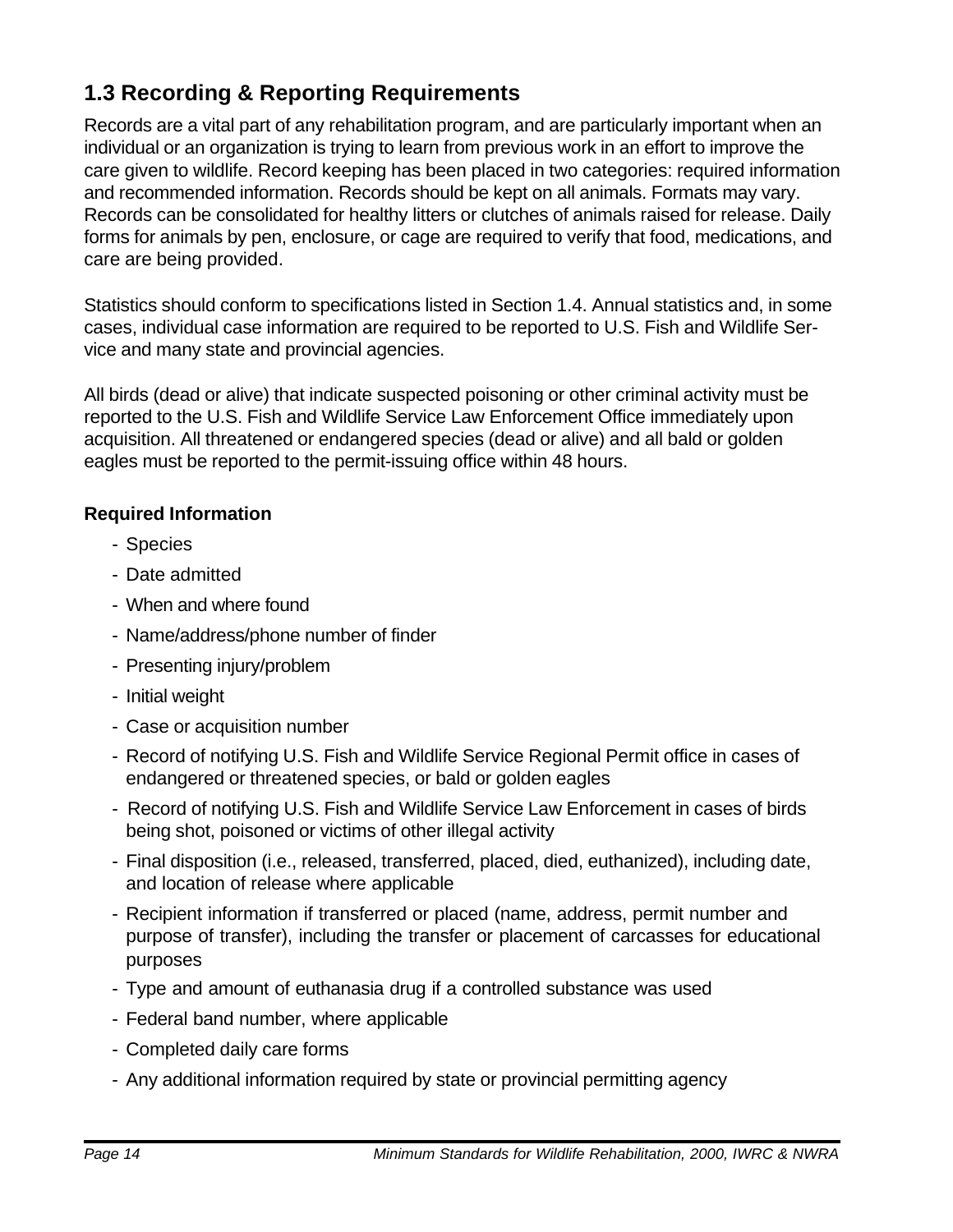#### **Recommended Information**

- Any additional history that might be provided by the presenter (regarding cause of injury, severity or time of injury/problem, any care given by the presenter, etc.)
- Physical examination data
- Daily treatment information and efficacy
- Data regarding surgery, clinical pathology, necropsy, histopathology (where applicable)
- Release weight
- In suspected poisoning cases, any additional information describing the site where the animal was found, weather, other species present, etc.

See Appendix A for a sample form used to collect information from the person presenting the animal, and a sample examination form for collection of the other data. The sample forms were designed for use with birds, but could be easily adapted for use with other wildlife.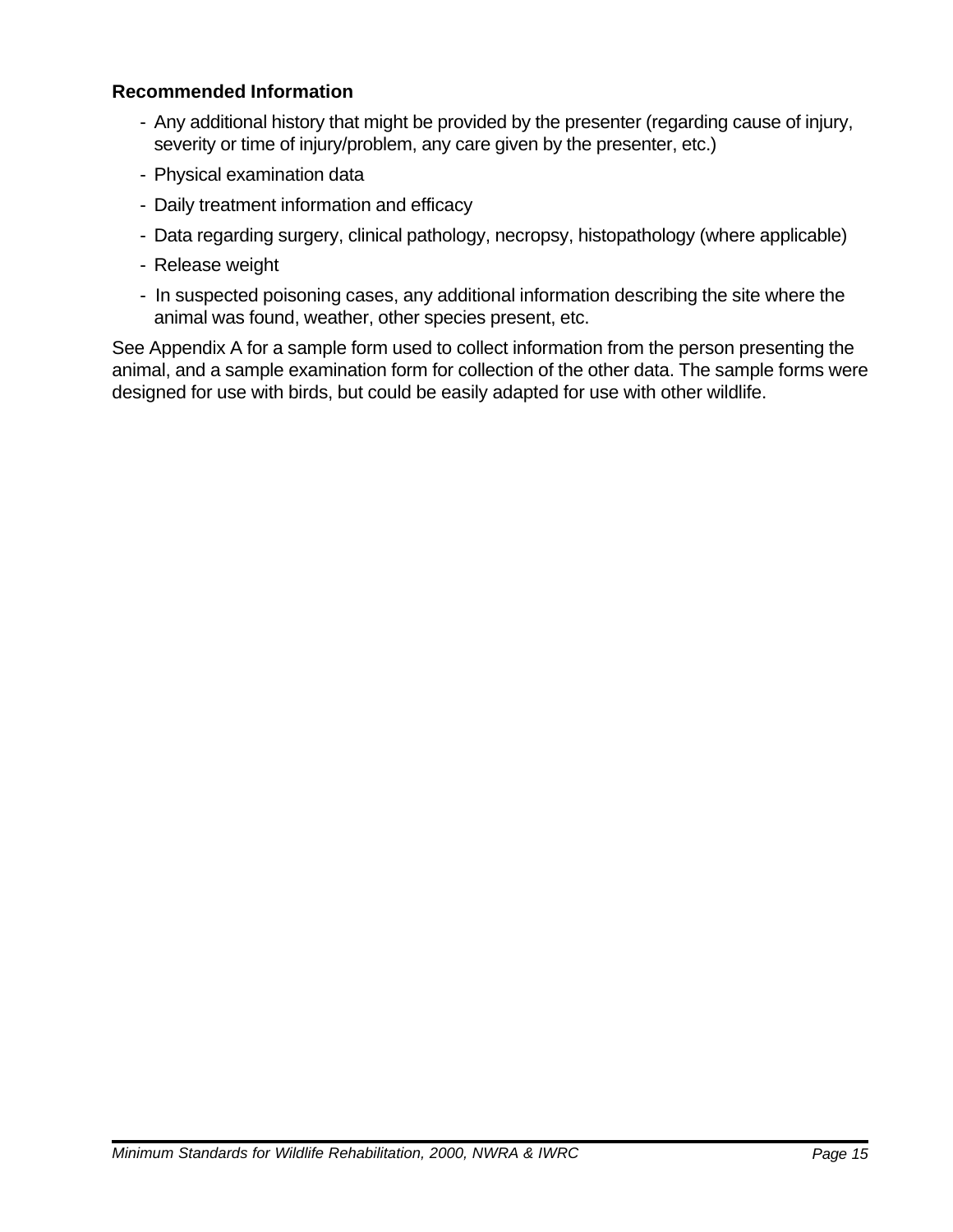# **1.4 Statistical Standards**

#### **Definitions**

The code letters used by wildlife rehabilitators and rehabilitation centers can vary, but should be strictly defined for comparison purposes. Referenced categories should correspond to the following:

- R (RELEASED): Any healthy, recovered animal that is returned to its natural, wild habitat
- T (TRANSFERRED):

1) Any animal transported to another facility or wildlife rehabilitator for further rehabilitation efforts. (Note: if the animal is known to have been released by the receiving facility, it is still recorded as a 'T' by the original facility and as an 'R' by the receiving facility).

2) Any animal determined to be unreleasable while undergoing wildlife rehabilitation efforts that is placed in a non-rehabilitation situation.

NOTE: Agency permission (federal and state or provincial) is usually required prior to transfer of live animals, and the recipient must possess the proper permits.

For individual center's information, this can be further subdivided into (optional):

TR (TRANSFERRED FOR REHABILITATION) TD (TRANSFERRED FOR DISPLAY) TE (TRANSFERRED FOR EDUCATION)

- P (PENDING): Any animal still undergoing rehabilitation efforts. These animals are only added to summary statistics after final resolution.
- D (DIED): Used for any animal either received dead or which dies during the rehabilitation process. Can be subdivided into (optional):

DOA (DEAD ON ARRIVAL): Any animal that dies before any lifesaving measures or treatments can be implemented in the care facility. This assumes needed measures are undertaken immediately upon receiving the animal. Placing the animal in a quiet, dark environment is using a form of treatment.

DIC (DIED IN CARE): Any animal that dies subsequent to any handling, exam, treatment, or implementation of lifesaving measures in the care facility.

E (EUTHANIZED): Any animal that is suffering or non-releasable that is euthanized. Can be subdivided into (optional):

> EOA (EUTHANIZED ON ARRIVAL): Any animal euthanized after an initial exam without further treatment measures being done.

E (EUTHANIZED): Any animal euthanized after treatment measures have been implemented.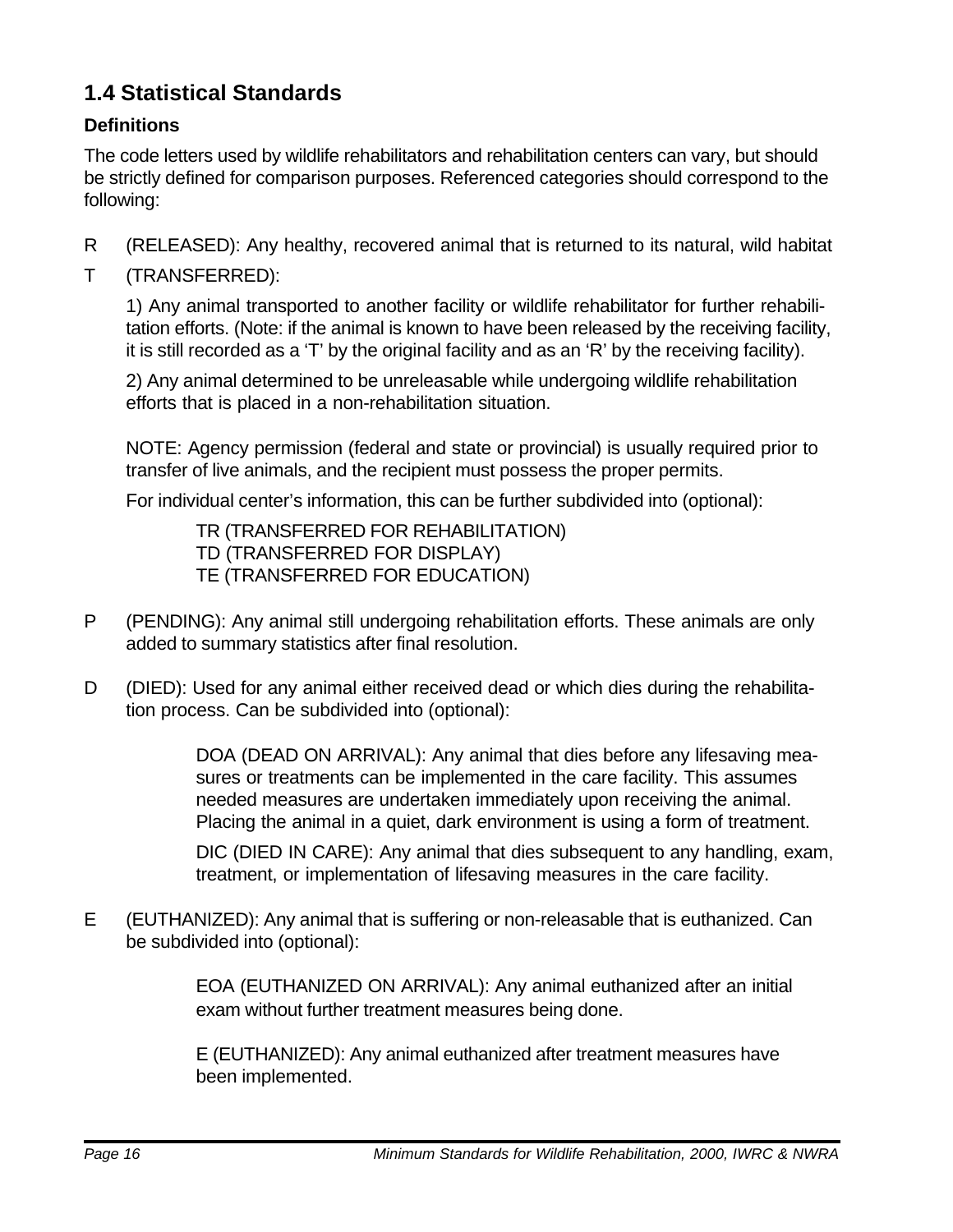#### **Data Analysis for Release Rate for Releasable Animals**

% Released =  $\#$  Released (Total # Received - DOA)

Note: released animals do NOT include transferred, placed or pending animals.

Rehabilitators are encouraged to divide their statistics further into the categories of avian, mammalian, and herpetile species, both for their own information, and to help with comparisons with data from other individuals and centers. This will help with statistical comparisons between those that deal strictly with avian species, those that deal with both avian and mammalian species, those that may deal strictly with herpetiles, etc.

# **1.5 Veterinary Policy**

In most states and under most circumstances, the legal prescription of medical care for wildlife patients is the responsibility of a veterinarian. The veterinarian may delegate a portion of this responsibility to a rehabilitator by means of a mutually agreeable, written protocol wherein these responsibilities are clearly defined. Such an arrangement allows the veterinarian to prescribe a specific treatment protocol for a specific type of injury without having to see each individual patient (e.g., the veterinarian may prescribe a certain antibiotic to be given at a specific dosage, frequency and duration for all cat attack victims). This type of arrangement also requires that an appropriate veterinarian-rehabilitator-wildlife patient relationship exists and has the following components:

- 1. The veterinarian has assumed the responsibility for any medical judgments regarding the health of wildlife patients and the need for medical treatments.
- 2. The veterinarian has sufficient knowledge of wildlife medicine to permit a general or preliminary diagnosis. Furthermore, the veterinarian has recently seen and is personally acquainted with the general conditions and care of the wildlife patients through medically appropriate and timely visits to the premises where the wildlife patients are kept, or timely transport of wildlife patients to the facility of the attending veterinarian.
- 3. If the veterinarian intends to keep and treat any animal for more than 24 hours, the veterinarian must have the appropriate wildlife rehabilitation permit(s) or be listed as a subpermittee to the wildlife rehabilitator. Wildlife housed at a veterinary hospital must be housed in an area that is quiet and removed from domestic animals and human traffic.
- 4. The veterinarian is readily available for follow-up in case of adverse reactions or failure of the regimen of therapy. Such follow-up should be specific in any written agreement between the rehabilitator and the veterinarian.
- 5. Any agreement must abide by the laws and regulations governing the practice of veterinary medicine where and if they apply to wildlife rehabilitation.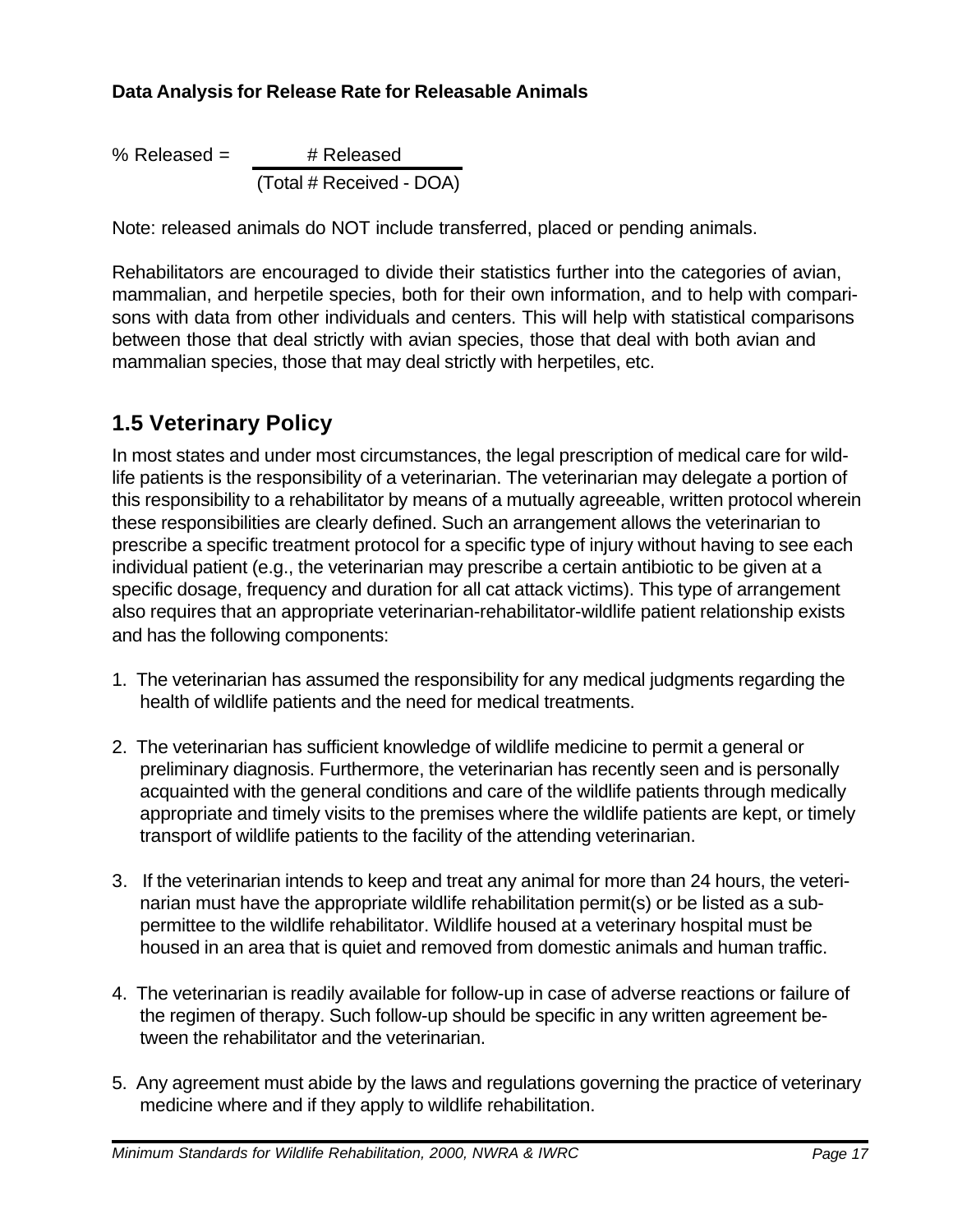# **1.6 Wildlife Rehabilitation Facilities Review**

Rehabilitation facilities and individual rehabilitators often benefit from doing a regular selfevaluation or self-review. A form used to assist in this type of self-evaluation is found in Appendix A (Form 1). The purpose of this form is to provide wildlife care-givers suggestions to save time (for example, keeping reference materials at the phone), to ensure wildlife receives appropriate housing and medical treatment (exam area, caging, veterinary and diagnostic), and to protect both wildlife and humans from disease and contamination (food preparation, disinfecting, housekeeping). Not all items contained in the form will apply to everyone - an individual rehabilitator probably does not require a grievance committee or Worker's Compensation Insurance - but this form does provide an easy reference to be sure important considerations are not overlooked when changes, such as facility growth, occur.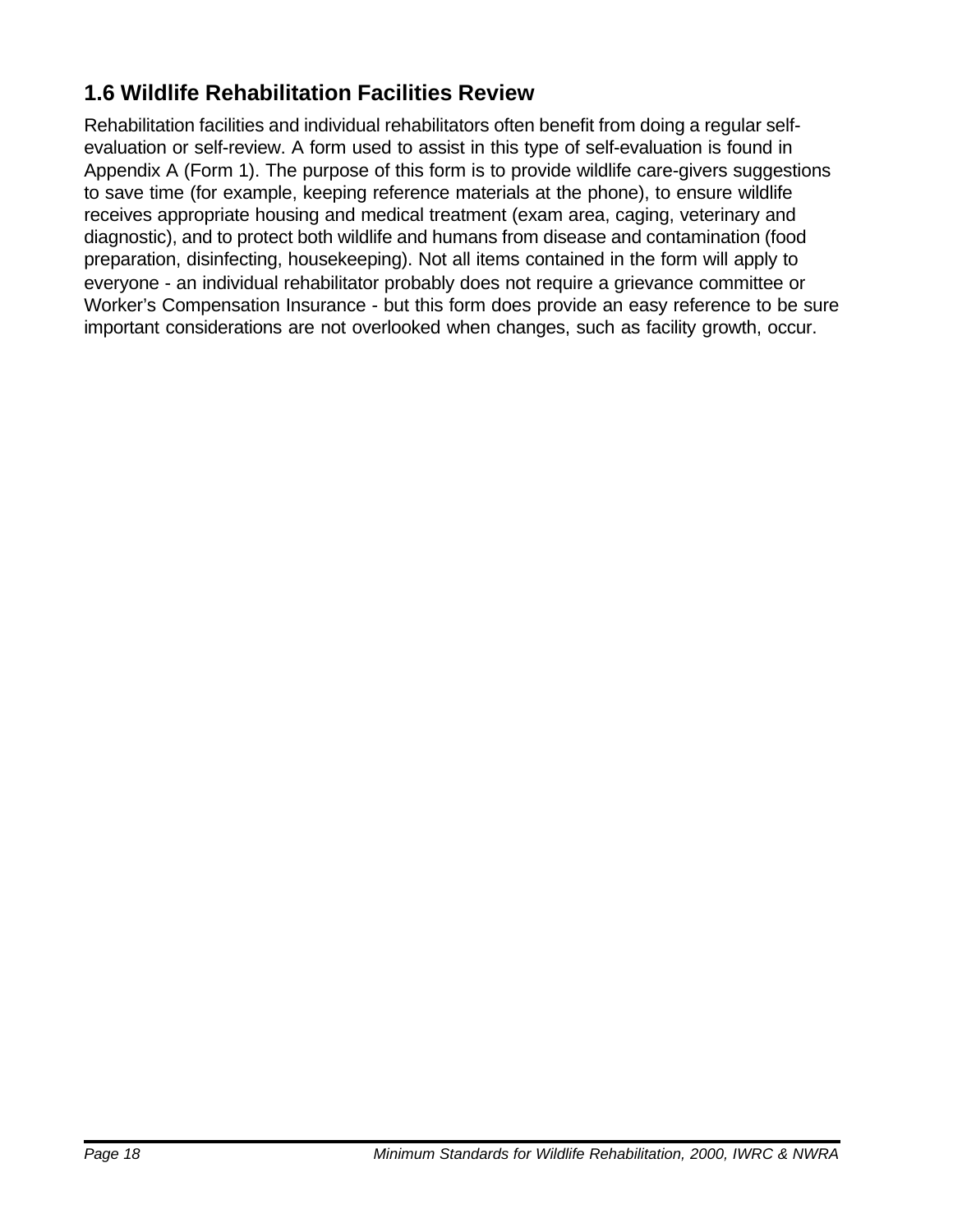# **Chapter 2 - DISEASE CONTROL**

# **2.1 Rationale for Disease Control**

The safety and health of the humans caring for wildlife is a critical facet of successful rehabilitation. Many diseases are transmitted from animals to humans, and also from animal to animal. This chapter instructs rehabilitators on effective ways to prevent the spread of disease from wildlife to caretakers, domestic animals, and other wildlife patients. Proper disease control is a serious concern for rehabilitators and permit granting agencies. Adherence to the suggested protocols is highly recommended by the NWRA and the IWRC.

Facility cleanliness is an integral part of disease prevention and containment. Proper cleaning agents combined with a sensible cleaning schedule will reduce the spread of disease within a facility. Cleaning protocols vary considerably based on the species and condition of animals in care, facility type, and cage construction. Choice of cleaning agent must be made with these variables in mind. Included in this chapter are cleaning agent descriptions and a table of agent properties that will help in making appropriate selections. The timing of cleaning efforts is another important feature of effective disease prevention. Suggestions for proper and regular maintenance in this chapter will help rehabilitators prevent disease within their facility.

# **2.2 Prevention of Disease Transmission**

Since transmissible diseases are so diverse in their origin and action, it is most useful to approach their control according to their mode of transmission. The general modes of transmission are:

- 1. Diseases passing directly from one vertebrate host to another via direct contact (bite, etc.)
- 2. Indirect transmission involving one or more intermediate hosts (vectors) such as arthropods or prey species
- 3. Indirect transmission involving aerosol particles or fomites (inanimate objects such as clothing, utensils, food dishes, cage bedding, etc.)

Disease organisms enter the body by one or more of six routes:

- 1. Inhalation
- 2. Ingestion
- 3. Inoculation (animal bite, injection, insect bite, or direct contact via a preexisting opening in the skin)
- 4. Genital tract via coitus or contaminated instruments
- 5. Transplacental (from the mother mammals only)
- 6. Across the umbilicus or yolk (from the mother)

For each of these modes of transmission there must be an effective strategy to interrupt the transmission cycle. The wildlife rehabilitator's primary defense against diseases communicable from animal to humans is a high standard of personal hygiene. The primary control of diseases communicable from animal to animal is containment, with the first line of defense being the individual cage or pen.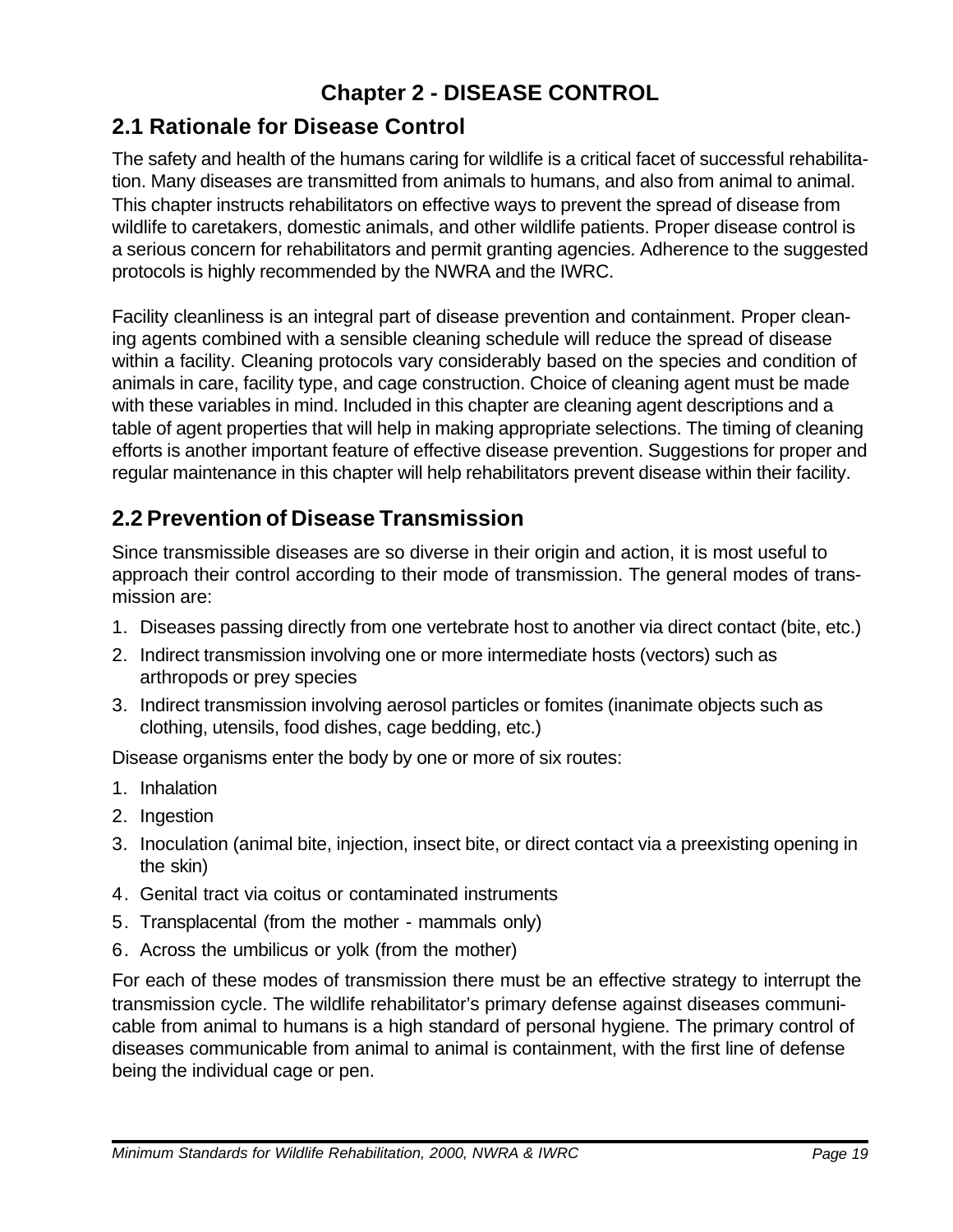# **2.3 Standards to Prevent Disease Transmission within the Facility**

#### **2.3.1 Control of Diseases Transmissible from Animals to Humans**

- Clothing should be clean and changed as often as necessary. It is suggested that the facility provide lab coats or other tops to volunteers and launder them on-site.
- Shoes and boots should be kept clean of fecal matter, dirt, and cage litter.
- Disposable gloves and surgical masks must be available for use during such procedures as necropsies or cleaning contaminated animal quarters. Necropsy procedures must adhere strictly to sanitary practices including the use of surgical masks and disposable gloves, appropriate outer garments, and the use of disinfectants.
- Lavatory facilities should be accessible with hand-washing sinks and suitable washing agents.
- Eating, drinking and smoking should be restricted to designated areas free of animal waste materials.
- The supervisory staff must be given basic information on zoonoses. Personal hygiene rules should be established and the supervisory staff should set an example.
- All personnel and volunteers should be advised to seek the consent of their physicians before working in the facility. They should acquire any necessary vaccinations (especially tetanus). If working with mammals, they should inquire about the possibility of pre-exposure rabies vaccinations. Female workers who become pregnant should be advised to renew medical consent. Rehabilitators handling potential Rabies Vector Species (RVS - most adult mammals) should have pre-exposure rabies vaccinations. See Section 2.3.3.
- There must be separate refrigeration facilities for food (animal food kept separate from human food) and for carcasses and postmortem specimens.

#### **2.3.2 Control of Diseases Transmissible from Animal to Animal**

- Cages should be designed for efficient cleaning. When possible, seamless, nonporous materials (such as stainless steel, fiberglass or plastics) should be employed for cage construction and food containers.
- Animal enclosures should be kept sanitary by having an adequate and routine cleaning regimen in which responsibilities are clearly defined and assigned to personnel. While daily removal of feces and urine from mammal cages is necessary to prevent odor, parasite re-infestation, and insect overpopulation, avian, reptile, and amphibian cages usually require less frequent cleaning. Many adult birds, especially songbirds, as well as other injured wildlife, are very easily stressed during the rehabilitation process, thus daily disturbances should be minimized. Infant mammal and bird caging requires much more frequent cleaning; bedding or nest cup linings should be changed each time the animals are fed. The floors of many indoor avian cages may be lined with layers of newspaper, paper towels, or other substrates, which can be removed one layer at a time for easy disposal of urates, feces, etc. Large flight aviaries may also be cleaned on a less frequent basis, provided there is a regular schedule for cleaning. Caging for aquatic herpetiles may be kept clean primarily through the use of proper water filtration systems.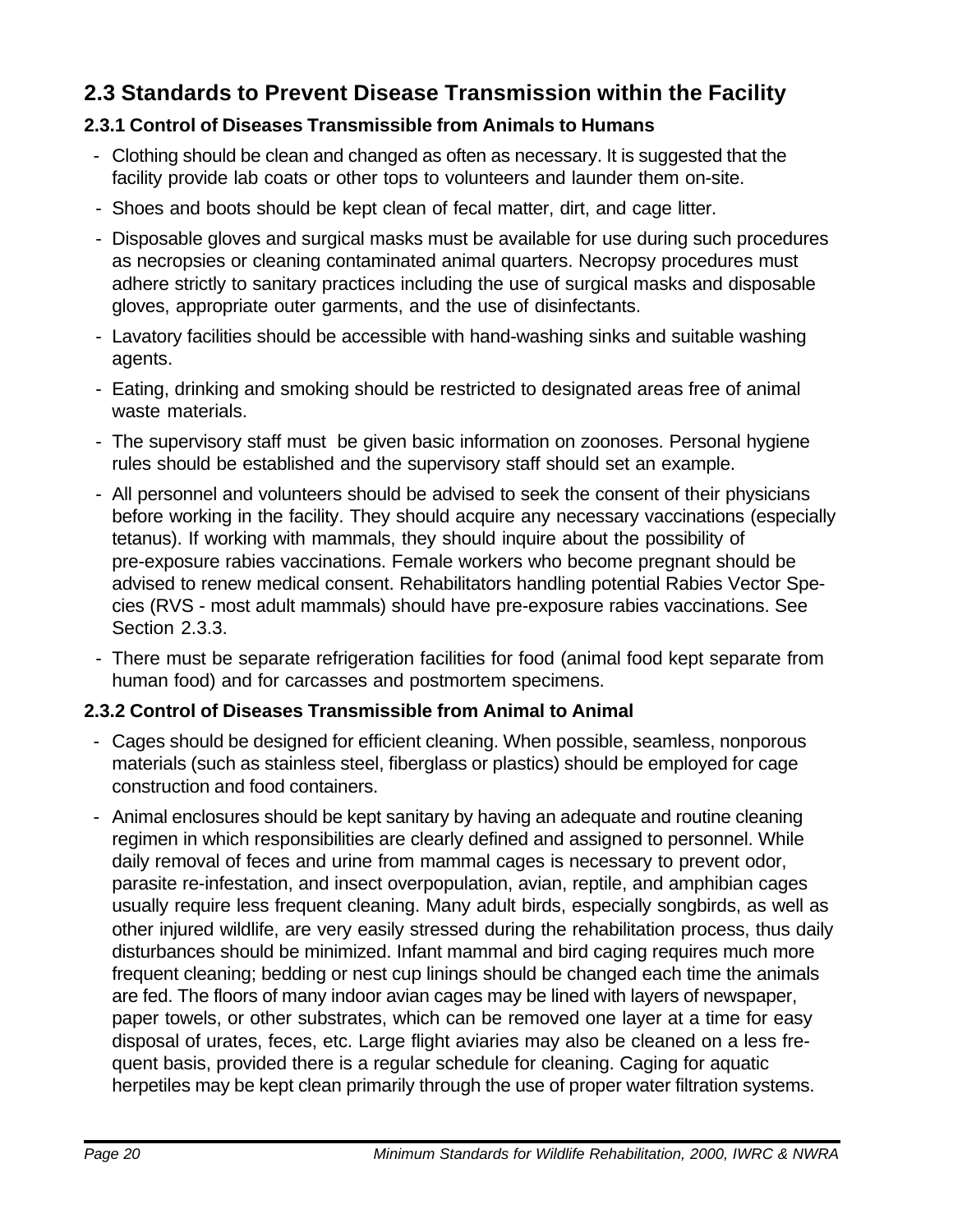- Indoor facilities are required to have efficient ventilation and air movement with minimal recycled or reused air.
- In all circumstances, protocols for regular cleaning should be in place, and all cages should be properly disinfected between patients (when an animal or group of animals is removed, the cage should be disinfected before new animals are placed in the cage). Because of **the high incidence of** *Baylisascaris procyonis* (the intestinal roundworm of raccoons), the fatal transmission of this parasite to other species, and the high resistance of this parasite to disinfectants, caging used for raccoons should be designated as such, and should not be used to house other species. Before a newly-acquired animal is introduced into a cage or enclosure that has previously been used by another animal, the cage must be thoroughly cleaned and disinfected and the bedding material changed.
- Animals confirmed or suspected of having contagious diseases must be kept isolated from all noninfected susceptible animals. Newly acquired animals should be housed separately from in-house animals upon arrival. Animals that are presented together (littermates or nestmates) may be housed together during this period. They should not be added to a group pen until it has been established that they are in good health.
- A routine examination for parasites should be performed on new arrivals, with re-examination at intervals during protracted rehabilitation.
- Bowls, feeding utensils, medical equipment, linens used for handling animals and for animal bedding, and gloves worn while handling wildlife should also be cleaned/replaced daily and disinfected between use on different animals.
- Water bowls should be cleaned and/or changed as needed to keep them clear of algae, leaves, feces, and other debris.
- Animal diets must be prepared and foodstuffs should be stored under sanitary conditions that ensure freedom from vermin and microbial contamination.

#### **2.3.3 Public Health Responsibilities**

- All organic refuse must be collected into airtight bags or containers and stored in a safe location until it is removed from the premises. The supervisory staff is responsible to local public health officials on matters regarding waste and postmortem material disposal.
- Domestic animals should not be allowed at the rehabilitation facility. If this is unavoidable, domestic animals should be fully vaccinated and should have no direct contact with, nor direct exposure to, wildlife.
- Personnel must take care to properly wash and change clothes before coming in contact with domestic animals.
- A program for rodent and insect control is recommended for wildlife care facilities; however, if pesticides are used, care should be taken to avoid contaminating both human and animal food and housing areas with pesticides.
- The rescuer or individual presenting an animal to a rehabilitator should be questioned regarding the possibility of any contact with the animal, such as bites or scratches. If injured, the individual should immediately be referred to his/her own physician for medical attention. The rehabilitator should also notify the public health department of any such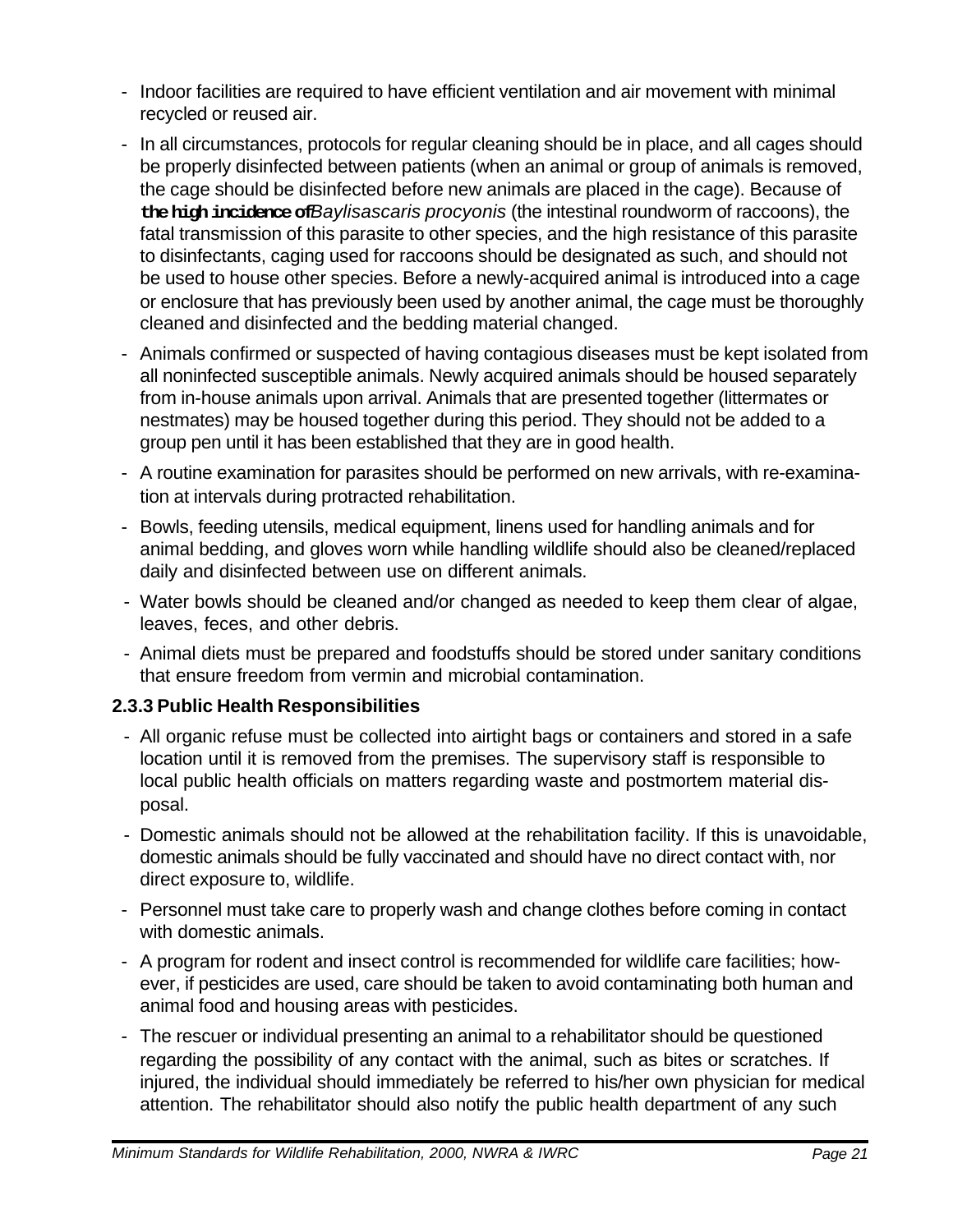injuries, if required by state law. If the bite or injury is from an RVS, the animal should be euthanized and tested for rabies.

 - All rehabilitators handling mammals (especially adults) should have pre-exposure rabies vaccinations and be knowledgeable in the handling of these species. Any bites from an RVS should be reported to the public health department. Animals suspected of rabies and that are to be tested should be refrigerated immediately following death or euthanasia; these carcasses should NOT be frozen or the test results will often be invalid.

#### **2.3.4 Release Considerations**

Rehabilitated adult animals should be released within the animal's normal home range, or within 10 miles from point of capture, when possible and reasonable. This practice minimizes the unnatural spread of parasites, diseases, and genetic material among wild populations, and maximizes the animal's chance of survival. Exact release location and time should be chosen at the discretion of the rehabilitator, based on the appropriateness of the habitat and the condition of the animal. When circumstances allow, rehabilitated adult birds should be released in a suitable habitat as close as possible to the point of their capture except during migration. If migration has occurred while the bird has been in captivity, the bird should be released in the area of the migratory destination. Studies have shown that rehabilitated reptiles and amphibians should be released within 1/2 mile of the point of capture to maximize their chance of survival.

If information regarding the location of capture is not available, the release of the animal should be within the standards set by the state/provincial wildlife agency and should meet all habitat requirements of the animal. Intimate knowledge of the species' natural history and behavioral patterns is essential in choosing the correct habitat. Studies that examine outcomes of released animals indicate that incorrect habitat selection increases mortality.

Juvenile animals, especially those that were brought into rehabilitation as infants, do not have to be released at the site of capture to ensure survival; however, efforts should still be made to release these animals within 10 miles of the capture site, if possible. When return is not possible (retrieval area is contaminated, contains definite hazards for the animal or the individual doing the release, etc.), these animals should be released in a suitable habitat.

Some considerations when assessing what a suitable habitat constitutes for a particular species include: adequate space not occupied by territorial conspecifics; suitable shelter; proper terrain and vegetation; good food and water supply; minimal number of predators; and suitable distance from human development.

#### **2.3.5 Disposal of Carcasses and Animal Waste Products**

Each animal that dies or is euthanized while under the care of a wildlife rehabilitator should always be examined carefully to confirm that the animal really is dead (lack of pulse or heart beat). Carcasses should then be disposed of properly and in accordance with local laws and parameters set forth in individual wildlife rehabilitation permits (e.g., the rehabilitator may be required to transfer the carcasses of endangered species to a specified location). Unless otherwise directed, all bald and golden eagle carcasses and loose feathers must be sent to the National Eagle and Wildlife Property Repository (Rocky Mountain Arsenal, Building 128, Commerce City, Colorado 80022, PH: 303-287-2110, EM: dennis\_wiist@fws.gov).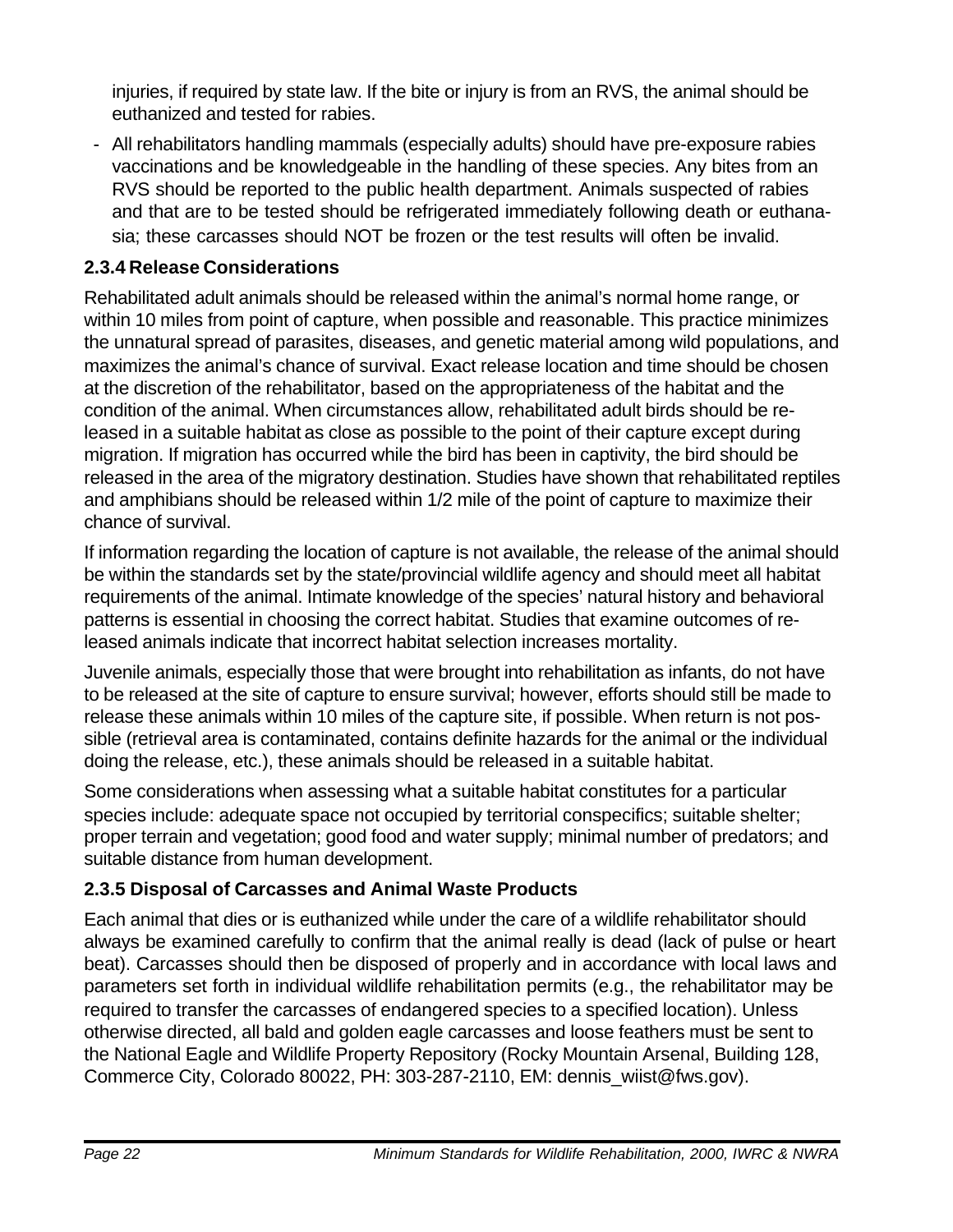If the rehabilitator plans to necropsy the carcass or transfer it to a diagnostic facility for the purpose of necropsy, the carcass should be wet with cold water, unless the animal is a suspected victim of pesticide poisoning (water might remove pesticides contaminating the outside of the animal). The addition of a small amount of detergent to the water will help to penetrate the fur or feathers, speeding up the process of cooling the body. If the necropsy is not performed immediately, the wet carcass should be placed in a plastic bag, sealed, labeled, and refrigerated in an ice chest or refrigerator not used for food storage. A necropsy performed shortly after death allows collection of more accurate information. This accuracy fades as more time passes due to postmortem changes which can alter or mask signs. Gloves and surgical mask must be worn while conducting necropsies. Necropsies should be performed in a well-ventilated location, separate from live animal and food preparation areas.

#### *NOTE: Endangered or threatened species and bald or golden eagles must not be necropsied without first obtaining permission from the U.S. Fish and Wildlife Service.*

Carcasses that are not necropsied may be transferred to local natural history museums, universities or other institutions for study and/or addition to their collections. The wildlife rehabilitator should contact these institutions and arrange for proper handling of the carcasses so that the institutions can gain the most benefit from them (e.g., carcasses may need to be frozen, placed in formalin, etc.). Specific data may also need to be recorded by the rehabilitator such as date and location animal was found, live body weight, etc. In many cases, the information provided by the rehabilitator can be as valuable as the specimen itself.

If the wildlife rehabilitator desires to keep specific parts or portions of avian carcasses (e.g., skeletons or skins for educational purposes, etc.), special permits must first be obtained from the U.S. Fish and Wildlife Service. Many state wildlife agencies also require special permits to possess wildlife parts. Special permits are not required for the rehabilitator to possess a limited number of feathers (excluding eagle feathers) for imping purposes.

All other carcasses and all animal waste products should be disposed of in accordance with acceptable practices as required by local ordinances as well as applicable state/provincial and federal regulations. Carcasses and organic wastes suspected of disease contamination should be either buried or incinerated. Where legal, burial of carcasses should be at a depth that will discourage scavenger species from unearthing them, and lime should be spread on top of the carcasses to assist in disease control. Incinerators are generally cost prohibitive to most rehabilitators and rehabilitation facilities, and special permits are required to operate incinerators in most areas. Many local animal control shelters or laboratories have incinerators and the rehabilitator may be able to arrange for these facilities to incinerate carcasses on a regular basis. Carcasses may be frozen for a limited period of time (in nonfood freezers) for storage prior to incineration or donation to pre-approved facilities (public institutions or individuals authorized to possess the specimens for educational purposes).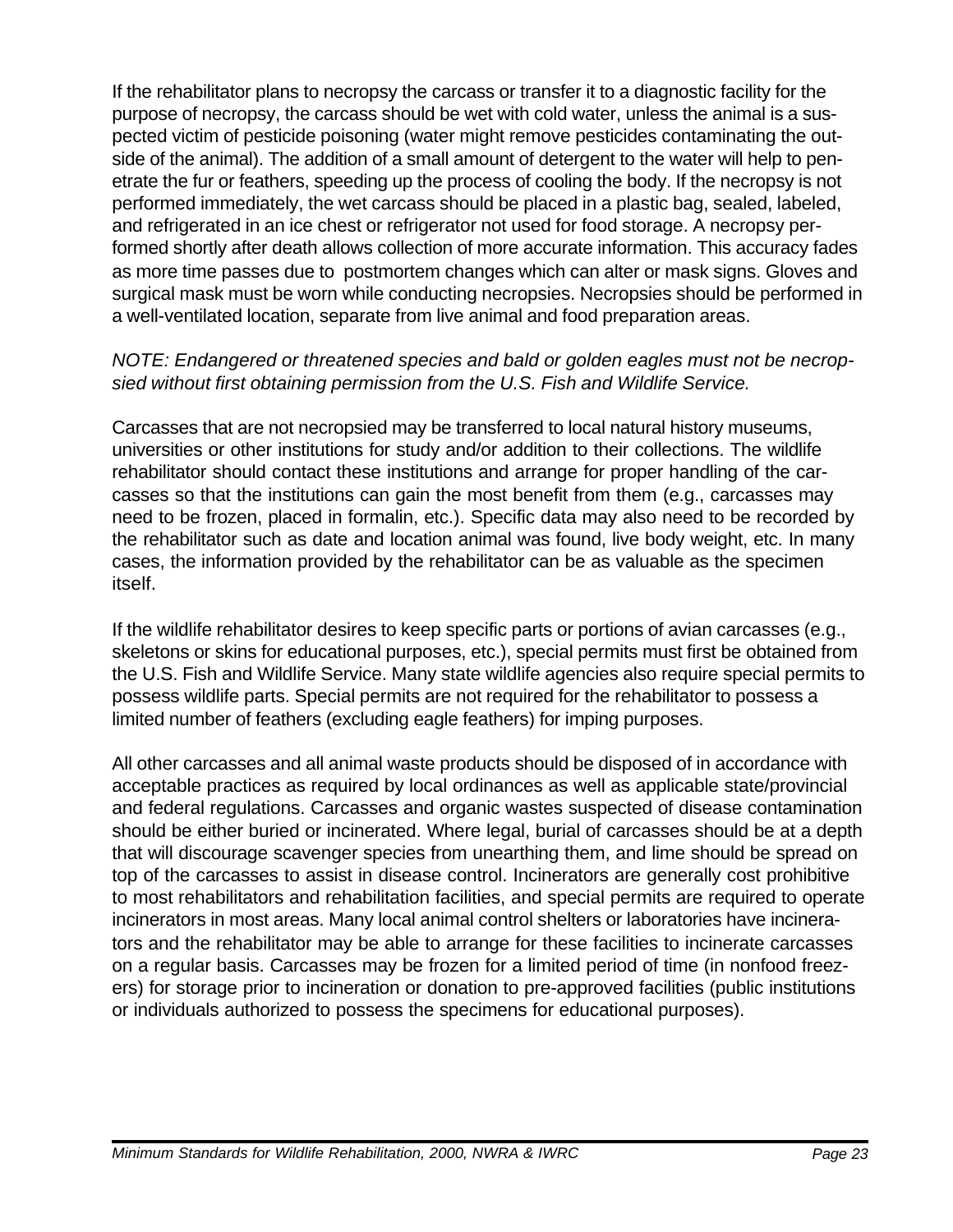# **2.4 Disinfection**

Disease control and prevention are the obvious "why's" of facility cleanliness. The following information pertains to the "how's" of creating and maintaining a clean facility.

#### **2.4.1 Definition of Common Terms**

Antiseptic:

A substance capable of preventing infection by inhibiting the growth of infectious agents (implies use on living tissue).

#### Bacterial spores:

The resting or vegetative stage of certain bacteria (especially *Bacillus* and *Clostridium*) characteristically very resistant to environmental changes.

Cytotoxic:

Having the characteristic of killing cells.

Diluent:

Substance used to make a concentrated solution more dilute. Sterile water and saline are common diluents for wound treatment, and tap water is a common diluent for general disinfection.

Disinfectant:

A substance that destroys microbial organisms or inhibits their activity.

Disinfection:

Destruction of vegetative forms of microorganisms (implies use on inanimate objects).

Sterilization:

The destruction of all microorganisms in or about an object (term is only used with inanimate objects). [Note: "cold sterilization" refers to the specific method of using a disinfectant solution to soak objects, rather than applying heat, pressure, or gas as used in other methods of sterilization].

#### Volatiles:

Agents that evaporate rapidly and pass readily in the form of a vapor. Toxic components within these vapors can be dangerous.

#### **2.4.2 Types of Cleaning Agents**

There are various disinfecting agents that should be used after regular cleaning to properly sanitize. Suggested uses are listed under each category of cleaning agent, and some products work better against specific disease entities. The rehabilitator, however, should be aware that none of these products is designed for any specific target or single use. In addition, none of these products is specifically effective against nematode eggs or larvae (intestinal worms). Most parasites are best removed from the environment by simple mechanical means (i.e., removal of feces and physical scrubbing of cages and cage contents), while other parasites, such as *Baylisascaris*, may be very difficult to completely remove from the environment. Many disinfectants emit potentially harmful volatiles; therefore, when disinfectants are used in cages, the cages should be allowed to dry thoroughly before placing animals into the cages. Some of the more common agents and methods are discussed here; additional information can be found in the references in Appendix B.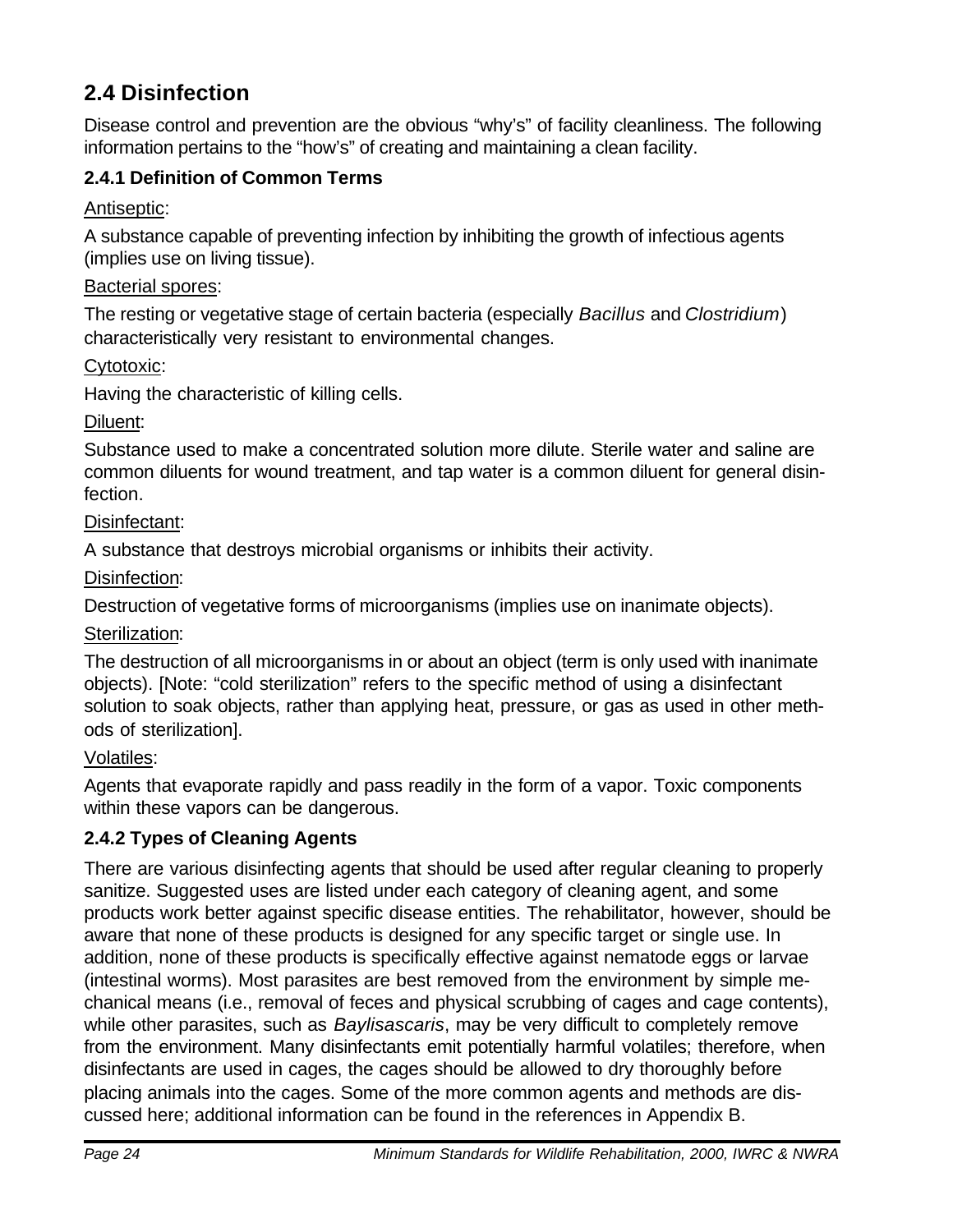Detergents:

Detergents are cleaning compounds and include both soaps (anionic - alkali salts; negatively charged) and synthetic detergents (cationic - colloidal in solution; used as antiseptics, wetting agents, and emulsifiers; positively charged). While soaps are non-antibacterial, the physical scrubbing action of cleaning removes many of the microorganisms. Detergents alone do have minor disinfectant action against vegetative bacteria; however, they are not effective against fungi or viruses. Additionally, they lose their effectiveness in the presence of blood or tissue debris.

Examples: Dish detergents and laundry detergents.

Uses: Initial washing of cages, food bowls, etc., to remove organic matter.

#### Alcohols:

Solutions of 50-70% isopropyl alcohol or 70% ethyl alcohol are commonly used alone or combined with other disinfectants. Isopropyl has a wider range of antibacterial action and is less corrosive than ethyl alcohol. Alcohols act by denaturing soluble proteins, interrupting metabolism, depressing surface tension and lysing (breaking open) cells. Because it is cytotoxic, alcohol should not be used on open wounds. Alcohols inactivate phenols, so the two should not be combined. Alcohols are not effective for cold sterilization, and may damage rubber, plastic and other synthetic materials.

Example: Rubbing alcohol.

Uses: surgical preparation, antiseptic, instruments.

Use undiluted (i.e., 50-70%).

#### Aldehydes:

The two most common disinfectants in this group are gluteraldehydes and formaldehyde. Gluteraldehydes are often combined with a synthetic detergent. These substances are irritating and cytotoxic, so their use is limited to disinfection, and instruments should be rinsed well before use. Exposure of 3 hours is required to kill bacterial spores. Formaldehyde is considered a carcinogen.

Examples: Wavicide™, Cidex™.

Uses: Glutaraldehydes may be used for cold pack sterilization, disinfection; formalin (40% formaldehyde in water) may be used to fumigate premises.

Recommended dilution ratio: Use gluteraldehydes undiluted (i.e., 2.0%) for disinfection; use formalin at 1-10% for fumigation.

#### Chlorhexidine:

This bisbiguanide compound acts on bacterial cell membranes, precipitates intracellular contents, and inhibits ATP (adenosine triphosphate, an energy source for cells--in this case the energy source of the bacteria). The cell membrane damage causes leakage of potassium and pentoses, which kills the bacteria, but also harms host cells. Can dilute in water or saline. The brand name Virosan™ contains alcohol, making it effective against pseudomonads; however, once mixed with water this solution is only effective for 3-4 days. Example: Nolvasan™(2%), Virosan™.

Uses: Surgical preparation, wound treatment, disinfection.

Recommended dilution ratio: 1ml chlorhexidine + 39ml diluent (0.5%) for wounds, and 1ml chlorhexidine + 19ml diluent (1.0%) for disinfection.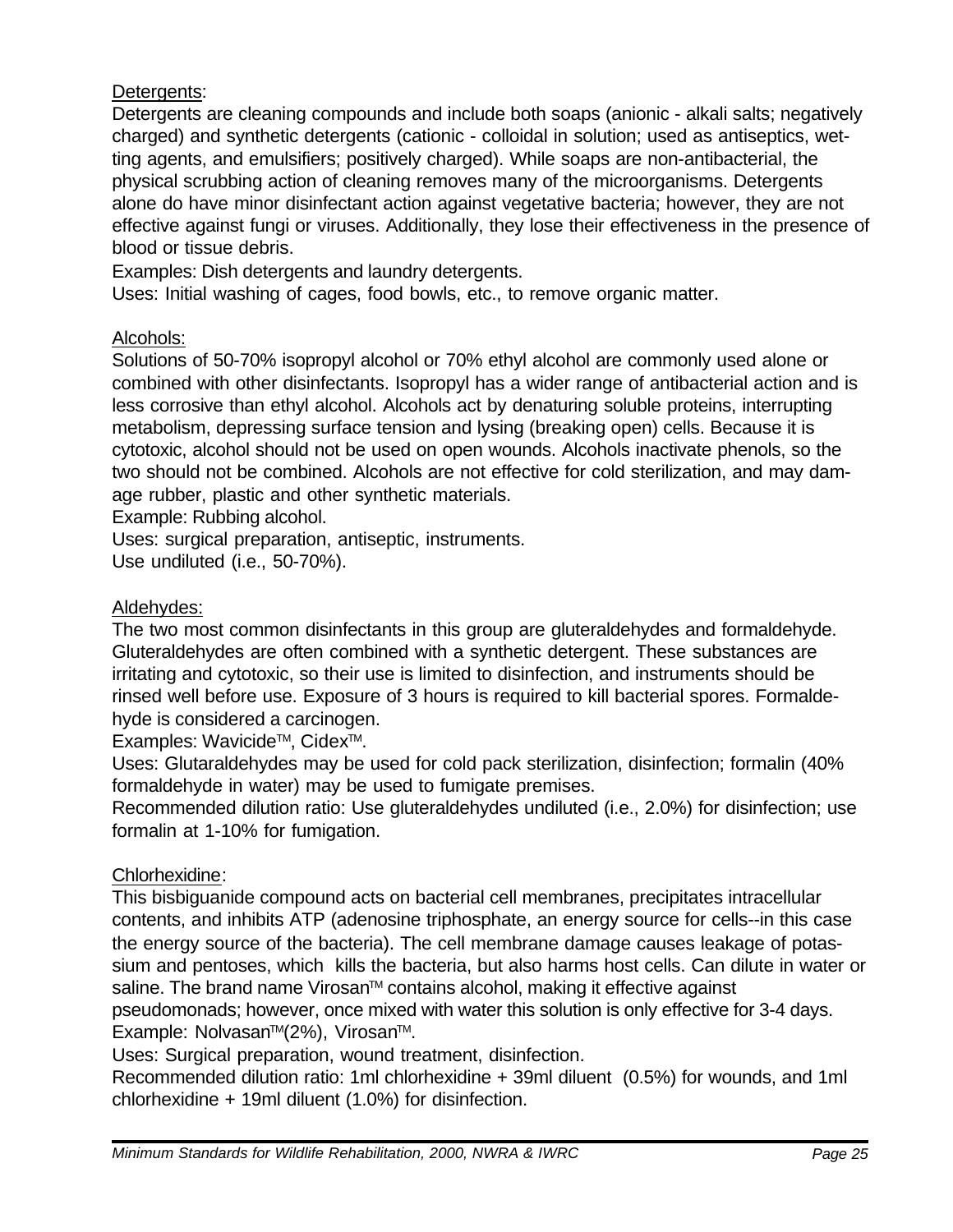#### Chlorine:

Chlorine-based products are oxidizers, releasing free radicals that destroy cells. These compounds indiscriminately attack microorganisms, organic matter and living tissue. Chlorine decomposes in the presence of light and has toxic fumes that can lead to chemical pneumonia and skin and eye burns. Good ventilation, eye protection and gloves are recommended when using Chlorines.

Examples: Clorox Bleach™, Purex™ (should be 5.25% sodium hypochlorite).

Uses: Disinfection of nonmetallic objects and surfaces.

Recommended dilution ratio: 1:32 (1/2 cup of 5.25% bleach per gallon diluent).

#### Stabilized Chlorine Dioxides

Stabilized chlorine dioxide is an inorganic compound of oxygen and chlorine and is a powerful oxidizing agent. Chlorine dioxides stimulate an oxidation process that safely breaks and eliminates sulfur bonds responsible for organic odor. Can be safely used around birds. It will clean and provide disinfectant protection and is not harmful. For hard surfaces, the solution is sprayed on and then wiped off after a 5 minute exposure. Rinsing is not necessary. Oxyfresh Dent-a-gene™ is a full strength stabilized chlorine dioxide disinfectant that is a twopart product. The two parts are mixed (at this stage it does have toxic fumes) but once stabilized it is safe for use. A mixed solution can be used for 7 days if sealed tightly and kept out of the light.

Examples: Bio-Rite™, DioxiCare™, Oxyfresh Dent-a-gene™, Oxyfresh Cleansing Gele™ Uses: Washing/soaking solution for syringes, food dishes, feeders and water containers; general disinfection of premises.

Recommended dilution ratio: Varies with product, follow label directions.

#### Cresols:

Cresols are wood tar distillates that have solvent and antibacterial properties. Commercial cresols available as disinfectants usually consist of pine oils combined with soap. These substances are often difficult to remove from surfaces and may leave a slick coating to floors or other surfaces.

Examples: Hexol™, Pine-Sol™.

Uses: Disinfection of premises.

Recommended dilution ratio: None listed in literature.

#### Iodophores:

These compounds consist of iodine complexed with surfactants or polymers. The most common compound is povidone iodine (iodine + polyvinylpyrrolidone), available as a solution and as a scrub. The detergent used in the scrub form is cytotoxic and should not be used on open wounds. The polyvinylpyrrolidone has a high affinity for cell membranes, delivering the iodine more directly to the target cells (e.g., bacteria), but it is the free iodine that contains the disinfectant action; therefore, dilutions of povidone iodine actually disinfect or kill infectious agents better than more concentrated solutions. Iodine kills bacterial spores if contact time is greater than 15 minutes.

Example: Betadine™ Solution and Betadine™ Scrub(10%).

Uses: Surgical preparation, wound treatment, hand cleansers, foot baths, disinfection. Recommended dilution ratio: 1ml povidone-iodine + 99ml diluent (0.1%) for surgical preparation and 1ml povidone-iodine + 9ml diluent (1.0%) for wound treatment.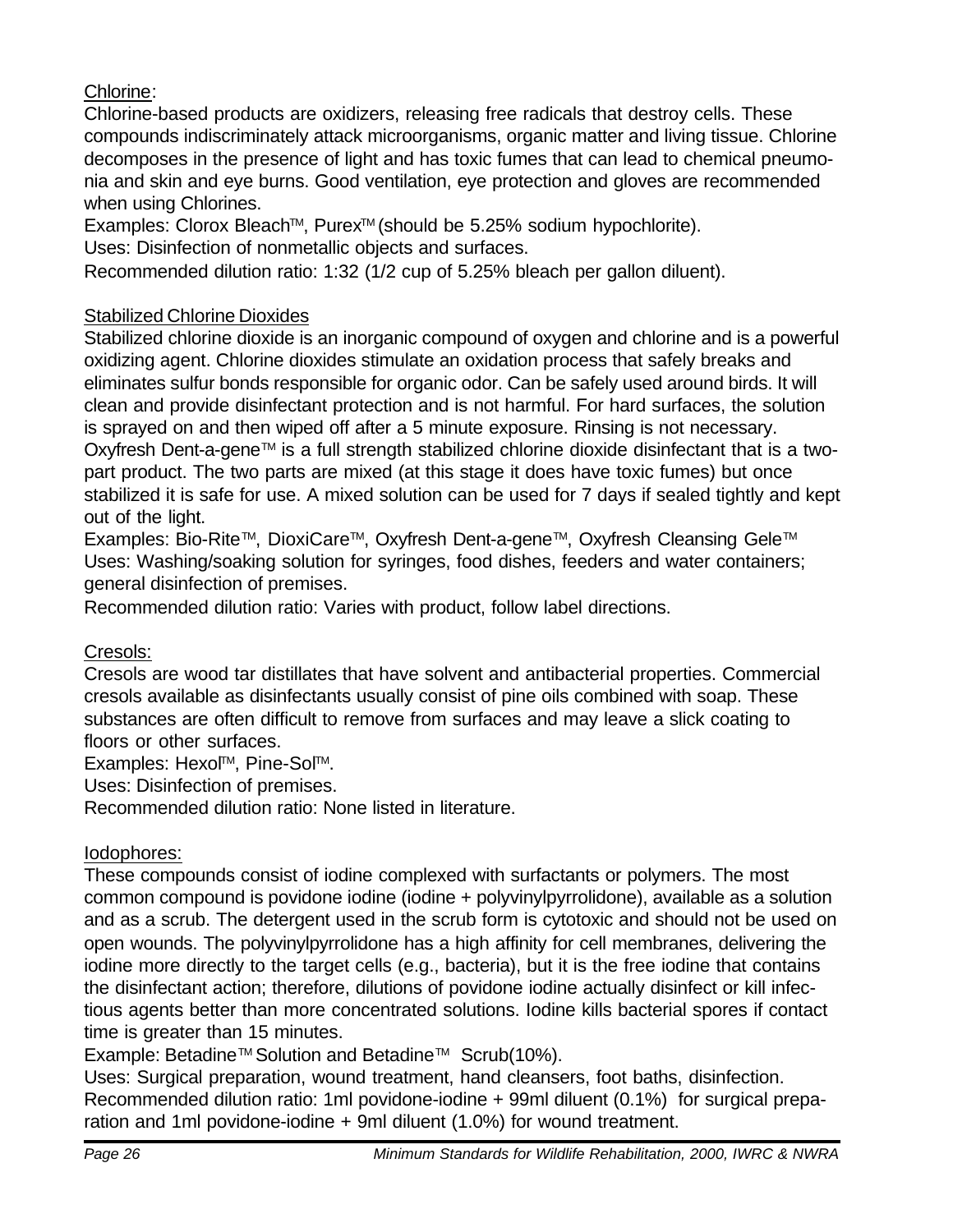#### Phenols:

Phenols are cytotoxic by disrupting cell walls and precipitating cellular proteins. Some phenols have been shown to cause neurotoxicity and teratogenicity (birth defects) after long dermal exposure, so animals should be removed from the quarters during cleaning; the use of goggles and gloves is recommended. Phenols are extremely toxic to cats and may be toxic to reptiles.

Examples: Avinol-3™, Lysol™, One Stroke Environ™.

Uses: General disinfection, foot baths.

Recommended dilution ratio: 1/2 ounce One Stroke per gallon diluent.

#### Quaternary Ammonium Compounds (QAC):

QAC's are a form of cationic detergent, but they are not compatible with other soaps or detergents, and even the residues of these substances and/or organic matter will inactivate QAC's. Activity is increased, however, by the addition of ethanol. These compounds act by direct denaturation of bacterial enzyme systems and neutralization of acidic elements in the bacterial cell walls.

Examples: Roccal D™, Parvosol™, Quintacide™.

Uses: Some wound treatment, general disinfection.

Recommended dilution ratio: 1 part QAC to 2,500 parts diluent for wounds; 1 part QAC to 200 parts diluent for disinfection.

#### General Comment on Potential Environmental Toxins:

Many disinfectants and their fumes, especially at full-strength, may cause skin, eye and lung irritation, and may be toxic if ingested. Care should be taken to wear gloves while using these products, and to work in a well-ventilated area. Most chemical compounds, including disinfectants, some cleansers and even some drugs, must be accompanied by a material safety data sheet (MSDS) explaining the potential health hazards and how to prevent or treat exposure. These information sheets are usually packaged with the products, or can be obtained from the manufacturer. The Occupational Safety and Health Administration (OSHA), as well as most insurance companies, require that a complete file of appropriate MSDS's be kept on scene and readily available/accessible to all employees and volunteers.

In addition to human safety, care must be taken to prevent chemical exposure to wildlife. Animals should be kept away from all volatile chemicals at all times. This includes phenols, ammonia, bleach, and most common household cleansers. If these cleansers must be used, the animals must be removed from the room they are being used in until it has thoroughly aired. If any of these chemicals are used to disinfect cages, they must be thoroughly rinsed and air-dried to prevent toxin accumulation. Cigarette smokers should not smoke near animals, particularly amphibians. Note that many pesticides will cause severe illness or even death in many birds, reptiles and nearly all amphibians.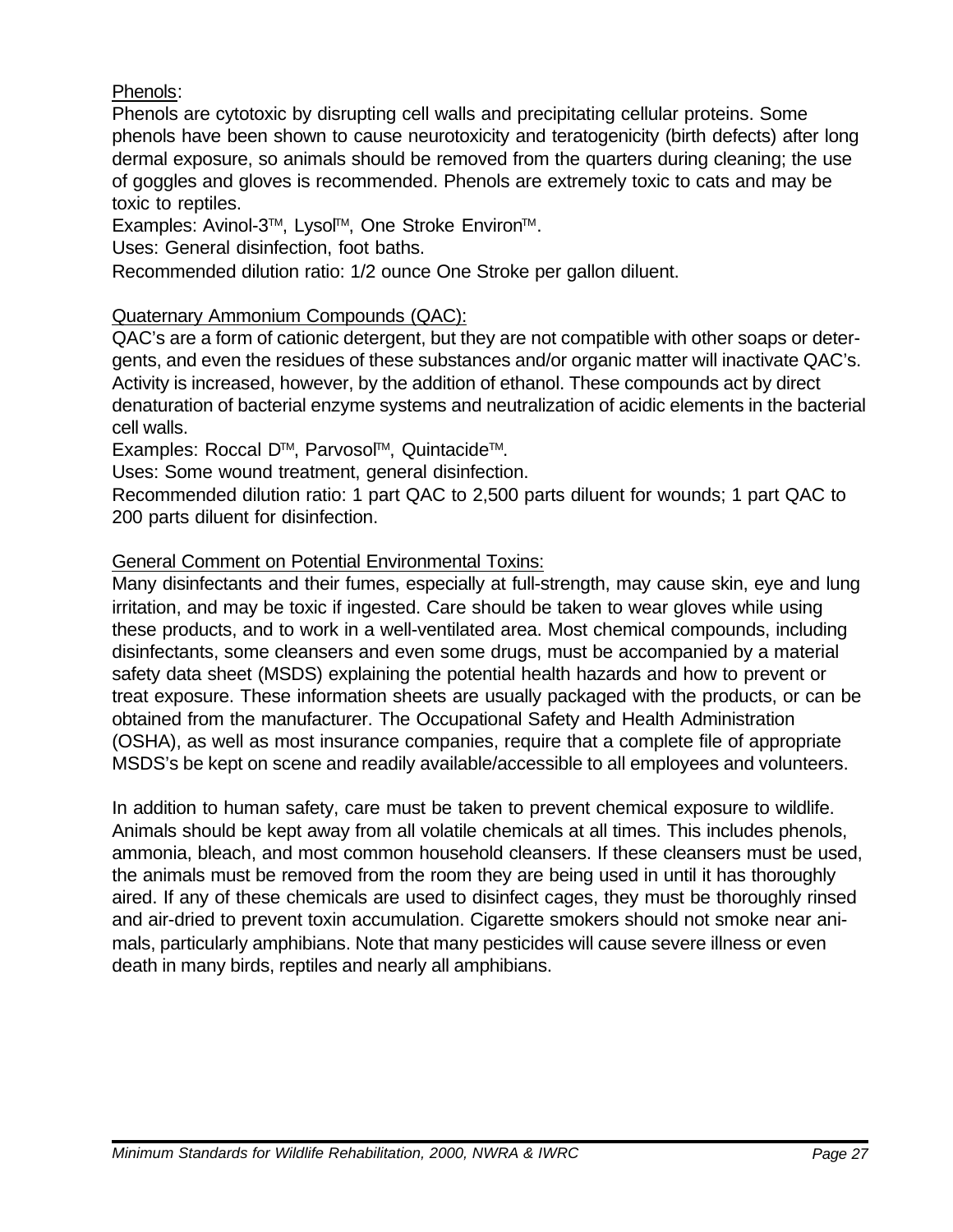| <b>Property or</b><br><b>Spectrum</b><br>of Action | <b>Phenol</b> | <u>QAC</u> |      | <b>Cresol Alcohol phore</b> | lodo-        | Chlor-<br>ine | Alde-<br><u>hyde</u> | Chlor-<br>hexi-<br>dine | Chlor-<br>ine<br>dioxide |
|----------------------------------------------------|---------------|------------|------|-----------------------------|--------------|---------------|----------------------|-------------------------|--------------------------|
| GM <sup>+</sup> bacteria                           | high          | high       | high | high                        | high         | high          | high                 | high                    | high                     |
| GM <sup>-</sup><br>bacteria                        | high          | high       | high | high                        | high         | high          | high                 | mod*                    | high                     |
| <b>Bacterial spore</b>                             | none          | none       | none | none                        | mod          | none          | mod                  | none                    | mod                      |
| Chlamydia                                          | none          | high       | none | none                        | $\tilde{?}$  | low           | ?                    | none                    | $\tilde{?}$              |
| Fungi & yeasts                                     | low           | mod        | mod  | mod                         | high         | high          | high                 | mod                     | high                     |
| <b>Viruses</b>                                     | mod           | var        | mod  | mod                         | mod          | high          | high                 | mod                     | high                     |
| Protozoa                                           | low           | mod        | ?    | mod                         | high         | none          | $\ddot{?}$           | low                     | high                     |
| <b>Effectiveness</b><br>w/organic matter           | mod           | low        | mod  | none                        | mod          | none          | var                  | mod                     | low                      |
| <b>Residual action</b>                             | high          | high       | high | none                        | low          | none          | low                  | high                    | low                      |
| <b>Effectiveness</b><br>in hard water              | var           | low        | var  | <b>NA</b>                   | high         | high          | high                 | none                    | $\tilde{?}$              |
| Most effective<br>PH range                         | acid          | alk        | acid | <b>NA</b>                   | acid/<br>alk | acid          | acid                 | alk                     | $\ddot{?}$               |
| Corrosiveness                                      | high          | none       | mod  | low                         | mod          | high          | none                 | none                    | low                      |
| <b>Toxicity</b>                                    | high          | low        | mod  | low                         | low          | low           | var                  | mod                     | low                      |
| Biodegradable                                      | $\ddot{?}$    | no         | yes  | yes                         | yes          | yes           | $no*$                | no                      | yes                      |

- var = variable with formulation
- 
- 
- alk = alkaline
- ∗ VirosanTM brand is effective against pseudo- Alcohols evaporate rapidly and may monads; other chlorhexidines are **not** require reapplication. effective against pseudomonads.
- # WavicideTM brand name product is Chlorines break down in light and

#### **KEYS Other disinfectant notes**

- mod = moderate  **Phenols and aldehydes perform** better at warmer temperatures
- Iodophores are only stable as long as ? = unknown or conflicting data published dark color is maintained and may stain.
- NA = not applicable  $\bullet$  QAC destroys chlamydia but is usually expensive.
	-
	- biodegradable. Solutions must be fresh. Chlorines are solutions must be fresh. Chlorines are usually inexpensive.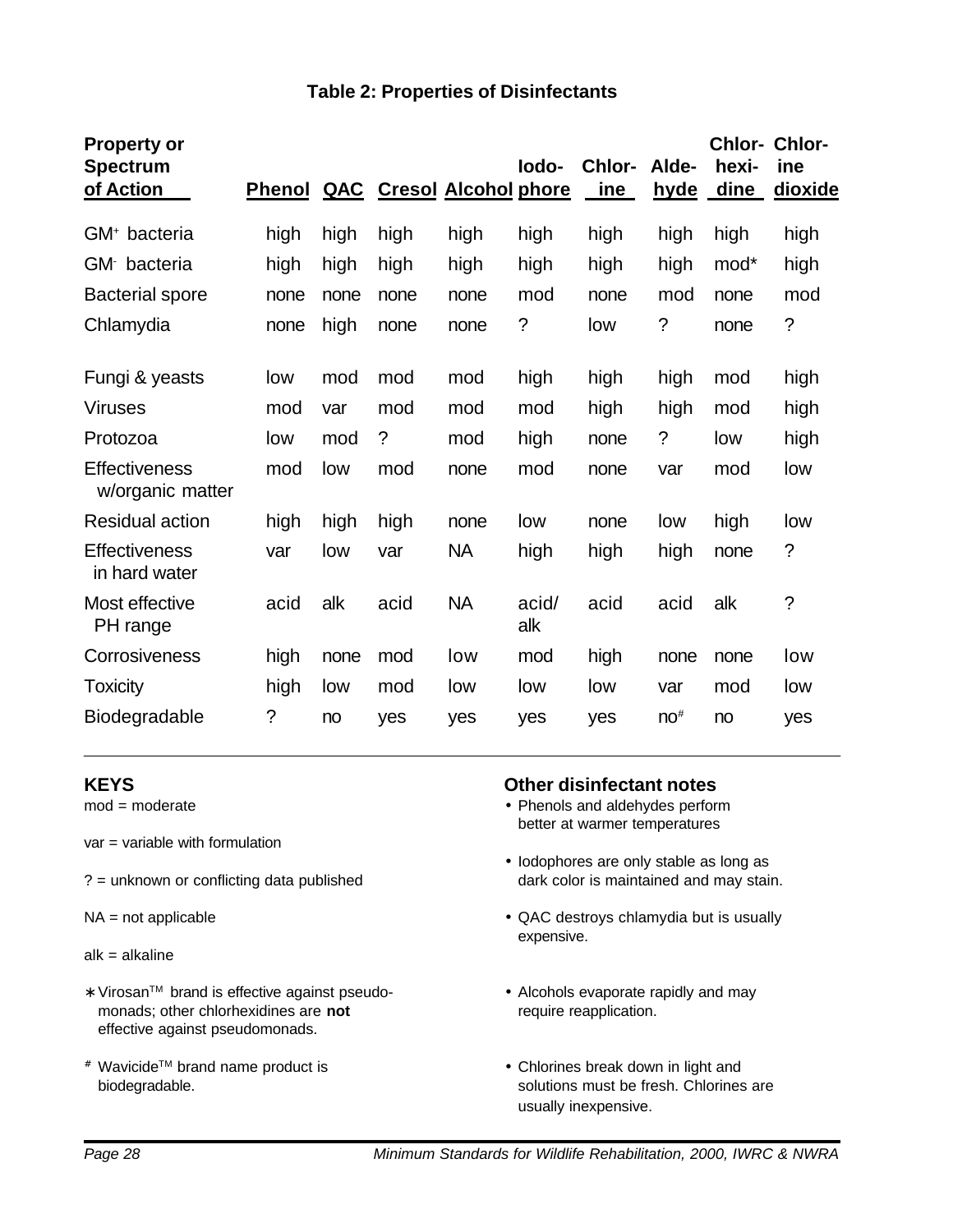# **Chapter 3 - BASIC REQUIREMENTS FOR HOUSING WILD ANIMALS IN REHABILITATION**

#### **3.1 Overview**

Wildlife rehabilitators should be able to provide enclosures or cages of appropriate size made from appropriate materials that contain appropriate furnishings for all ages of all species that they commonly treat. The cage sizes recommended in this document are minimal, and the suggested materials work well for many rehabilitators. Alternative techniques for housing and pre-release conditioning are encouraged, but must meet basic natural history, comfort, and hygiene requirements. Assigning cage size strictly by species is not always realistic; variations in an individual's size due to race or age, and variations in an individual's behavior due to age and season, will affect appropriate cage size. Dimensions can be modified to accommodate special needs of the facility or the individual animal and new advancements in the field.

Minimum standards for enclosures are based on common sense. All enclosures should be structurally sound, constructed of materials appropriate for species housed, maintained in good repair, and designed to protect the animal from injury, abuse, or harassment while containing the animal and restricting the entrance of other animals. Enclosures should provide sufficient shelter from overheating, excessive rain, snow, or cold temperatures. Each animal should be able to turn about freely, and lie or sit comfortably, unless medically restrained. The construction material should be of sufficient strength, and be of a nonporous, waterproof finish (when reasonable) to facilitate cleaning and disinfection.

The facility should have reliable and adequate potable water and electricity. Food and bedding should be stored in an appropriate manner that protects it from spoilage, infestation and contamination. Waste should be properly disposed of in accordance with all regulations, in a manner that minimizes vermin infestation, odors, and disease hazards. The facility should provide fresh air in a manner that avoids drafts, odors, and water condensation, and provides auxiliary ventilation when ambient temperature exceeds 85°F. Lighting should be adequate to allow for inspection and cleaning, while not stressing animals. Full spectrum lights may be necessary. The facility should be sufficiently drained to protect against sewage back up in traps and to rapidly eliminate water accumulation.

An effort should be made by the rehabilitator to obtain as much information as possible on each species admitted through reference and natural history literature and contact with other rehabilitators familiar with the species. Through an understanding of each species' behavior and natural history, proper choices can be made to provide suitable cage habitats.

All rehabilitators should be prepared to provide *temporary* housing for any species they are likely to encounter—including those species rarely encountered, and/or for which they are not currently licensed to treat. These animals should be transferred within 24 hours to another rehabilitator or facility that is both properly licensed and equipped for their care.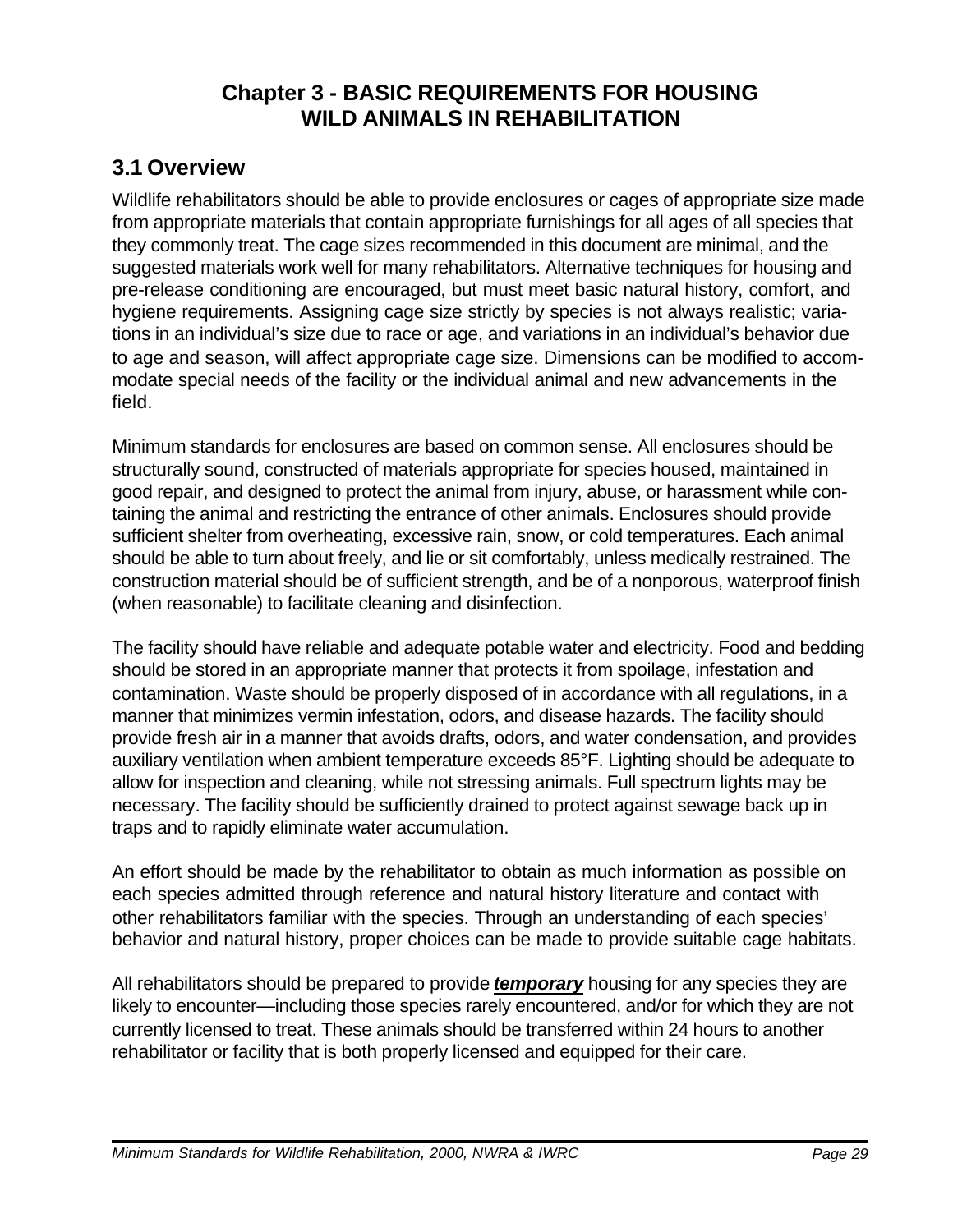Many indoor and outdoor cages can be constructed for multispecies use. These cages can be quickly modified to accommodate different species through substituting different perches or other furnishings. Thus, a separate cage is not needed for each species the rehabilitator intends to treat, but cages should be able to be adequately disinfected and adapted to meet the minimum standards required for the species.

Many young animals (e.g., fledgling crows or infant raccoons) should be group-housed with conspecifics to avoid imprinting on and/or socialization to humans. When foster parents are available, young birds (when possible) should be transferred to facilities having those foster parents. Efforts should also be made to network with other rehabilitators to place individual (single) young animals with others of its own species.

When birds are developed sufficiently to perch or mammals to ambulate, cages meeting adult requirements are necessary. These adolescents may be more "behaviorally comfortable" being group-housed with conspecifics. Group-housing is not always feasible or the best option for adults. The natural history and seasonal behavior of the species are factors to consider before housing adult animals together.

Housing design must provide for the safety of both humans and animals. In addition to the above, some important considerations include:

- Avoid areas where animals can become tangled or trapped
- Avoid sharp edges or points (inside and outside cages)
- Allow for "running" distance for both human and animal, including hiding boxes
- Ensure proper footing by using flooring with good drainage
- Avoid ledges that can be used as unintended perches
- Secure all cages with appropriate locks
- Use food trapdoors if possible to minimize interaction

# **3.2 Cage Size Criteria Based on Medical Status**

Appropriate cage space is conditional to the species, the behavior of the individual, the nature of the injury, and the specifics of treatment and recovery. Recommended cage dimensions are based on approximations of space requirements during three recovery periods, each defined by the activity level required of the patient(s). These levels are restricted activity/mobility, limited activity/mobility, and unlimited activity/mobility.

The following paragraphs describe the three activity levels and the caging best suited to them. Housing/caging should allow recovering animals the prescribed amount of self-imposed activity or supervised/forced activity during rehabilitation. Prescribed activity can be linked with cage size based on species and stage of recovery. Indoor caging is replaced by outdoor caging as the animal progresses through the rehabilitation process. Animals requiring large expanses of water (for example, grebes, loons, pelagic birds, and many marine mammals) present some challenges to wildlife rehabilitators and this set of activity descriptions; these descriptions may not apply directly to such species.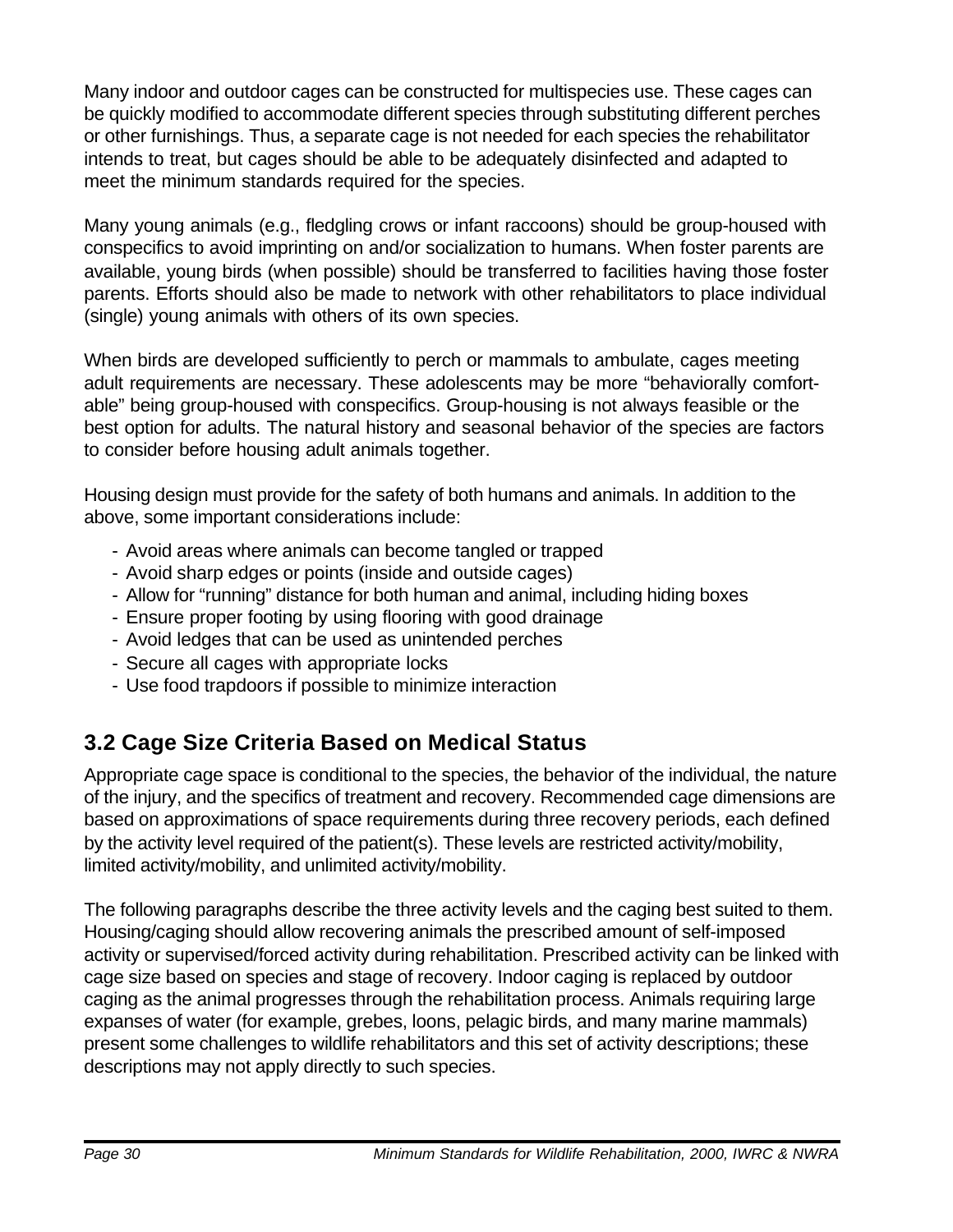#### **3.2.1 Restricted Activity/Mobility**

Restricted activity/mobility means to hold an animal within a space small enough to restrict almost all movement, but to provide enough room for the animal to maintain a normal alert/upright posture and to stretch its body, limbs and tail, but not enough to leap, fly, or run. The enclosure should be small enough to facilitate easy capture, thereby minimizing capture stress and the possibility of injury during repeated periods of capture and treatment. Young mammals and birds confined to their nest prior to weaning and fledging are included in this category.

Conditions requiring restricted activity include rehydration, hypothermia, bandaged wing, or leg injury to mammals. Any animal with severely debilitating conditions such as shock, toxicity, neurological impairment, or other conditions that require close supervision and management should be considered as restricted activity patients.

Restricted activity areas are provided by incubators, veterinary cages, kennel carriers, and other small enclosures. Perches close to the cage floor (relative to the size of the bird) and/or walk-ups to perches should be provided depending on equilibrium and/or injury. Hiding areas such as boxes or towels must be provided for those species with more reclusive behavior such as raccoons, wrens, and rat snakes. Limited access to tubs or small pools might be provided to semiaquatic or pelagic species when the injury permits. Restricted activity is maintained primarily indoors in northern temperate areas.

#### **3.2.2 Limited Activity/Mobility**

Physical therapy and/or acclimatization comprise the next phase of the rehabilitation process once the anatomical and/or physiological problem has been corrected. Movement is now encouraged as part of the healing process. This physical therapy may be voluntary and/or forced by care-givers.

Limited activity/mobility is when restriction of the animal's movement is no longer necessary due to ongoing treatment, but periodic capture and medical treatment may still be necessary. These enclosures are also used for fledged birds and weaned mammals. Outdoor caging should provide the opportunity for short flights or walks/runs. Perches and walk-ups to perches (birds) or hiding areas and nest boxes (all animals) are appropriate furnishings. Semiaquatic and pelagic species should have access to tubs or pools of water for exercise. Creance flying may be appropriate physical therapy during this phase.

#### **3.2.3 Unlimited Activity/Mobility**

Unlimited activity/mobility uses large and complex outdoor caging. These enclosures provide physical and psychological conditioning or reconditioning through extended flights for birds and walks, runs and/or climbs for mammals. This housing should allow animals to improve their strength, develop stamina and coordination, restore muscle tone, and acclimate to ambient weather conditions. Physical therapy should be primarily voluntary although some may be forced by care-givers. Unlimited activity caging should be used to condition fledged birds and weaned mammals for release. At least two perches should be provided for birds. Hiding areas and nest boxes should be provided for all animals. Large pools of water should be provided for aquatic species. Creance flying may be appropriate physical therapy during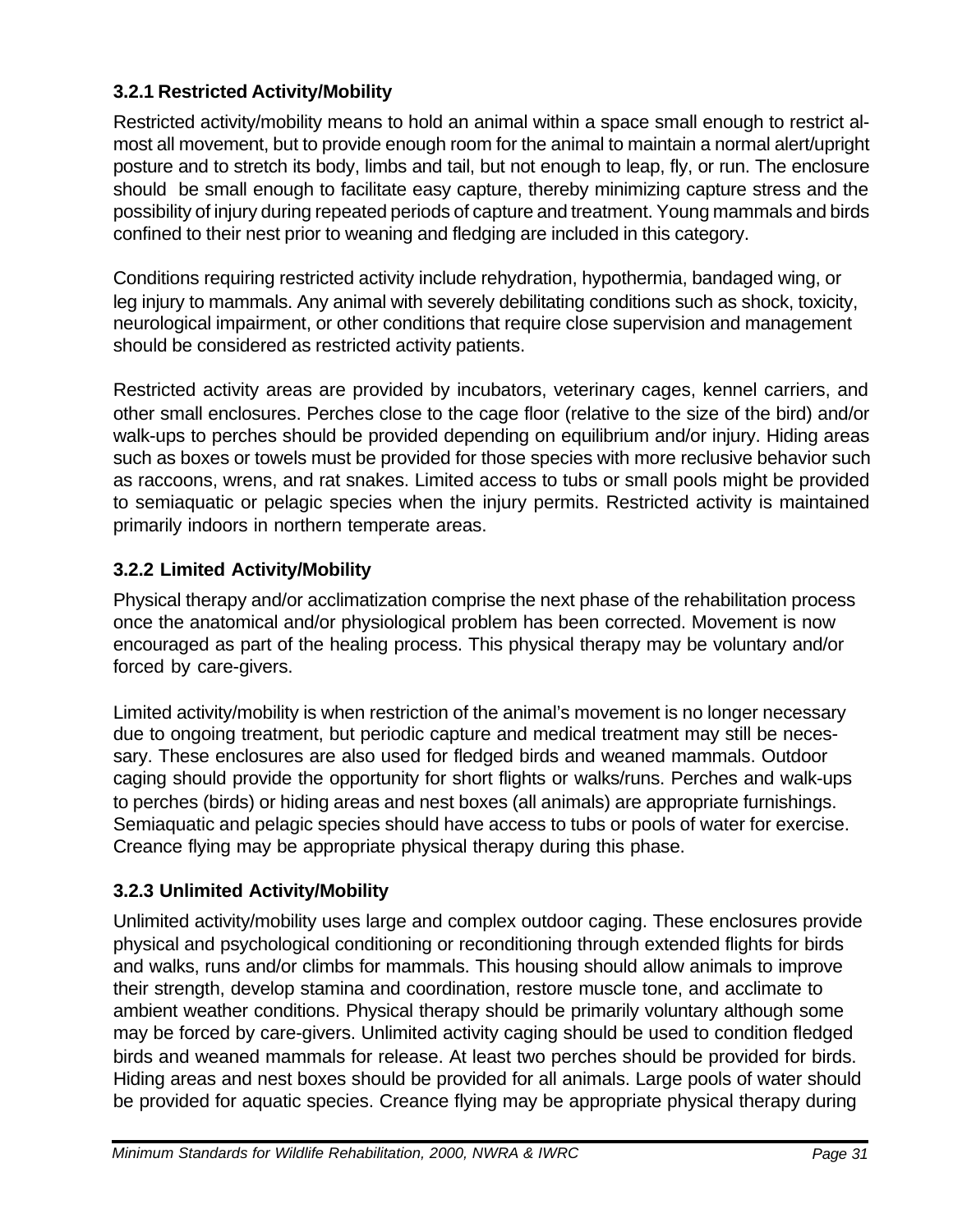this phase as well. Please see notes on raptor housing for more specific details on how creance conditioning relates to cage size.

# **3.3 Natural History/Behavior**

The natural history and behavior of any species must be considered in the enclosure design process. Not only does the enclosure provide for security and animal safety, it provides habitat in which the animal can learn or relearn behaviors specific to that species. Caging should provide animals undergoing rehabilitation the opportunities necessary for complete recovery from injuries and/or for learning and practicing vital behaviors such as foraging or hunting.

Cage design and furniture should address and encourage species-specific patterns of foraging, play, rest or sleep, hiding or predator avoidance, and social responses to conspecifics or cage mates. For example, many species such as crows and raccoons respond well to toys, hides, pools, climbs, and other species-appropriate enhancements. Other species, such as mourning doves and opossums seem to benefit less from such curiosity enhancements; however, even these species have been observed using these items over time. Suggestions for appropriate habitat furnishing can be found in the specific housing sections which follow, and in the reference material in Appendix C.

Animals should be fed palatable, nutritionally balanced food in a form and presentation appropriate to their natural behavior and their medical condition. Diets are highly specialized and specific dietary needs may vary from one individual to another; for this reason, a veterinarian or veterinary nutritionist should be consulted before formulating any new diets or adding vitamins or other supplements to existing diets. Some species may show strong preference to a specific food item, so efforts should be made to provide a varied diet and regularly monitor food intake and changes in body weight.

# **3.4 General Indoor Caging/Housing**

Minimizing stress experienced by animals in rehabilitation is a key factor in the design of indoor enclosures. All indoor caging should be located in an area that provides quiet and minimal visual stimuli. Specific suggestions to minimize stressors are to cover cage doors, provide visual barriers, position cage fronts away from human activity, remove radios, and place the enclosures far from high traffic areas. When possible, natural daylight should be provided. Full-spectrum (UVB, UVA, visible light, and infrared) lighting should be used when natural lighting is not feasible. Some products are advertized as "full-spectrum" while only providing the full visible spectrum. The need for full-spectrum light can vary by species; for example, snakes do not require UVB light. Any artificial light source should be timed to mimic current seasonal daylight cycles.

# **3.5 General Outdoor Caging/Housing**

Animals undergoing rehabilitation are generally housed in outdoor enclosures prior to release. Large, outdoor caging provides opportunities for exercise, behavioral rehabilitation, and acclimatization to weather conditions, while smaller outdoor caging may be used for short periods prior to this release conditioning.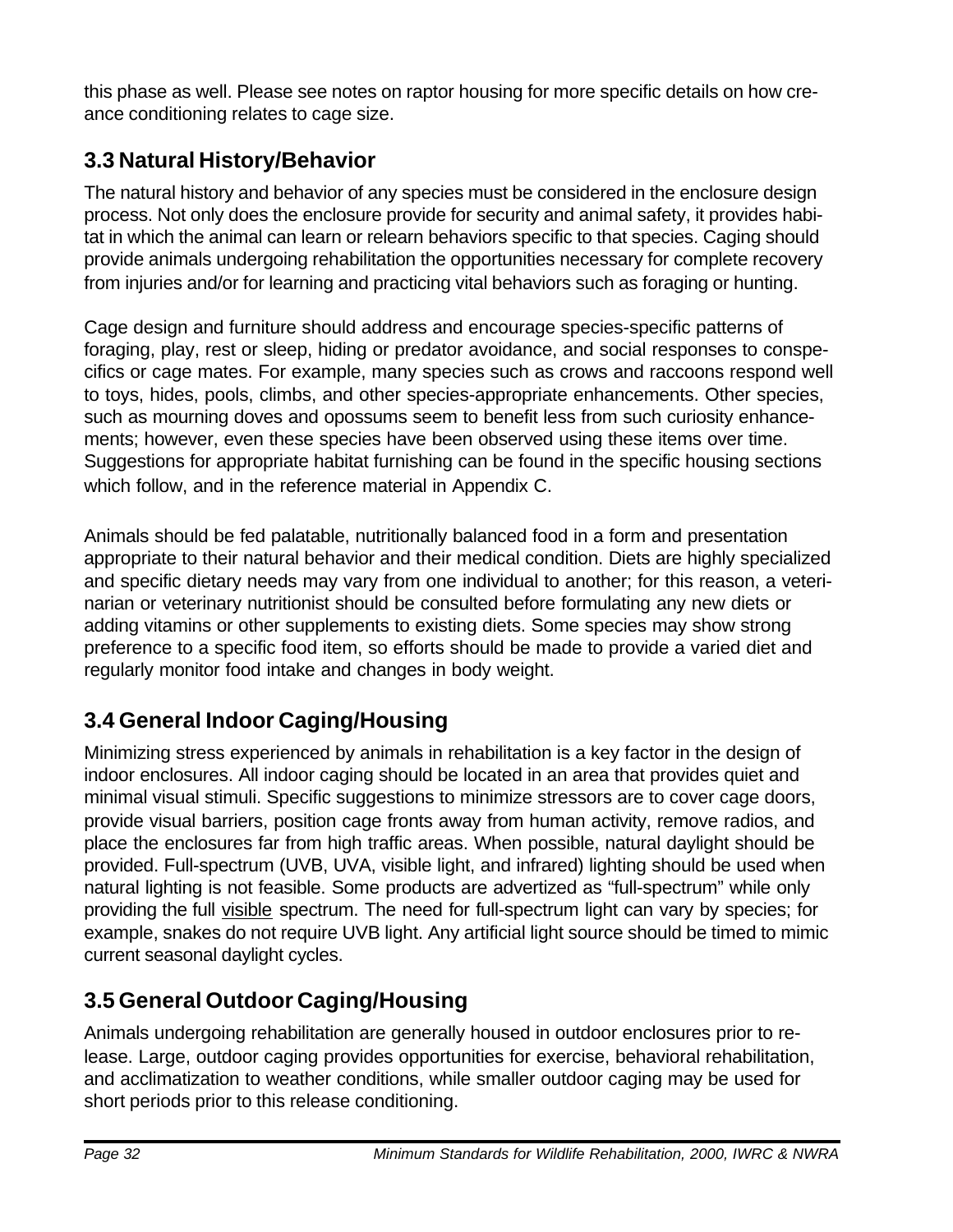The philosophy dictating cage size presupposes normal recovery times for the patient. None of the restricted or limited activity sizes is recommended for extended or permanent care. Housing for animals kept permanently (e.g., for educational, exhibit or captive-breeding purposes) is not addressed in this document, but can be found elsewhere *(see Appendix C).*

Special consideration must be made in the design of outdoor enclosures to provide adequate shelter, safety, and proper habitat for animals in rehabilitation. Enclosures should be made secure against local predators, including adequate perimeter control; for example, a cement floor and foundation or ½-inch galvanized hardware cloth buried under the cage floor and extending two feet up the walls may be considered adequate protective design. Enclosures and their contents should duplicate natural conditions wherever practical. Cage design should provide for ease of cleaning, proper ventilation, adequate light, and temperature control. Proper substrates and furnishings appropriate for each species should also be provided in each cage. Fresh water for drinking and/or bathing must be available in each enclosure.

Each outdoor enclosure should possess an area that provides necessary protection from the elements, yet still enables the animal to be conditioned for survival in the wild. All cages should have a roofed portion or contain a nest box or other means of protection from inclement weather. Feeding areas (and the food within) should be protected, as well. Protection from the wind and weather should also be provided on the north side of enclosures. In northern climates, roofs and doors should be constructed to withstand the weight and depth of snowfall.

Outdoor enclosures ideally protect the animal without habituating it to human activity. To avoid habituation to humans or even taming, cages should be surrounded by a fence or somehow placed out of view of the general public. As in the design of indoor enclosures, minimal human contact, both visual and auditory, is preferable. Domestic animals and other potential predators should be prevented from contacting animals in rehabilitation, as predator avoidance is an important factor in survival of rehabilitated animals. Consideration of these variables when designing outdoor enclosures is vital for proper rehabilitation of wildlife.

Outdoor caging alone may not be adequate for full conditioning of certain species and/or certain injuries; for example, the flight conditioning requirement for successful release of a peregrine falcon recovering from a shoulder fracture may exceed that provided by any caging. The large cages or deep pools necessary for proper conditioning of some species are not available to all wildlife rehabilitators. In many instances, cooperation with other rehabilitators or wildlife professionals may ultimately be the most successful strategy an individual rehabilitator can choose. Working with licensed falconers to provide pre-release training or transferring patients to other rehabilitators with more appropriate caging are suitable substitutes for the conditioning cages (unlimited activity) recommended below. The successful release and continued survival of rehabilitated animals is the goal of rehabilitators; networking to share information, skills and equipment is vital to the success of rehabilitation.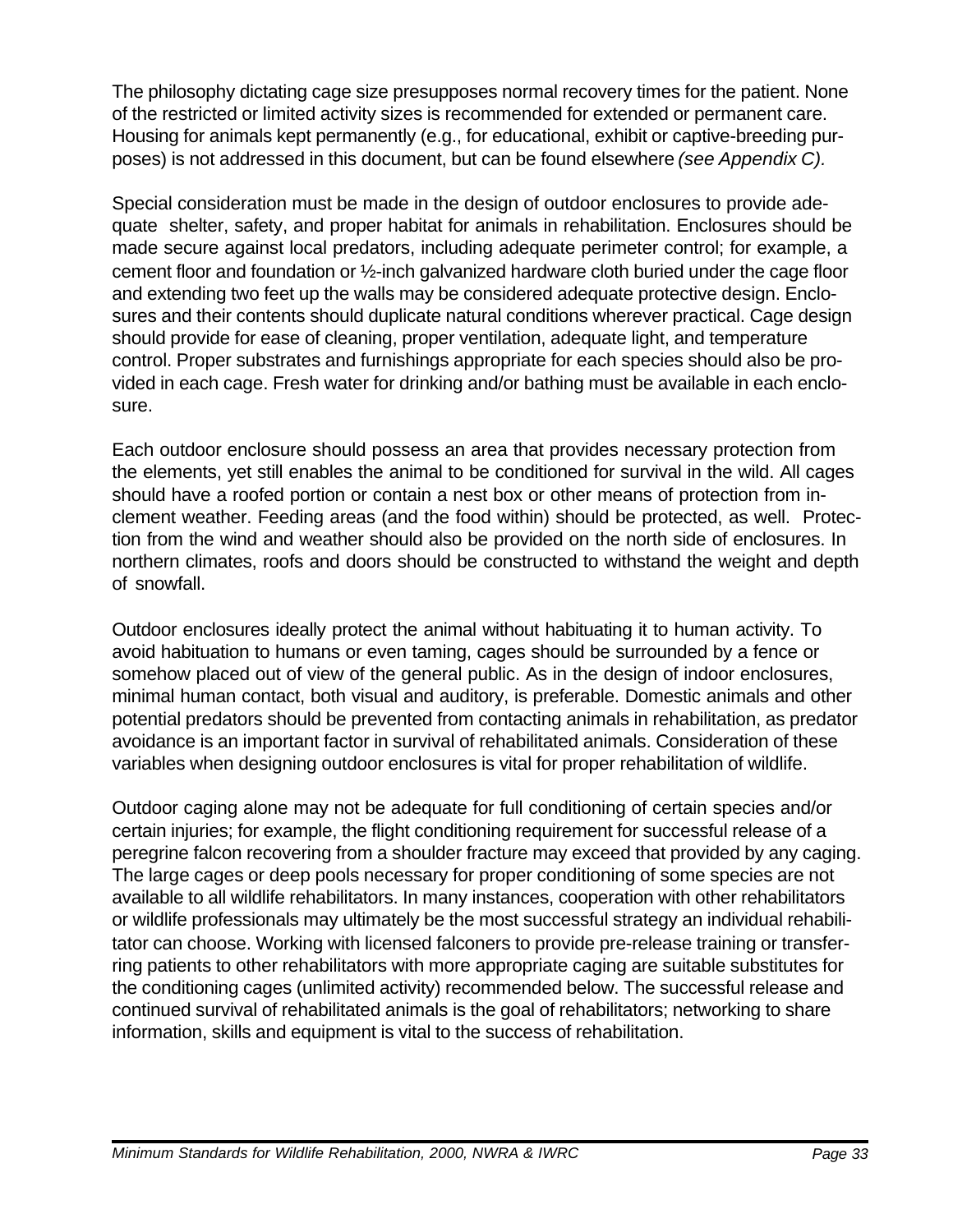# **4.1 Overview**

#### **4.1.1 General Avian Housing Considerations**

Enclosure dimensions are based on materials as well as species requirements. Exterior plywood is available in economical and easy-to-use 4-foot by 8-foot sheets and some caging dimensions have been calculated using numbers that are based on this material size. Maximum volume is achieved with cubic cages, and this fact is considered when determining cage dimensions. Enclosure design varies widely depending on materials used, climatic conditions, species housed, and many other considerations. While considerable thought and experience was employed to structure the cage sizes listed in Tables 3-5, it is beyond the scope of this document to list all possibilities in terms of material, design, or size.

Cage sizes specify minimums and are calculated for the species at different stages of rehabilitation. Intelligent substitution of height and ground area requirements is encouraged; for example, while pheasants and egrets are the same size, one requires ground space while the other needs height. Substitutions resulting in larger sized or differently shaped cages are encouraged.

Multiple occupancy by **compatible** species is not only acceptable but beneficial, particularly in conditioning (unlimited activity/mobility) caging for fledgling birds. Individuals of certain other species (e.g., herons, titmice, woodpeckers, etc.) may be extremely aggressive and may require individual housing.

#### **4.1.2 Construction Materials**

Many different types of construction materials for avian enclosures are used in rehabilitation. Selection of appropriate material is important for the proper construction of adequate enclosures. In general, aviaries should have a double-door entry system (not always necessary for birds less apt to fly in confined areas, such as waterfowl and seabirds). Solid walls for aviaries can be constructed of wood, fiberglass, or an equivalent. Hardware cloth, chicken wire, and chain-link fencing are not recommended if the birds can come into direct contact with them; these products may be used if appropriate netting or screening is used on the interior surface. If vertical wood lath, fiberglass screening, or netting prevent direct contact, wire can add extra security, and may be used as the external material for most cages.

#### **4.1.3 Flooring Considerations**

Flooring for aviaries varies with types of birds. Substrates, such as sand or pea gravel, should be changed as often as necessary, and biannually at a minimum. Natural flooring is acceptable in very large enclosures. This natural flooring must be turned over and disinfected on a regular basis, depending on the number and size of birds housed in the enclosure. Flooring substrates for small cages include towels, paper towels, raised netting over newspaper, newspaper alone, or dried pine needles. [Note: dried pine needles are not appropriate for ground-foraging birds such as doves, as crop rupture has been noted when these birds ingest the pine needles.] The selection of substrate is dependent on the species being housed.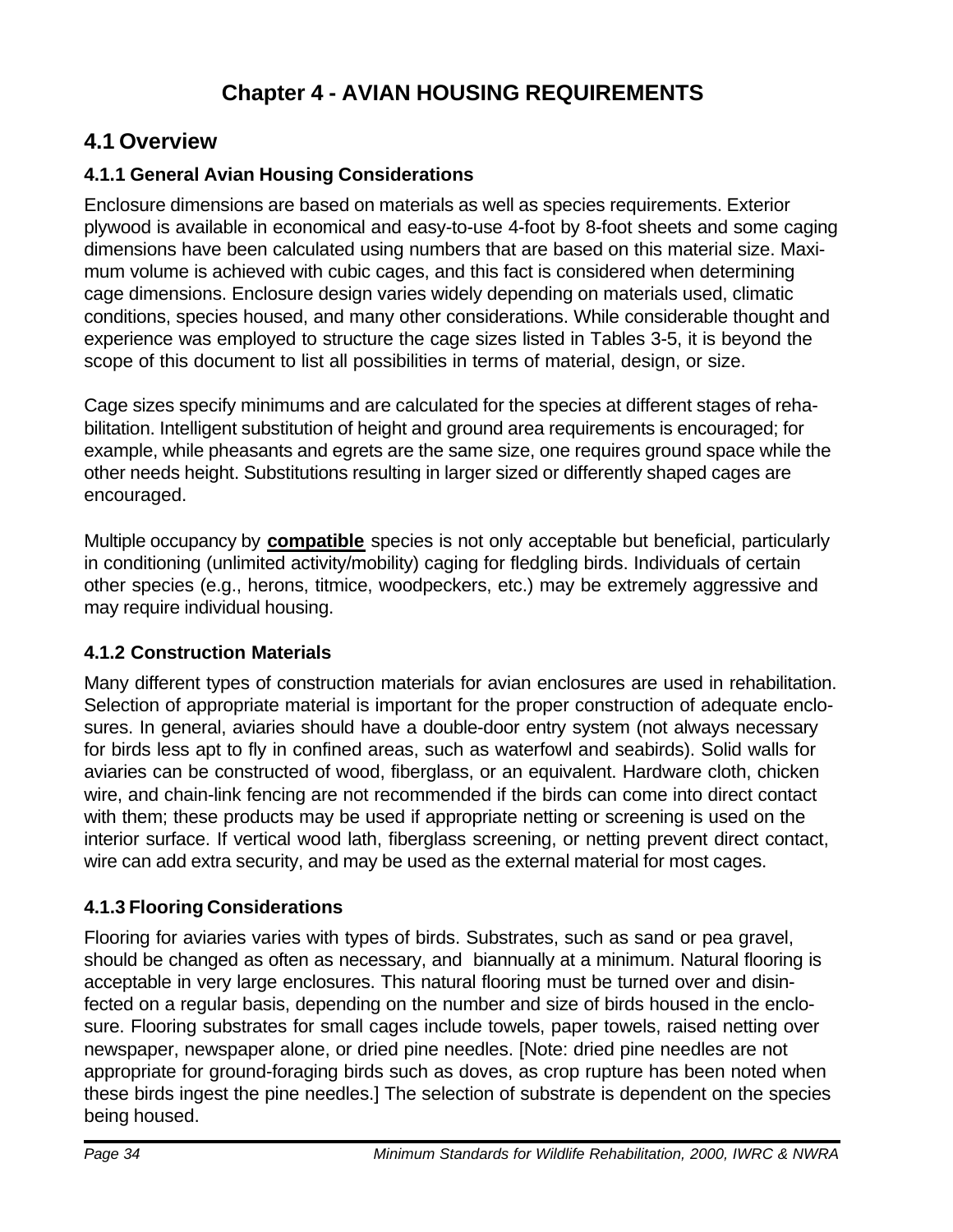#### **4.1.4 General Avian Furnishings**

Many types of cage furnishings are appropriate for birds undergoing rehabilitation. Bath pans or pools should be provided for all birds whose medical condition does not prohibit them from getting wet (e.g., bath pans are usually contraindicated for birds with wing wraps or foot bandages or for birds with neurologic deficits). When perching is required (see Tables 3-5), each cage should have a minimum of two perches for birds capable of perching. Waterfowl and seabirds will have different "perch" requirements. Perches and all surface substrates (including those on floors and perches) should be customized to the appropriate size and material for the species using them. Appropriate size and substrate will vary with the natural history of the species (e.g., limb-perchers vs. ledge perchers) and should be designed with the goal of minimizing foot damage. Outdoor caging should contain some sort of nest box for cavity nesters or sheltered area for other birds. Nest boxes and shelters provide a natural space that reduces stress and enhances security.

# **4.2 Housing for Songbirds**

### **4.2.1 General Songbird Housing Considerations**

The songbird (passerine or perching) group of birds includes a large number of individual species with wide ranges in size, behavior, habitat, foraging techniques, food items, and subsequent rehabilitation requirements. These requirements must be understood and addressed to ensure successful rehabilitation and eventual release of healthy, well-adapted individuals that are prepared for survival in the wild.

Understanding the natural history of any species in rehabilitation is necessary when considering caging arrangements. Songbirds have many natural predators such as hawks, owls, other birds, snakes and small mammals, as well as domestic animals associated with man (cats and dogs). Care should be taken to reduce exposure of these birds to potential predators, thereby reducing stress and/or potential injury. While some species may be housed together within this group, especially when young, some species such as jays and crows are predators of other species. Songbirds which are seed-eaters or omnivores have characteristic heavy beaks with the capacity to harm birds with much smaller insectivorous beaks. Certain other species, such as tufted titmice and vireos, can be aggressive towards other birds, including their own species.

The requirements for pre-release conditioning (unlimited activity) caging vary greatly among songbird species. White-breasted nuthatches, bushtits and titmice generally fly straight from their nests, requiring very little pre-fledge training. Larger birds, such as robins, mockingbirds and jays, leave the nest early, and spend a lot of time on the ground while developing flight feathers. During this time, the fledglings follow the adults and learn appropriate survival behaviors. Larger songbirds require exercise and practice to fly well so a larger aviary is recommended to house these species.

#### **4.2.2 Construction Materials**

External wire on outdoor caging for songbirds should be  $\frac{1}{2}$ " x  $\frac{1}{2}$ " galvanized hardware cloth. The use of chicken wire or chain-link is not recommended, as the large openings allow predator entry or accidental escape of cage inhabitants if the interior lining becomes torn or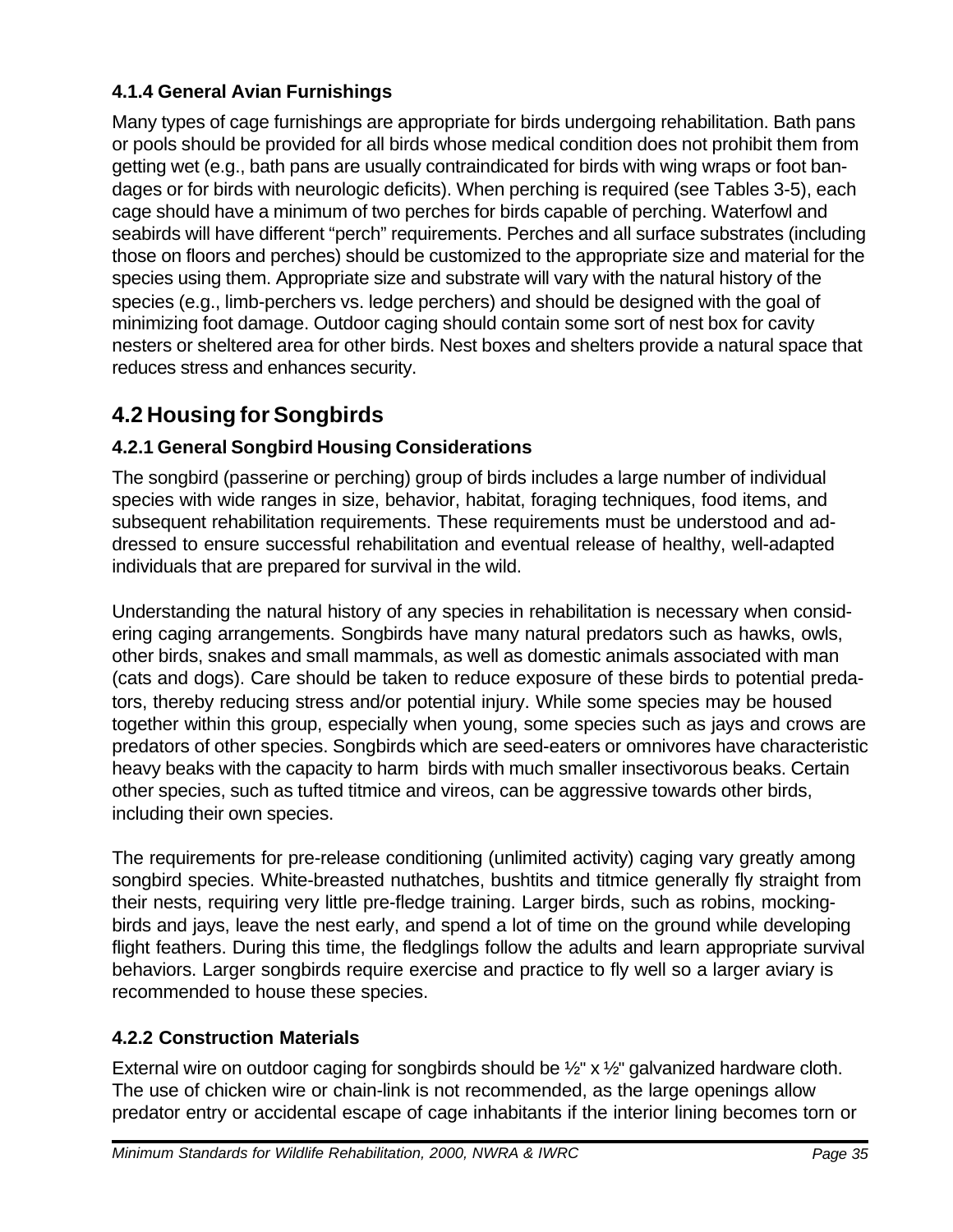loosened. Interior walls should be lined with screening or a very fine-meshed netting, such as shade-cloth. Mesh size is important, as large mesh may allow songbirds to catch toenails or even toes in the netting. Fiberglass screening is acceptable for most songbirds, but will not withstand the pecking behavior of titmice, jays, woodpeckers, and some other species. Wire screening has been used successfully without causing damage to feathers.

Selection of surface material depends on the natural history of the species being housed. No wood surfaces should be exposed in cages for Piciformes, as they will destroy these surfaces. Interior surfaces may be lined with metal or plastic siding, and may prevent the birds from climbing (thereby preventing feather damage). PVC pipe, reinforced with rebar inside, makes effective, indestructible cage framing and perches for larger woodpeckers.

Floors of both indoor and outdoor cages should be composed of or covered with appropriate substances to prevent slipping (splay leg) and/or bumblefoot. Suitable substrates to improve footing include, but are not limited to, newspaper, towels, paper toweling, foamy plastic shelf liner, sand, Astroturf™, and parasite-free dried pine needles. [Note: dried pine needles are not appropriate for ground-foraging birds such as doves, as crop rupture has been noted when these birds ingest the pine needles.]

#### **4.2.3 Furnishings**

Understanding the natural history of the species being rehabilitated, and then adapting the aviary accordingly for that species, can give the bird(s) a great advantage when released. Woodpeckers do well when raised with hollow logs for a nest; bushtits, on the other hand, are raised very well when they have a hanging sock for a nest and food is provided for them to find on tree branches and leaves throughout their aviary. Cavity dwellers/nesters should be provided with some sort of hide box or cavity-type container. Aviaries that are furnished with natural plantings help reduce stress and provide the birds with natural shading, perching, hiding, and foraging opportunities.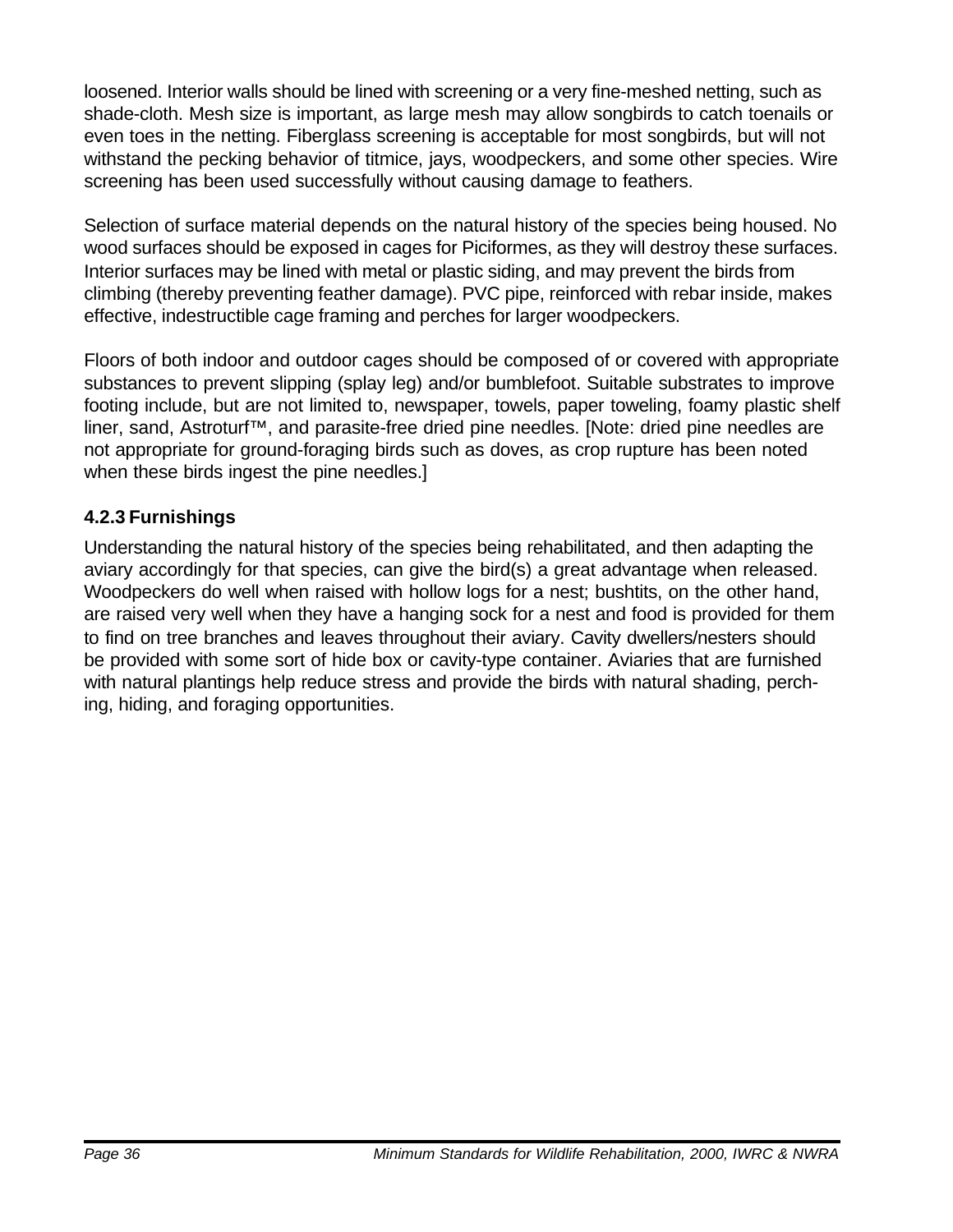#### **Table 3: Minimum Housing Guidelines for Songbirds & Misc. Avian Orders**

*Note: This table is not intended to be used independently; it should be used only in conjunction with the information in Chapter 4, Sections 4.1and 4.2*

| Order                                                   | Length<br>of Bird | <b>Restricted</b><br><b>Activity</b><br>(WxLxH) | Limited<br><b>Activity</b><br>(WxLxH) | <b>Unlimited</b><br><b>Activity</b><br>(WxLxH) | Max#                      | <b>Codes</b>             |
|---------------------------------------------------------|-------------------|-------------------------------------------------|---------------------------------------|------------------------------------------------|---------------------------|--------------------------|
| <b>Columbiformes</b><br>(Pigeons,<br>Doves)             | >9"               | 12"x12"x12"                                     | 12"x12"x12"                           | 16'x8'x8'                                      | 8<br>12                   | P, Pi, Q                 |
| <b>Cuculiformes</b><br>(Cuckoos)                        | <12"<br>>12"      | 18"x18"x18"<br>24"x24"x24"                      | 24"x24"x24"<br>36"x36"x36"            | 8'x8'x8'<br>16'x8'x8'                          | $4-6$<br>$4-6$            | P, Q<br>P, Q             |
| <b>Caprimulgiformes</b><br>(Nighthawks,<br>Goatsuckers) | $-9"$             | 12"x12"x12"                                     | 12"x24"x12"                           | 8'x16'x8'                                      | 6                         | C, P                     |
| <b>Apodiformes</b>                                      |                   |                                                 |                                       |                                                |                           |                          |
| Apodidae<br>(Swifts)                                    | $-9"$             | 12"x12"x12"                                     | 12"x12"x12"                           | 8'x16'x8'                                      | 15-20                     | B, Ch                    |
| Trochilidae<br>(Hummingbirds)                           | $<$ 5"            | 7"x11"x5"                                       | 12"x17"x7"                            | $2'$ x4'x6'                                    | $\overline{\mathcal{A}}$  | P, Z                     |
| <b>Coraciiformes</b><br>(Kingfishers)                   | $<$ 9"            | 12"x12"x12"                                     | 18"x18"x18"                           | 8'x16'x8'                                      | $\overline{4}$            | C, F, Pi, S              |
| <b>Piciformes</b><br>(Woodpeckers)                      | $<$ 9"<br>>9"     | 12"x12"x12"<br>18"x18"x18"                      | 18"x18"x18"<br>24"x24"x24"            | 4'x8'x8'<br>8'x16'x8'                          | $2 - 4$<br>$2 - 4$        | C, D, H, W<br>C, D, H, W |
| <b>Passeriformes</b>                                    |                   |                                                 |                                       |                                                |                           |                          |
| (Perching<br>& Songbirds,<br>Swallows)                  | $<$ 5"<br>>5"     | 7"x11"x5"<br>12"x12"x12"                        | 12"x17"x7"<br>18"x18"x18"             | 2'x4'x4'<br>4'x8'x8'                           | $\overline{4}$<br>$4 - 6$ | H, P, Z<br>H, P, Z, W    |
| Corvidae                                                | <17"              | 14"x18"x18"                                     | 24"x18"x24"                           | 8'x16'x8'                                      | 6                         | P                        |
| (Crows, Ravens<br>& Magpies)                            | >17"              | 16"x22"x22"                                     | 24"x24"x24"                           | 10'x30'x15'                                    | 6                         | P                        |
| <b>Galliformes</b>                                      | 20"               | 2'x2'x2'                                        | $3'$ x $3'$ x $3'$                    | 4'x4'x8'                                       | 4                         | Н                        |
| (Quail, Pheasants)                                      | >20"              | 3'x3'x3'                                        | 4'x4'x8'                              | 8'x12'x8'                                      | $\overline{4}$            | Н                        |

(WxLxH) = Listed in order: Width x Length x Height

 $\sim$  = approximately

 $\le$  = less than

 $=$  greater than

" = inches

 $'$  = feet

Max# = Maximum recommended number of conspecifics housed in "Unlimited Activity" enclosure; actual number will vary with season, age and temperament of the individual birds.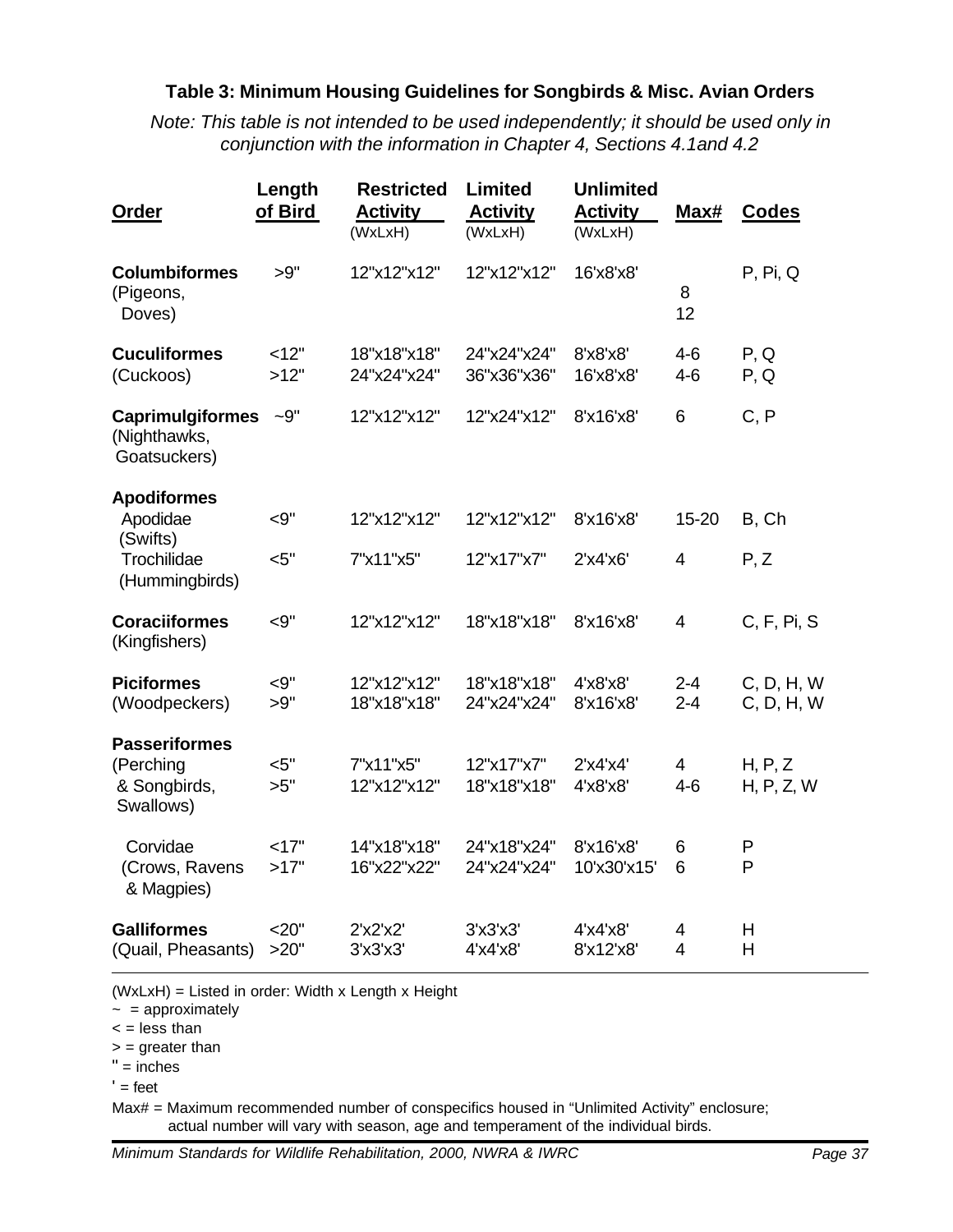#### **Codes for Special Housing Requirements Used in Table 3, Songbirds & Misc.**

- B Special vertical surfaces needed for swifts. Temporary confinement and recovery housing must be lined on all sides with a snag-free fabric or other material with enough texture for the birds to cling vertically. Two or more walls of the conditioning housing must be constructed of or covered with a roughly-textured material such as cork, rough-textured siding or fiberglass window screening.
- C Birds such as woodpeckers and nuthatches require angled and/or vertical logs for climbing, and hollow logs for hiding/nesting. These logs also help to maintain beak and foot health, and allow the birds foraging experience as they hunt for ants, grubs, etc. Birds such as kingfishers and nighthawks require large, horizontally level, elevated logs for perching.
- Ch A waist-high "artificial chimney" should be located in the center of the outdoor housing as a feeding station or roost; suggestions for construction may be found in Kyle, P. and G. Kyle, 1995.
- D Birds with this designation require old logs, etc., as drumming materials.
- F Special substrate needed. These species are susceptible to foot problems. Depending on the species, padded flooring, towels, linens/sheeting, carpets, natural kitty litter (no additives), or sand may be used.
- H Hides; provide natural vegetative material or human-devised areas for cover. (All birds will benefit from an area of cover.)
- P Requires two or more perches of varied diameter; materials may be natural branches, hemp or sisal rope from  $\frac{1}{4}$ " to  $\frac{3}{4}$ " diameter, dowel rods covered with self-adhering wrap (such as Vetrap™ 3M, St. Paul, MN), or other suitable substances (such as rubber drawer-liners). Varied substrates, diameters and locations allow the bird choices and minimize captivity-related foot problems.
- Pi Piling or shelves required for perching; these should be covered with Astroturf™ or other suitable material to provide good footing and prevent bumblefoot lesions.
- Q Quiet and extreme privacy required (very prone to stress).
- S Bathing area required; "kiddie pool" size.
- W Large pan with soil, leaves, grass and/or wood chips containing live worms, grubs, mealworms and/or insects to allow the birds to forage on their own. May not be required for all species in the orders listed - check natural history requirements.
- Z Although larger conditioning cage sizes may be preferred, great care must be taken to seal off small openings or cracks that can act as traps.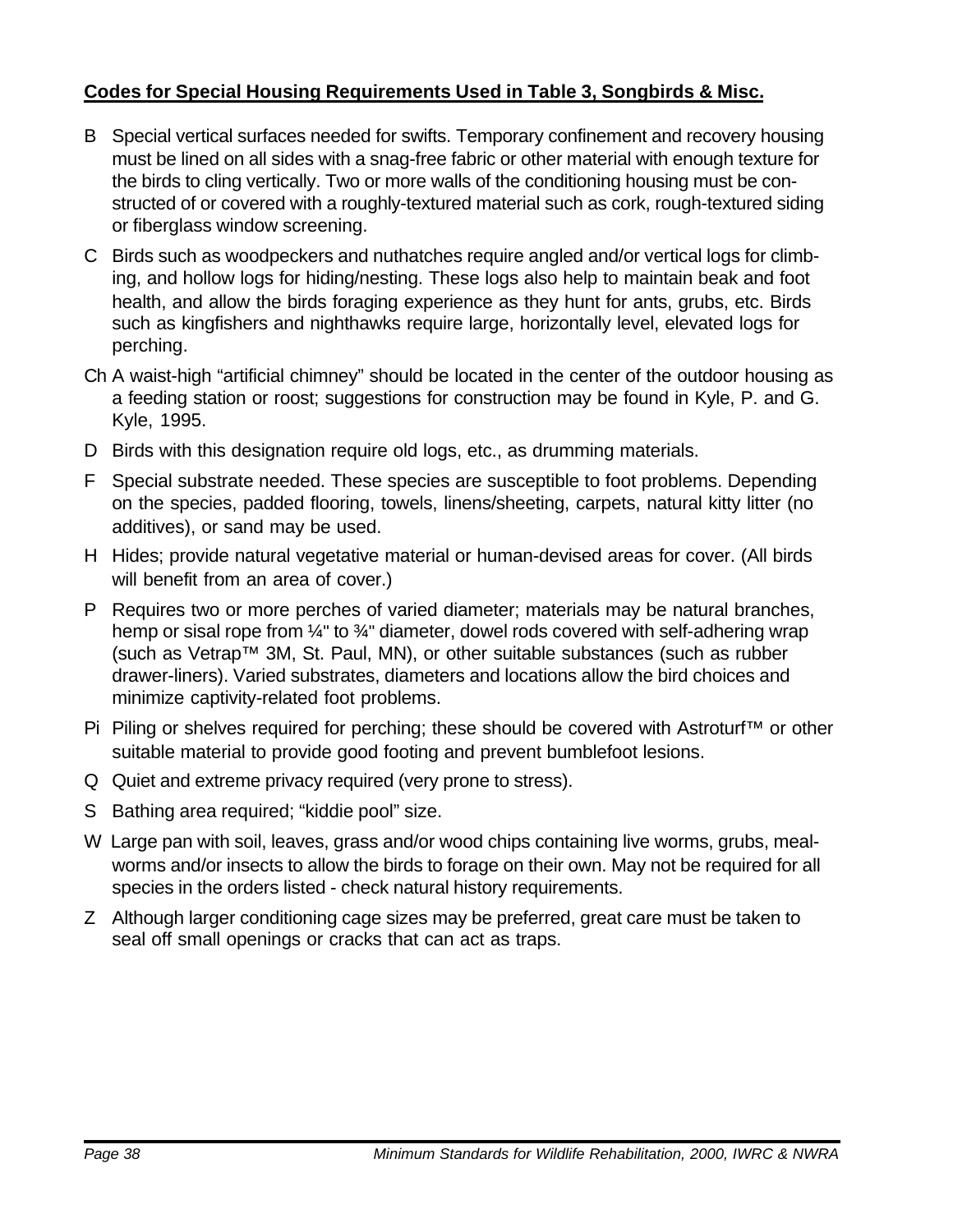## **4.3 Housing for Waterbirds**

#### **4.3.1 General Waterbird Housing Considerations**

Waterbirds, as the name implies, are those birds that spend much of their time in, on or around the water. These birds all require some sort of pool in their outdoor (unlimited activity) caging. The size of the pool varies greatly from species to species and with the individual injury. The natural feeding, drinking, and bathing behavior of each species should be considered in the design of the pool, including depth of the water for swimming, bathing, and drinking. For example, sandhill cranes dip and scoop to drink water, so this species requires a water bowl with a minimum diameter of 12" and a minimum depth of 5".

The cage sizes recommended in this manual are minimums. Every bird would benefit from as large a flight area as possible and the rehabilitator is encouraged to construct larger cages whenever reasonable. The recommendations throughout the *Minimum Standards* have been tried by experienced rehabilitators and shown to be the minimums acceptable for safe and effective rehabilitation of the species indicated. Remember that large cages intended for animals with greater space requirements can be designed to be subdivided or furnished for other species when needed.

### **4.3.2 Construction Materials**

Construction materials for aquatic birds are similar to those required for most other avian species. All materials should be easy to clean and disinfect. Use materials that are impervious to water or that can be sealed to become impervious. Materials utilized for walls should provide visual barriers, minimize chances of injury, provide adequate ventilation, and protect against predators and domestic animals. Pool materials include galvanized metals, plastics, fiberglass, cement and natural ponds. Any sharp or abrasive areas should be covered to prevent injury and substrates should be appropriate to prevent injuries to feet, e.g., matting, on flat surfaces such as cement, wood or fiberglass.

Most waterbirds spend the majority of their time in or near large bodies of water and are conditioned to seeing open sky overhead; thus, the majority of the roof on an outdoor cage should be open, allowing for a clear view of the sky. Netting works well for this application, and will prevent injury from collisions if the birds fly upwards. This type of construction is psychologically beneficial to the birds, and it encourages them to exercise.

Many of these birds are colonial foragers and nesters. Group housing for species that are colonial waterbirds may reduce stress while in captivity. A precise knowledge of the species' natural history will help in determining if the birds in rehabilitation are too territorial for group housing, or what the optimum number of individuals might be for any given enclosure dimensions.

#### **4.3.3 Furnishings**

Some factors in successful habitat construction are species-specific:

- Frigatebirds have some unique problems worth considering when housing them for rehabilitation. Their tail and primary feathers are long and fragile, requiring that they have tall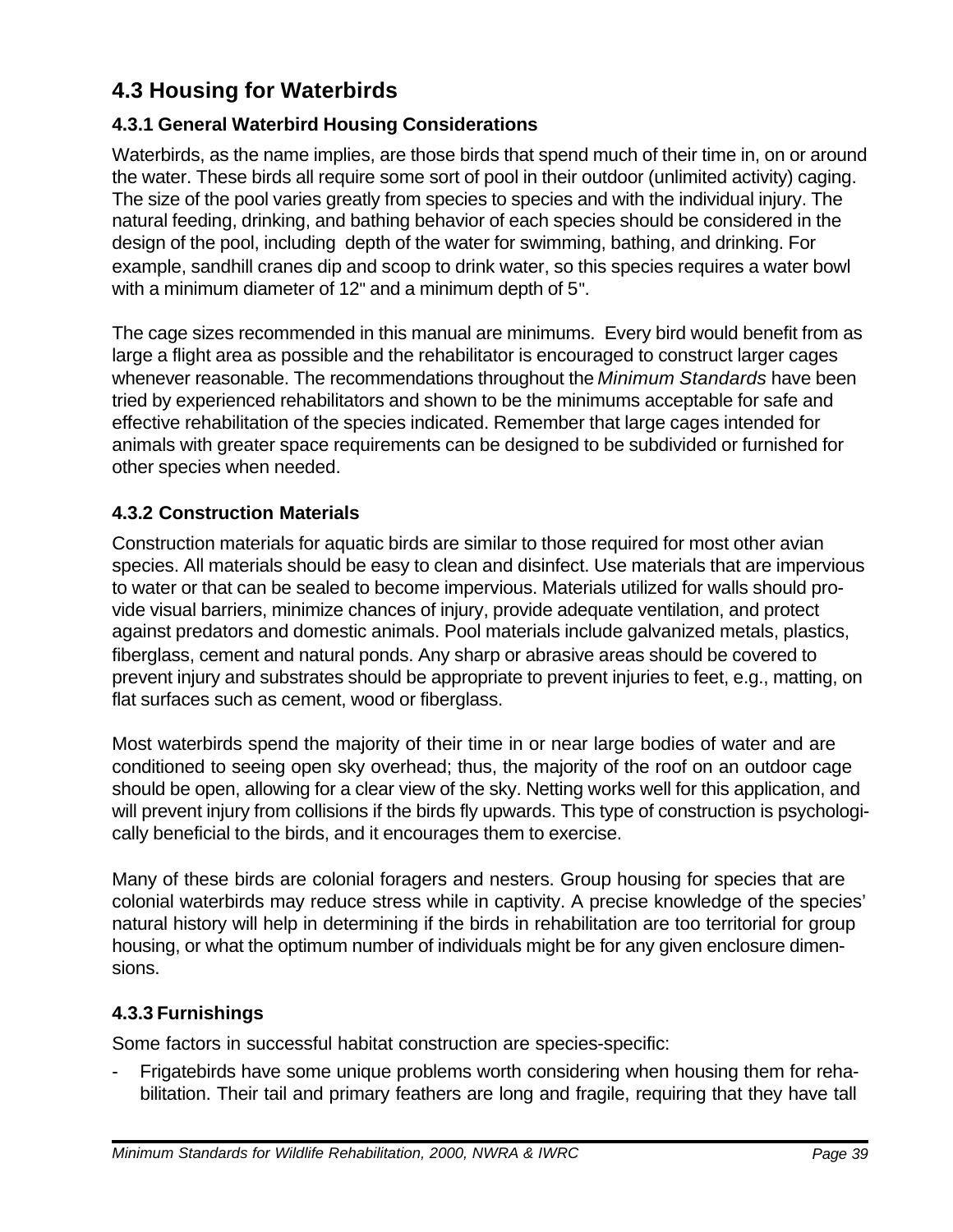pens and perches that will keep their tails off the floor. In addition, although frigatebirds naturally feed and drink on the wing, if they land on the water, they are unable to take off and will drown. For this reason, pools should not be used in their cages, and long flight cages are needed for sufficient exercise.

- Gannets, loons and other diving species require deep pools and often will not even enter a shallow pool such as a kiddie pool. Rocks or short pilings for perches are required for gannets and some other divers, but should never be used for loons and grebes as these types of perches are too high and would cause keel damage if used. If waterproof, loons and grebes will remain in the water rather than perch; if not waterproof, netted floats or padded haul-out areas should be provided for these species.
- Cranes require tall cages to prevent head trauma as they tend to jump rapidly upwards. Some cranes bathe regularly, requiring pools up to 10" in depth. Because they are wading birds, the depth should be graduated.
- Terns and Oystercatchers will fly over and feed off of water, but they do not float or bathe in deep water. These species benefit from graduated pools, with the depth proportionate to their size (e.g., shallower for smaller terns).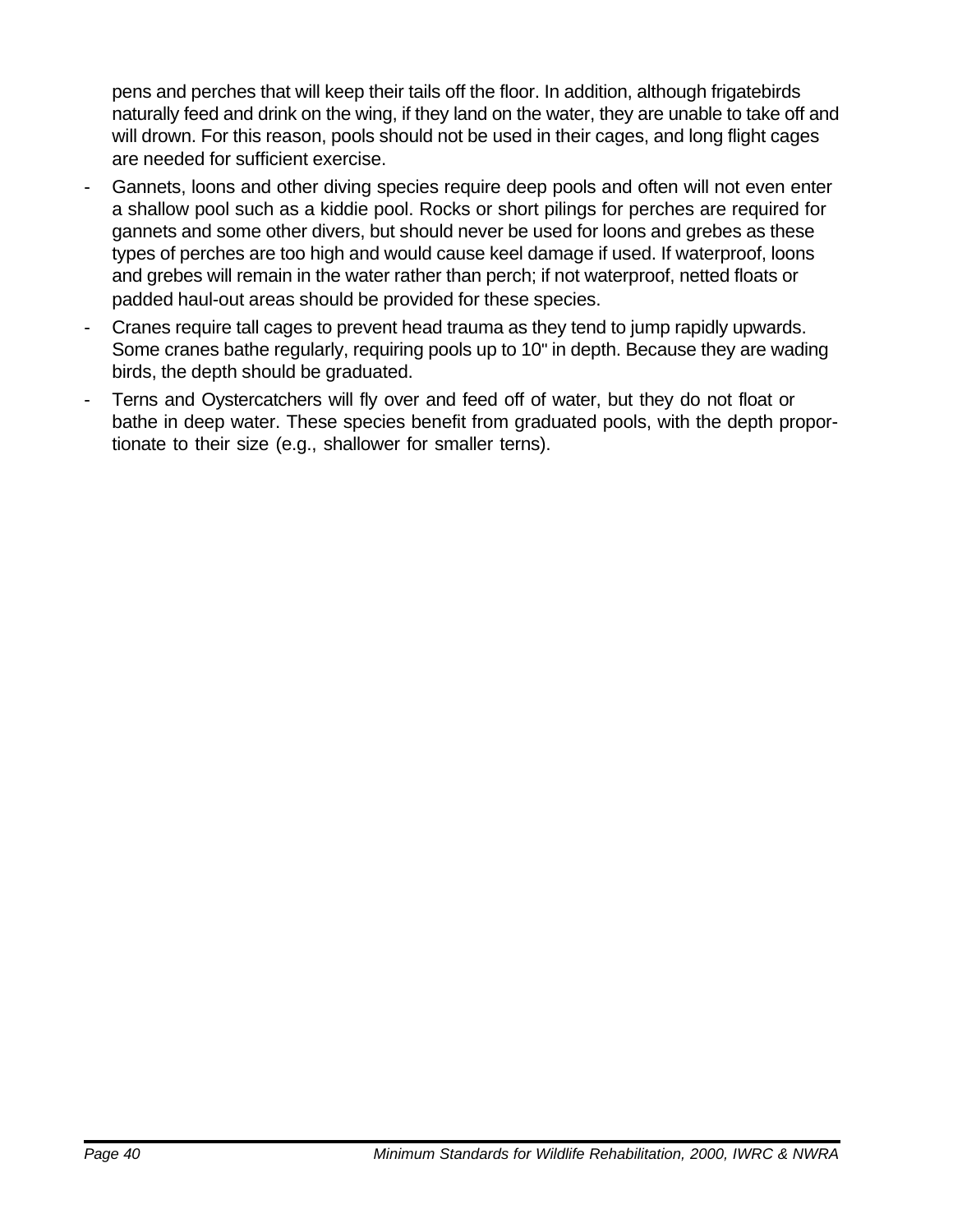### **Table 4: Minimum Housing Guidelines for Waterbirds**

*Note: This table is not intended to be used independently; it should be used only in conjunction with the information in Chapter 4, Sections 4.1 and 4.3*

| Order                                                                       | <b>Restricted</b><br><b>Activity</b><br>(WxLxH) | <b>Limited</b><br><b>Activity</b><br>(WxLxH) | <b>Unlimited</b><br><b>Activity</b><br>(WxLxH)                                             | <b>Codes</b>         |
|-----------------------------------------------------------------------------|-------------------------------------------------|----------------------------------------------|--------------------------------------------------------------------------------------------|----------------------|
| <b>Gaviiformes</b><br>Loons                                                 | 15"x30"x30"                                     | $3' \times 3' \times 3'$                     | Pool: 8' diam, 2' deep<br>2 birds maximum                                                  | N, PT,<br>PP, SO     |
| <b>Podicipediformes</b><br>Small grebes<br>(Eared, Horned<br>& Pied-billed) | 12"x12"x12"                                     | 18" x 18" x 18"                              | Pool: 6' diam, 2' deep<br>4 birds maximum                                                  | N, H, PT,<br>PP, SO  |
| Large grebes<br>(Western, Clark's<br>& Red-necked)                          | 18"x18"x18"                                     | $2' \times 2' \times 2'$                     | Pool: 6' diam, 2' deep<br>4 birds maximum                                                  | N, PT,<br>PP, SO     |
| <b>Procellariiformes</b><br>Storm-petrels                                   | 12"x12"x12"                                     | 18" x 18" x 18"                              | Pool: 45" diam, 8" deep                                                                    | N, PT, PP,           |
|                                                                             |                                                 |                                              | 5 birds maximum                                                                            | SO, AG               |
| Large petrels,<br><b>Fulmar &amp; Shearwaters</b>                           | 18"x18"x18"                                     | $3' \times 3' \times 2'$                     | Pool: 6' diam, 12" deep<br>2 birds maximum                                                 | N, PT, PP,<br>SO, AG |
| Albatrosses                                                                 | $3' \times 3' \times 3'$                        | $4' \times 6' \times 4'$                     | Pool: 10' diam, 18" deep<br>2 birds maximum                                                | N, PT, PP,<br>SO, AG |
| <b>Pelecaniformes</b><br>Pelicans (Brown)                                   | $3' \times 3' \times 3'$                        | $4' \times 8' \times 4'$                     | Aviary with Pool:<br>Aviary: 12' x 30' x 10'<br>Pool: 10' diam, 2' deep<br>6 birds maximum | PT, AP,<br><b>SO</b> |
| Pelicans (White)                                                            | $4' \times 4' \times 4'$                        | $4' \times 8' \times 4'$                     | Aviary with Pool:<br>Aviary: 12' x 30' x 10'<br>Pool: 10' diam, 2' deep<br>4 birds maximum | PT, AP,<br><b>SO</b> |
| Gannets, Boobies,<br>Cormorants, Anhinga,<br>Frigatebirds<br>& Tropicbirds  | $3' \times 6' \times 3'$                        | $4' \times 8' \times 4'$                     | Aviary with Pool:<br>Aviary: 8 'x 16' x 8'<br>Pool: 8' diam, 2' deep<br>6 birds maximum    | PT, AP,<br>SO, ST    |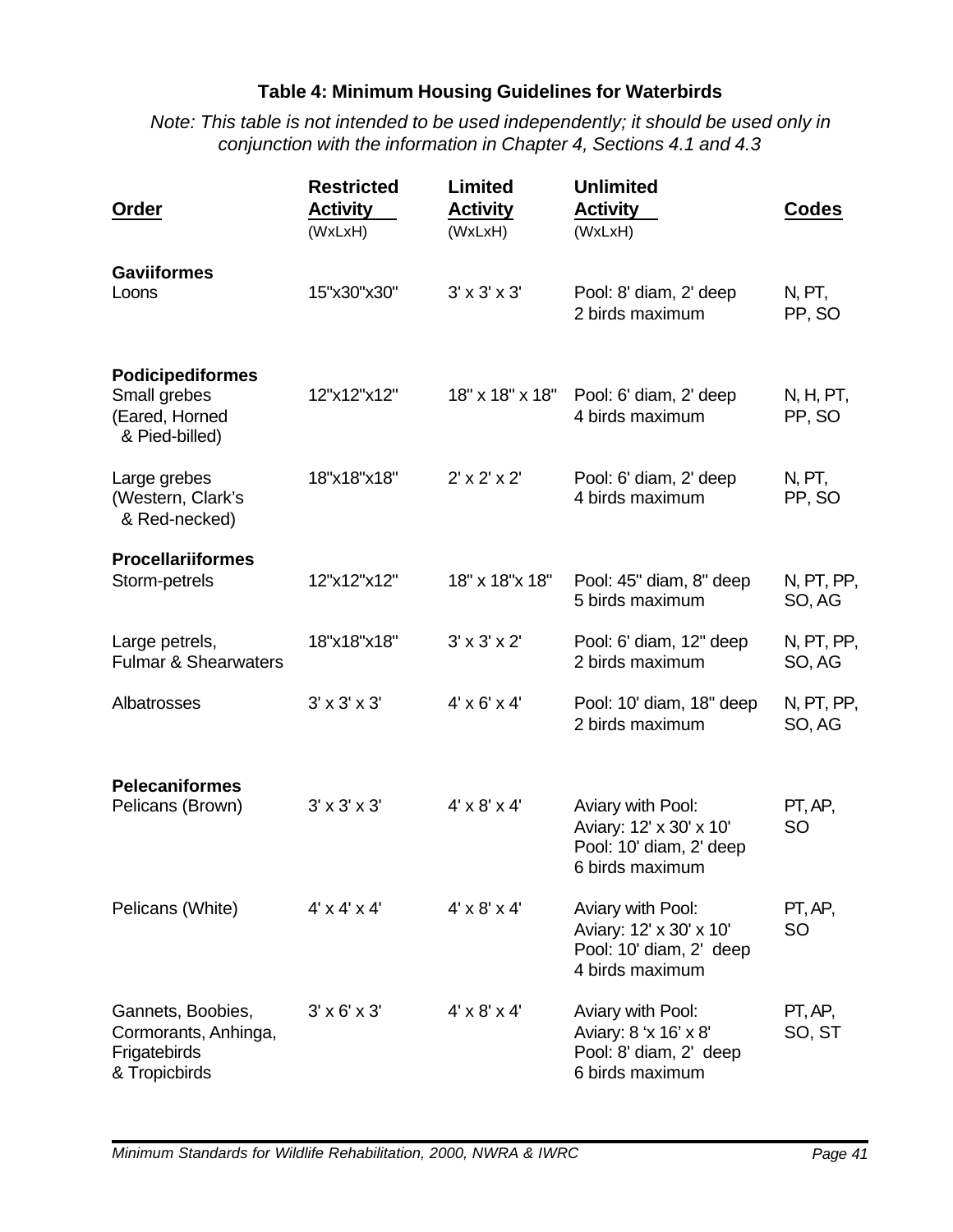| Order                                                                      | <b>Restricted</b><br><b>Activity</b><br>(WxLxH) | Limited<br><b>Activity</b><br>(WxLxH) | <b>Unlimited</b><br><b>Activity</b><br>(WxLxH)                                                                    | Codes            |
|----------------------------------------------------------------------------|-------------------------------------------------|---------------------------------------|-------------------------------------------------------------------------------------------------------------------|------------------|
| <b>Ciconiiformes</b><br>Bitterns, Herons<br>& Egrets * < 20"               | 18" x 18" x 18"                                 | $2' \times 2' \times 2'$              | Aviary with wading pool:<br>Aviary: 4' x 12' x 8'<br>Pool: 2-3' diam, 6-10" deep<br>2 birds maximum               | AW, AG           |
| Bitterns, Herons,<br>Egrets, Storks, Ibis<br>& Spoonbill * > 20"           | $3' \times 3' \times 3'$                        | $4' \times 8' \times 4'$              | Aviary with wading pool:<br>Aviary: 10' x 25' x 10'<br>Pool: 2-3' diam, 6-10" deep<br>4 birds maximum             | <b>AW</b>        |
| <b>Anseriformes</b><br>Swans                                               | $4' \times 4' \times 4'$                        | $4' \times 8' \times 4'$              | Aviary with wading pool:<br>Aviary: 12' x 20' x 8'<br>Pool: 8' diam, 2' deep<br>3 birds maximum                   | PT, AP           |
| Geese                                                                      | $3' \times 3' \times 3'$                        | $4' \times 6' \times 4'$              | Aviary with wading pool:<br>Aviary: 10' x 18' x 8'<br>Pool: 6' diam, 2' deep<br>6 birds maximum                   | PT, AP           |
| ** Marsh Ducks &<br><b>Whistling Ducks</b><br>(dabblers)                   | 18" x 18" x 12"                                 | $2' \times 2' \times 2'$              | Aviary with wading pool:<br>Aviary: 6' x 10' x 8'<br>Pool: 45" diam, 8" deep<br>3 birds maximum<br>(up to 5 teal) | ON, PT,<br>AP    |
| <sup>®</sup> Bay Ducks,<br><sup>®</sup> Sea Ducks &<br>Mergansers (divers) | 18" x 18" x 12"                                 | $2' \times 2' \times 2'$              | Pool: 6' diam, 2' deep<br>2 birds maximum<br>(up to 4 buffleheads)                                                | N, PT,<br>PP, SO |
| <b>Gruiformes</b>                                                          |                                                 |                                       |                                                                                                                   |                  |
| Cranes                                                                     | $3' \times 3' \times 4'$                        | $4' \times 8' \times 8'$              | Aviary with Wading Pool<br>Aviary: 10' x 25' x 10'<br>Pool: 4' diam, 4-10" deep<br>4 birds maximum                | <b>AW</b>        |
| Rails * < 10"                                                              | 12" x 12" x 12"                                 | 18"x 18" x 18"                        | Aviary with Wading Pool<br>Aviary: 4' x 6' x 6'<br>Pool: 3' diam, 3-5" deep<br>4 birds maximum                    | H, AW,<br>FP     |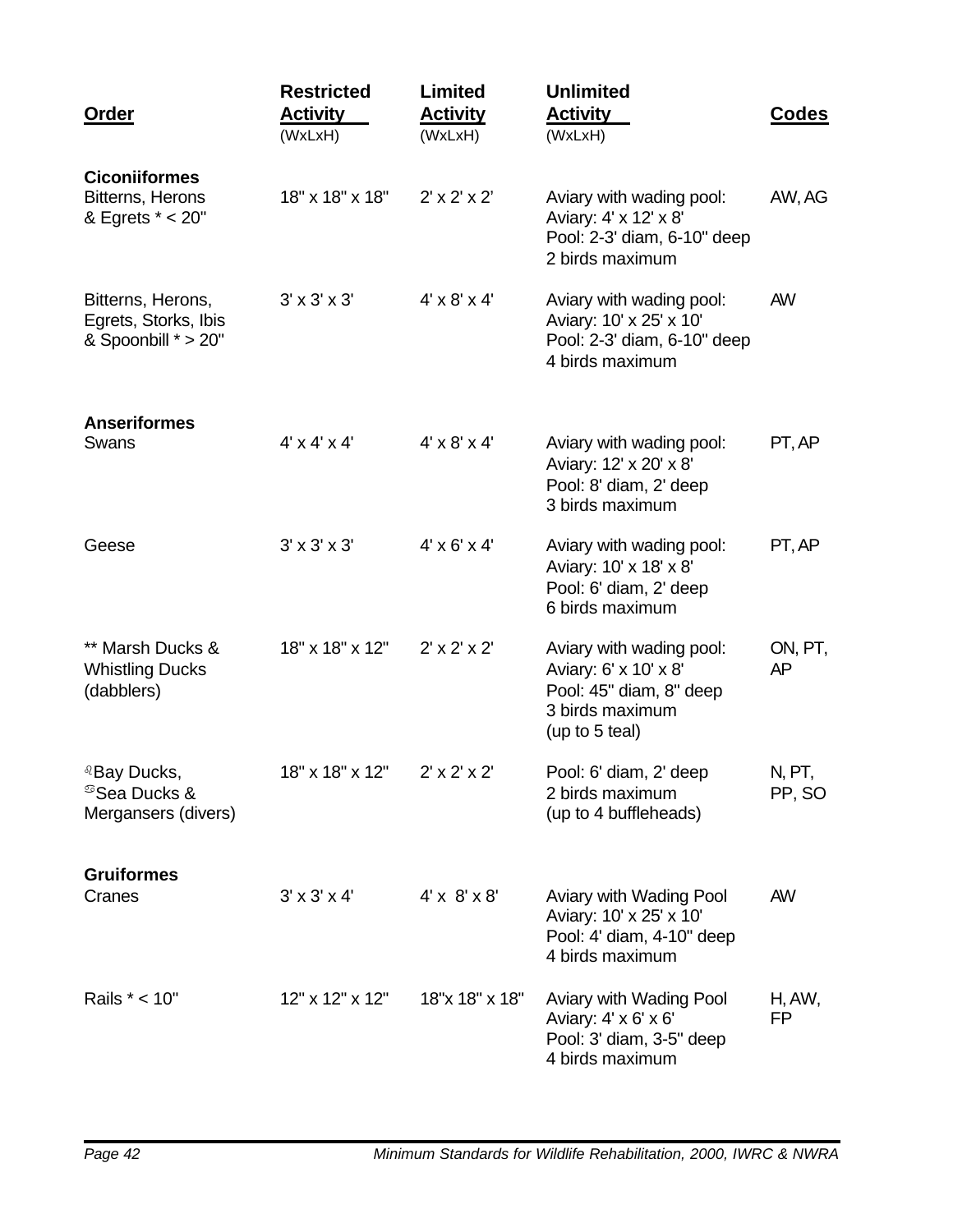| <b>Restricted</b><br><b>Activity</b><br>(WxLxH) | <b>Limited</b><br><b>Activity</b><br>(WxLxH) | <b>Unlimited</b><br><b>Activity</b><br>(WxLxH)                                                 | <b>Codes</b>         |
|-------------------------------------------------|----------------------------------------------|------------------------------------------------------------------------------------------------|----------------------|
| 18" x 18" x 18"                                 | $2' \times 2' \times 2'$                     | Aviary with Wading Pool<br>Aviary: 4' x 8' x 8'<br>Pool: 45" diam, 8" deep<br>3 birds maximum  | H, AW,<br>FP         |
| 12"x12"x12"                                     | 18"x18"x18"                                  | Aviary with SMALL<br>land area (ledge)<br>Pool: 45" diam, 6-8" deep                            | FP, PT,<br>PP, SO    |
| 12"x12"x12"                                     | 18" x18"x18"                                 | Aviary with Wading Pool<br>Aviary: 4' x 6' x 6'<br>Pool: 3' diam, 1-3" deep<br>6 birds maximum | AW, FP               |
| 12"x18"x18"                                     | 2'x2'x18"                                    | Aviary with Wading Pool<br>Aviary: 4' x 8' x 8'<br>Pool: 3' diam, 3-5" deep<br>6 birds maximum | AW, FP               |
| 12"x15"x18"                                     | 18" x18"x18"                                 | Aviary with Pool<br>Aviary: 6' x 12' x 8'<br>Pool: 45" diam, 10" deep<br>6 birds maximum       | PT, AP,<br><b>SO</b> |
| Gulls, Terns, Skimmers,<br>18"x18"x18"          | 2'x2'x2'                                     | Aviary with Pool<br>Aviary: 8' x 16' x 8'<br>Pool: 45" diam, 12" deep<br>4 birds maximum       | NO, PT,<br>AP, SO    |
| 12"x12"x12"                                     | 18"x18"x18"                                  | Pool: 6' diam, 2' deep<br>4 birds maximum                                                      | N, PT,<br>PP, SO     |
| 12"x18"x18"                                     | 2'x2'x2'                                     | Pool: 6' diam, 2' deep<br>4 birds maximum                                                      | N, PT<br>PP, SO      |
|                                                 |                                              |                                                                                                | 5 birds maximum      |

(WxLxH) = Listed in order: Width x Length x Height

diam = diameter

**\*** This measurement represents the length of bird from tip of beak to tip of tail with neck fully extended

**\*\***These include: black, gadwall, mallard, pintail, wigeon, wood, shoveler, teal

<sup>3</sup>These include: scoters, eiders, harlequin, oldsquaw

<sup>2</sup>These include: canvasback, redhead, ring-necked, scaups, goldeneyes, bufflehead, ruddy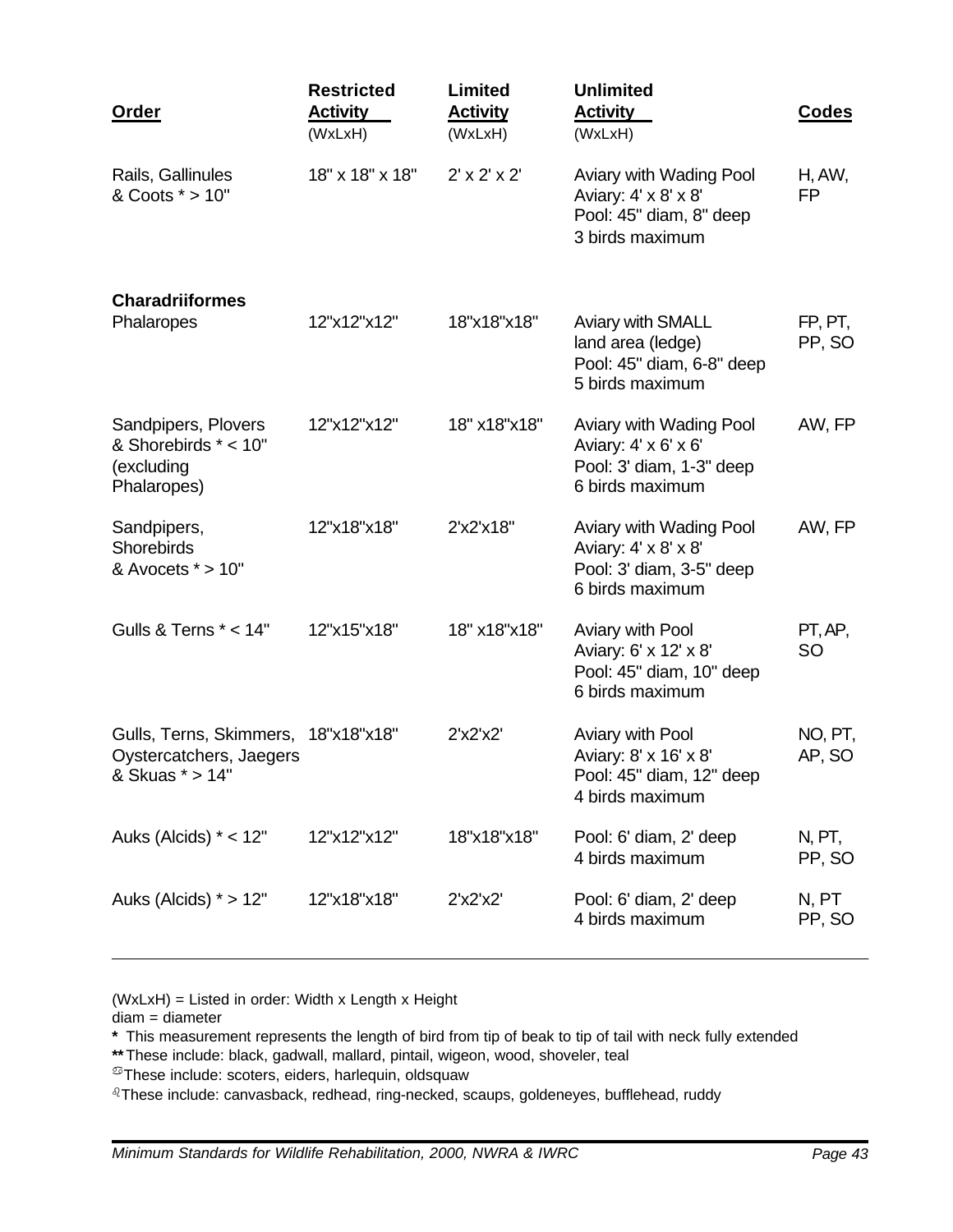#### **Codes for Special Housing Requirements Used in Table 4, Waterbirds**

- AG Note that these birds can be extremely aggressive, even with conspecifics. Use caution and observe the birds' interactions when introduced, before housing together unattended.
- AP These birds require pre-release conditioning (unlimited activity) aviaries that contain pools to swim in and standing/perching surfaces.
- AW These birds require pre-release conditioning (unlimited activity) aviaries that contain shallow wading pools and a variety of perches, especially up high.
- FP These birds have very sensitive feet. Provide as much wading area (in addition to "swimming" pool) as possible in Limited and Unlimited Activity housing to help prevent husbandry injuries.
- H Hides; provide natural vegetative material or human-devised areas for cover.
- N Should be housed on tightly stretched, suspended netting as a substrate whenever bird is not in water.
- ON When an individual of these species is housed inside and is emaciated (pronounced keel) or not standing, it should be housed on net bottom caging to protect feathers and keel until standing normally and of normal weight. Otherwise, when standing normally and keel is not extremely pronounced, housing substrate is solid and covered with toweling or matting.
- PP These species, during pre-release conditioning, require only pool space. Prior to release, individuals must be able to stay in pool full time, without a haul-out area for a minimum of 48 hours without compromise to their waterproofing.
- PT During recovery, bird should be allowed pool time as long and as often as medical condition allows (minimum kiddie pool size). This may include cold or warm water pools as appropriate for individuals.
- SO Surface overflow of pool required to maintain water quality (this can be achieved by constantly running a hose or by overflowing pool, filtering and recirculating water).
- ST As soon as they are standing, these stiff-tail-feathered birds should have a stump or stump-like perch to avoid breakage and soiling.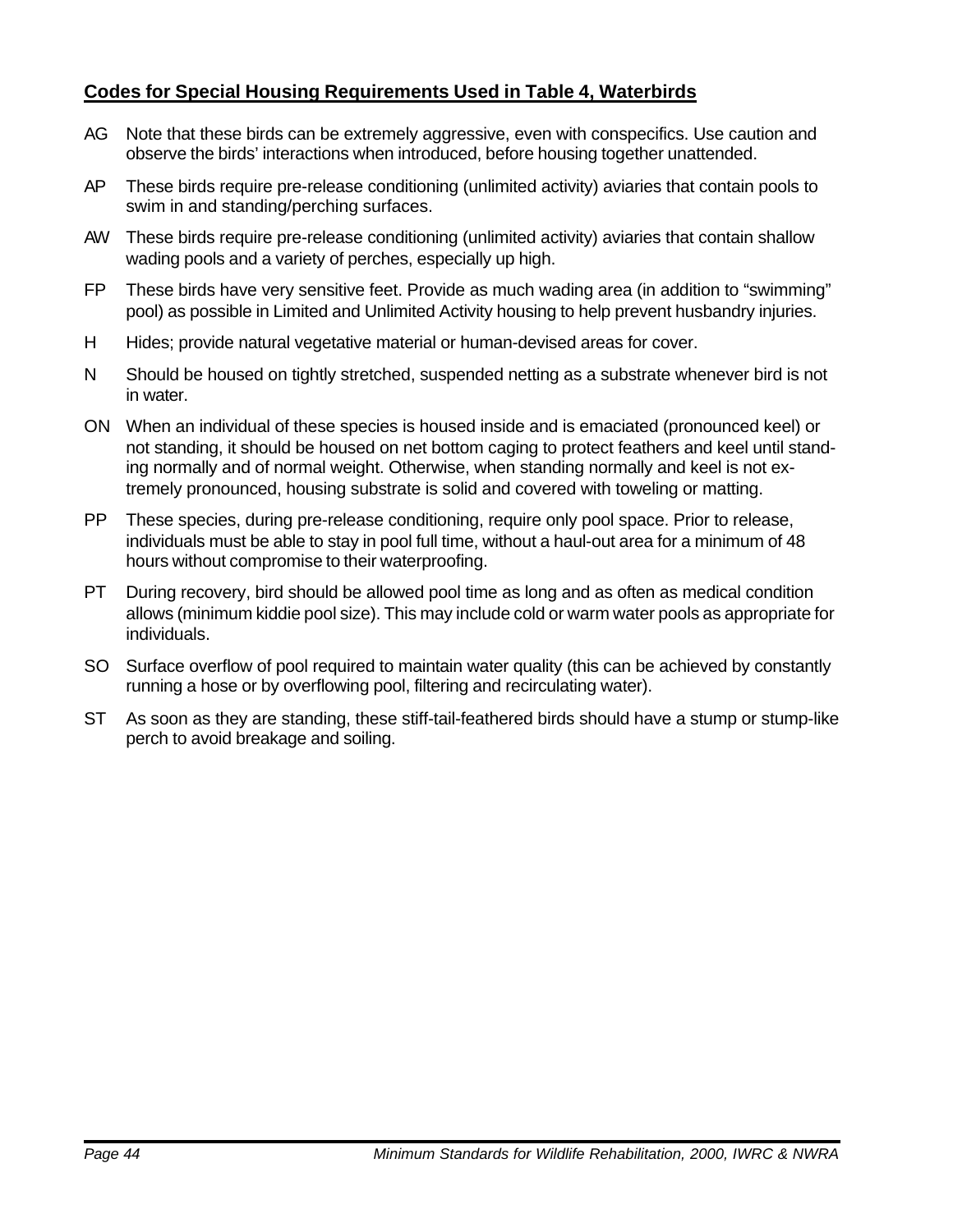## **4.4 Housing for Raptors**

## **4.4.1 General Raptor Housing Considerations**

Sizing for raptor housing is based on a combination of the size and flight styles of the bird. While the cage information states a minimum rectangular size (Table 5), it has been found that an L-shaped enclosure will often be better to evaluate flight and angling abilities. As with other caging, the rehabilitator is encouraged to expand and enhance these minimum requirements, and create caging most suitable to their location, facility, caseload, and experience, keeping in mind the natural behavioral and physical needs of the birds.

The needs of raptors present several challenges to acheive successful release. Generally, these birds are large predators that hunt on the wing. Appropriate conditioning is crucial not only for foraging, but for territory defense and other behaviors. Thus, it is strongly recommended that the cage dimensions listed be followed or increased. Certain species, such as the bird-catching peregrine falcon, may require additional care. Hacking for nestlings, falconry exercise for better evaluation after injury, hunt training and conditioning may be necessary for some species. Creance flying may be used for evaluation and conditioning. Hunt training or live prey testing should be arranged when hunting ability is questionable, except for those birds hacked out or fostered into nests. Creance flying should not take the place of hunt training. Guidelines found in "Reconditioning Raptors: A Training Manual For The Creance Technique" (Arent, L., University of Minnesota Raptor Center, 2000) are recommended.

Rehabilitators using a flight cage, creance flying, or evaluating a patient's progress throughout its exercise program, should apprentice under an experienced rehabilitator or falconer. A minimum of six months is recommended for apprenticeship; also recommended is attendance at a skills seminar on the proper use of each technique and methods for evaluating flight parameters. The wildlife rehabilitator should be aware that not all falconers will be able to provide useful instruction in the use of creance flying, as it is used very differently in rehabilitation than in falconry. Even if creance flying is being used, it is strongly recommended that conditioning cages of the referenced size either be used on-site or be found through networking with other rehabilitators or rehabilitation facilities. Raptors in stages immediately prior to release often need more exercise than can be provided on a creance. Movements up to perches, down to feed or water, or across to another perch also provide important exercise.

## **4.4.2 Construction Materials**

Outdoor raptor facilities are most commonly constructed of wooden slats and/or solid sheets of wood. Chain link has been used successfully as roofing material, and can be used as an outer wall (outside of vertical barring) as a predator double wall. Other wire should only be used as a double wall outside of vertical slats; no wire should be used on walls where the bird might be able to cling or climb.

High stress raptors such as kites and accipiters should be housed in facilities adequate to the climate and that eliminate or minimize visual and auditory stress. Solid-sided walls and/or vertical slats with no more than one-inch gaps may be advisable. When secluded cages are not available, or when additional visual occlusion is necessary, translucent material (e.g., bed linens/sheets) may be hung on the outside of the slatted cage. These materials allow some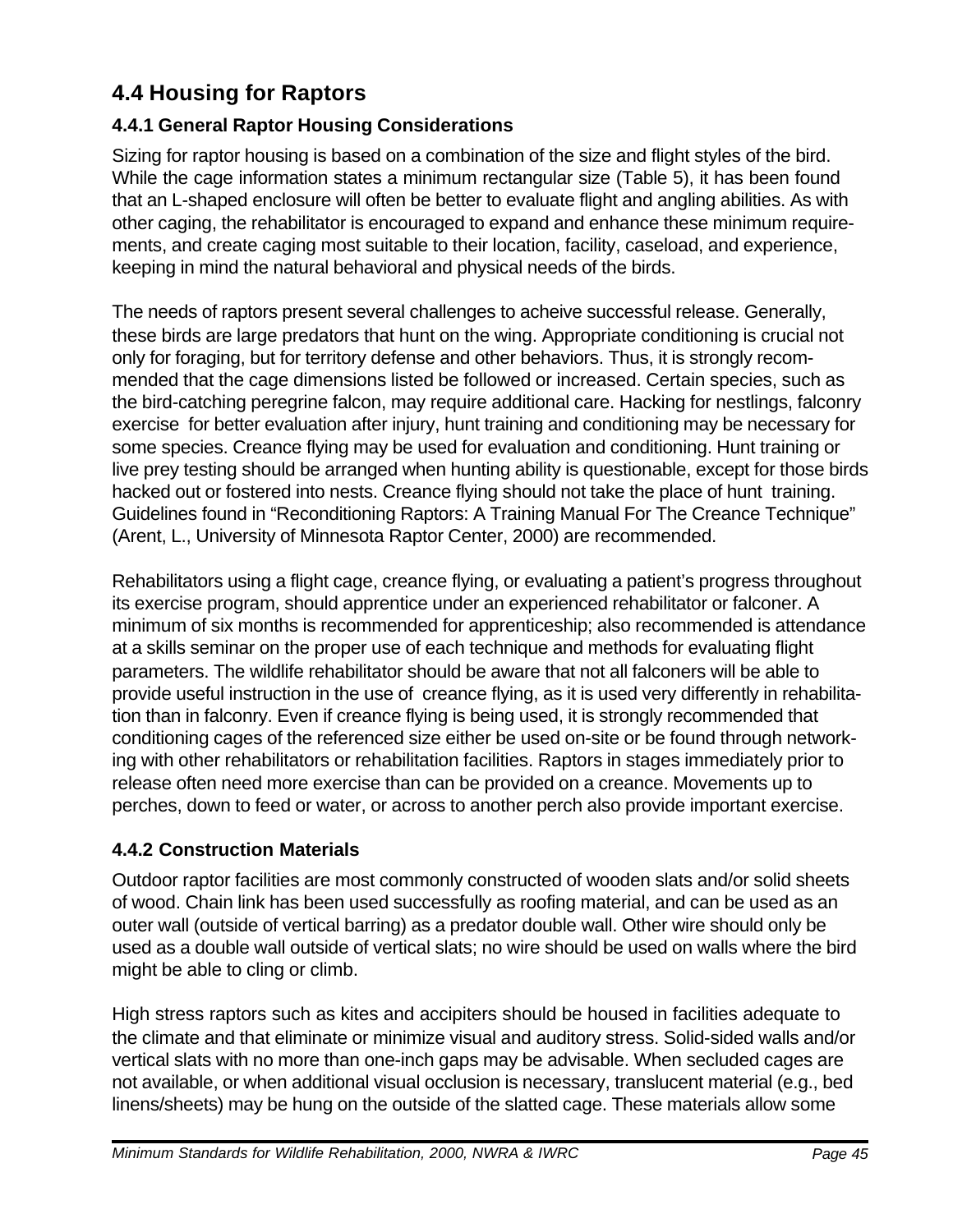light to enter the enclosure, and slits or holes in the material allow for better ventilation than solid-sided cages.

## **4.4.3 Furnishings**

Raptors require furnishings that are exceptionally sturdy and easily cleaned. All perching substrates must be chosen carefully based on the natural history and size of the species as well as the climate of the area (e.g., hemp or sisal rope rots very quickly in humid environments). Natural limbs (with bark), bow, block, and ring perches are appropriate for certain species of raptors. At least two perches should be placed in each cage, preferably at different heights and different angles. More than one surface substrate should be offered on the perches in each cage. Perches can be wood doweling or plastic piping (or the equivalent) covered by ¼-inch-pile Astroturf™, hemp, cocomat, or indoor/outdoor carpeting. Perches should have some degree of "give" for landings. Platforms, such as those used for peregrines, can be covered with 1⁄2-inch-pile Astroturf™, cocomat, or indoor/outdoor carpeting.

As for all animals in rehabilitation, adequate drinking water must be provided. Provide drinking/bathing water in unlimited activity flight enclosures or even in all cages if appropriate for the bird's medical condition (e.g., a bird with foot wraps or a wing-wrap should not have a bathing/water pan in any cage). Birds without access to drinking water should receive additional water injected into their food. Drinking water, when available, should be easily accessible to minimize disturbance. Pools must be a minimum of 2-6 inches deep and wider than the length of the raptor.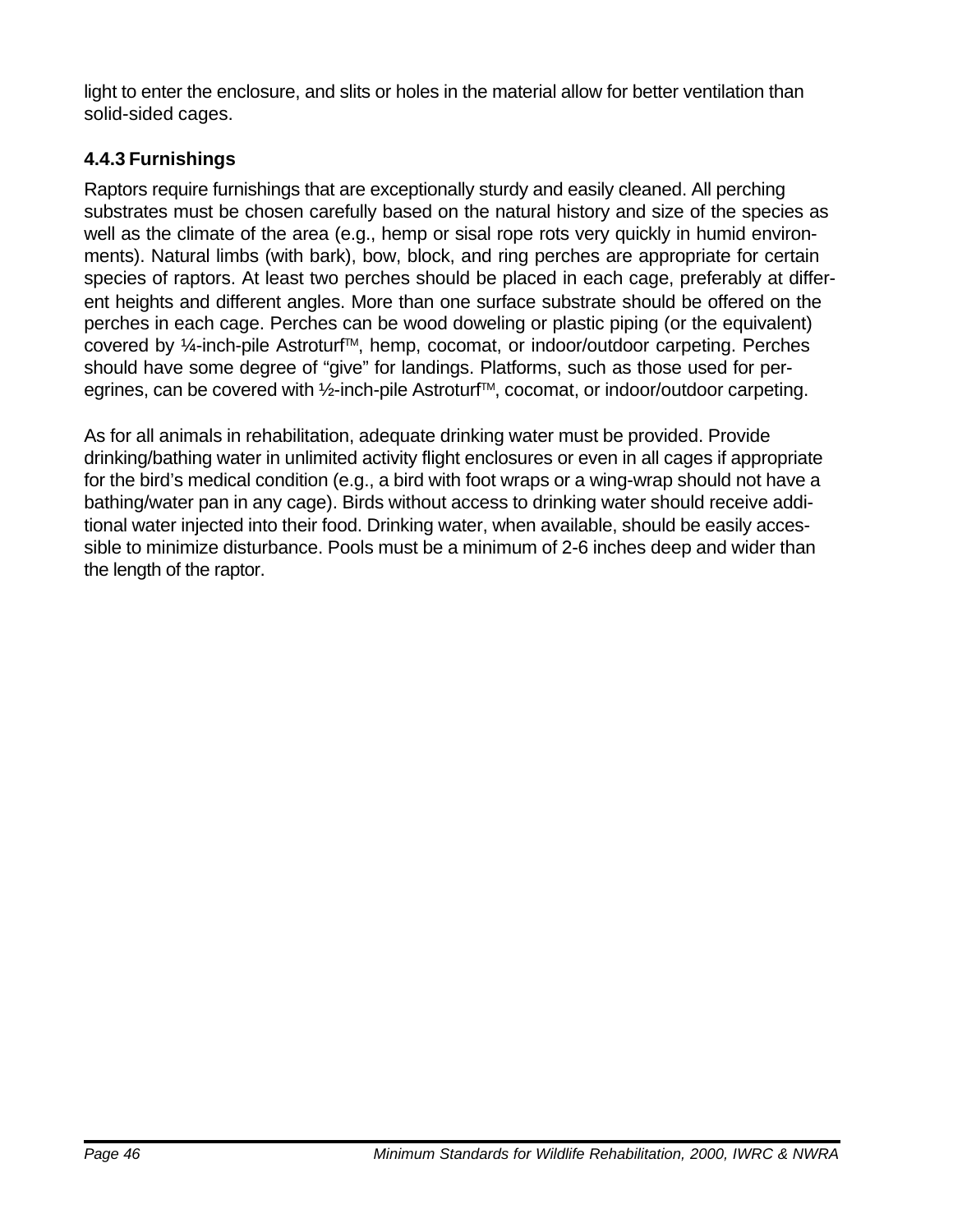#### **Table 5: Minimum Housing Guidelines for Raptors**

*Note: This table is not intended to be used independently; it should be used only in conjunction with the information in Chapter 4, Sections 4.1 and 4.4*

| Species*                                                                                             | <b>Restricted</b><br><b>Activity</b><br>(WxLxH) | <b>Limited</b><br><b>Activity</b><br>(WxLxH) | <b>Unlimited</b><br><b>Activity</b><br>(WxLxH) |
|------------------------------------------------------------------------------------------------------|-------------------------------------------------|----------------------------------------------|------------------------------------------------|
| BOOW, BUOW, EASO,<br>ELOW, FEPO, FLOW,<br>NOPO, NSWO, PRSO,<br>WESO, WHSO                            | 12" x 17" x 16"                                 | $3' \times 6' \times 8'$                     | $8' \times 8' \times 8'$                       |
| AMKE, APFA, EUKE,<br>GRHA, HBKI, MERL,<br>MIKI, **NOHO, NHOW,<br>ROHA, SNKI, SSHA,<br>STHA, WTKI     | 16" x 23" x 19"                                 | $6' \times 6' \times 8'$                     | $8' \times 16' \times 8'$                      |
| BNOW, BWHA, COHA,<br>HWHA, LEOW, RSHA,<br><b>SEOW</b>                                                | 16" x 27" x 22"                                 | $6' \times 8' \times 8'$                     | $10' \times 30' \times 12'$                    |
| BDOW, CBCA, CRCA,<br>GHOW, HRLH, HRSH,<br>NOGO, NOHA, RLHA,<br>RTHA, SPOW, STKI,<br>SWHA, WTHA, ZTHA | 16" x 27" x 22"                                 | $6' \times 8' \times 8'$                     | $10' \times 50' \times 12'$                    |
| BAEA, BLVU, FEHA,<br>GGOW, GOEA, GYFA,<br>OSPR, PEFA, PRFA,<br>**SEEA, SNOW, TUVU<br>**WTEA          | $3' \times 3' \times 3'$                        | 8' x 10' x 8'                                | 20' x 100' x 16'                               |

(WxLxH) = Listed in order: Width x Length x Height

\*Most species are listed using the four letter AOU code (American Ornithologists' Union) defined on page 39 \*\*Indicates that the codes used for these species are not official AOU codes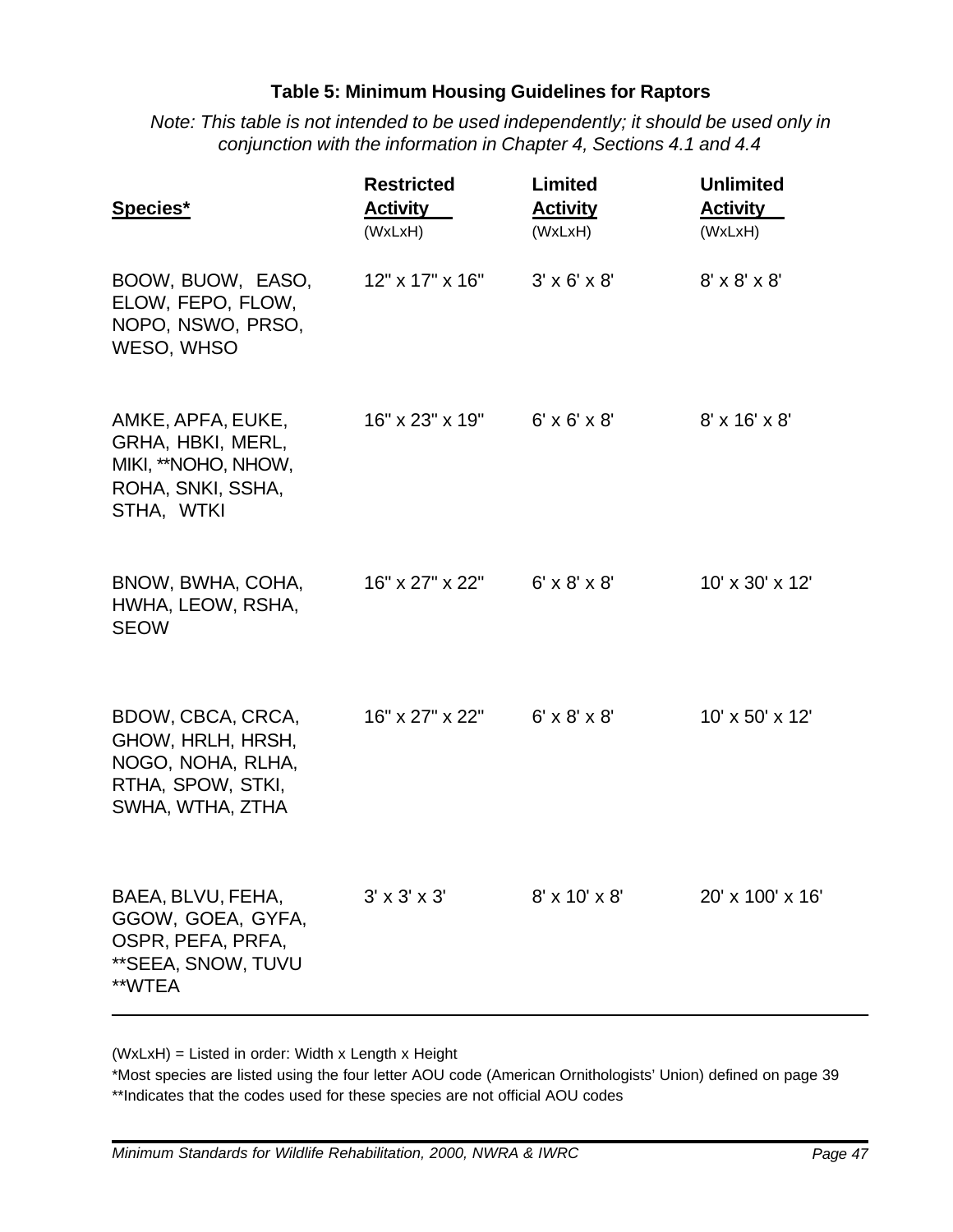#### **Codes for Table 5, Raptors**

#### *Accipiters*

*COHA - Cooper's Hawk NOGO - Northern Goshawk SSHA - Sharp-shinned hawk*

#### *Medium Buteos*

*BWHA - Broad-winged Hawk GRHA - Gray Hawk ROHA - Roadside Hawk STHA - Short-tailed Hawk*

#### *Large Buteos*

*CBHA - Common Black Hawk FEHA - Ferruginous Hawk HRLH - Harlan's Hawk HRSH - Harris' Hawk HWHA - Hawaiian Hawk RSHA - Red-shouldered Hawk RTHA - Red-tailed Hawk RLHA - Rough-legged Hawk SWHA - Swainson's Hawk WTHA - White-tailed Hawk ZTHA - Zone-tailed Hawk*

#### *Eagles*

*BAEA - Bald Eagle GOEA - Golden Eagle \*\*WTEA - White-tailed Eagle \*\*SSEA - Steller's Sea Eagle*

#### *Small Falcons*

*AMKE - American Kestrel EUKE - Eurasian Kestrel \*\*NOHO - Northern Hobby MERL - Merlin*

#### *Medium Falcons*

*APFA - Aplomado Falcon PEFA - Peregrine Falcon PRFA - Prairie Falcon*

#### *Large Falcons*

*CRCA - Crested Caracara GYFA - Gyrfalcon*

*Harriers NOHA - Northern Harrier*

#### *Kites*

*HBKI - Hook-billed Kite MIKI - Mississippi Kite SNKI - Snail Kite STKI - Swallow-tailed Kite WTKI - White-tailed/Black-shouldered Kite*

#### *Osprey*

*OSPR - Osprey*

### *Vultures*

*BLVU - Black Vulture TUVU - Turkey Vulture*

#### *Small Owls*

*BOOW - Boreal Owl BUOW - Burrowing Owl EASO - Eastern Screech Owl ELOW - Elf Owl FEPO - Ferruginous Pygmy Owl FLOW - Flammulated Owl NOPO - Northern Pygmy Owl NSWO - Northern Saw-whet Owl PRSO - Puerto Rican Screech Owl WESO - Western Screech Owl WHSO - Whiskered Screech Owl*

#### *Medium Owls*

*BNOW - Barn Owl LEOW - Long-eared Owl NHOW - Northern Hawk Owl SEOW - Short-eared Owl*

#### *Large Owls*

*BDOW - Barred Owl GGOW - Great Gray Owl GHOW - Great Horned owl SNOW - Snowy Owl SPOW - Spotted Owl*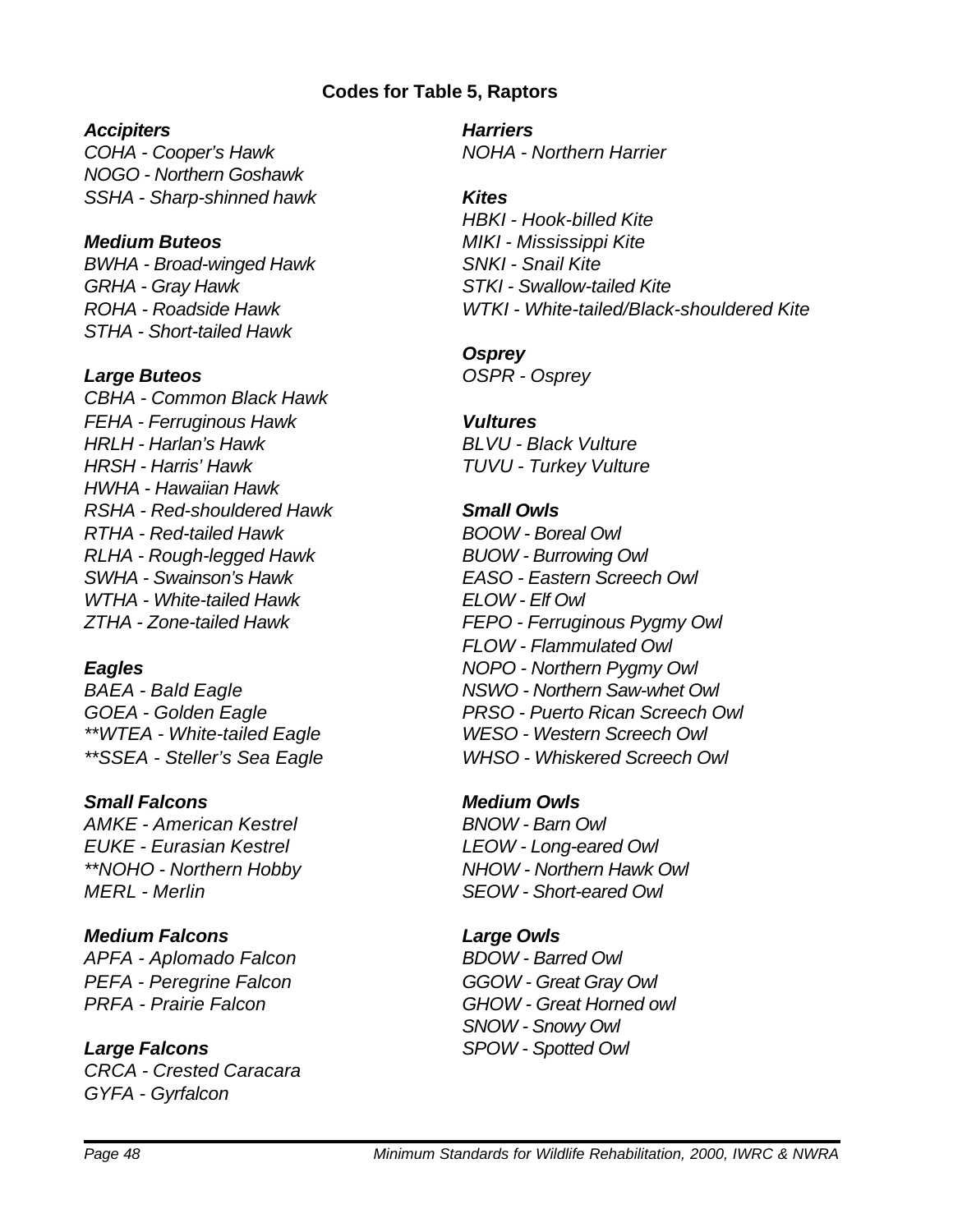## **Chapter 5 - MAMMAL HOUSING REQUIREMENTS**

## **5.1 Overview**

General guides for mammal housing are difficult to define due to the variation in size, temperament, and life history in mammals. Obviously, a "one-size- or style-fits-all" approach fails when you are housing mammals from bats to bears. Some principles do apply to all mammal housing, however. For example, double door or similar construction is effective in preventing escapes. Wooden cage framing material should be placed on the outside of the enclosure with suitable wall material such as wire, wood, or netting on the inside surface. Visual barriers between cages and between humans and cages provide stress relief to all animal patients. Pre-release cages should be isolated and placed in an area similar to release habitat, if possible.

Most small mammals under four weeks of age can be housed in incubators or aquaria. Screen lids with a heavy object placed on top prevent escapes. Heating pads or hot water bottles, suitably insulated, should be used to provide heat. A source of humidity and cloth or other suitable materials for nesting areas should be provided. A rolled sock or toy stuffed animal of appropriate size, with all movable parts removed, can provide security for infants, especially single animals. Juveniles of the same species can usually be housed together if they are no more than one week apart in age, with appropriate increases in housing size.

## **5.2 Special Considerations for Selected Mammals**

Since most small mammal young can be housed in the same general manner described above, this section addresses the special housing needs for juvenile and adult mammals (except where noted otherwise). Please refer to Table 6 for specifics regarding cage size.

The order in which the groups of mammals appear below and in Table 6 is based on the standard scientific "evolutionary order" as presented in *A Field Guide to the Mammals of America North of Mexico* (see Appendix B, Burt/Grossenheider).

#### Marsupialia (Opossums):

Hammocks made of one-inch square wire mesh or from burlap sacks, attached to wall or roof (and removable for cleaning); tree limbs and logs at various heights to promote climbing. Plastic barrels for hiding or other things to hide in (logs, boxes, etc.). Large (ferretsized) exercise wheels may be used to keep young opossums active.

## Chiroptera (Bats):

For bats under rehabilitation, many different considerations are important to proper enclosure construction. Security is of top concern regardless of cage size. For example, most bats can easily escape through a 1/2" x 1" crack. Two different types of caging are necessary to accommodate the differences in the roosting behavior of crevice-dwelling and foliage-roosting bats. Crevice-dwelling bats (free-tailed bats, pallid bats, big browns, Myotis bats, evening bats, big-eared bats and pipistrelles) roost in rock crevices, hollow trees, under bridges, beneath bark and in caves and buildings. Foliage-roosting bats (red bats, Seminole bats, yellow bats and hoary bats) roost in the open in trees and other vegetation.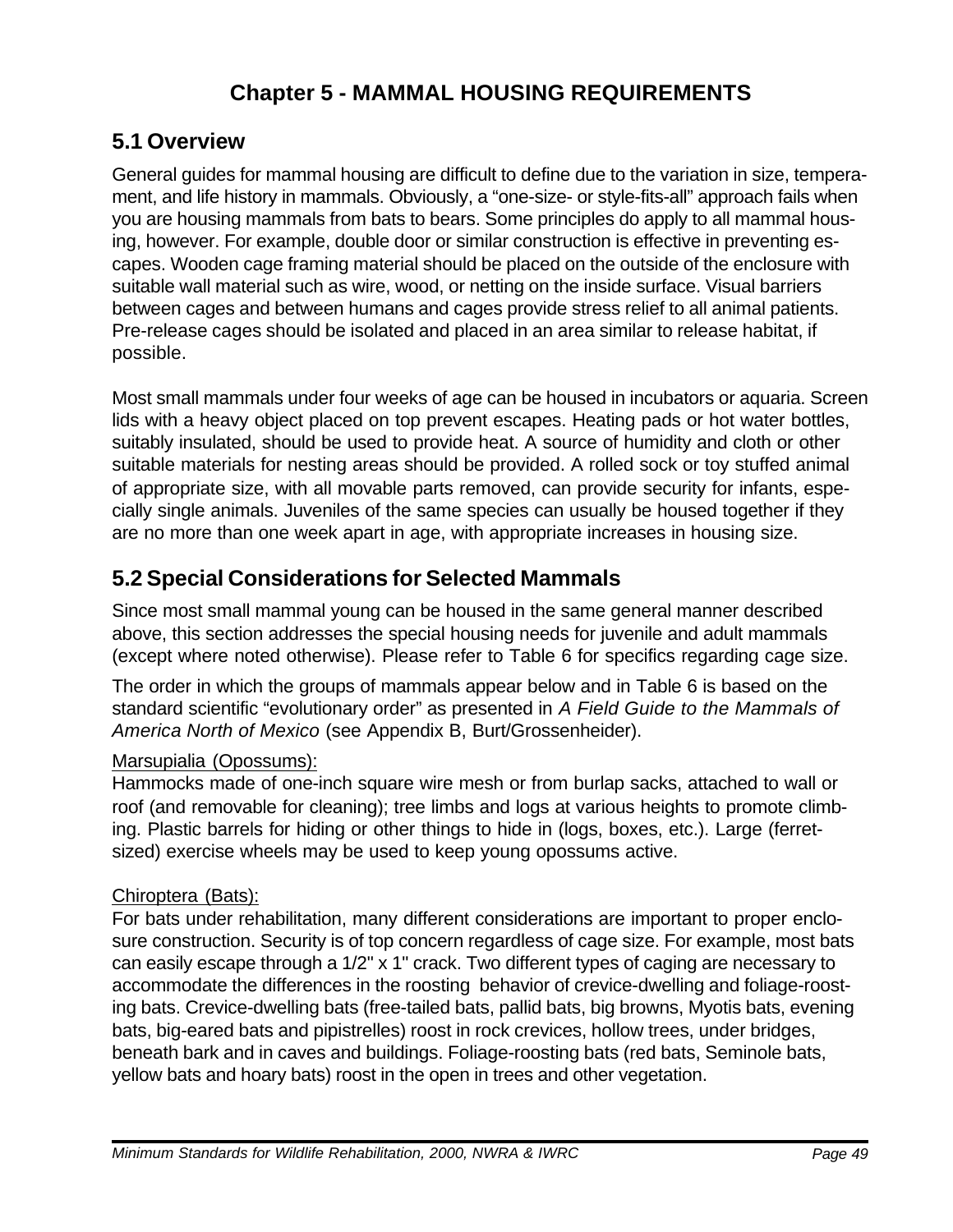Appropriate temperatures for adult bats receiving rehabilitation and infant bats being handraised are very important considerations. These temperatures are generally between 90°F - 100°F. A heating pad, set to low, can be attached to one side of the cage to create a temperature gradient. Do not place heating pads on the floor of the container. A bird brooder or a 25-watt red light bulb may be used instead of a heating pad. Place the brooder or light at the top of the cage on the outside. Incubators are inappropriate for bats, as a temperature gradient is needed rather than a constant temperature. Humidity should be provided by use of a humidifier or by keeping a small, damp sponge inside the cage. Padding should be placed on the floor of the cage to protect injured adults and/or infant bats. Soft fabric allows the bat(s) to climb and hide. Terrycloth is inappropriate due to risk of entanglement.

## *Caging for crevice-dwelling bats (restricted/limited activity):*

All walls and floor of an aquarium or plastic cage should be lined with a soft, snag-resistant fabric such as t-shirt or flannel material. Environmental enrichment can include items made from fabric such as roosting pouches, or ramps and bridges made from plastic mesh craft sheets.

## *Caging for foliage-roosting bats (restricted/limited activity):*

Foliage-roosting bats should be housed in a frame cage. The cage should be covered with soft, lightweight 1/6" plastic mesh to avoid toe and foot injuries. Environmental enrichment should be provided by securely attaching small branches with silk leaves against the ceiling of the cage.

## *Unlimited activity/mobility flight cages:*

Outdoor flight cages should be double enclosed or have a double entry system similar to aviaries. An 8'x8'x10' screened tent with an extra door flap works well for outdoor housing if the area is secure from predators. If a double enclosure is used, the inside cage should be constructed of a frame covered with soft, lightweight 1/6" plastic mesh, netting or nylon screening. One side can be covered with 1/4" plastic mesh to allow insects to enter the enclosure. The outside of the enclosure should be covered with sturdy 1/4"-1/2" metal screening (hardware cloth or hail wire) to protect from predators.

Roosting pouches or boxes should be placed inside flight cages along the ceiling for crevicedwelling bats. Small branches with silk leaves should be secured along the ceiling for foliageroosting bats. Hanging plants also work well for shelter and resting areas. A tarp should be placed over a section of the cage to shade the roosting area and to provide shelter against inclement weather.

Water dishes should be small and can be made from baby food jar lids that are placed on the cage floor or film canisters that are cut to one inch high and hung on cage walls (Velcro™ works well to attach these canisters). Small cups can be hung from the sides of the cage for foliage roosting bats; however, marbles or small stones should be placed inside the cup to prevent the bat from falling in and drowning. Food dishes should be placed against cage walls and should be shallow enough to allow bats that self-feed to easily climb in and out, but deep enough to prevent mealworms from escaping. For certain species, such as western pallid bats, food and water should be provided on the ground. Internal light sources used to attract insects should have covered bulbs (plastic, not metal) to prevent bats from having contact with hot light fixtures.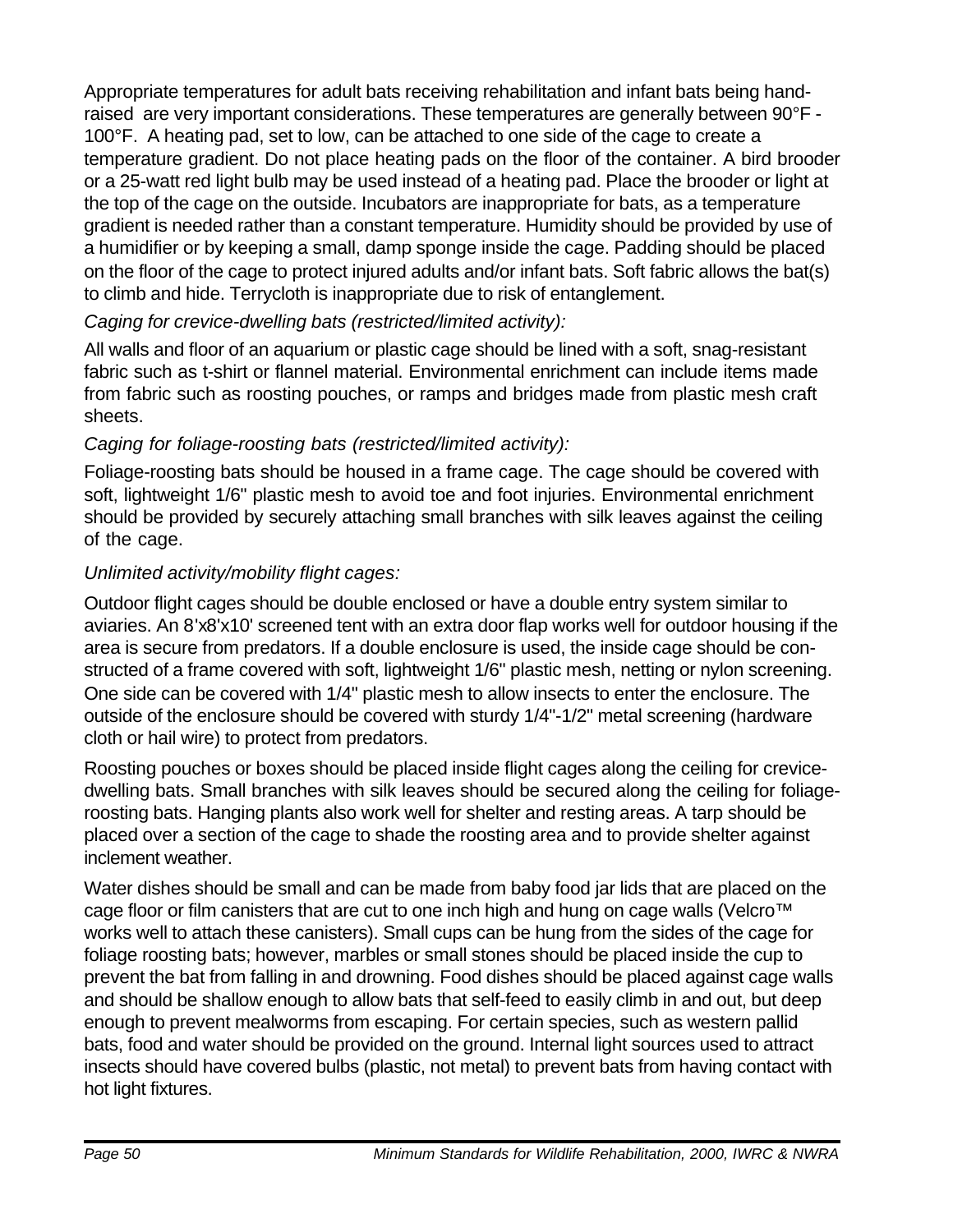Environmental enrichment should be included in all caging to provide mental stimulation. Items that are placed into cages to provide diversity should be free of sharp surfaces, easily cleaned and appropriate for the species.

### *Transport cages for bats:*

Transport carriers should be ventilated, well padded and covered so they protect and provide a sense of security for the bat inside. They should also be constructed so that they can be secured inside a vehicle with a seat belt. For example, a screen window can be sewn or glued into a cloth compact-disk carrier (with the plastic insert removed). A seat belt can then be slipped through the handle to secure the carrier during transport.

#### Ursids (Bears):

Den should be made of solid wood, concrete blocks or bricks, 8'x8'x6'. This will house one adult or two juveniles. Flooring substrate should be natural (dirt and grass) in order to avoid damage to the foot pads. Heavy logs and a large indestructible tub for bathing are also necessary.

#### Procyonids (Raccoons):

Special cage furnishings for this group include hammocks made of one-inch square wire mesh or from burlap sacks, attached to walls or the roof that are removable for cleaning, and plastic barrels or other things in which to hide (e.g., logs). Additionally, tree limbs and logs at various heights to promote climbing should be in enclosures. A wading pool or container applicable to the animal's size should be provided to allow bathing and food handling. Outdoor enclosures should allow 30 square feet per animal when raccoons are group housed. An enclosure which is 12'x18' (216 square feet) could house seven raccoons, and an enclosure which is 40'x20' (800 square feet) could house 26 raccoons. Cages used for raccoons should not be used for other species due to possible parasitic infection.

#### Mustelids (Badgers, Weasels, Skunks, etc.):

This group contains ambitious diggers. The bottom of the cage must be secured so that the animal cannot dig out. A metal garbage can turned on its side and lined with tree trimmings or shavings can be used as a den. A large wooden box with at least a three-foot depth of pesticide-free soil should be provided for digging.

#### Felids (Cats):

Large branches and logs (some hollow) should be provided for climbing, along with high platforms for resting above the cage floor. Other furnishings are plastic barrels or other things to hide in (logs, boxes, etc.).

#### Marine Mammals:

Shall be housed in accordance with Animal and Plant Health Inspection Service (APHIS) Standards. (see Appendix B)

#### Rodentia (Mice, Rats, Squirrels, etc.):

Generalizations are difficult to make for such a large and diverse group, so refer to the natural history of the species undergoing rehabilitation for a better understanding of appropriate habitat requirements. Placing a heavy object on top of the lid of indoor caging prevents escapes. Paper towel rolls can be used as hiding places. Many small rodents require sand for burrowing and some species may utilize dirt for burying food, dust baths, or other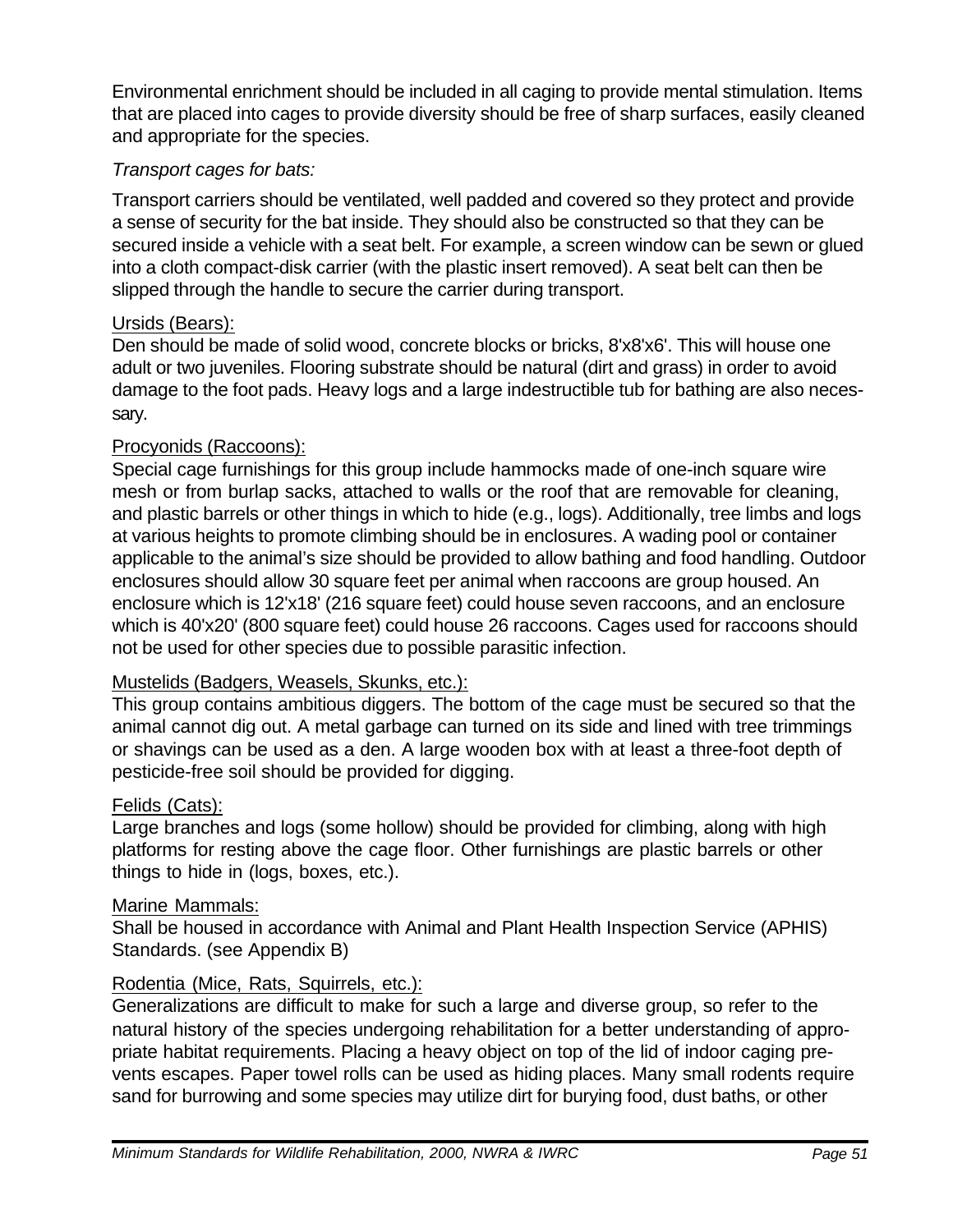behavioral activities. Burrowing can be a very important behavior in this group. Plant material and soil are important habitat requirements for many small mammals.

Outdoor caging should be made of material such as hardware cloth to prevent escape. Dirt or sand floors should have hardware cloth or plywood buried along the interior sides of the cage, approximately 12" below the surface to prevent escape. Roofing may be constructed of hardware cloth stapled to wood slats using heavy staples. Branches for gnawing should be included for juveniles five weeks of age and older. Gnawing curbs tooth growth and is essential; bark on any branches or logs must be edible. Tree squirrels and other climbers require vertical height more than horizontal space. Branches, nestboxes, and/or platforms should be provided for climbing enhancements.

### Semi-aquatic Mammals (Muskrats, River Otters, Nutria, Beavers):

This group has obvious special needs. Animals must have water containers that are large enough to swim in and are at least two feet deep. Examples include bathtubs, metal troughs, metal or concrete pools (plastic kiddie pools are not deep enough and will be destroyed by the animal). Deep, heavy rubber pans work well for water containers in inside housing. Containers of soil at least one foot deep should be provided for digging, with plastic barrels or other things to hide in (logs, boxes, etc.) that are attached to the wall of the cage.

### Lagomorpha (Rabbits, Hares, Pikas):

Special construction materials are needed for this group. Avoid using wood in cage construction as these animals will chew through the wood. Avoid using chain link, wire mesh, or hardware cloth as the sole materials in construction of cage walls; these animals do not have good depth perception and will not "see" the fencing. "Sight barriers" at the height of the adult animal's ears (12"-24") made of shade cloth or mesh screening may be used to line the exterior. Do not place cloth or screening on the interior as animals will chew this material. Indoor housing must also be covered to provide visual barriers as a means of reducing stress. If raised, above-ground enclosures are used, the bottom should be constructed of 1/4-inch mesh for drainage, and covered with hay to prevent foot trauma. No protruding objects should be present along the interior surface of cage walls as these animals will usually run the perimeter of their enclosure.

All enclosures should contain a freestanding shelter, facing away from the entrance. Branches or logs with edible bark for gnawing to curb tooth growth should be readily available. Rabbits will need soft earth or mounds of hay to burrow into. Natural desert shrubs or bales of hay can be used to provide shade and shelter for jackrabbits as they do not burrow. Jackrabbits grow rapidly in size and strength, requiring large caging by six weeks of age, although they do not wean until 8-12 weeks of age.

## Artiodactyla (Hoofed Animals):

Outdoor enclosures are most appropriate when constructed of wood; however, if chain link is used for the walls, drapes must be hung over the inside of the chain link to avoid injury to the animal and to keep it from climbing out (i.e., blankets or tarps tied securely). Circular enclosures work well as animals will be encouraged to run along walls rather than run into a corner and injure themselves. General practice is to take deer and pronghorn directly from injured adult caging to release in an effort to prevent cage trauma. Bighorn sheep jump high while pronghorn will jump long distances but not as high.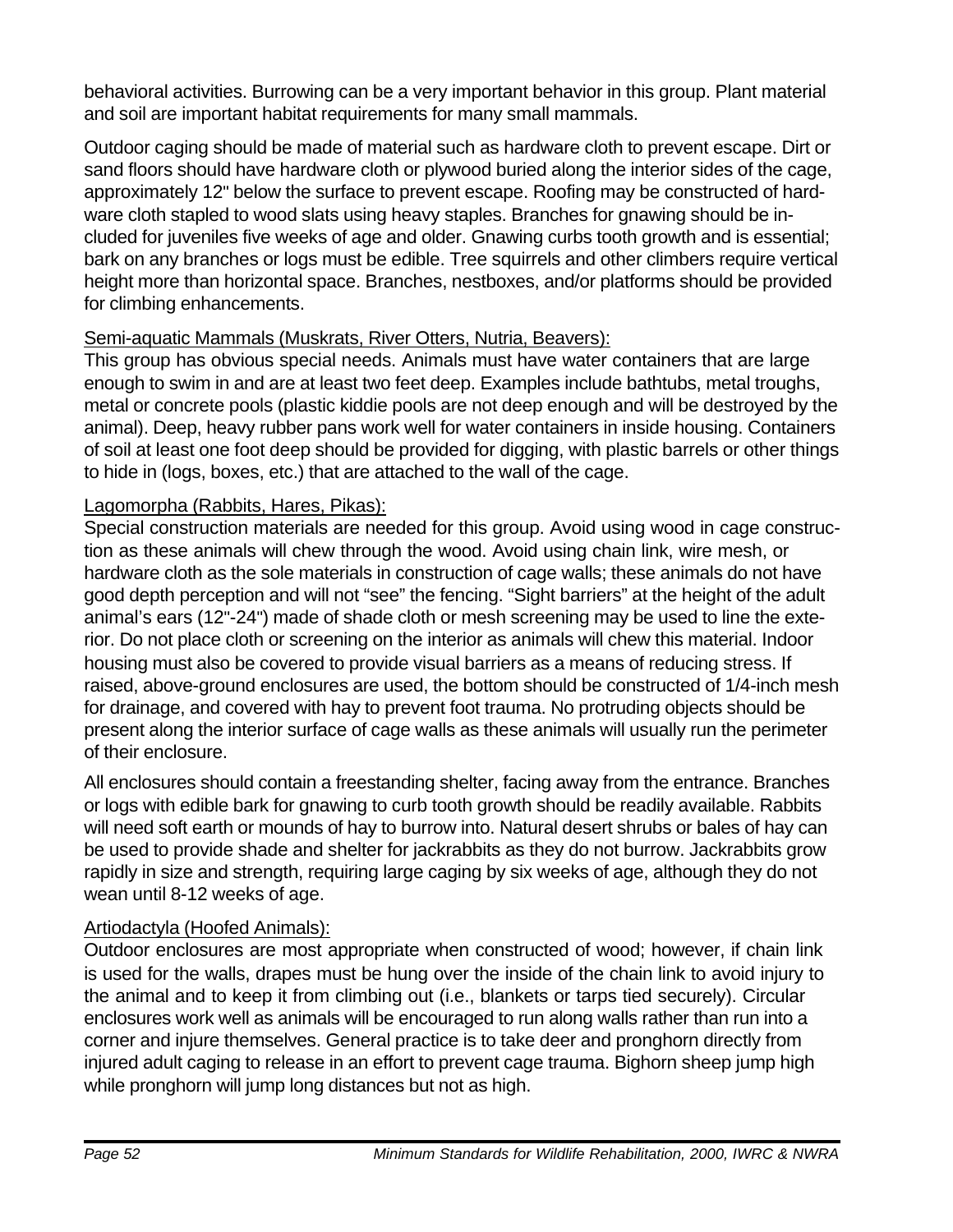### **Table 6: Minimum Housing Guidelines for Selected Mammals**

*Note: This table is not intended to be used independently; it should be used only in conjunction with the information in Chapter 5, Sections 5.1 and 5.2*

| Order/<br><b>Family</b>                                                                                                               | <b>Infant Care</b>                                                                                           | Nursing/<br><b>Pre-weaned</b>                                                                                     | <b>Juvenile</b><br>or Adult<br><b>Outside</b>                                                                         | <b>Initial</b><br><b>Injured Adult</b><br><b>Inside</b>                                                              |
|---------------------------------------------------------------------------------------------------------------------------------------|--------------------------------------------------------------------------------------------------------------|-------------------------------------------------------------------------------------------------------------------|-----------------------------------------------------------------------------------------------------------------------|----------------------------------------------------------------------------------------------------------------------|
|                                                                                                                                       | (WxLxH)                                                                                                      | (WxLxH)                                                                                                           | (WxLxH)                                                                                                               | (WxLxH)                                                                                                              |
| <b>Marsupialia</b><br>Opossum                                                                                                         | (L) 10GAL.                                                                                                   | $(L)$ 3x3x3                                                                                                       | $(1)$ 4x4x8                                                                                                           | (1) 2x2x2                                                                                                            |
| <b>Insectivora</b><br><b>Shrews &amp; Moles</b>                                                                                       | 10 GAL / 1 adult or 1 litter                                                                                 |                                                                                                                   |                                                                                                                       |                                                                                                                      |
| <b>Chiroptera (Bats)</b><br>Little Browns & Pipistrelles<br>Evening, Red, Myotis<br>Big Browns, Free-tails,<br>Hoary, Pallid & Yellow | 18"x12"x12"                                                                                                  | 18"x12"x12"                                                                                                       | 6x8x8<br>8x12x8<br>10x20x8                                                                                            | 18"x12"x12"                                                                                                          |
| Carnivora<br><b>Bears</b><br><b>Black Bear</b>                                                                                        | (L) 20GAL.                                                                                                   | $(L)$ 3x6x3                                                                                                       | (L) 20x36x16*                                                                                                         | (1) 8x12x8                                                                                                           |
| Raccoons, Coatis<br>& Ringtails                                                                                                       | (L) 10-20GAL.                                                                                                | $(3)$ 3x3x3                                                                                                       | $(4) 6x8x6*$                                                                                                          | $(1)$ 2x3x3                                                                                                          |
| <b>Mustelids</b><br>Marten<br>Fisher<br>Weasel<br><b>River Otter</b><br>Sea Otter<br>Wolverine<br><b>Badger</b><br><b>Skunk</b>       | (L) 10GAL.<br>(L) 10GAL.<br>(1) 10GAL.<br>(L) 20GAL.<br>(L) 20GAL.<br>(1) 10GAL.<br>(L) 20GAL.<br>(L) 20GAL. | $(1)$ 3x3x3<br>$(1)$ 3x3x3<br>(1) 10GAL.<br>(L) 6x12x6<br>(L) 6x12x6<br>$(1)$ 3x3x3<br>$(L)$ 3x3x3<br>$(L)$ 2x4x3 | $(1)$ 4x8X6<br>$(1)$ 6x8x6<br>$(1)$ 3x3x3<br>$(1)$ 6x12x6*<br>(1) 6x10x6<br>(1) 8x12x6<br>$(1) 8x8x6*$<br>$(1)$ 6x8x6 | (1) 2x2x2<br>$(1)$ 4x3x3<br>$(1)$ 3x3x3<br>$(1)$ 6x12x6*<br>$(1)$ 6x8x6<br>$(1)$ 4x3x3<br>$(1)$ 3x3x3<br>$(1)$ 3x3x3 |
| Canids<br>Coyote<br>Wolf<br>Fox                                                                                                       | (L) 30GAL.<br>(L) 30GAL.<br>(L) 30GAL.                                                                       | $(1)$ 3x3x3<br>$(1)$ 3x3x3<br>$(L)$ 3x3x3                                                                         | (1) 8x8x6<br>$(1)$ 8x8x6<br>$(1)$ 4x4x8                                                                               | $(1)$ 3x3x3<br>$(1)$ 4x3x3<br>$(1)$ 3x3x3                                                                            |
| Felids<br><b>Mountain Lion</b><br><b>Bobcat</b>                                                                                       | (L) 10GAL.<br>(L) 10GAL.                                                                                     | $(L)$ 3x6x3<br>$(2)$ 3x3x3                                                                                        | $(L) 6x24x8*$<br>$(1) 8x8x6*$                                                                                         | $(1)$ 4x3x3<br>$(1)$ 3x3x3                                                                                           |
| Rodentia<br>Aplodontia                                                                                                                | (L) 10GAL.                                                                                                   | $(1)$ 3x3x3                                                                                                       | (1) 8x8x6                                                                                                             | (2) 2x2x2                                                                                                            |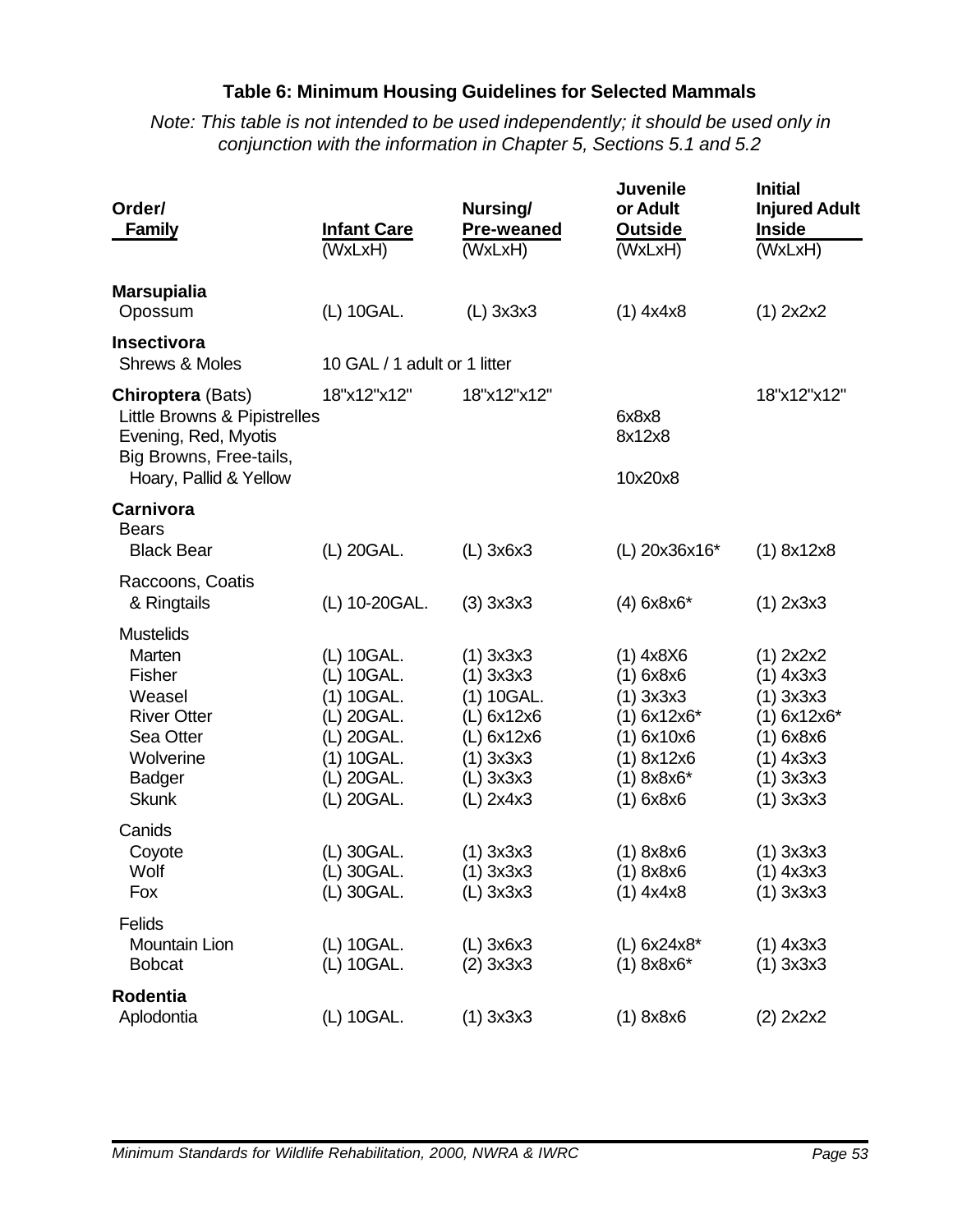| Order/<br><b>Family</b>                                                                                       | <b>Infant Care</b><br>(WxLxH)                                                               | Nursing/<br><b>Pre-weaned</b><br>(WxLxH)                                               | <b>Juvenile</b><br>or Adult<br><b>Outside</b><br>(WxLxH)                                               | <b>Initial</b><br><b>Injured Adult</b><br><b>Inside</b><br>(WxLxH)           |
|---------------------------------------------------------------------------------------------------------------|---------------------------------------------------------------------------------------------|----------------------------------------------------------------------------------------|--------------------------------------------------------------------------------------------------------|------------------------------------------------------------------------------|
| Rodentia (cont'd.)<br>Squirrels                                                                               |                                                                                             |                                                                                        |                                                                                                        |                                                                              |
| <b>Woodchuck &amp; Marmots</b><br><b>Prairie Dogs</b><br><b>Ground Squirrel</b>                               | (L) 20GAL.<br>(L) 20GAL.                                                                    | $(L)$ 2x4x3<br>$(L)$ 2x4x3                                                             | $(1)$ 6x8x6<br>$(1)$ 6x8x6                                                                             | $(1)$ 3x3x3<br>$(1)$ 3x3x3                                                   |
| & Rock Squirrel<br>Mojave Ground Sq.<br>Golden-mantled Sq.                                                    | (L) 10GAL.<br>(L) 15GAL.                                                                    | $(L)$ 4x6x2<br>(L) 15GAL.                                                              | $(1)$ 4x6x6<br>(L) 2x2x2                                                                               | (1) 2x2x2<br>(1) 2x2x2                                                       |
| & Chipmunk<br><b>Tree Squirrel</b>                                                                            | (L) 10GAL.<br>(L) 10-20GAL.                                                                 | (L) 10GAL.<br>(L) 20GAL.                                                               | $(L)$ 2x2x2<br>(L) 4x4x8                                                                               | (1) 2x2x2<br>$(1)$ 4x6x4                                                     |
| <b>Pocket Gophers</b>                                                                                         | (L) 15GAL.                                                                                  | (L) 15GAL.                                                                             | (L) 15GAL.                                                                                             | $(1)$ 15GAL.                                                                 |
| Kangaroo Rats & Mice<br>& Pocket Mice                                                                         | (L) 15GAL.                                                                                  | $(1)$ 15GAL.                                                                           | $(L)$ 4x6x2                                                                                            | $(1)$ 4x6x2                                                                  |
| <b>Beaver</b>                                                                                                 | (L) 10GAL.                                                                                  | $(1)$ 3x3x3                                                                            | (L) 8x12x6                                                                                             | $(1)$ 4x3x3                                                                  |
| Mice, Rats, Voles<br>Mice<br>Wood Rat                                                                         | 10 GAL / 1 adult or 1 litter<br>(L) 15GAL.                                                  | (L) 15GAL.                                                                             | $(1)$ 4x6x2                                                                                            | $(1)$ 4x6x2                                                                  |
| <b>Muskrat</b>                                                                                                | (L) 15GAL.                                                                                  | (L) 20GAL.                                                                             | $(2)$ 4x6x2*                                                                                           | $(1)$ 4x6x2                                                                  |
| Porcupine                                                                                                     | (L) 15GAL.                                                                                  | $(L)$ 3x3x3                                                                            | $(1)$ 6x8x6                                                                                            | $(1)$ 3x3x3                                                                  |
| <b>Nutria</b>                                                                                                 | (L) 20GAL.                                                                                  | $(L)$ 2x4x3                                                                            | $(1)$ 6x8x6                                                                                            | $(1)$ 3x3x3                                                                  |
| Lagomorpha<br><b>Jackrabbit</b><br>$(2-6wks)$<br>$(6-12wks)$<br><b>Cottontail Rabbit</b>                      | (1) 10GAL.<br>(1) 10GAL.                                                                    | 18"x18"x12"<br>10'x10'x4'<br>(1) 10GAL.                                                | $(1)$ 20x20X8<br>$(1)$ 6x6x4                                                                           | (1) 18"x36"x12"<br>(1) 12"x18"x12"                                           |
| Artiodactyla<br>Wild Pig<br>Elk<br>Deer<br>Pronghorn<br><b>Bighorn Sheep</b><br><b>Xenarthra</b><br>Armadillo | (L) 2x2x2<br>$(1-2) 6x6x2$<br>$(1-2)$ 4x4x2<br>$(1-2)$ 4x4x2<br>$(1-2)$ 4x4x2<br>(L) 15GAL. | (L) 10x15x8<br>(4) 12x20x6<br>(4) 10x15x6<br>(4) 10x15x6<br>(4) 10x15x6<br>$(L)$ 3x3x3 | (L) 10x15x8<br>$(6)$ 30x50x6 $(+)$<br>$(6)$ 30x50x6 $(+)$<br>$(+)$<br>$(6)$ 30x50x6 $(+)$<br>(1) 6x8x4 | (1) 6x8x8<br>(1) 8x8x8<br>(1) 8x8x8<br>(1) 8x8x8<br>(1) 8x8x8<br>$(1)$ 3x3x3 |
|                                                                                                               |                                                                                             |                                                                                        |                                                                                                        |                                                                              |

(WxLxH) = Listed in order: Width x Length x Height, in feet (unless otherwise indicated)

 $* =$  See specific species requirements

(+) = See specific species requirements for hoofed stock

GAL. = Gallons (e.g., aquarium or hard plastic pet kennels)

 $(\#)$  = Number of animals

(L) = Litter - Note: occasional large litters (8-10 animals) may require larger housing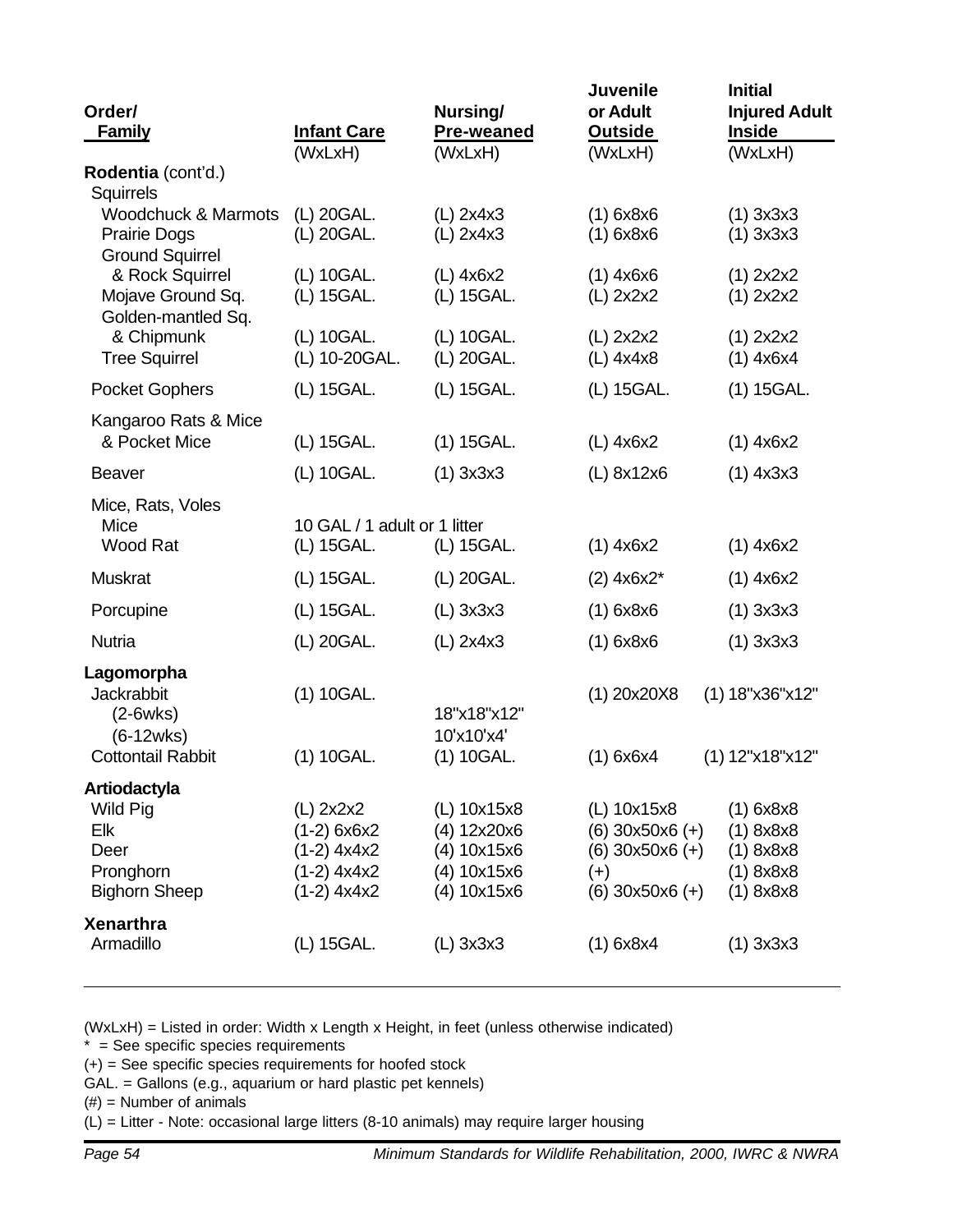## **Chapter 6 - REPTILE HOUSING REQUIREMENTS**

## **6.1 General Reptile Housing Considerations**

These guidelines have been developed by zookeepers and breeders as minimums to keep an animal healthy and reasonably content in captive surroundings and are suitable for animals undergoing rehabilitation.

The cage sizes listed in Table 7 are minimum sizes that are acceptable for most circumstances. Some animals may have special keeping requirements that these recommendations will not cover adequately. Learning the habits of a particular species and applying that knowledge to the housing, both in terms of size and substrate, is essential for proper care. For example, a snake species that ambushes prey would require less space than one that pursues prey. In addition, a four-foot iguana can be suitably housed in a six-foot high cage, not the 8-12 feet suggested in the table. The minimum standard is to provide adequate space for the animal to move and hunt (if necessary), and to provide an appropriate area to hide and/or bask, depending on the needs of that species.

Fresh water needs to be regularly available. Water dishes should be kept clean and disinfected. Some animals require misting to drink - they will not drink from standing water.

The animals should be kept in environmental conditions (heat and humidity) similar to the ones in which they are found. If air conditioning is used to keep temperatures down during hot summers, cages may require misting or other measures to raise the humidity to a level similar to that found outdoors. If forced-air heat is used in the winter, similar measures will be necessary to provide adequate humidity. Checking humidity once per day prevents possible problems. The natural history of each species will help to determine their preferences for microhabitat, thereby influencing housing practices.

## **6.2 Construction Materials**

Aquaria/terraria work well for housing most reptile species, depending on the size of the animal. Security of the caging, in order to prevent injury to the animal or to other animals in the facility, is a minimal requirement. The cage must be free of rough surfaces on the interior walls and roof, and must be furnished appropriately for the species.

## **6.2.1 Substrates**

Selection of an appropriate substrate is extremely important to the long-term health of any reptile. Some reptiles must be able to burrow successfully in their substrate.

- Aspen recommended. The shredded type is absorbent and nonabrasive. It also lacks the volatiles that make so many tree-chip products unsuitable.
- Astroturf™ acceptable for snakes. Several pieces, cut to fit the enclosure should be kept at all times. Since it is not absorbent, it should be changed when soiled. Lizards and turtles may catch and tear their claws in the fabric.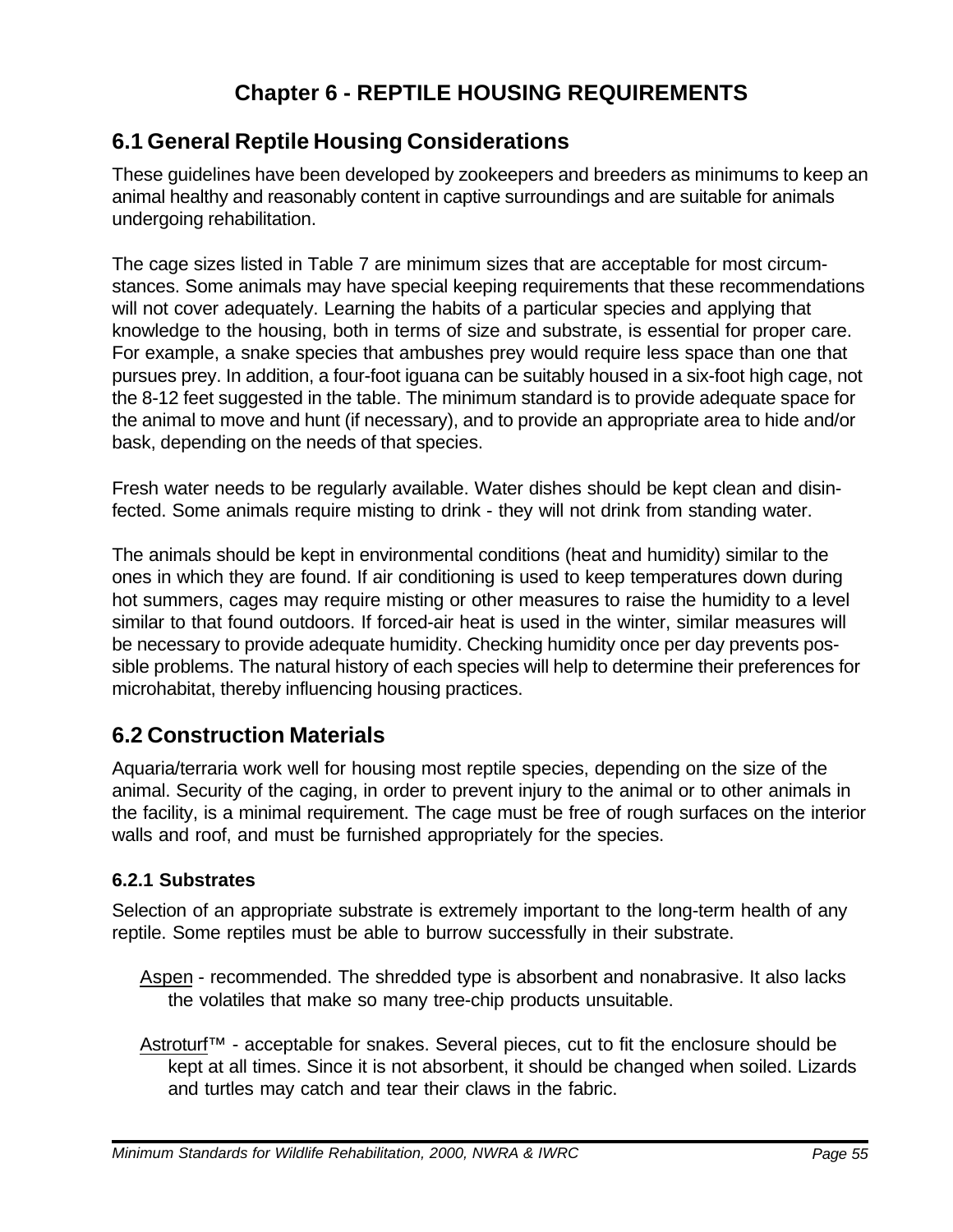- Carefresh™ while not aesthetic, it is absorbent, allows tunneling, and does not swell up with the addition of liquids, making it reasonably safe to ingest. Terrestrial snakes do well on it.
- Cedar **not** recommended. It contains volatile oils that will kill many invertebrates and cause respiratory problems (if not worse) with most reptiles.
- Clay often used for "kitty litter", it should **never** be used as a substrate. It is extremely dehydrating and can cause respiratory problems, skin problems, and prevent snakes from shedding properly.
- Corncob **not** recommended. It is easily ingested and may cause intestinal impaction.
- Gravel **small gravel should not** be used. It is easily ingested by reptiles and may cause serious impactions. Large gravel is safer, but should be smooth, such as the quartz types. It can be washed, disinfected with bleach, rinsed well, sun-dried and reused.

Kitty Litter - see Clay

- Mulch may be used to hold moisture if the bark is not made from cedar. Fir is relatively low in volatiles. Check the bark before buying - if it smells 'piney' it contains potentially harmful volatiles.
- Newspaper recommended. Safe, hygienic, easy to clean, absorbent.

Paper Toweling - recommended. Safe, hygienic, easy to clean, absorbent.

- Peat **not recommended**, as it is dusty, dries easily and may irritate reptile mucosa; can also cause respiratory ailments.
- Pine **chips not generally recommended**, due to volatile chemicals present in the wood. Bark mulch may be used if required to hold moisture and it is not 'piney' smelling.
- Sand should be **limited** to those animals that habitually live in sand dunes or as a floor for aquarium dwellers such as soft-shelled turtles. Generally, sand is abrasive, and may be ingested, causing impactions.

Soil - should be sterilized before use.

Sphagnum Moss - can be used for specific applications with certain fossorial or burrowing animals. The material should be turned several times per week, unless it is placed over a gravel bed, to spread moisture that gathers underneath the moss. Replace completely every three months.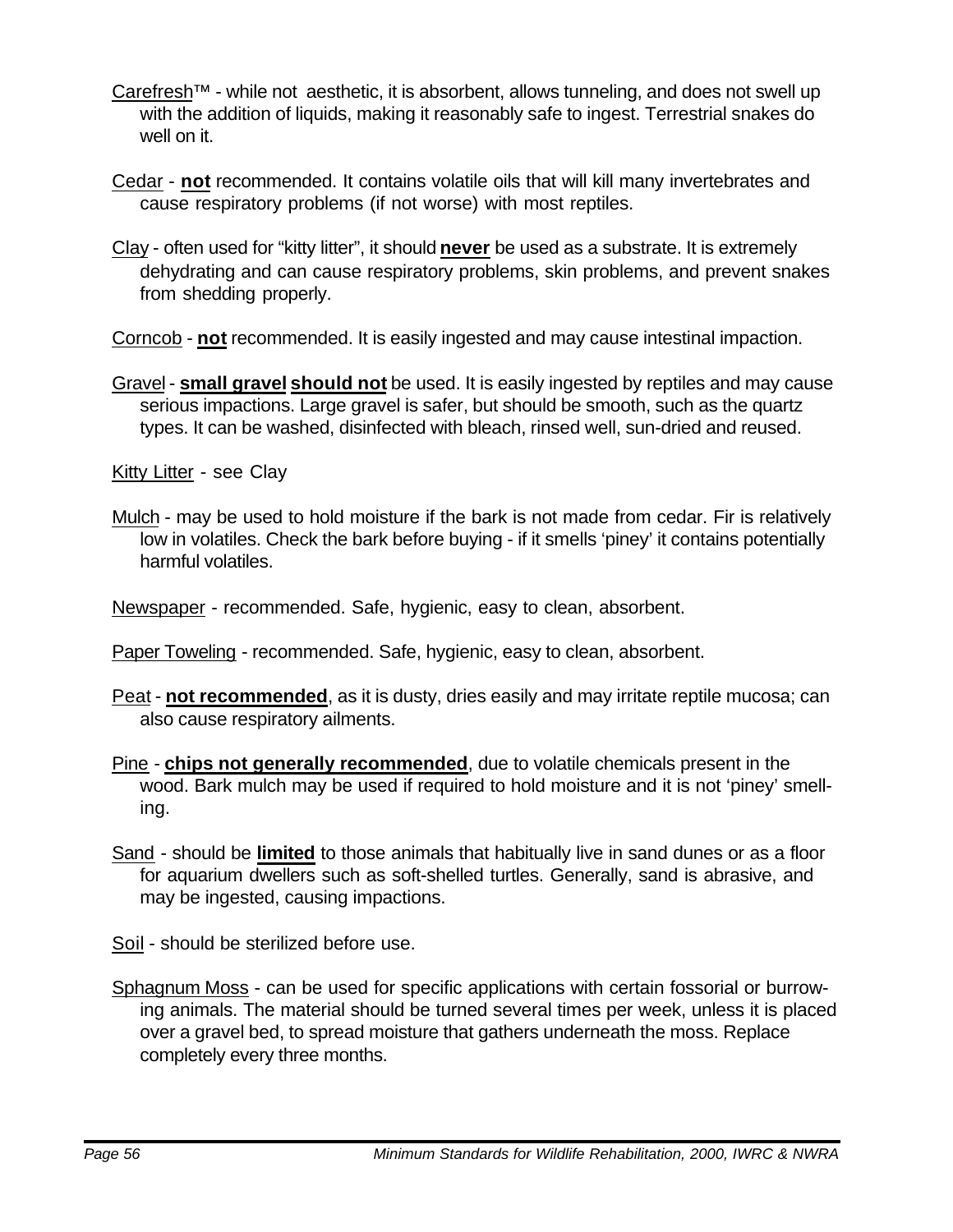# **6.3 Furnishing**

If an animal must be kept for a lengthy period, cage accessories may contribute to the animal's mental health. The most useful additions to most cages are a branch for climbing and a basking rock. Some snakes, such as the green snakes, are primarily arboreal and require a branch to feel secure.

All reptiles must be allowed to hide and bask as needed. Placing a suitably sized hide box at either end of their cage is usually adequate to support their need for a sense of safety. For snakes, the hide must be large enough for the snake to coil up inside. A basking spot may be provided by placing a flat rock under the basking light - the rock will absorb heat during the day and allow the snake a preferred area to digest or warm itself. Supplemental under-tank heating is a good idea if the animal is from the southern United States or a similar hot area.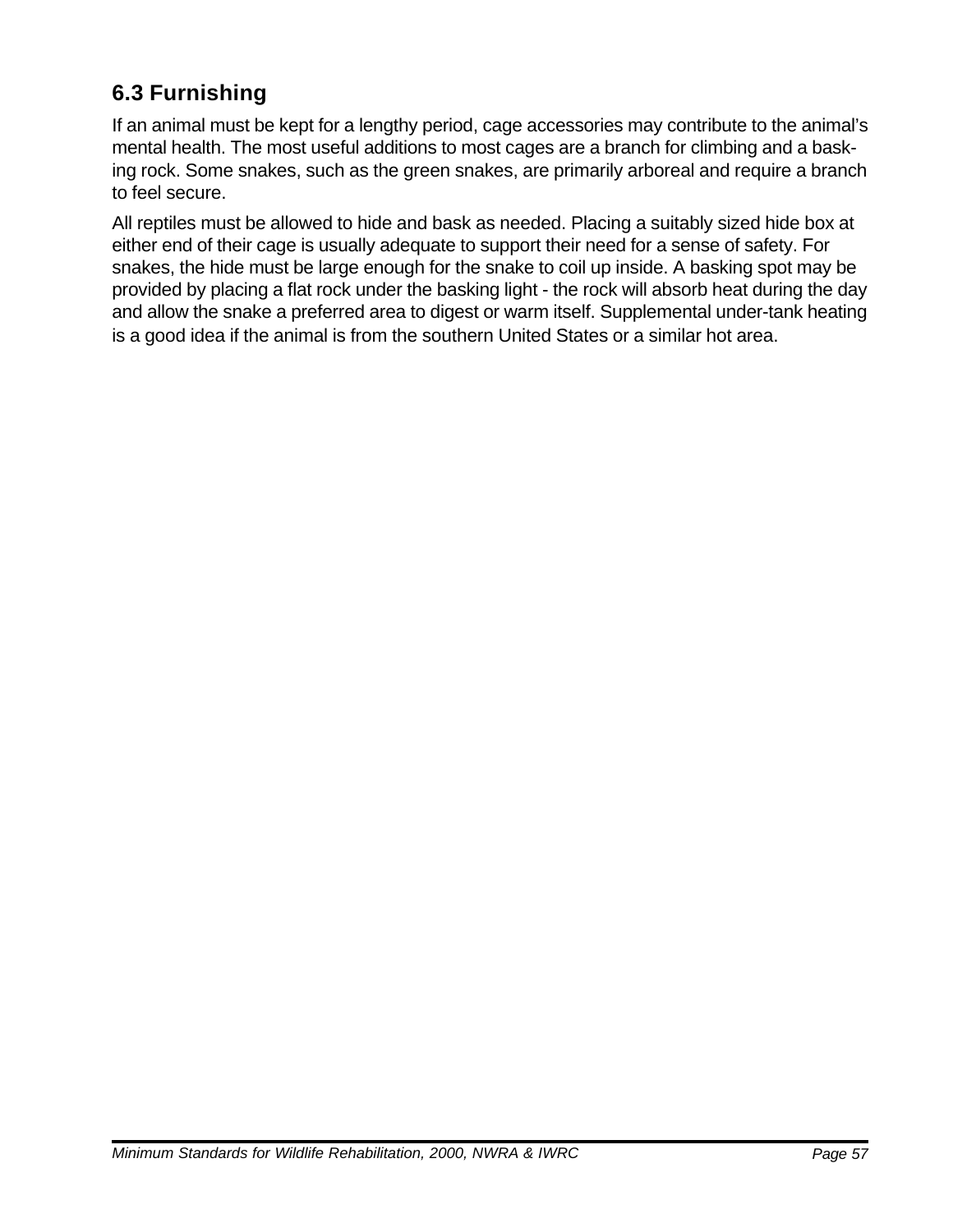### **Table 7: Minimum Housing Guidelines for Reptiles**

*Note: This table is not intended to be used independently; it should be used only in conjunction with the information in Chapter 6, Sections 6.1 through 6.3*

| <u>Type</u>                 | Length              | <b>Width</b>        | <b>Height</b>                                                                                         |
|-----------------------------|---------------------|---------------------|-------------------------------------------------------------------------------------------------------|
| <b>Snakes</b>               |                     |                     |                                                                                                       |
| <b>Burrowing</b>            | 3/4 animal's length | 1/3 animal's length | 1/2 animal's length,<br>add 6" to 12" for substrate                                                   |
| <b>Terrestrial and</b>      |                     |                     |                                                                                                       |
| Semi-Aquatic                | 3/4 animal's length | 1/3 animal's length | 1/2 animal's length,<br>not less than 12"                                                             |
| Arboreal types              | 3/4 animal's length | 1/3 animal's length | animal's length,<br>not less than 12"                                                                 |
| <b>Lizards</b>              |                     |                     |                                                                                                       |
| <b>Burrowing</b>            | 3 x animal's length | 1/3 animal's length | 1/2 animal's length<br>add 6" to 12" for substrate                                                    |
| <b>Terrestrial</b>          | 3 x animal's length | 2 x animal's length | animal's length with cover,<br>or high enough to prevent<br>escape                                    |
| Semi-Aquatic                | 3 x animal's length | 2 x animal's length | animal's length with cover,<br>or high enough to prevent<br>escape, plus 12" - 24" for<br>water depth |
| Arboreal types              | 3 x animal's length | 2 x animal's length | 2 - 3 x animal's length with<br>cover                                                                 |
| <b>Crocodilians</b>         | 5 x animal's length | 2 x animal's length | high enough to prevent<br>escape                                                                      |
| <b>Turtles</b>              |                     |                     |                                                                                                       |
| <b>Terrestrial</b>          | 5 x animal's length | 5 x animal's length | high enough to prevent<br>escape                                                                      |
| Aquatic and<br>Semi-Aquatic | 5 x animal's length | 3 x animal's length | high enough to prevent<br>escape, plus water to a<br>depth 3 x animal's width                         |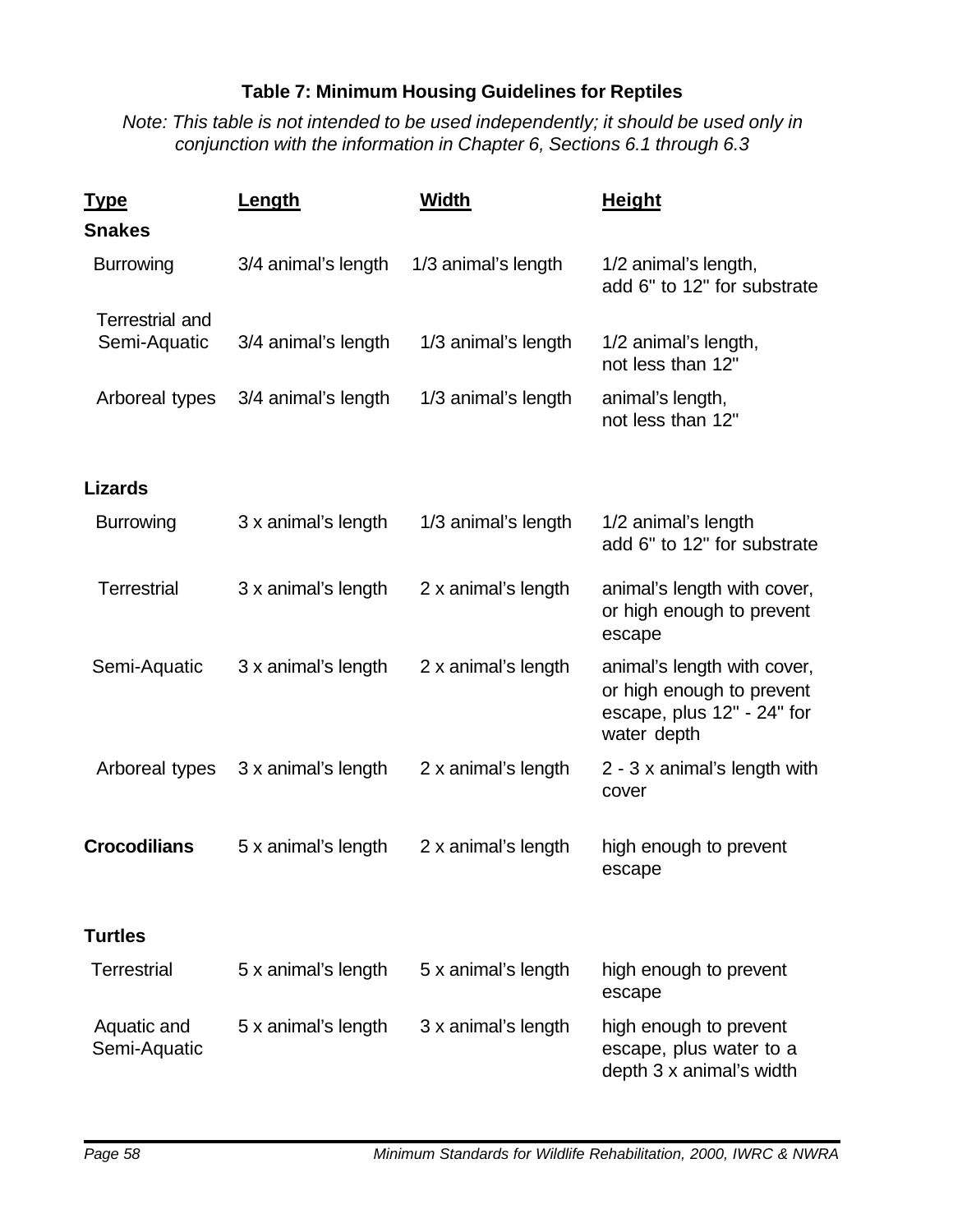## **Chapter 7 - FINAL DISPOSITION**

## **7.1 Overview**

Once an animal comes into rehabilitation, it is faced with one of four fates; death from its injuries, permanent confinement as an education or placed animal due to factors preventing release, successful rehabilitation and release, or euthanasia. This chapter addresses the last two outcomes - release and euthanasia. Both are complex tasks for the rehabilitator. Successful release of a rehabilitated animal is predicated on an understanding of biological and non-biological factors. These include medical and physical readiness of the animal, life stage, release strategy, and release habitat.

Euthanasia is the hardest task a rehabilitator has to perform. Animals should not be considered for release that have vision impaired in both eyes, have amputated wings or legs, are imprinted, have a high likelihood of infecting wild animals with disease, or are rabies vector species from an area in which rabies is endemic (unless dictated otherwise by a local RVS rehabilitation program). Other reasons exist that animals should not be released, as well. These animals may find freedom through euthanasia.

## **7.2 Minimum Standards for Release of Wildlife Following Rehabilitation**

Establishing and following set guidelines for release condition will aid in initial decisions for treatment, husbandry care protocols, and evaluation of readiness for release. For all wild animals undergoing rehabilitation, the following criteria must be met prior to release.

A brief physical exam should be performed to ensure that the patient is healthy and ready for release. In general, candidates for release must:

- Exhibit full recovery from the original injury or from injuries incurred while in care.
- Be no longer in need of medical care.
- Exhibit no signs of active disease.
- Have normal laboratory values, if tested (PCV, TS, BUN, etc.).
- Possess pelage or plumage that is adequate for that species to survive.
- Possess adequate vision to find/catch food and maneuver in a normal manner.
- Exhibit locomotive skills necessary for that species to survive.
- Demonstrate the fight or flight behavioral response.
- Demonstrate proper foraging behavior (self-feeding if raised in captivity).
- Demonstrate proper species behavior (not improperly imprinted).
- Be of correct age for independent survival.
- Be of correct weight for that sex, species, age and season.
- Exhibit waterproof pelage/plumage sufficient for that species.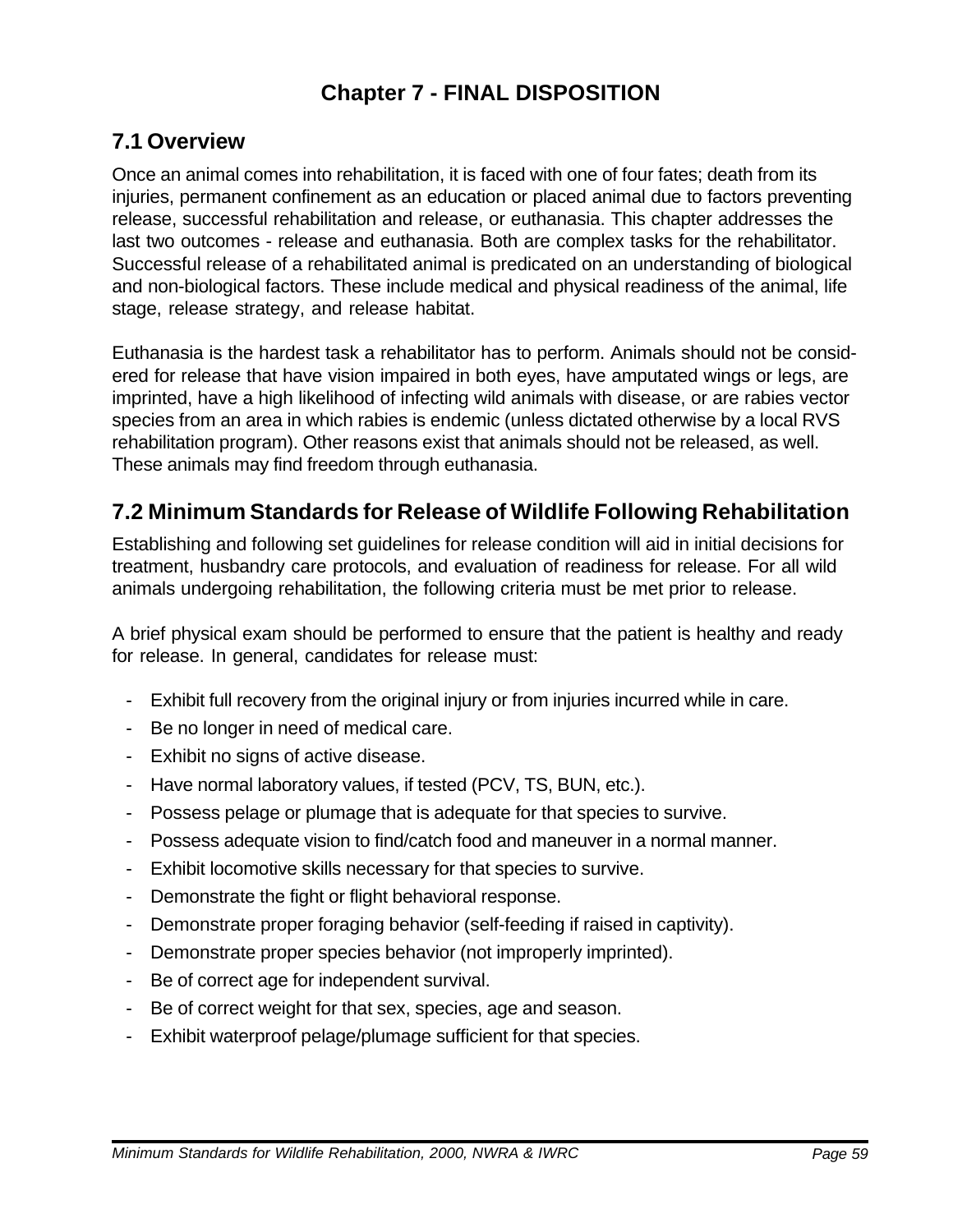In addition to the above parameters for the condition of the animal, many other considerations must be made. Suitable habitat with an adequate food supply, appropriate weather, season, and time of day are necessary for a successful release. Releases must occur within the parameters of local, state, and federal regulations or laws. The proximity of busy roadways, the presence of natural or introduced predators (e.g., domestic cats), human developments, existing populations of that species, and long term food sources should always be factored into determining the suitability of a release site.

## **7.3 Acceptable Euthanasia Methods**

## **Definition**

Euthanasia is defined as the induction of death with minimal pain, stress or anxiety. Wildlife rehabilitators who direct the operation of a facility must make these decisions, as well as supervise the euthanasia procedures. They must also exhibit understanding and compassion for those who have been involved with the terminal case.

## **Criteria**

While no ideal euthanasia agent exists, the procedure of choice should approach as closely as possible the following criteria:

- Produces rapid loss of consciousness and death
- Exhibits consistent and predictable action
- Is easily and safely administered by properly trained personnel
- Causes minimal psychological stress to the animal
- Causes minimal emotional effects to observers and participants
- Is not subject to abuse by humans
- Interrupts consciousness and reflexes simultaneously
- Is not a sanitation or environmental problem
- Results in no tissue changes that would affect a postmortem diagnosis
- Is economical and readily available

The method of euthanasia is only as humane as the knowledge and skill of the operator performing it. The safety of the operator shall be given as much consideration as humaneness of the method.

## **7.3.1 Acceptable Euthanasia Methods**

Below is a brief description of some methods of euthanasia recommended for use in wildlife. None of these methods should be used without proper training and, in the case of some of the regulated substances, without proper licensing. The *1993 Report of the AVMA Panel on Euthanasia* provides additional information on methods of euthanasia for wildlife. Please note: The IWRC and the NWRA do not condone all of the methods in the *2000 Report of the AVMA Panel on Euthanasia* as being appropriate for use in wildlife. Each wildlife rehabilitator is urged to seek and learn to use those methods which s/he feels are humane and within their legal and practical limits.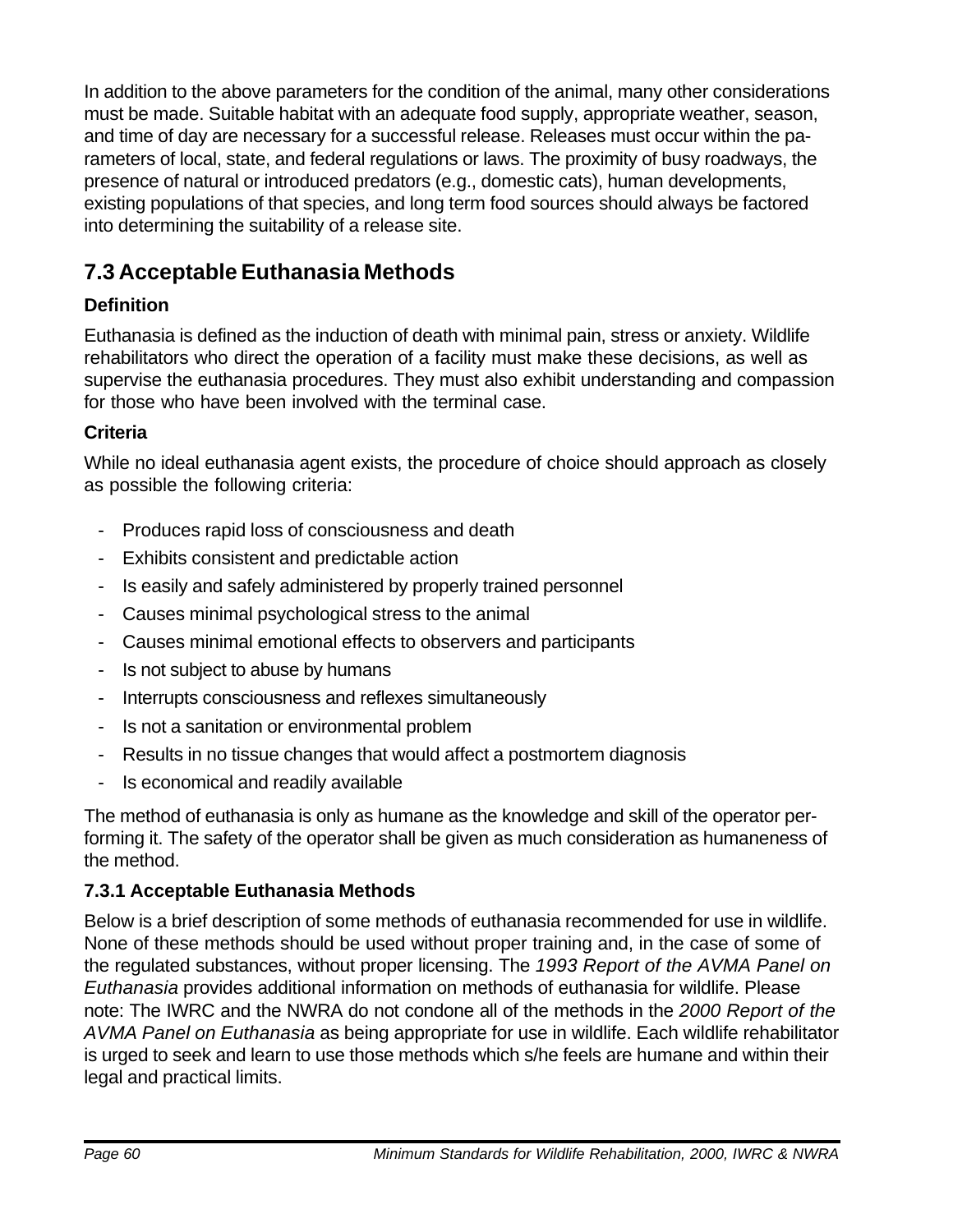#### **Physical Methods:**

#### Cervical luxation/dislocation:

Causes death by severing the spinal cord and destroying ascending sensory (pain) pathways, resulting in depression of central nervous system (CNS), respiratory and cardiac functions. Grasping the body of the animal and the base of the skull, the neck of the animal is hyper-extended. The neck is rotated in a down-and-away motion relative to the body position using the thumb and forefingers, separating the first cervical vertebra from the base of the skull and severing the spinal cord.

Advantages: Clean; safe to perform; moderately rapid; special equipment not required. Disadvantages: Must be performed by skilled personnel. May be aesthetically objectionable to staff/volunteers/public. Should only be performed on small birds and mammals; animal may remain conscious for a brief period following dislocation (may convulse prior to death).

#### Decapitation:

Causes death by severing the spinal cord and destroying ascending sensory (pain) pathways, resulting in depression of CNS, respiratory and cardiac functions.

Advantages: Moderately rapid; effective in reptiles, though movement may continue following decapitation; therefore, the brain of reptiles must also be pithed or otherwise destroyed to ensure that there is no residual brain activity.

Disadvantages: Must be performed by skilled personnel. May be aesthetically objectionable to staff/volunteers/public. Should only be performed on small animals; animal may remain conscious for a brief period following decapitation (may convulse prior to death).

#### Exsanguination:

Laceration of a major vessel (usually the jugular vein) results in rapid blood loss and decrease in blood pressure.

Advantages: Moderately rapid death; better if done on sedated, stunned or anesthetized animals.

Disadvantages: May cause anxiety and pain in a conscious animal; requires skill and training; may be aesthetically unappealing.

#### Gunshot:

Causes immediate unconsciousness by direct and rapid destruction of brain tissue when positioned properly.

Advantages: Rapid; can be used on most species.

Disadvantages: Must be performed by skilled personnel. Requires special equipment and may require firearm permit. May be aesthetically objectionable to staff/volunteers/public. Potential for human injury. Cannot be used for animals suspect of rabies unless a portion of the brain is left intact for lab testing, and care should be taken if using in rabies vector species to avoid accidental exposure to rabies-infected brain tissues via aerosolized particles.

#### Penetrating captive bolt:

Causes immediate unconsciousness by direct and rapid destruction of brain tissue when positioned properly. Bolt is positioned properly against the skull and fired. This is one of the few options for euthanizing large ruminants or carnivores; has also been used on small ruminants.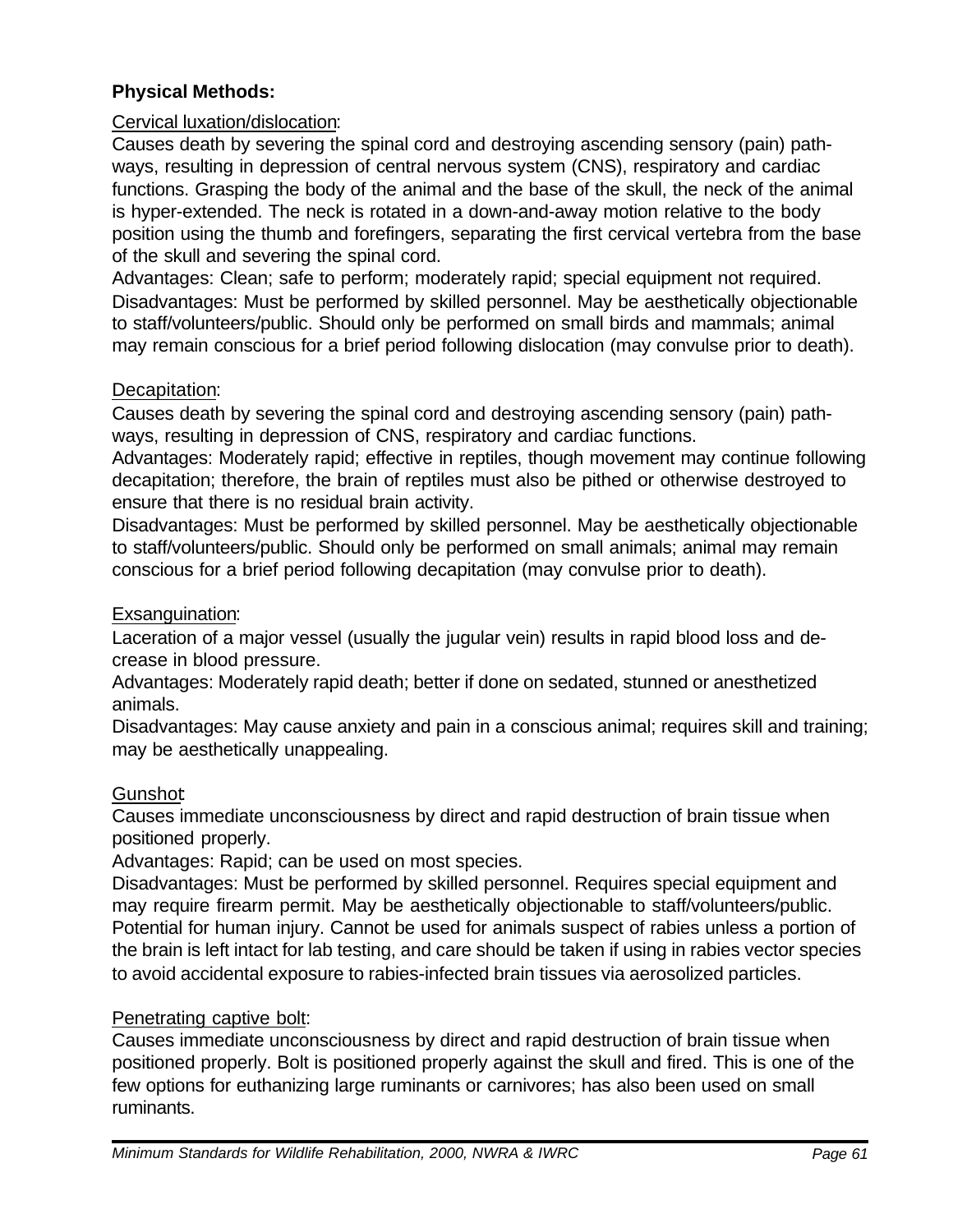Advantages: Rapid.

Disadvantages: Must be performed by skilled personnel. Requires special equipment and may require permit. May be aesthetically objectionable to staff/volunteers/public. Must be done at close range (nearly direct contact to the animal's skull) and the animal must be properly restrained or sedated to insure accuracy.

## **Adjunct Physical Methods (should not be used as sole method):**

Pithing:

Causes direct destruction of brain and spinal cord as a needle or probe is inserted into the base of the skull.

Advantages: Rapid; one of the few methods effective in many reptiles.

Disadvantages: Must be done on an unconscious animal; requires skill and training; may be aesthetically unappealing.

Stunning (blunt force trauma):

Striking of the skull, resulting in unconsciousness of the animal.

Advantages: Rapid unconsciousness.

Disadvantages: Not a sole method of euthanasia - usually followed by exsanguination; requires skill to be done properly; may be aesthetically unappealing; should not be used if the brain must be examined (as with suspect rabies cases).

## **Inhalation Agents:**

Care should be taken when using chambers to contain animals for euthanasia because overcrowding or mixing of species can cause severe apprehension and psychological stress prior to death.

Halothane, isoflurane, enflurane, sevoflurane and methoxyflurane:

Cause direct depression of CNS; should be done in a chamber in a well-ventilated area to reduce human exposure.

Advantages: Useful when venipuncture is difficult as with small animals such as birds, bats, rodents, and small carnivores; some of these agents are nonflammable and nonexplosive under ordinary conditions; generally aesthetic; causes very little change that interferes with necropsy results.

Disadvantages: Some agents can be injurious to personnel and must be used in well-ventilated areas or with gas-scavenging devices; very young, old and/or respiratory impaired animals may be resistant to the effects and struggle for a period of time; diving birds and mammals may require a considerable length of time to reach respiratory arrest.

## <u>Carbon dioxide (CO<sub>2</sub>)</u>:

Useful for small animals in chambers. The animal is placed into the chamber prior to the addition of the carbon dioxide; once the animal is in the chamber, CO<sub>2</sub> is added to the chamber, sinks to the bottom and displaces the ambient air. Death is caused by direct depression of CNS, respiratory and cardiac functions. Concentrated CO<sub>2</sub> gas is noxious and irritating, and can cause a conscious animal to become distressed if placed into a chamber already filled with CO<sub>2</sub>. Dilute CO<sub>2</sub> (mixed with oxygen) is not recommended either, as this mixture has been shown to actually prolong the time of death as the ambient air is displaced at a much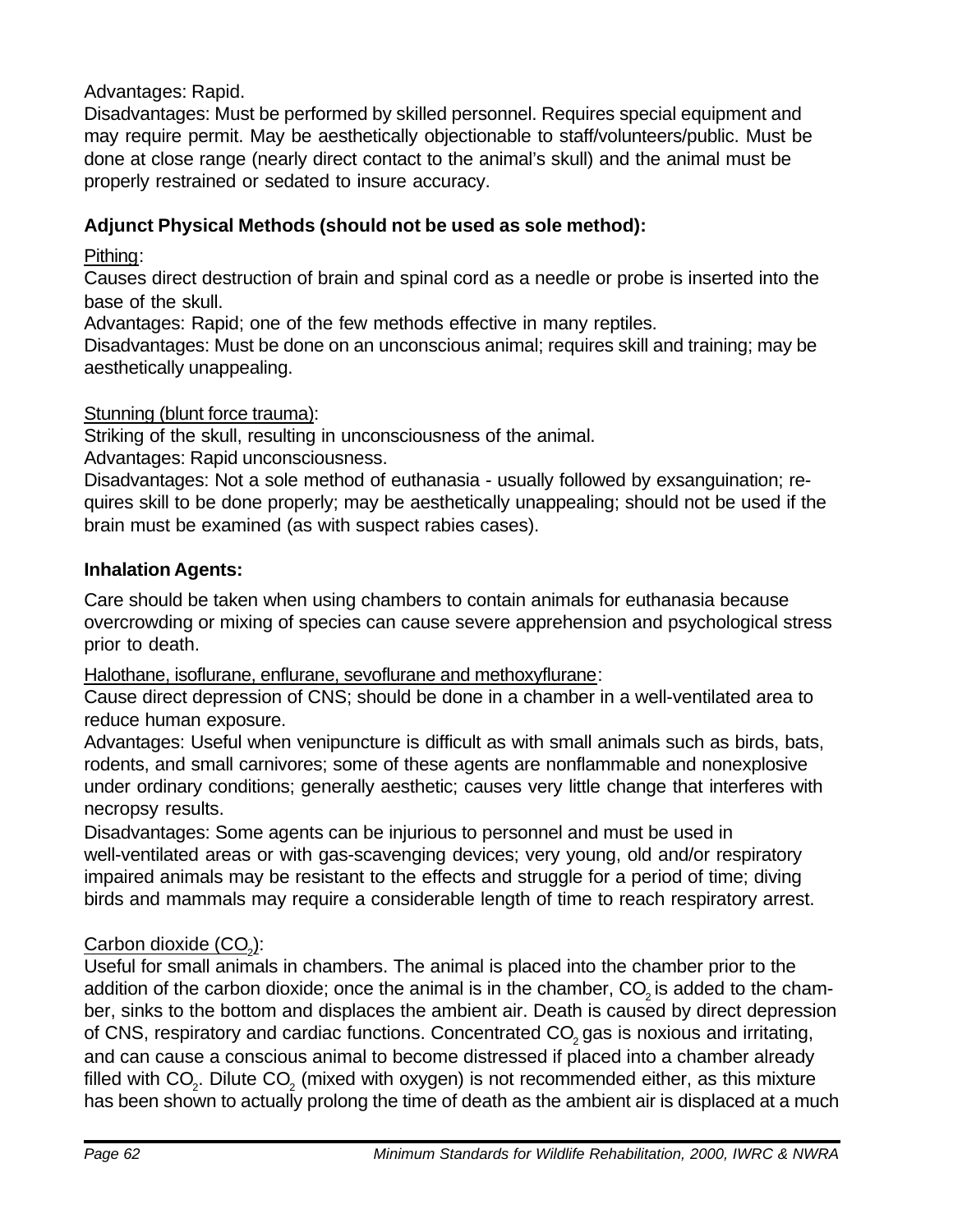slower rate. If dry ice is used as a source of carbon dioxide, it should not come in contact with the animal.

Advantages: It is easily available in compressed cylinders or as "dry ice"; it is inexpensive and safe.

Disadvantages: Because it is heavier than air, incomplete filling of the chamber can permit a climbing animal to avoid a lethal dose. This method should not be used for animals with severely depressed respiratory rates (e.g., animals in hibernation). May not be effective with bats and newborn animals, as they have a very high tolerance for carbon dioxide. Beaver and other diving mammals and birds may hold their breath for extended periods of time therefore requiring longer time for the carbon dioxide to take effect.

### Carbon monoxide:

Useful for small animals in chambers. Causes death by irreversibly binding with hemoglobin in the red blood cells.

Advantages: It is easily available in compressed cylinders; is rapid.

Disadvantages: Very hazardous to human health; this odorless, tasteless gas may be lethal in humans at as little as 0.4% concentration.

## Ether and Chloroform:

Cause direct depression of CNS. Usually administered in a closed chamber within a wellventilated room.

Advantages: Moderately rapid; inexpensive; most effective when used on small animals. Disadvantages: Ether is explosive and can be irritating to the animal; chloroform is a known liver toxin and carcinogen; potential human health hazard if used in poorly ventilated area.

## **Adjunct Inhalant Agents (should not be used as sole method):**

Nitrous oxide:

Nitrous oxide alone is inadequate, but when used as a carrier gas, it speeds up the uptake of other volatile gases (halothane, isoflurane, enflurane, and methoxyflurane).

## **Non-inhalant pharmacologic agents:**

Barbiturates:

(Pentobarbital) Intravenous or intra-cardiac injection results in direct depression of CNS, respiratory and cardiac functions. Intra-abdominal injection may be acceptable in mammals when a vein is not accessible. Intramuscular injection will result in extensive tissue necrosis and pain.

Advantages: Rapid and smooth induction of unconsciousness; usually aesthetically acceptable to staff/volunteers/public.

Disadvantages: Intravenous administration is necessary for best results; requires Drug Enforcement Administration registration, record-keeping, and special storage conditions. These drugs are subject to abuse by humans. They do not cause analgesia, and low doses may actually produce a hyperesthetic effect (i.e., the animal may actually become more sensitive to stimuli).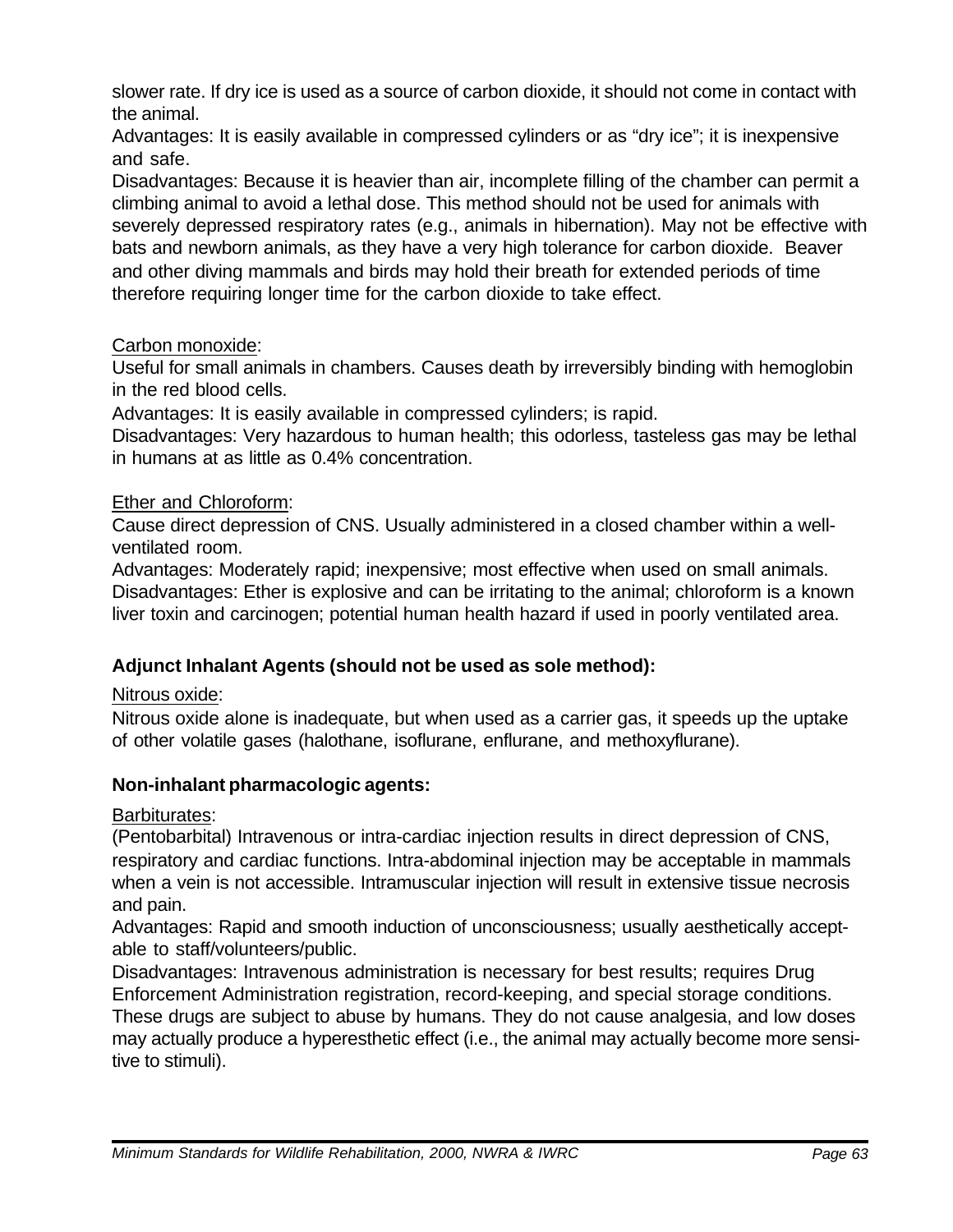#### Preanesthetics:

(Ketamine, Xylazine and others) can be given by intramuscular injection to both mammals and birds to facilitate euthanasia by another method. These drugs should not be used as sole euthanasia agents.

#### **Methods considered inhumane and/or unacceptable for euthanasia of wildlife**

Many techniques have been used to provide death to wild animals, but many of these are also considered inhumane (therefore not true euthanasia) or extremely dangerous, and are not condoned under these *Minimum Standards for Wildlife Rehabilitation*. Methods which are not approved for use in wildlife are:

Acetone

Air embolism

Cyanide

**Drowning** 

**Electrocution** 

Freezing

Kill traps

Neuromuscular blocking agents used alone (succinylcholine, potassium chloride, magnesium sulfate); may be acceptable if used in combination with a sedative

Nitrogen or argon gas

Nitrous oxide used alone

**Strychnine** 

Thoracic compression

#### **7.3.2 Disposal of Carcasses and Animal Waste Products**

Proper methods for disposal of animal carcasses and waste products should be followed as described in section 2.3.5.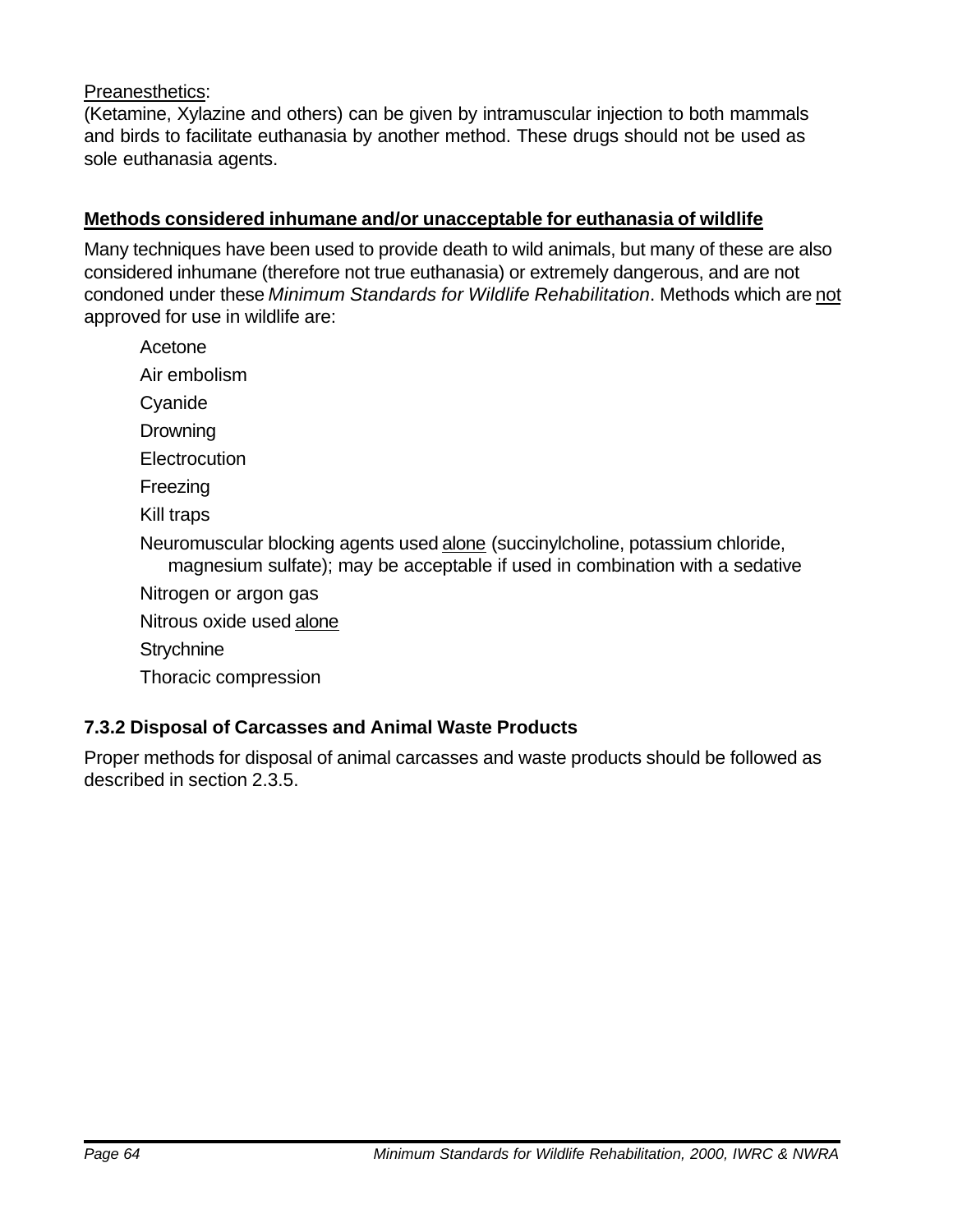## *Appendix A - Form 1:* **Facility Review**

### **INTRODUCTION**

The information and questions contained in this form are a means for rehabilitation facilities and individual rehabilitators to do a self-evaluation or self-review. The purpose is to provide wildlife care-givers suggestions to save time (for example, keeping reference materials at the phone), to ensure wildlife receives appropriate housing and medical treatment (exam area, caging, veterinary and diagnostic), and to protect both wildlife and humans from disease and contamination (food preparation, disinfecting, housekeeping). Not all items contained in the form will apply to everyone - an individual rehabilitator probably does not require a grievance committee or Worker's Compensation Insurance - but this form does provide an easy reference to be sure important considerations are not overlooked when changes, such as facility growth, do occur.

#### **Facility Review**

I. RECEIVING AREA

A. Public Information

- 1. Are there written policies or procedures for staff and volunteers dealing with wildlife problems?
- 2. Does the organization have information available to the public on the services it provides for wildlife?
- B. Procedures: Does the organization have operational policies available to staff mem bers and volunteers (e.g., operations manual, rules derived from Board decisions, or training materials)?
- C. Records
	- 1. Is there a medical record for each animal that has a medical problem?
	- 2. Do animals without medical problems have records (e.g., orphans)?
	- 3. Are the records legible?
	- 4. Are records adequately completed (i.e., can the progress of the animal be followed by reviewing the record)?
	- 5. Is there a system to identify each animal to its record?
- D. Facilities
	- 1. Is the reception area neat and presentable?
	- 2. Is it organized so that resident patients are not subject to stress during the intake of new animals?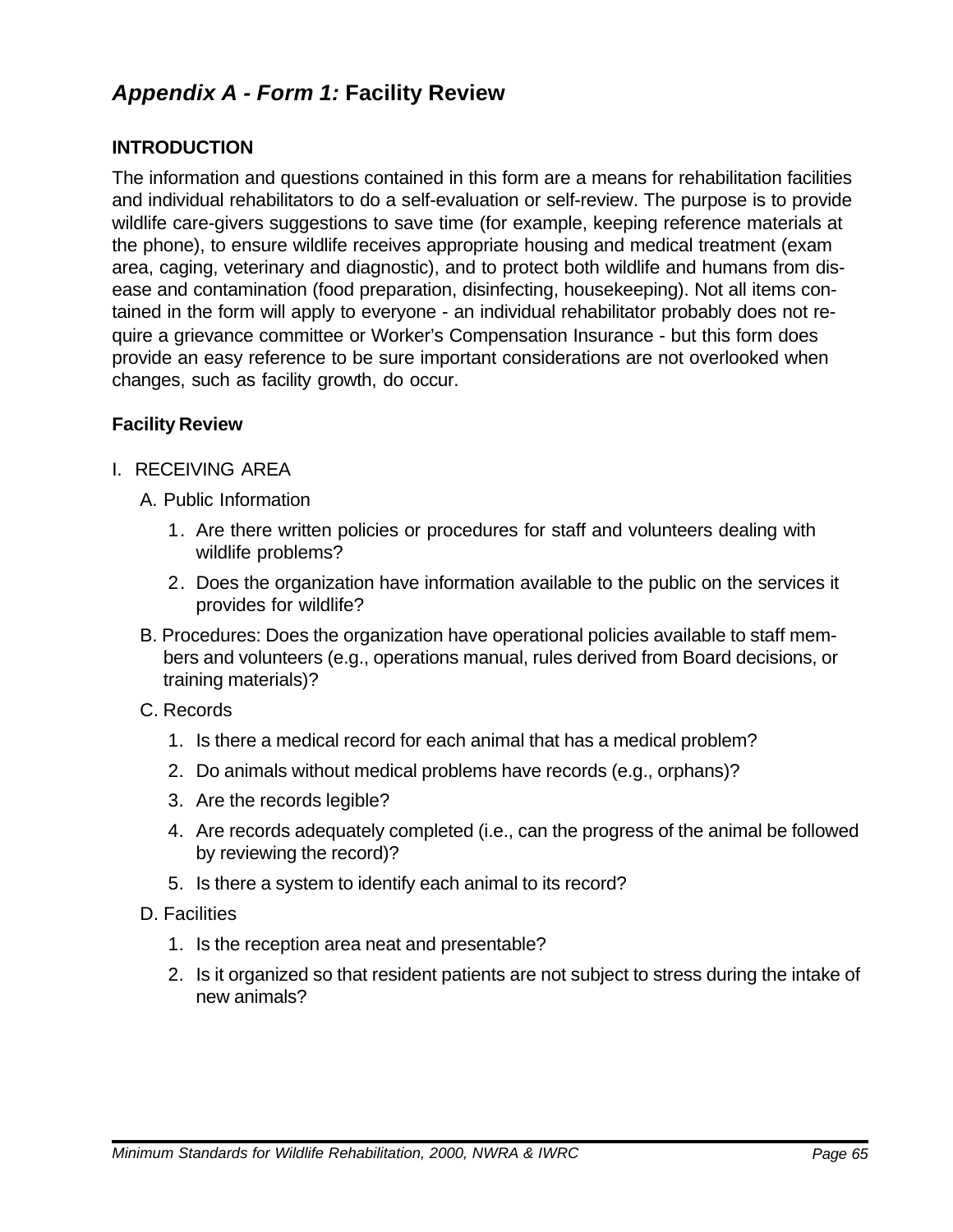- E. Telephone Services: For those providing help, assistance ,and directions to the public, are protocols established to provide assistance in the following areas:
	- 1. Humanely preventing or reducing wildlife problems, conflict situations, and injury?
	- 2. Determining if animals in fact need to be rescued?
	- 3. Providing strategies and techniques to give opportunities for mother animals to retrieve temporarily displaced young or to re-nest?
	- 4. Suggesting safe capture, restraint and transport techniques to minimize risk of injury to animals and to humans?

#### II. INTAKE/EXAM AREA

- A. Is the area clean?
- B. Is the area set up so that animals can be examined safely?
- C. Are first-aid supplies available?
- D. Are there scales available to weigh animals as part of intake and assessment?
- E. Are animals awaiting exam/treatment provided a warm, quiet and dark place?
- F. Are facilities arranged and/or constructed to minimize stress on the animals?
- G. Are the sound and activity levels minimized to reduce stress on the animal?
- H. Are capture and handling equipment easily accessible and in good working order? Are they used safely?
- I. Are capture, handling, and restraint procedures safe for animals and humans?
- J. Are the people handling wildlife trained in safe handling techniques?

#### III. FACILITIES FOR INTENSIVE NURSING CARE

- $\Box$  Available at a veterinary facility  $\Box$  Available on-site
- A. Are the following available for use when necessary?
	- $\Box$  Incubators  $\Box$  Heat sources (lamps, pads)
- B. Is the area clean?
- C. Is it a low-use area?
- IV. SURGERY

 $\Box$  Available at veterinary clinic/hospital  $\Box$  Available on-site

- A. Is the area aseptic?
- B. Is there resuscitative equipment available?
- C. Is there a pre-surgical prep area?
- D. Is the surgical equipment in good working order?
- E. Is an anesthetic maintained?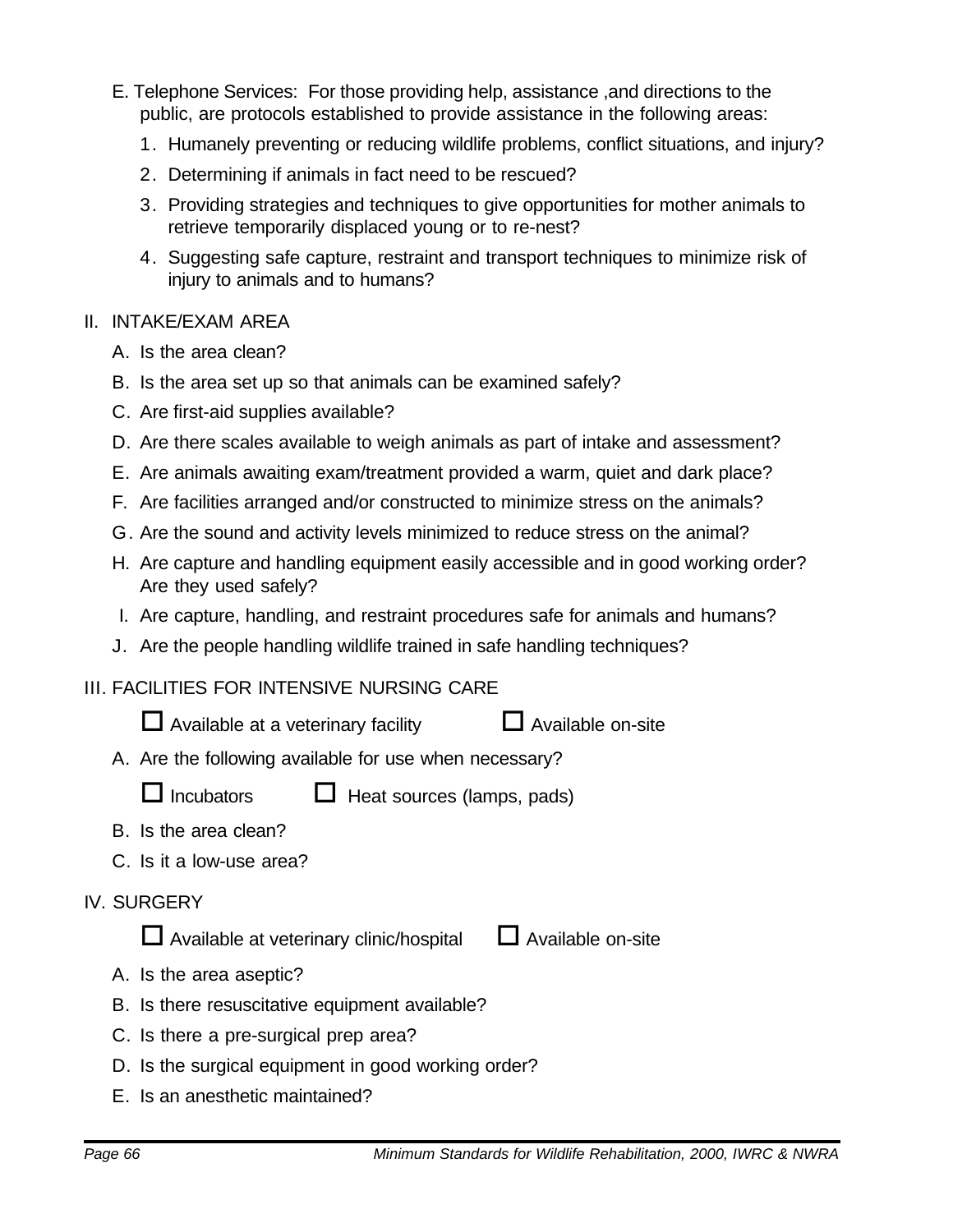### V. RADIOLOGY SERVICES



### Vl. INITIAL CARE FACILITIES

- A. Do the cages meet caging standards for the species handled?
- B. Are they constructed so that they can be cleaned and disinfected (e.g., stainless steel, fiberglass, sealed wood, coated port-a-pets)?
- C. Are the cages cleaned regularly (as appropriate for the species and cage type)?
- D. Is the area adequately ventilated in an appropriate manner?
- E. Is there adequate lighting (full-spectrum light at the appropriate hours)?
- F. Are isolation facilities available (on-site, at a veterinary clinic, elsewhere)?
- G. Is the area away from the main flow of human activity?
- H. Is there access to the area by domestic pets?

#### Vll. PRIMARY EXERCISE CAGING

- A. Do they meet caging standards for the species being handled?
- B. Are they cleanable?
- C. Is there a regular cleaning schedule?
- D. Are they safe to the handlers and animals being held (e.g., no loose or sharp wires or nails, double doors, etc.)?
- E. Are they secure (e.g., locking, sturdy, safe from predators)?

#### VIII. PHARMACY

- A. Is the area clean and organized?
- B. Are needed medications on hand? Are other medications available by prescription or through sponsoring organizations?
- C. Are controlled drugs (schedules II, III, IV) kept in locked, secure location?
- D. Is there a log for controlled drugs?
- E. Are antibiotics, parasiticides, vaccines, etc., available either in the pharmacy or on a prescription basis?
- F. Are emergency medications available?

#### IX. DISINFECTING

- A. Is there a standard procedure and schedule for cleaning and disinfecting cages, feeding utensils, syringes, food storage containers, and food, water, and bathing bowls?
- B. Are cleaning and disinfecting supplies available and stored properly?
	- 1. Is human protective gear (gloves, masks, goggles) available?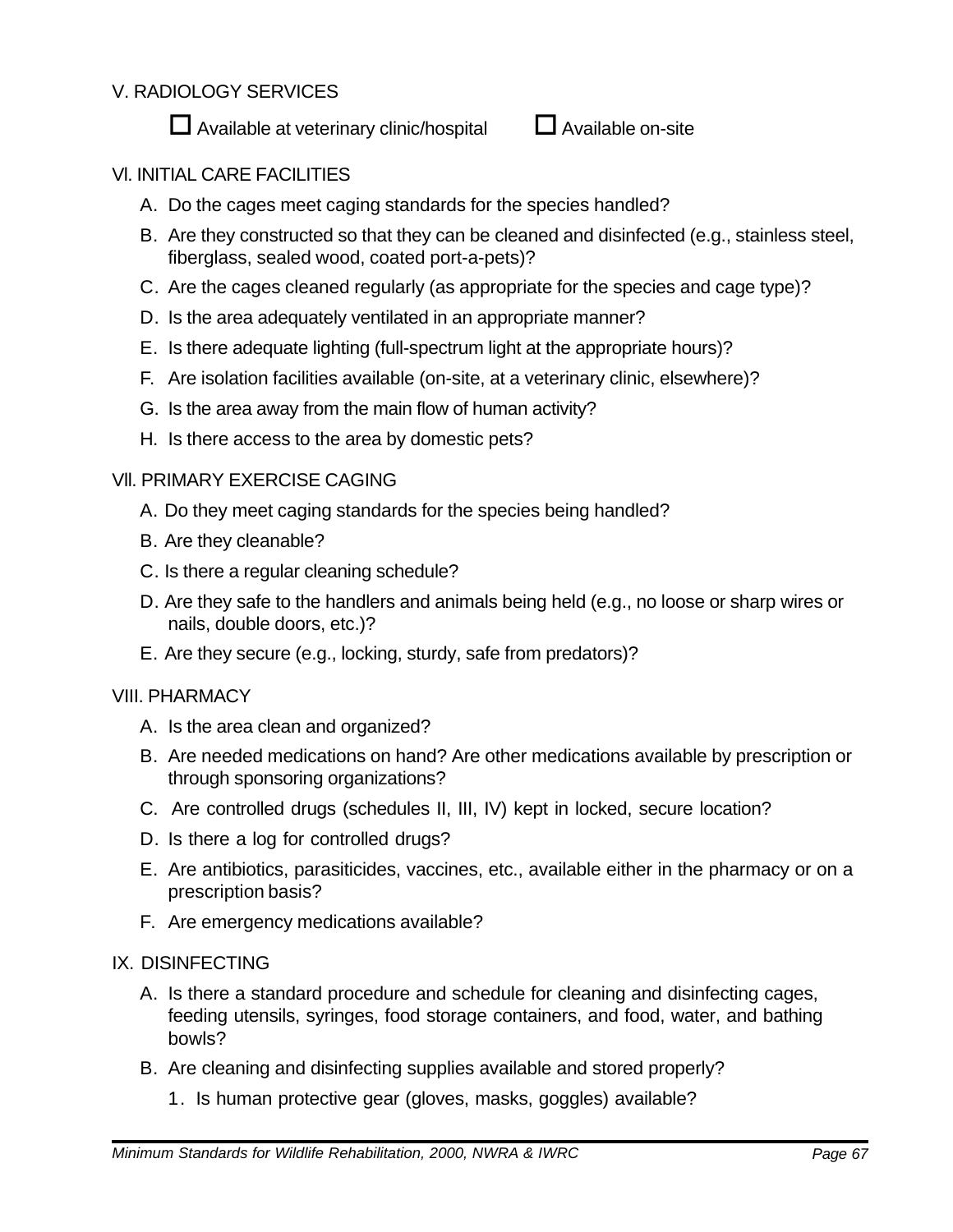- 2. Are instructions on the proper use of disinfectants displayed?
- C. Is there a designated area for storage, cleaning and disinfecting of dirty items?
- D. Is there a designated area for storage of clean and disinfected items?

## X. PATHOLOGY SERVICES

 $\Box$  Available on-site  $\Box$  Available through veterinarian  $\Box$  Commercial account

Can the following services be provided to wildlife when necessary?

- A. Hematology (PCV, Diff., Hb, WBC, Clot Time, ESR, Serum Chemistries)?
- B. Parasitology?
- C. Microbiology?
- D. Necropsy Services?

If done in shelter:

- 1. Are separate instruments used for tissue gathering and necropsy?
- 2. Are dead animals disposed of in accordance with applicable ordinances or regulations?
- XI. FOOD PREPARATION & STORAGE
	- A. Is the area clean, orderly?
	- B. Are adequate foodstuffs and supplies available?
	- C. Are foodstuffs (chicks, rats, fish) stored separately from dead (rehabilitation) animals?
	- D. Are perishable foodstuffs dated (open formula)?

#### XlI. HOUSEKEEPING & MAINTENANCE

- A. Is there a reasonable schedule for:
	- 1. Daily cleaning?
	- 2. Weekly cleaning?
	- 3. Seasonal cleaning?
- B. Is there a continuing program for repair and upkeep of the facility?

#### XlII. LlBRARY

- A. Is there a continuing program for acquisition of pertinent publications on wildlife rehabilitation?
- B. Are manuals/books available on providing humane solutions to human/wildlife conflicts?
- C. Are publications available which describe each species and its natural history?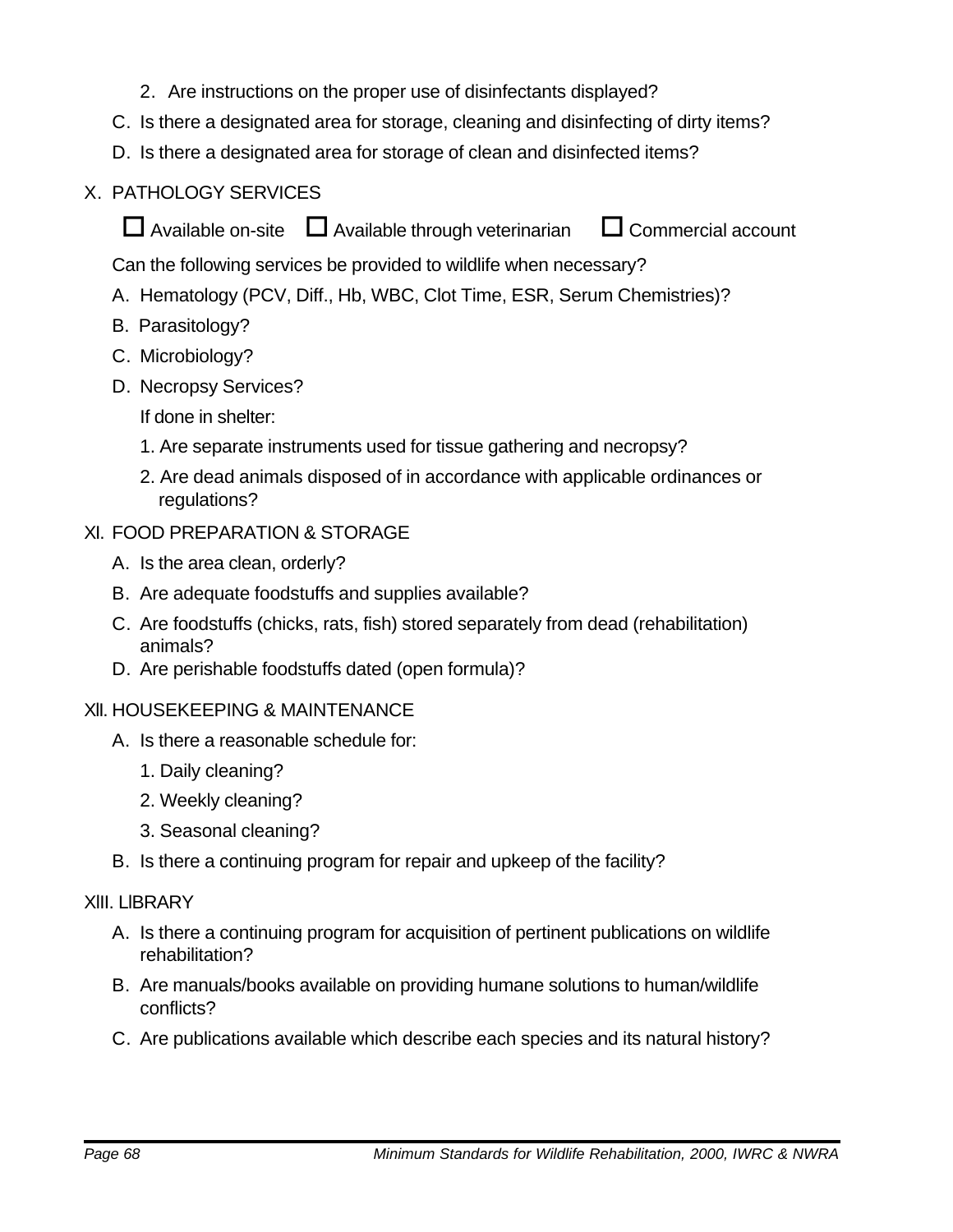XIV. SAFETY

- A. Is there a fire alarm?
- B. Is there a fire extinguisher(s)?
- C. Are eating, drinking, smoking, etc., restricted to designated areas?
- D. Is there a first-aid kit available for staff/volunteers?
- E. Are material data safety sheets (MSDSs) readily available/easily accessible for those chemicals used at the facility (disinfectants, cleansers, certain drugs, etc.)?

#### XV. ORGANIZATIONAL STANDARDS

- A. Does the individual or organization comply with local ordinances and have current state/provincial/federal permits for the work being done?
- B. Is there a grievance policy for staff/volunteers?
- C. Is there a training policy for staff/volunteers?
- D. Are there continuing training opportunities for staff (paid and volunteer) who have completed basic skills training (staff training sessions, IWRC and NWRA programs, etc.)?
- E. Is there a liability insurance policy for volunteers to protect the facility and/or organization?
- F. Is there a workers compensation policy for employees?
- G. What after-hours services are available for emergency cases (on-call person, emergency veterinary clinic services, etc.)?
- H. Are there written policies to instruct the volunteers regarding rules of the organization as they relate to animal care, reporting procedures, rules on conduct?

#### XVI. CONTINUING EDUCATION

- A. Is pertinent information collected on wildlife rehabilitation?
- B. Does the permittee's organization collect such information and share it with other members?
- C. Does the permittee and/or others in the organization attend continuing education classes or conferences on wildlife rehabilitation?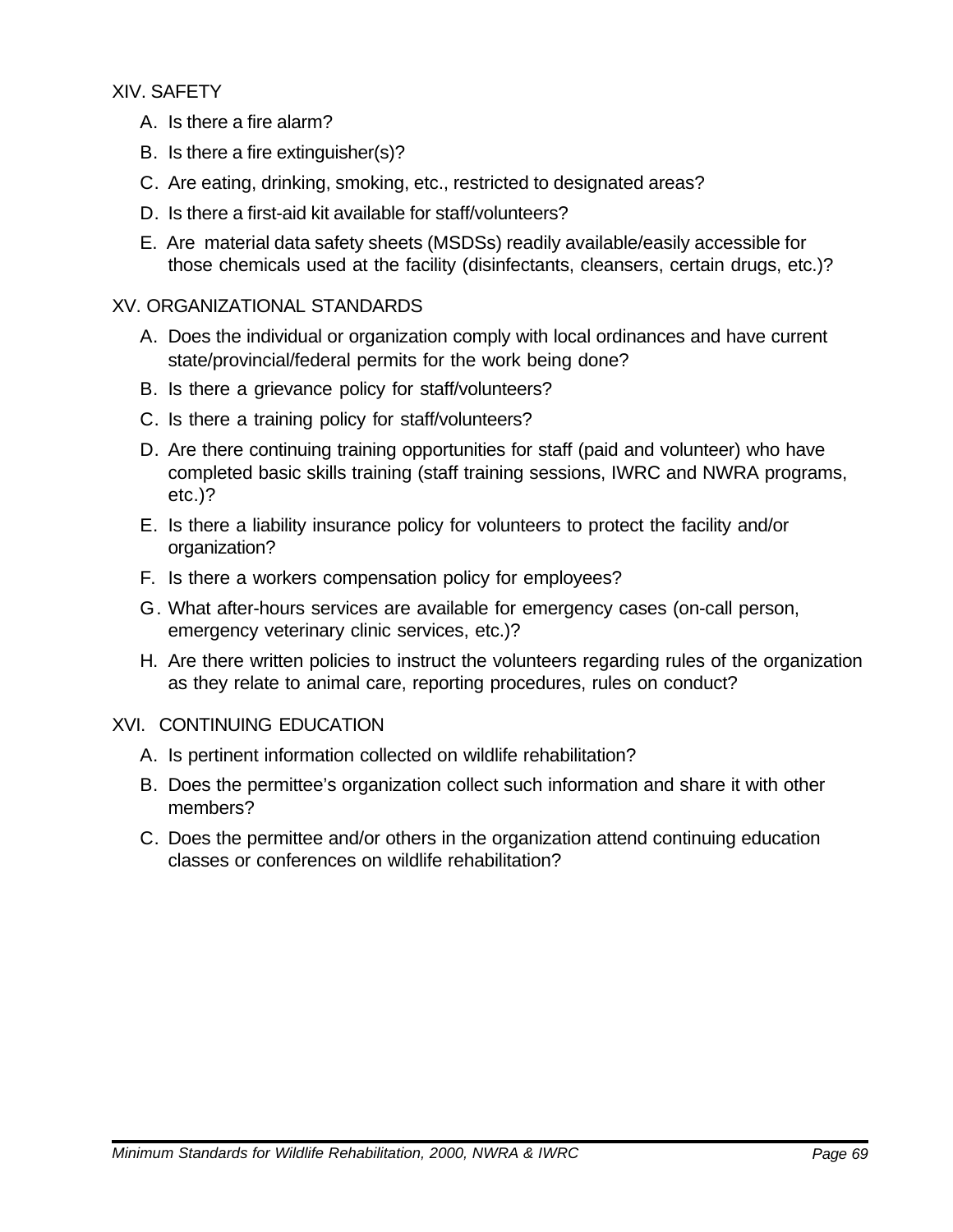# *Appendix A - Form 2: Sample Patient Admission Form*

|                                                                                                  |                                                                                 |             | TO BE FILLED OUT BY PERSON PRESENTING BIRD:                                                                                                                                     |                                                                                     |  |
|--------------------------------------------------------------------------------------------------|---------------------------------------------------------------------------------|-------------|---------------------------------------------------------------------------------------------------------------------------------------------------------------------------------|-------------------------------------------------------------------------------------|--|
|                                                                                                  |                                                                                 |             |                                                                                                                                                                                 |                                                                                     |  |
|                                                                                                  |                                                                                 |             |                                                                                                                                                                                 |                                                                                     |  |
| Where bird was found: city___________________county_________________________state_________       | Date/Time                                                                       |             |                                                                                                                                                                                 | Date/Time                                                                           |  |
| Specific location where bird was found (in yard, etc.): _________________________                |                                                                                 |             |                                                                                                                                                                                 |                                                                                     |  |
| Please circle any information pertaining to the bird:                                            |                                                                                 |             | easy to catch                                                                                                                                                                   | hard to catch                                                                       |  |
| fell from nest                                                                                   | cat attack                                                                      | in road     | near window                                                                                                                                                                     | can't stand                                                                         |  |
| nest destroyed                                                                                   | dog attack                                                                      | hit by car  | hit window                                                                                                                                                                      | limping                                                                             |  |
| found on ground                                                                                  | bird attack                                                                     | bleeding    | can't fly                                                                                                                                                                       | panting                                                                             |  |
| cold                                                                                             | wet                                                                             | staggering  | shot                                                                                                                                                                            | in a trap                                                                           |  |
| abused                                                                                           | oiled                                                                           |             | exposed to chemicals (lawn or other)                                                                                                                                            |                                                                                     |  |
| Did you feed the bird? _________ If yes, what & how? ___________________________                 |                                                                                 |             |                                                                                                                                                                                 |                                                                                     |  |
|                                                                                                  |                                                                                 |             |                                                                                                                                                                                 |                                                                                     |  |
|                                                                                                  |                                                                                 |             | <u> 1980 - Jan Sarajević, politički politički politički kalendar († 1901)</u><br>Your <i>tax deductible</i> donation of \$ ____________________ supports the care of the birds. |                                                                                     |  |
| <b>Cause of Injury:</b> abuse by humans botulism cat attack dog attack finch conjunctivitis      |                                                                                 |             | $\downarrow \psi \downarrow \psi$ FOR OFFICE USE ONLY $\downarrow \psi \downarrow \psi$                                                                                         |                                                                                     |  |
| electrocution/burns entrapment fell from nest gunshot hit by car impact nest destroyed           |                                                                                 |             |                                                                                                                                                                                 |                                                                                     |  |
| no appt injury oiled orphaned toxicity – lead toxicity – other toxicity – pesticide undetermined |                                                                                 |             |                                                                                                                                                                                 |                                                                                     |  |
| Other:<br>Type of Injury:                                                                        | <b>Primary:</b> angel wing contaminant                                          |             |                                                                                                                                                                                 | general debilitation neurologic                                                     |  |
|                                                                                                  | no appt injury orthopedic<br>Secondary: angel wing<br>no appt injury orthopedic | contaminant | soft tissue<br>soft tissue                                                                                                                                                      | general debilitation neurologic                                                     |  |
| Disposition: Date: __________ Init: ______<br>EOA Euth Died Placed Transf Released               |                                                                                 |             |                                                                                                                                                                                 | <b>Tests: PCV Fecal Rads Ophtho Surgery</b><br>Post Toxicology Asper Micro CBC Chem |  |
|                                                                                                  |                                                                                 |             | US F&WS Notification (illegal activity, E/Th species, B/G eagle) Date notified                                                                                                  | Initials_                                                                           |  |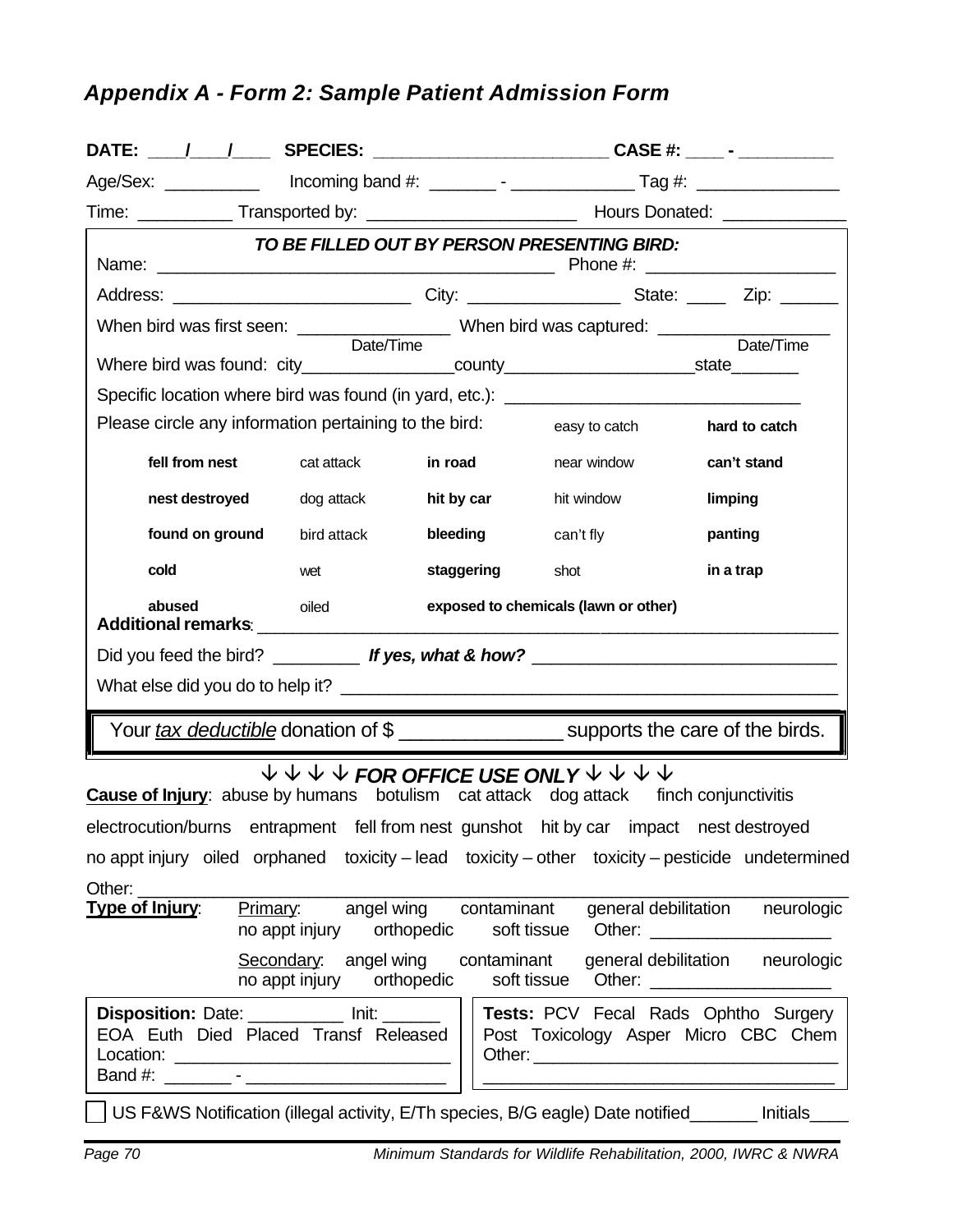# *Appendix A - Form 3: Sample Patient Examination Form*

**PHYSICAL EXAM**

| <u>TIME: ___________ INITIALS: ______________ WEIGHT</u> : ______________                                      | <u>TAG</u> #: ___________ |
|----------------------------------------------------------------------------------------------------------------|---------------------------|
| <b>BODY CONDITN:</b> emaciated underweight normal overweight AGE/SEX:                                          |                           |
| <b>HYDRATION:</b> good fair poor                                                                               | TEMP:                     |
| ATTITUDE: BAR Remarks: ATTITUDE: BAR Remarks:                                                                  |                           |
|                                                                                                                |                           |
|                                                                                                                |                           |
|                                                                                                                |                           |
|                                                                                                                |                           |
|                                                                                                                |                           |
|                                                                                                                |                           |
|                                                                                                                |                           |
|                                                                                                                |                           |
|                                                                                                                |                           |
|                                                                                                                |                           |
|                                                                                                                |                           |
|                                                                                                                |                           |
| NERVOUS SYSTEM: WNL Remarks: Change Contract Contract Contract Contract Contract Contract Contract Contract Co |                           |
|                                                                                                                |                           |
|                                                                                                                |                           |
|                                                                                                                |                           |
|                                                                                                                |                           |
|                                                                                                                |                           |
|                                                                                                                |                           |
|                                                                                                                |                           |
| <b>Note:</b> BAR = Bright, Alert, Responsive                                                                   |                           |
| WNL = Within Normal Limits                                                                                     |                           |
| Other:<br>On Entry:                                                                                            | $PCV:$ $\frac{9}{6}$      |
| Dexamethasone ________________                                                                                 | $BC:$ _______%            |
| D2.5LRS (SQ/IV/IO) _____________                                                                               | $TS:$ $q/dL$              |
|                                                                                                                | <b>Initial</b>            |
| $\mathsf{PO} \_\_\_\_\_\_\_ \$                                                                                 | Location                  |
| Fecal Exam Results _____________                                                                               |                           |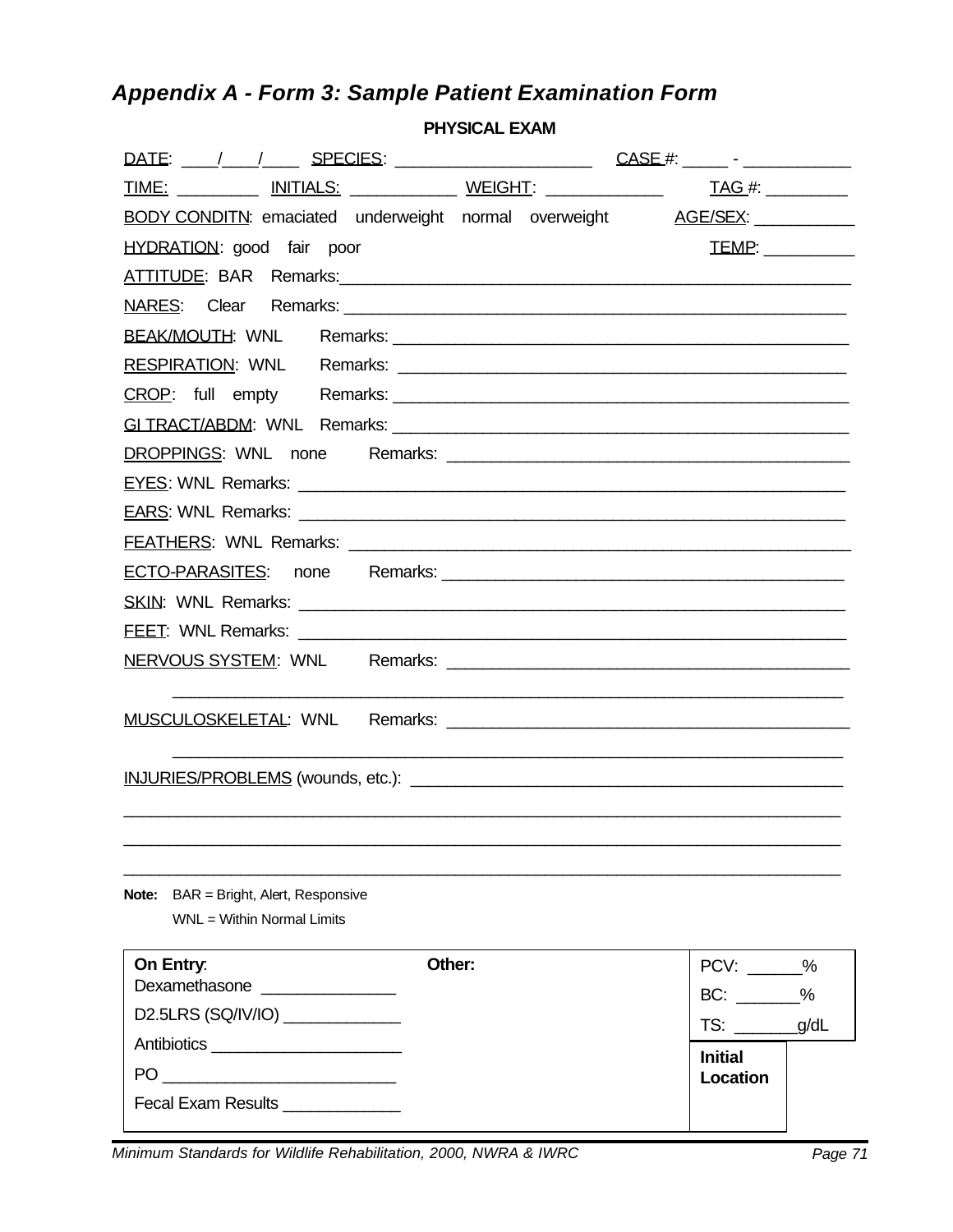## **Appendix B - References**

Introduction & Chapter 1: Current Minimum Standards

Pierce, G. and L. Wolf (eds.) 1993. *NWRA Quick Reference*. National Wildlife Rehabilitators Association, Minnesota.

Standard Conditions, Special Purpose-Rehabilitation, 50 CFR 21.27, United States Fish and Wildlife Service.

Chapter 2: Disease Control

Davis, L. 1998. Do You Know How to Disinfect? *The NWRA Quarterly Journal*, 16(3):10-12.

Clipsham, R. 1990. Environmental Preventive Medicine: Food and Water Management for Reinfection Control. *1990 Proceedings Association of Avian Veterinarians,* 87-105.

Gaunt, A.S. and L.W. Oring (eds). 1999. *Guidelines to the Use of Wild Birds in Research.* The Ornithological Council, Washington, D.C. http://www.nmnh.si.edu/BIRDNET

Haufler, J. 1985. Habitat Selection of Release Sites of Rehabilitated or Orphaned Wildlife. *Wildlife Rehabilitation,* 3:139-143.

Lemarje, R.J. and G. Hosgood. 1995. Antiseptics and Disinfectants in Small Animal Practice. *Compendium on Continuing Education*, 17(11):1339-1351.

Stokhaug, C. 1988. Selecting Release Sites for Raccoons (*Procyon lotor*). *Wildlife Rehabilitation,* 7:151-156.

Standard Conditions, Special Purpose-Rehabilitation, 50 CFR 21.27, United States Fish and Wildlife Service.

Chapter 3: General Housing Requirements for Wildlife

Heyn, S. 2000. Behavioral Enrichment for Mammals. *Wildlife Rehabilitation,*17:105-112.

Chapter 4: Avian Caging Requirements

Arent, L. 2000. *Reconditioning Raptors: A Training Manual for the Creance Technique*. The Raptor Center at the University of Minnesota.

Arent, L. and M. Martell. 1996. *Care and Management of Captive Raptors.* The Raptor Center at the University of Minnesota.

Chaplin, S.B. 1990. Guidelines for Exercise in Rehabilitated Raptors. *Wildlife Journal,12(2):* 17-20.

Forness, M. 1997. Flight Therapy. *The NWRA Quarterly Journal,* 15(3):7-8.

Gibson, M.J. 1996. The ABC's of Housing Raptors. *Journal of Wildlife Rehabilitation, 19(3):* 23-31.

Gibson, M.J. 1999. Yours to Protect. *Journal of Wildlife Rehabilitation,* 22(1):18-26.

Heinemann, J. 1995. Housing Guidelines for Songbirds. *Wildlife Rehabilitation,* 13:45-66.

Kyle, P. and G. Kyle, 1995. Hand Rearing Chimney Swifts (*Chaetura pelagica*): A 12-Year Retrospective. *Wildlife Rehabilitation,* 13:95-121.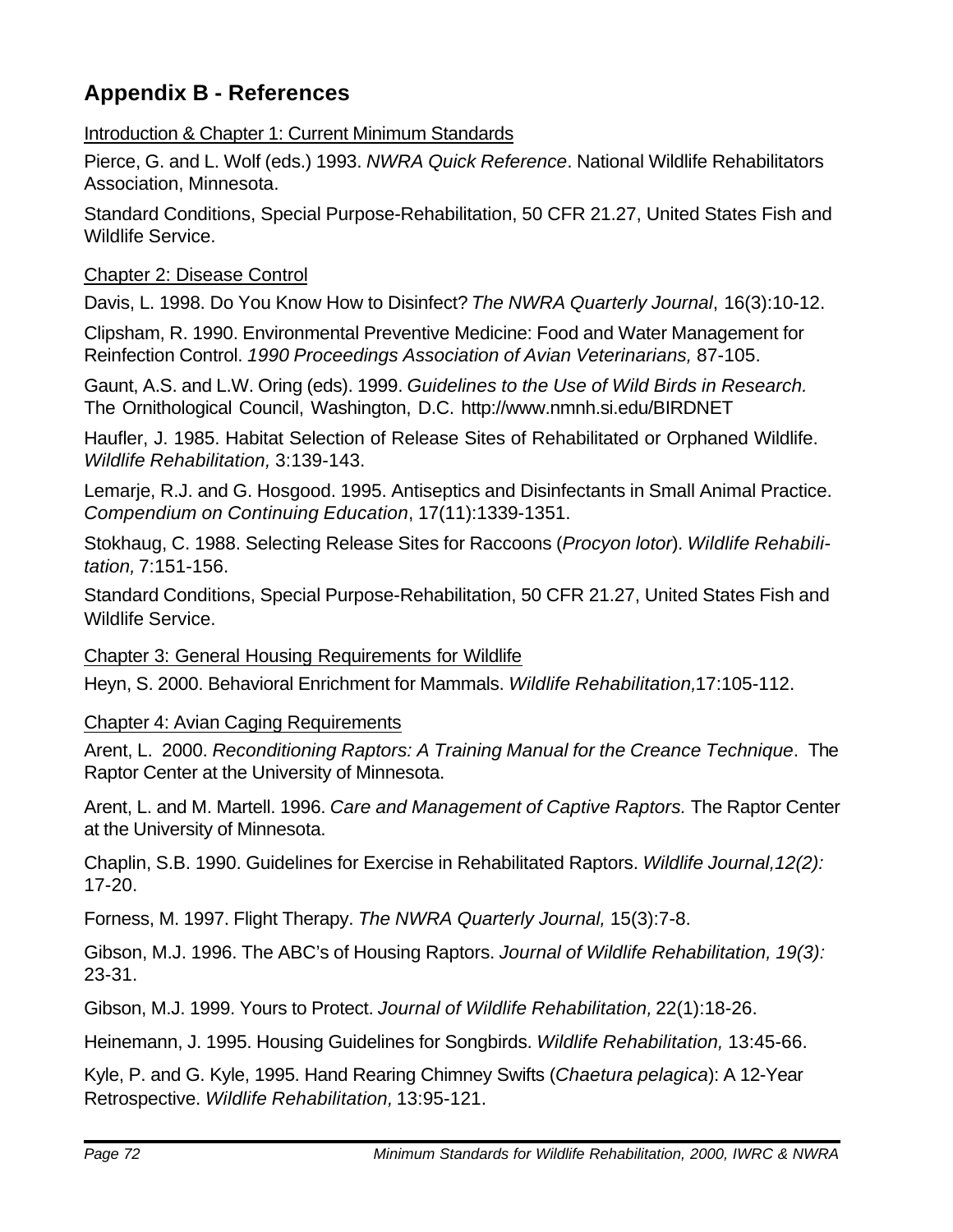McKeever, K. 1987. *Care and Rehabilitation of Injured Owls, 4th edition*. The Owl Rehabilitation Research Foundation.

### Chapter 5: Mammal Caging Requirements

Barnard, S. 1995. *Bats in Captivity.* Wild Ones Animal Books, Springfield, CA.

Burt, W.H. and R.P. Grossenheider. 1976. *A Field Guide to the Mammals of America North of Mexico, 3rd edition.* Houghton Mifflin Company, Boston, MA.

9 CFR Ch. 1 (1-1-95 Edition), Part 3, Subpart E, "Specifications for the Humane Handling, Care, Treatment, and Transportation of Marine Mammals", USDA-APHIS.

Forness, M. 1984. Raising White-tailed Fawns "Wild". *Journal of Wildlife Rehabilitation*, 7  $(4):5+$ .

Lollar, A., B. Schmidt-French, and P. Winters. 1998. *Captive Care and Medical Reference for Rehabilitation of Insectivorous Bats*. Bat Conservation International.

#### Chapter 7: Final Disposition

Report of the AVMA Panel on Euthanasia. 1993. *Journal of the American Veterinary Association,* 202(2):229-249.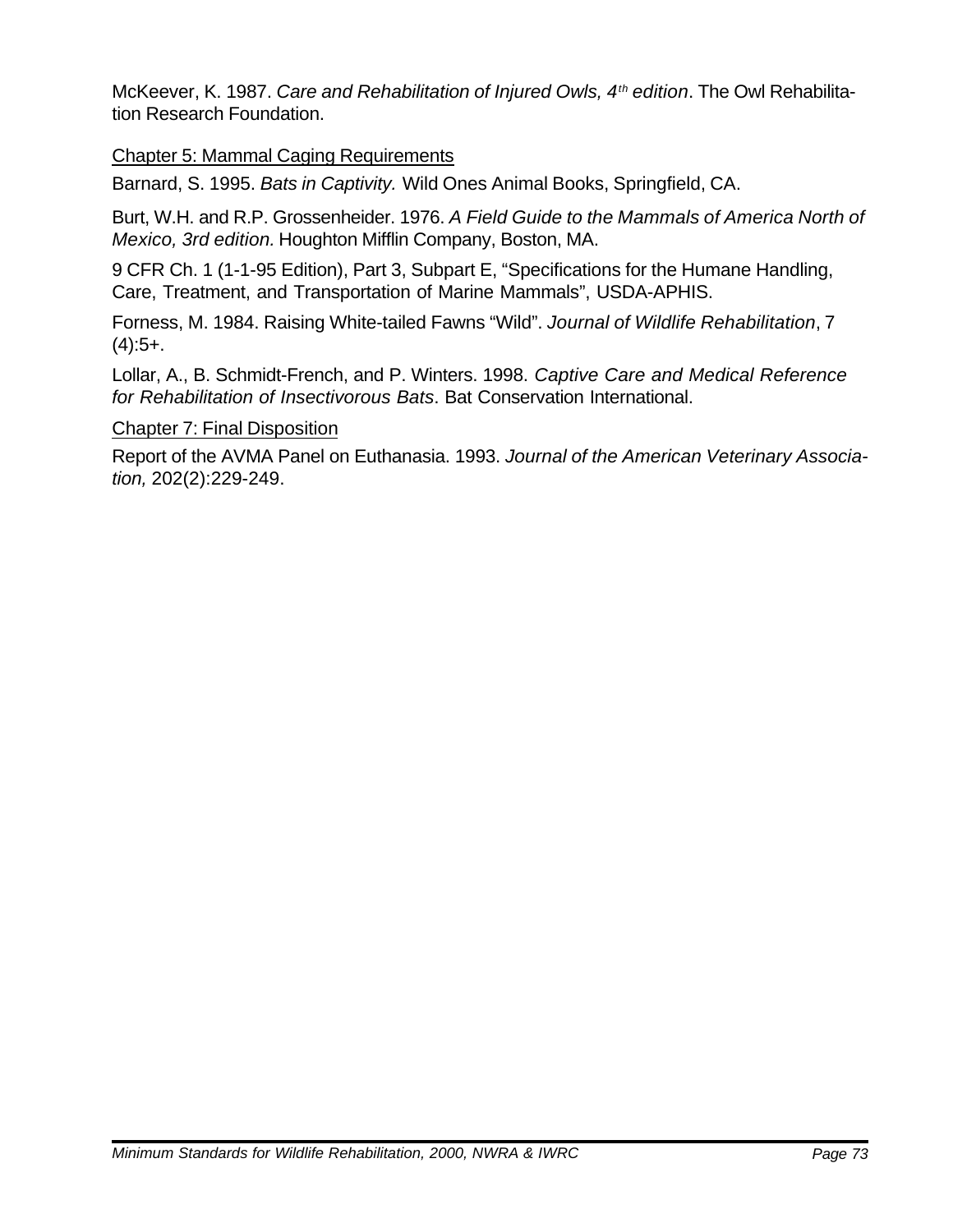# **Appendix C - Suggested Reading**

# Avian Caging

Arent, L. 2000. *Reconditioning Raptors: A Training Manual for the Creance Technique.* The Raptor Center at the University of Minnesota.

Arent, L. and M. Martell. 1996. *Care and Management of Captive Raptors.* The Raptor Center at the University of Minnesota.

Chaplin, S.B. 1990. Guidelines for Exercise in Rehabilitated Raptors. *Wildlife Journal,* 12(2):17-20.

Gibson, M.J. 1996. The ABC's of Housing Raptors. *Journal of Wildlife Rehabilitation*,19(3): 23-31.

Gibson, M.J. 1999. Yours to Protect. *Journal of Wildlife Rehabilitation,* 22(1):18-26.

Heinemann, J. 1995. Housing Guidelines for Songbirds. *Wildlife Rehabilitation,* 13:45-66.

Kyle, P. and G. Kyle, 1995. Hand Rearing Chimney Swifts (*Chaetura pelagica*): A 12-Year Retrospective. *Wildlife Rehabilitation,*13:95-121.

McKeever, K. 1987. *Care and Rehabilitation of Injured Owls, 4th ed*. The Owl Rehabilitation Research Foundation.

Orendorff, B. 1997. Hand-rearing Songbirds. *Wildlife Rehabilitation,* 15:3-40.

Pittel, H. 1994. Care of Adult Songbirds. *Wildlife Rehabilitation,*12:83-94.

*Professional Standards for the Use of Live Animals in Environmental Education*. 1994. Iowa Association of Naturalists.

Rule, M. 1996. Nutritional Considerations for Captive Songbirds. *Wildlife Rehabilitation,* 14:75-94.

Smissko, G. 1996. Portable and Permanent Passerine Housing. *Wild Today, Wild Tomorrow, Proceedings of the 1996 Conference*, 27-31.

# Definitions/Terminology

Patton, S. 1998. *Wild Words: A Glossary for the Wildlife Rehabilitator, 2nd ed.*

Pierce, G. and L. Wolf (eds.) 1993. *NWRA Quick Reference.* National Wildlife Rehabilitators Association, Minnesota.

#### Disease Control

Calman & Murray. 1965. *Antibacterial Properties of Chlorhexadine*. ICI.

Carter, G.R. 1982. *Essentials of Veterinary Bacteriology and Mycology*. Michigan State University Press.

Clipsham, R. 1990. Environmental Preventive Medicine: Food and Water Management for Reinfection Control. *1990 Proceedings Association of Avian Veterinarians*, 87-105.

Davis, L. 1998. Do You Know How to Disinfect? *The NWRA Quarterly Journal,* 16( 3):10-12.

Gaunt, A.S. and L.W. Oring (eds). 1999. *Guidelines to the Use of Wild Birds in Research. The Ornithological Council,* Washington, D.C. http://www.nmnh.si.edu/BIRDNET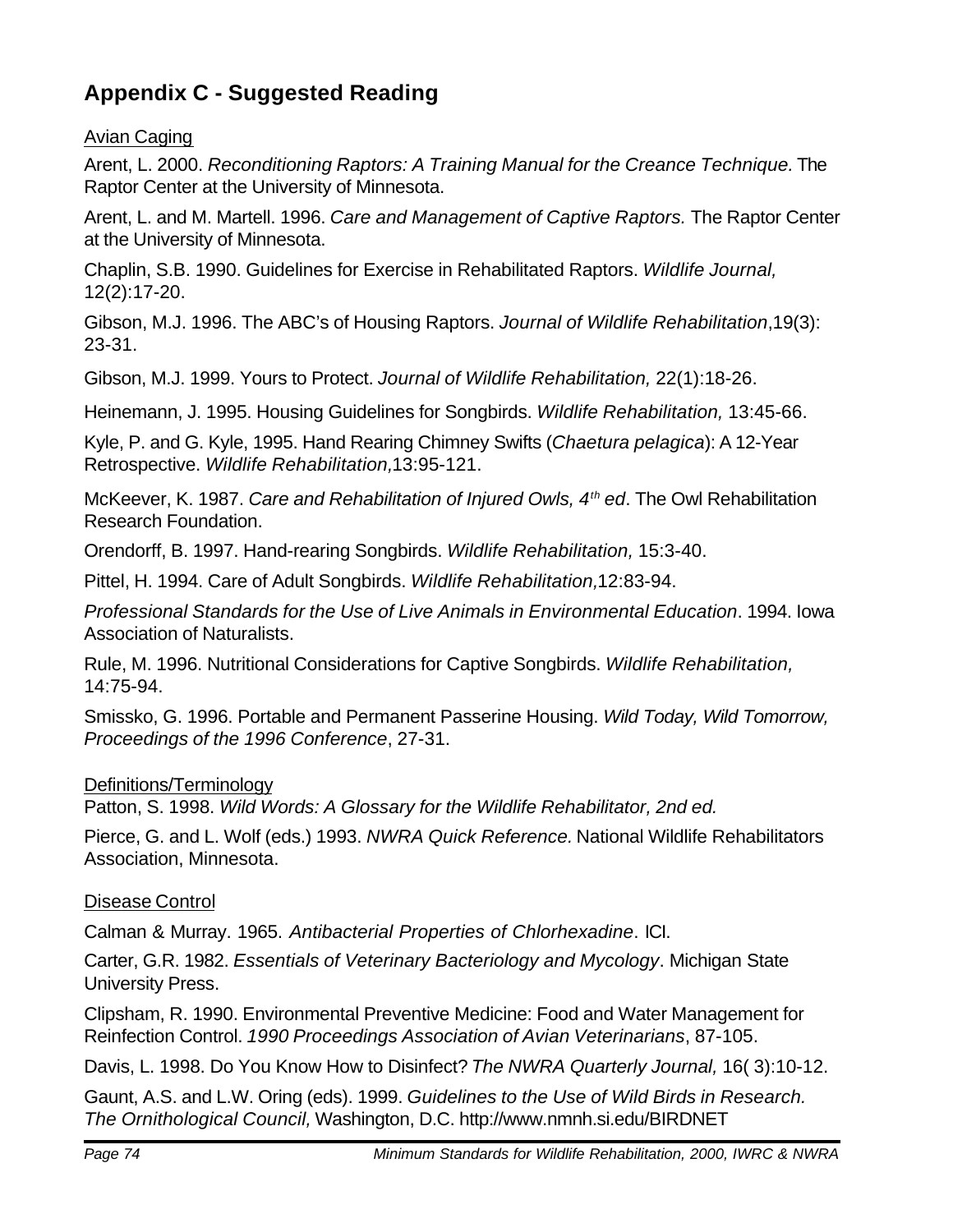Lawrence, C.A. 1960. Antimicrobial Activity, *In Vitro*, of Chlorhexadine, *Journal of American Pharmaceutical Association,* 49(11).

Lemarje, R.J. and G. Hosgood. 1995. Antiseptics and Disinfectants in Small Animal Practice. *Compendium on Continuing Education,* 17(11):1339-1351.

Over 8,000 Material Safety Data Sheets (MSDS), explaining product toxicity, antidotes and disposal are listed at http://siri.uvm.edu/msds/.

# Final Disposition

Report of the AVMA Panel on Euthanasia. *1993. Journal of the American Veterinary Association*, 202(2):229-249.

Martell, M. 1994. Analyzing Habitat for Release of Rehabilitated Animals. *Wildlife Rehabilitation*, 12:191-197.

# General Housing Requirements for Wildlife

*Education and Training in the Care and Use of Laboratory Animals: A Guide for Developing Institutional Programs*. 1991. Committee on Educational Programs in Laboratory Animal Science, Institute of Laboratory Animal Resources Commission on Life Sciences.

*Guide for the Care and Use of Laboratory Animals.* 1996. Institute of Laboratory Animal Resources Commission on Life Sciences National Research Council. National Academy Press, Washington, D.C.

Heyn, S. 2000. Behavioral Enrichment for Mammals. *Wildlife Rehabilitation*, 17:105-112.

# Mammal Caging

Barnard, S. 1995. *Bats in Captivity*. Wild Ones Animal Books, Springfield, CA.

9 CFR Ch. 1 (1-1-95 Edition), Part 3, Subpart E, "Specifications for the Humane Handling, Care, Treatment, and Transportation of Marine Mammals", USDA-APHIS.

Forness, M. 1984. Raising White-tailed Fawns "Wild". *Journal of Wildlife Rehabilitation,*  $7(4):5+$ .

Lollar, A., B. Schmidt-French, and P. Winters. 1998. *Captive Care and Medical Reference for Rehabilitation of Insectivorous Bats*. Bat Conservation International.

Taylor, P. 1995. *Opossum Care Training Manual*. Huntington Beach, CA.

#### Reptiles

Barnard, S. 1996. *Reptile Keeper's Handbook*. Krieger Publishing.

*Care in Captivity: Husbandry Techniques for Amphibians and Reptiles*. 1989. Chicago Herpetological Society. 2001 N. Clark St., Chicago, IL 60614.

Mader, D.R. (ed.) 1996. *Reptile Medicine and Surgery*. W.B. Saunders, Philadelphia, PA.

Mattison, C. 1982. *The Care of Reptiles and Amphibians in Captivity.* Poole: Blandford Press.

Rossi, J.V., and Rossi, R. 1992. *Snakes of the United States and Canada.* Krieger. (2 Vols.)

Vosjoli, P., Klingenberg, R. 1995. *The Box Turtle Manual*. Advanced Vivarium Systems.